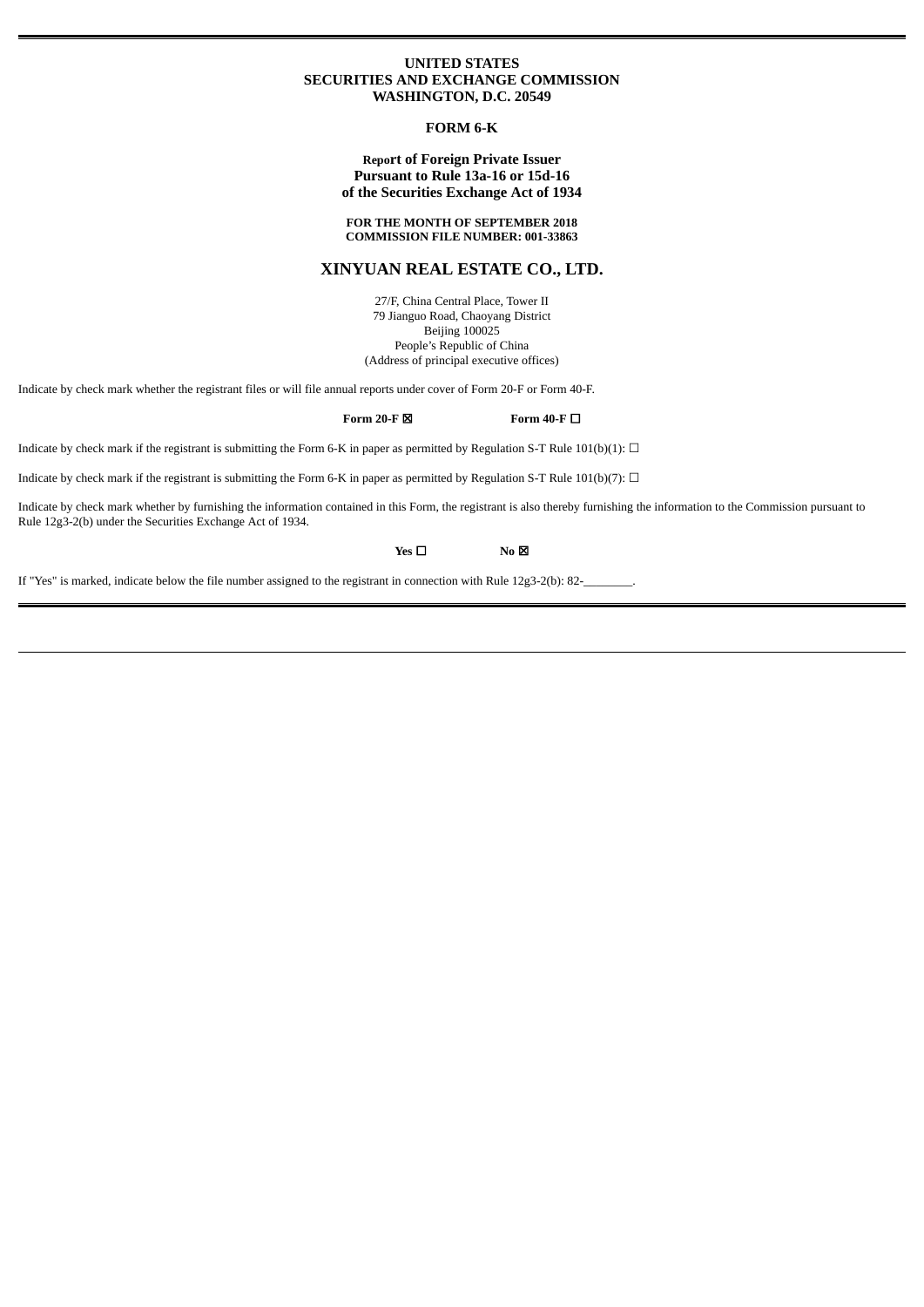# **TABLE OF CONTENTS**

|                                  |                                                                                                                                                                                                                                                                                                                                                                                                                                                                                                                                                                                                                                                                                                                      | Page |
|----------------------------------|----------------------------------------------------------------------------------------------------------------------------------------------------------------------------------------------------------------------------------------------------------------------------------------------------------------------------------------------------------------------------------------------------------------------------------------------------------------------------------------------------------------------------------------------------------------------------------------------------------------------------------------------------------------------------------------------------------------------|------|
| <b>Explanatory Note</b>          |                                                                                                                                                                                                                                                                                                                                                                                                                                                                                                                                                                                                                                                                                                                      |      |
| <b>Forward-Looking Statement</b> |                                                                                                                                                                                                                                                                                                                                                                                                                                                                                                                                                                                                                                                                                                                      |      |
| <b>Exhibit Index</b>             |                                                                                                                                                                                                                                                                                                                                                                                                                                                                                                                                                                                                                                                                                                                      |      |
| <b>Signature</b>                 |                                                                                                                                                                                                                                                                                                                                                                                                                                                                                                                                                                                                                                                                                                                      | ⊇    |
| Exhibits:                        |                                                                                                                                                                                                                                                                                                                                                                                                                                                                                                                                                                                                                                                                                                                      |      |
| Exhibit 99.1                     | Unaudited interim consolidated financial statements as of June 30, 2018 and for the six months ended June 30, 2018 and 2017 of Xinyuan Real Estate<br>Co., Ltd. and its Subsidiaries                                                                                                                                                                                                                                                                                                                                                                                                                                                                                                                                 |      |
| <b>Exhibit 99.2</b>              | Selected consolidated financial data as of June 30, 2018 and December 31, 2017 and for the six months ended June 30, 2018 and 2017 of Xinyuan<br>Real Estate Co., Ltd. and its Subsidiaries                                                                                                                                                                                                                                                                                                                                                                                                                                                                                                                          |      |
| <b>Exhibit 99.3</b>              | Operating and Financial Review and Prospects as of June 30, 2018 and for the six months ended June 30, 2018 and 2017 of Xinyuan Real Estate Co.,<br><b>Ltd. and its Subsidiaries</b>                                                                                                                                                                                                                                                                                                                                                                                                                                                                                                                                 |      |
| Exhibit 101                      | The following financial statements as of and for the six months ended June 30, 2018 from the Company's Report on Form 6-K for the month of<br>September 2018, formatted in XBRL (eXtensible Business Reporting Language): (i) Condensed consolidated balance sheets as of December 31, 2017<br>(audited) and June 30, 2018 (unaudited), (ii) Condensed consolidated statements of comprehensive income for the six months ended June 30, 2017 and<br>2018 (unaudited), (iii) Condensed consolidated statements of cash flows for the six months ended June 30, 2017 and 2018 (unaudited), and (iv) Notes<br>to unaudited condensed consolidated financial statements for the six months ended June 30, 2017 and 2018 |      |

# **EXPLANATORY NOTE**

<span id="page-1-0"></span>Xinyuan Real Estate Co., Ltd. ("Xinyuan" or the "Company") is furnishing this Form 6-K to provide six-month interim financial statements and incorporate such financial statements into the Company's registration statements referenced below.

This Form 6-K is hereby incorporated by reference into the registration statements of the Company on Form S-8 (Registration Numbers 333-152637, 333-198525 and 333- 205371) and on Form F-3 (Registration Number 333-192046) and any outstanding prospectus, offering circular or similar document issued or authorized by the Company that incorporates by reference any of the Company's reports on Form 6-K that are incorporated into its registration statements filed with the Securities and Exchange Commission, and this Form 6-K shall be deemed a part of each such document from the date on which this Form 6-K is filed, to the extent not superseded by documents or reports subsequently filed or furnished by the Company under the Securities Act of 1933, as amended, or the Securities Exchange Act of 1934, as amended.

# **FORWARD-LOOKING STATEMENTS**

<span id="page-1-1"></span>This Report on Form 6-K, including the Exhibits hereto, contains forward-looking statements that involve risks and uncertainties. All statements other than statements of historical facts are forward-looking statements. These statements involve known and unknown risks, uncertainties and other factors that may cause our actual results, performance or achievements to be materially different from those expressed or implied by the forward-looking statements.

2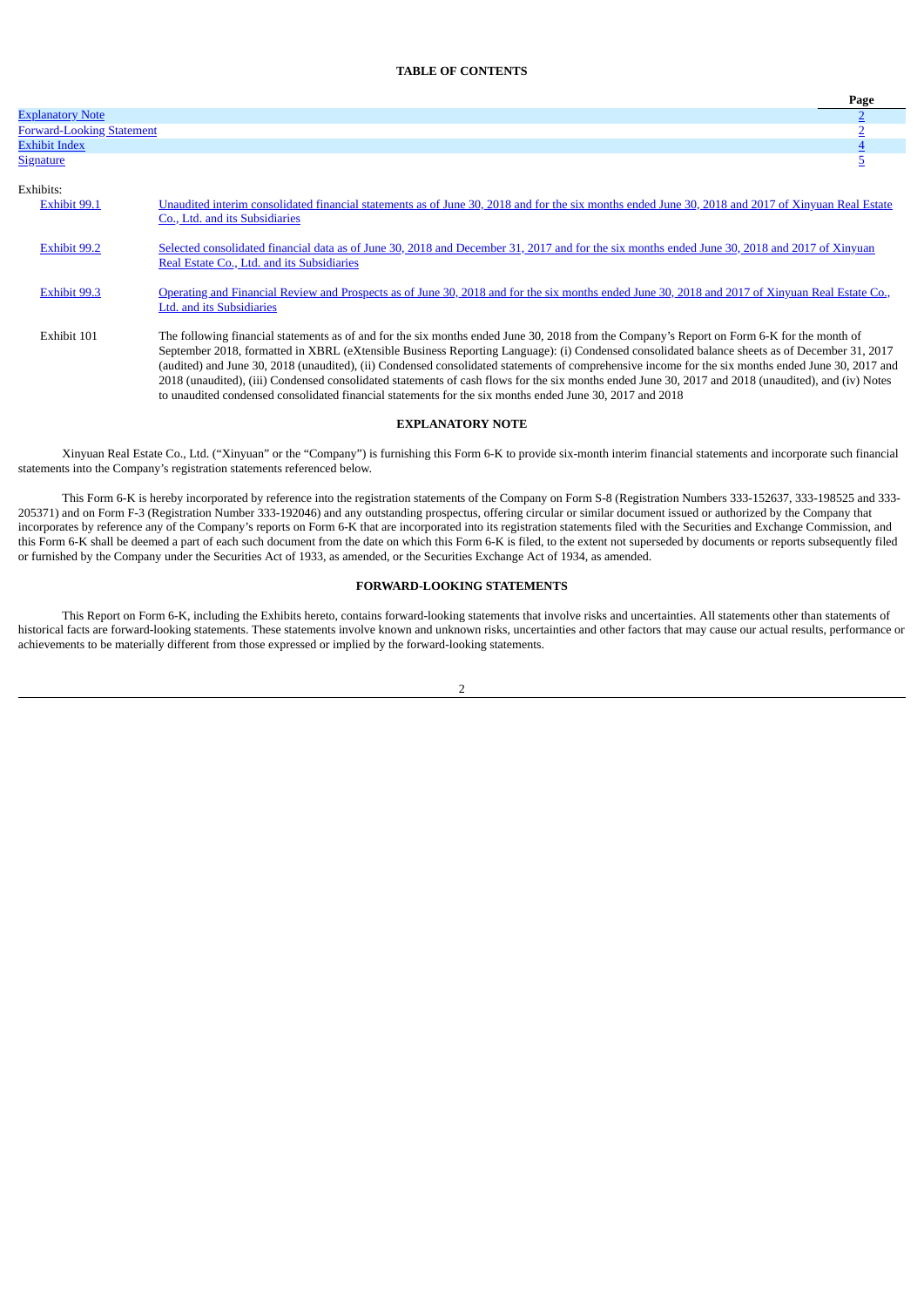You can identify these forward-looking statements by words or phrases such as "may," "will," "expect," "is expected to," "anticipate," "aim," "estimate," "intend," "plan," "believe," "potential," "continue," "is/are likely to" or other similar expressions or negatives of such expressions. These forward-looking statements include, among others, statements about:

- our anticipated growth strategies;
- our future business development, results of operations and financial condition;
- our expectations with respect to our ability to acquire adequate financing for our future business development;
- · our expectations with respect to our ability to acquire adequate suitable land use rights for future development; and
- · our belief with respect to market opportunities in, and growth prospects of, our target market cites in China and our targeted areas in the United States.

We have based these forward-looking statements largely on our current expectations and projections about future events and financial trends that we believe may affect our financial condition, results of operations, business strategy and financial needs. However, a number of known and unknown risks, uncertainties and other factors could affect the accuracy of these statements. Among the important factors to consider in evaluating our forward-looking statements are:

- our ability to continue to implement our business model successfully;
- · our ability to secure adequate financing for our project development;
- our ability to successfully sell or complete our property projects under construction and planning;
- our ability to enter into new geographic markets and expand our operations;
- the marketing and sales ability of our third-party sales agents;
- · the performance of our third party contractors;
- laws, regulations and policies relating to real estate developers and the real estate industry in the markets in which we operate;
- · our ability to obtain permits and licenses to carry on our business in compliance with applicable laws and regulations;
- competition from other real estate developers;
- · the growth of the real estate industry in the markets in which we operate; and
- fluctuations in general economic and business conditions in the markets in which we operate.

Additional factors which could adversely impact our business and financial performance, including the risks outlined in our Annual Report on Form 20-F for the year ended December 31, 2017 under "Item 3. Key Information - D. Risk Factors." You should read thoroughly this Report on Form 6-K and the Exhibits hereto with the understanding that our actual future results may be materially different from and/or worse than what we expect. We qualify all of our forward-looking statements by these cautionary statements. Moreover, we operate in an evolving environment. New risk factors emerge from time to time and it is not possible for our management to predict all risk factors, nor can we assess the impact of all factors on our business or the extent to which any factor, or combination of factors, may cause actual results to differ materially from those contained in any forward-looking statements.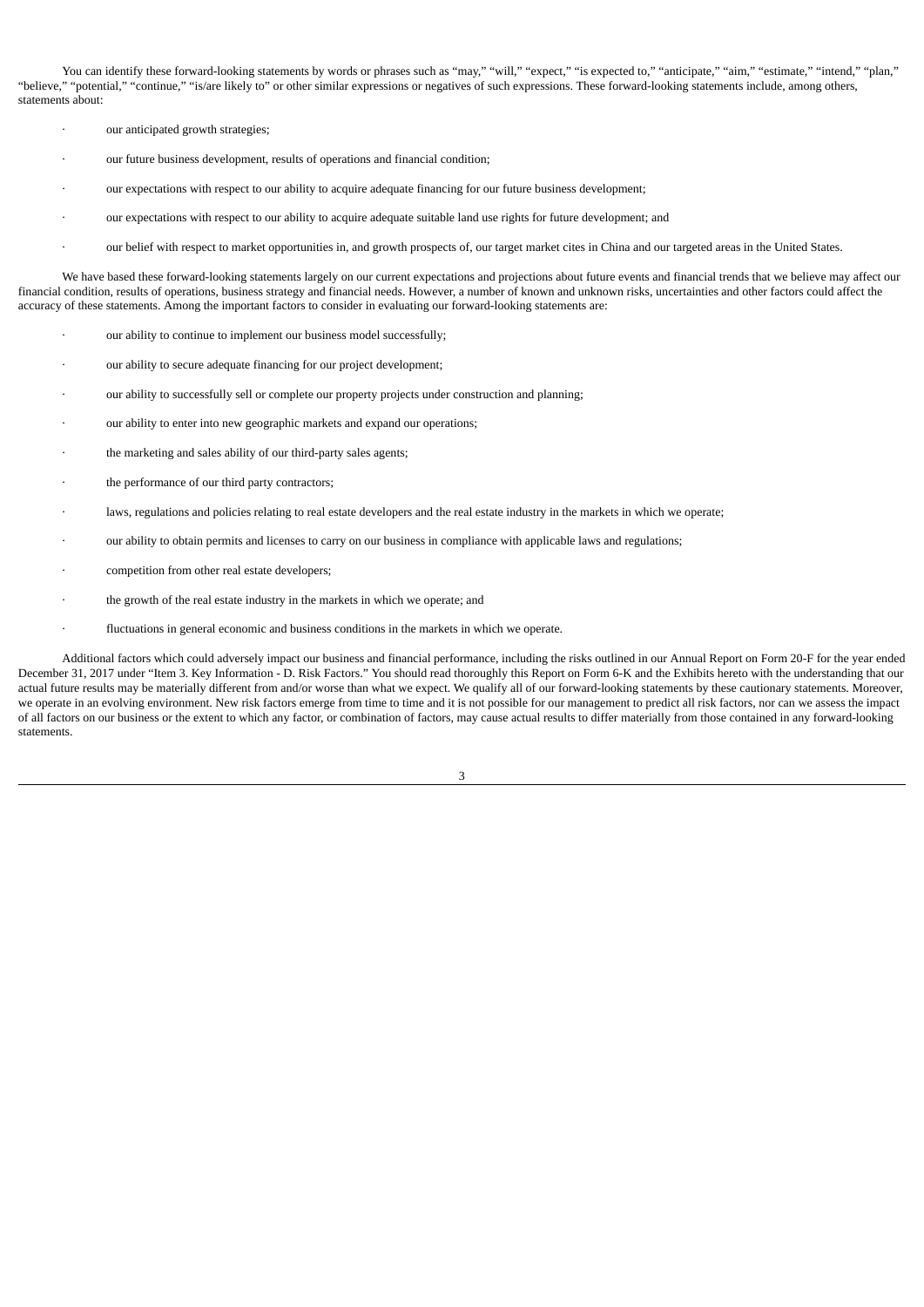You should not rely upon forward-looking statements as predictions of future events. The forward-looking statements made in this Report on Form 6-K relate only to events or information as of the date on which the statements are made in this Report on Form 6-K. We undertake no obligation to update or revise any forward-looking statements, whether as a result of new information, future events or otherwise, except as otherwise required by applicable securities laws.

# **EXHIBIT INDEX**

<span id="page-3-0"></span>

| Exhibit 99.1        | Unaudited interim consolidated financial statements as of June 30, 2018 and for the six months ended June 30, 2018 and 2017 of Xinyuan Real Estate<br>Co., Ltd. and its Subsidiaries                                                                                                                                                                                                                                                                                                                                                                                                                                                                                                                                 |
|---------------------|----------------------------------------------------------------------------------------------------------------------------------------------------------------------------------------------------------------------------------------------------------------------------------------------------------------------------------------------------------------------------------------------------------------------------------------------------------------------------------------------------------------------------------------------------------------------------------------------------------------------------------------------------------------------------------------------------------------------|
| Exhibit 99.2        | Selected consolidated financial data as of June 30, 2018 and December 31, 2017 and for the six months ended June 30, 2018 and 2017 of Xinyuan<br>Real Estate Co., Ltd. and its Subsidiaries                                                                                                                                                                                                                                                                                                                                                                                                                                                                                                                          |
| <b>Exhibit 99.3</b> | Operating and Financial Review and Prospects as of June 30, 2018 and for the six months ended June 30, 2018 and 2017 of Xinyuan Real Estate Co.,<br>Ltd. and its Subsidiaries                                                                                                                                                                                                                                                                                                                                                                                                                                                                                                                                        |
| Exhibit 101         | The following financial statements as of and for the six months ended June 30, 2018 from the Company's Report on Form 6-K for the month of<br>September 2018, formatted in XBRL (eXtensible Business Reporting Language): (i) Condensed consolidated balance sheets as of December 31, 2017<br>(audited) and June 30, 2018 (unaudited), (ii) Condensed consolidated statements of comprehensive income for the six months ended June 30, 2017 and<br>2018 (unaudited), (iii) Condensed consolidated statements of cash flows for the six months ended June 30, 2017 and 2018 (unaudited), and (iv) Notes<br>to unaudited condensed consolidated financial statements for the six months ended June 30, 2017 and 2018 |

4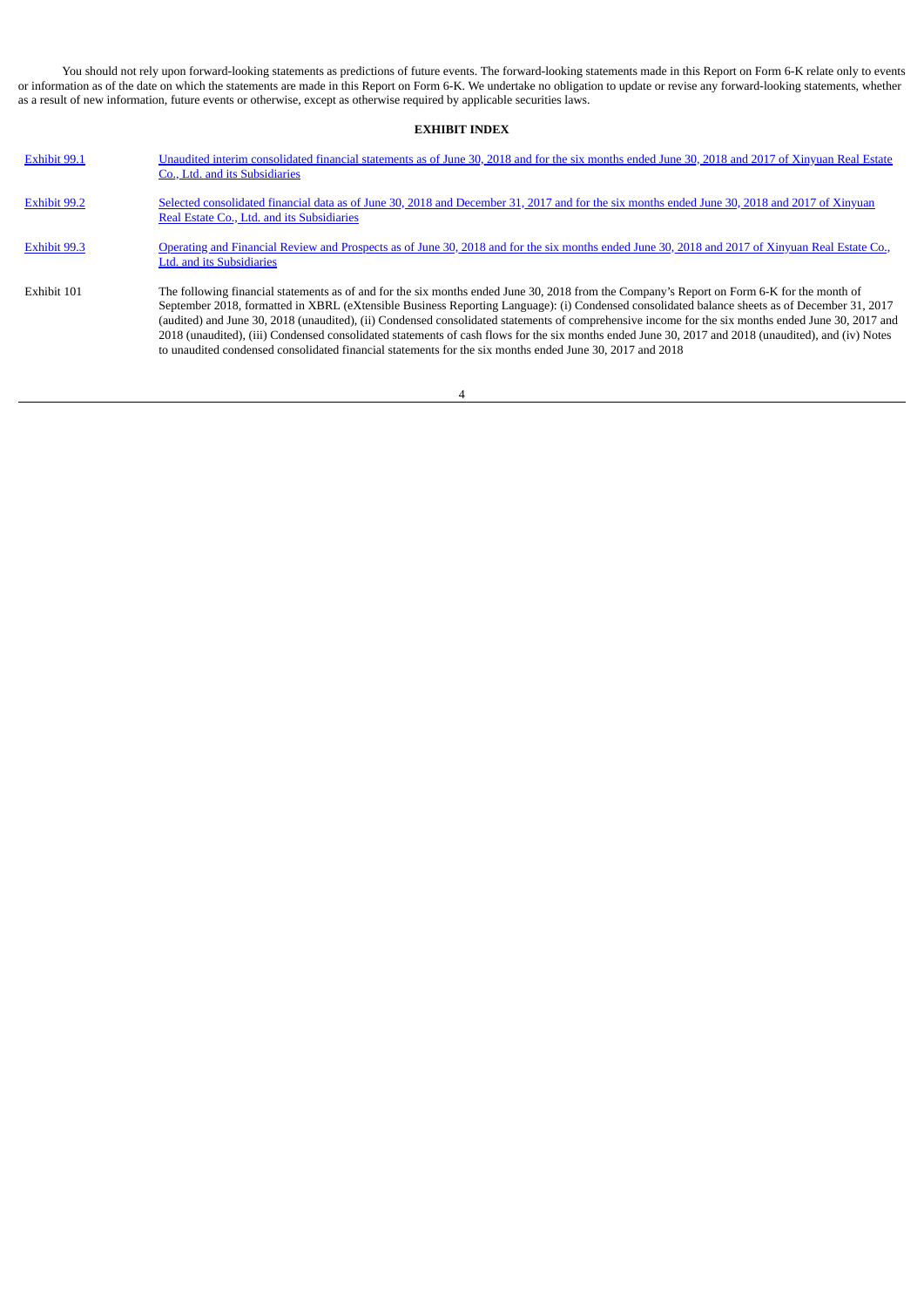# **SIGNATURE**

<span id="page-4-0"></span>Pursuant to the requirements of the Securities Exchange Act of 1934, the registrant has duly caused this report to be signed on its behalf by the undersigned, thereunto duly authorized.

XINYUAN REAL ESTATE CO., LTD.

| By:    | /s/ Xuefeng Li   |
|--------|------------------|
|        | Name: Xuefeng Li |
| Title: | Interim CFO      |

Date: September 28, 2018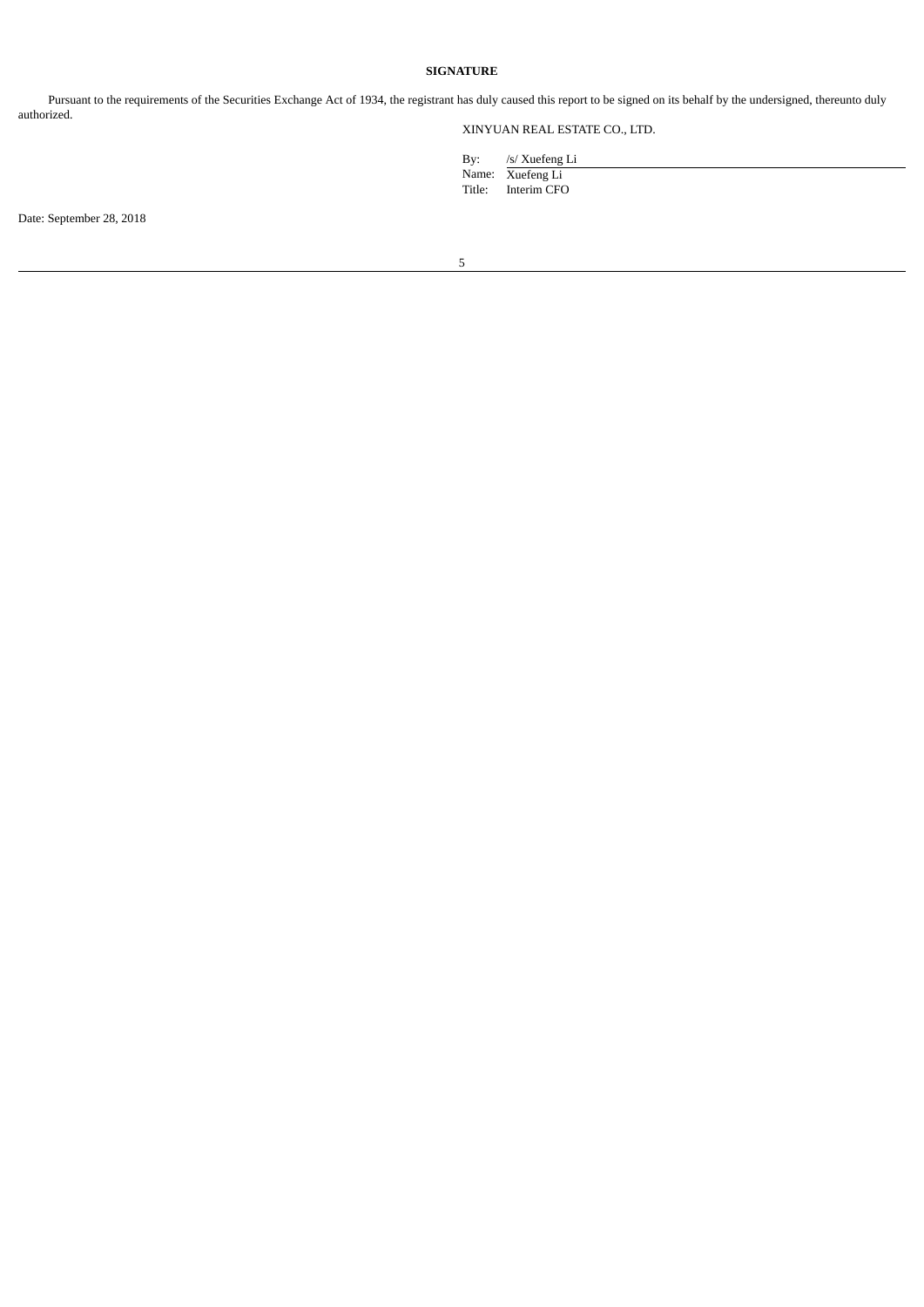# **Xinyuan Real Estate Co., Ltd. and Subsidiaries**

# **CONTENTS**

|                                                                                                                       | Pages |
|-----------------------------------------------------------------------------------------------------------------------|-------|
| Condensed consolidated balance sheets as of December 31, 2017 (audited) and June 30, 2018 (unaudited)                 | $F-2$ |
| Condensed consolidated statements of comprehensive income for the six months ended June 30, 2017 and 2018 (unaudited) | $F-4$ |
| Condensed consolidated statements of cash flows for the six months ended June 30, 2017 and 2018 (unaudited)           | $F-5$ |
| Notes to unaudited condensed consolidated financial statements for the six months ended June 30, 2017 and 2018        | $F-7$ |
|                                                                                                                       |       |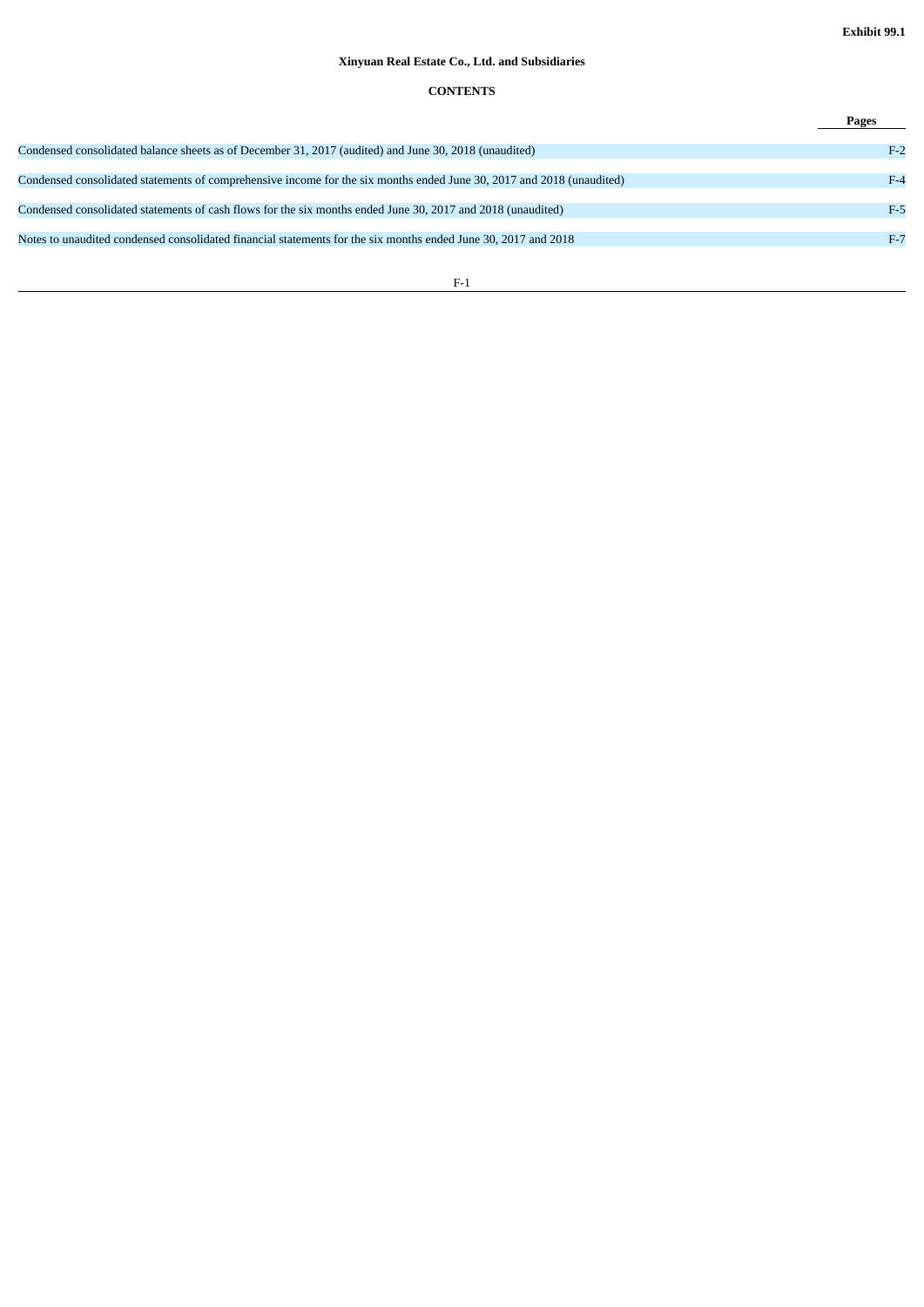## **XINYUAN REAL ESTATE CO., LTD. AND SUBSIDIARIES CONDENSED CONSOLIDATED BALANCE SHEETS AS OF DECEMBER 31, 2017 (AUDITED) AND JUNE 30, 2018 (UNAUDITED) (All amounts stated in US\$, except for number of shares data)**

|                                                                                                                                                                                                                                                                                                                          | <b>Notes</b>   | December 31,<br>2017 |               |
|--------------------------------------------------------------------------------------------------------------------------------------------------------------------------------------------------------------------------------------------------------------------------------------------------------------------------|----------------|----------------------|---------------|
|                                                                                                                                                                                                                                                                                                                          |                | US\$                 | US\$          |
|                                                                                                                                                                                                                                                                                                                          |                | (Audited)            | (Unaudited)   |
| <b>ASSETS</b>                                                                                                                                                                                                                                                                                                            |                |                      |               |
|                                                                                                                                                                                                                                                                                                                          |                |                      |               |
| <b>Current assets</b>                                                                                                                                                                                                                                                                                                    |                |                      |               |
| Cash and cash equivalents                                                                                                                                                                                                                                                                                                |                | 894,551,480          | 1,067,178,693 |
| Restricted cash                                                                                                                                                                                                                                                                                                          |                | 566,675,697          | 384,275,569   |
| Short-term investments                                                                                                                                                                                                                                                                                                   | 3              | 57,739,558           | 99,244,110    |
| Accounts receivable                                                                                                                                                                                                                                                                                                      |                | 100,553,481          | 37,508,071    |
| Other receivables                                                                                                                                                                                                                                                                                                        |                | 73,193,654           | 51,575,340    |
| Deposits for land use rights                                                                                                                                                                                                                                                                                             |                | 103,715,834          | 202,254,935   |
| Other deposits and prepayments                                                                                                                                                                                                                                                                                           |                | 272,022,244          | 169,104,827   |
| Advances to suppliers                                                                                                                                                                                                                                                                                                    |                | 36,731,393           | 50,976,853    |
| Real estate properties development completed                                                                                                                                                                                                                                                                             | $\overline{4}$ | 840,393,193          | 710,504,204   |
| Real estate properties under development (including real estate properties under development of the<br>consolidated variable interest entities ("Consolidated VIEs") to be used only to settle obligations of the<br>Consolidated VIEs of US\$154,339,321 and US\$159,972,564 as of December 31, 2017 and June 30, 2018, |                |                      |               |
| respectively)                                                                                                                                                                                                                                                                                                            | $\overline{4}$ | 1,996,000,653        | 3,694,816,558 |
| Contract assets                                                                                                                                                                                                                                                                                                          | $\overline{2}$ |                      | 16,989,638    |
| Amounts due from related parties                                                                                                                                                                                                                                                                                         | 10             | 125,662,072          | 136,286,655   |
| Amounts due from employees                                                                                                                                                                                                                                                                                               | 10             | 2,174,302            | 3,307,123     |
| Other current assets                                                                                                                                                                                                                                                                                                     |                | 798,920              | 657,444       |
|                                                                                                                                                                                                                                                                                                                          |                |                      |               |
| <b>Total current assets</b>                                                                                                                                                                                                                                                                                              |                | 5,070,212,481        | 6,624,680,020 |
|                                                                                                                                                                                                                                                                                                                          |                |                      |               |
| Real estate properties held for lease, net                                                                                                                                                                                                                                                                               |                | 277,933,313          | 286,689,309   |
| Deposits for land use rights                                                                                                                                                                                                                                                                                             |                | 22,956,138           | 22,670,254    |
| Property and equipment, net                                                                                                                                                                                                                                                                                              |                | 32,385,860           | 30,378,427    |
| Long-term investment                                                                                                                                                                                                                                                                                                     | 5              | 829,773,150          | 842,507,798   |
| Deferred tax assets                                                                                                                                                                                                                                                                                                      |                | 82,006,132           | 142,772,040   |
| Amounts due from related parties                                                                                                                                                                                                                                                                                         | 10             | 24,665,944           | 30,020,339    |
| Other assets                                                                                                                                                                                                                                                                                                             |                | 44,501,252           | 169, 102, 233 |
|                                                                                                                                                                                                                                                                                                                          |                |                      |               |
| <b>TOTAL ASSETS</b>                                                                                                                                                                                                                                                                                                      |                | 6,384,434,270        | 8,148,820,420 |

The accompanying notes are an integral part of these unaudited condensed consolidated financial statements.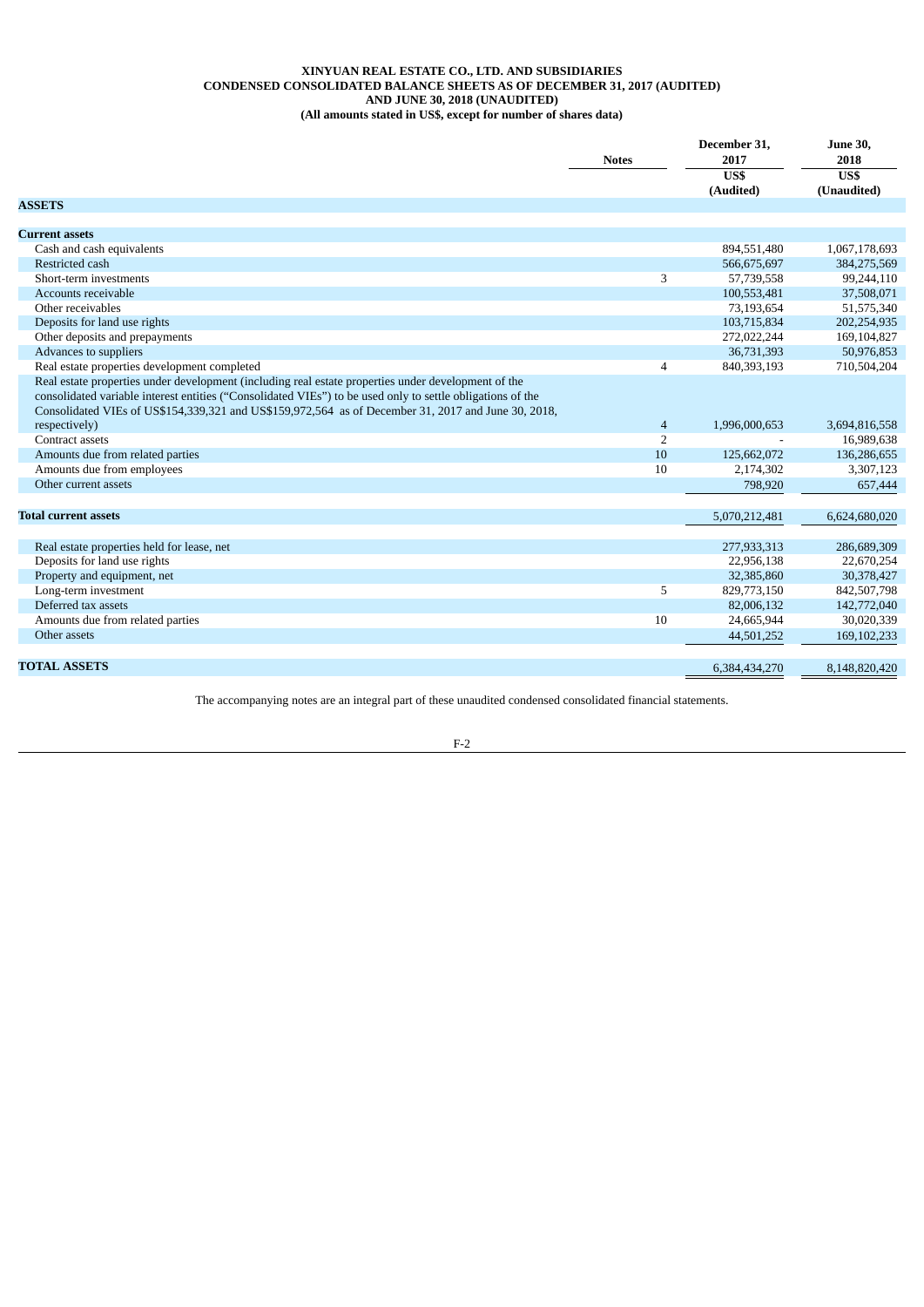## **XINYUAN REAL ESTATE CO., LTD. AND SUBSIDIARIES CONDENSED CONSOLIDATED BALANCE SHEETS AS OF DECEMBER 31, 2017 (AUDITED) AND JUNE 30, 2018 (UNAUDITED) (Continued) (All amounts stated in US\$, except for number of shares data)**

|                                                                                                                                                  | <b>Notes</b>   | December 31,<br>2017<br>US\$<br>(Audited) | <b>June 30,</b><br>2018<br>US\$<br>(Unaudited) |
|--------------------------------------------------------------------------------------------------------------------------------------------------|----------------|-------------------------------------------|------------------------------------------------|
| <b>LIABILITIES AND SHAREHOLDERS' EQUITY</b>                                                                                                      |                |                                           |                                                |
|                                                                                                                                                  |                |                                           |                                                |
| <b>Current liabilities</b>                                                                                                                       |                |                                           |                                                |
| Accounts payable and notes payable (including accounts payable and notes payable of the Consolidated                                             |                |                                           |                                                |
| VIEs without recourse to the primary beneficiary of US\$2,454,089 and US\$ 2,575,867 as of December 31,<br>2017 and June 30, 2018, respectively) |                |                                           |                                                |
| Short-term bank loans and other debt                                                                                                             | $\sqrt{6}$     | 690,839,190<br>247,758,295                | 491,159,045<br>167, 337, 897                   |
| Customer deposits                                                                                                                                | $\overline{2}$ | 438, 341, 713                             | 2,639,504,497                                  |
| Income tax payable                                                                                                                               |                | 169,839,336                               | 114,877,861                                    |
| Other payables and accrued liabilities (including other payables and accrued liabilities of the Consolidated                                     |                |                                           |                                                |
| VIEs without recourse to the primary beneficiary of US\$2,990,885 and US\$1,098,523 as of December 31,                                           |                |                                           |                                                |
| 2017 and June 30, 2018, respectively)                                                                                                            |                | 300,118,332                               | 266,546,596                                    |
| Payroll and welfare payable (including payroll and welfare payable of the Consolidated VIEs without                                              |                |                                           |                                                |
| recourse to the primary beneficiary of 102,316 and US\$95,778 as of December 31, 2017 and June 30,                                               |                |                                           |                                                |
| 2018, respectively)                                                                                                                              |                | 31,445,229                                | 10,287,963                                     |
| Current portion of long-term bank loans and other debt                                                                                           | 7,8            | 1,648,233,254                             | 1,690,378,817                                  |
| Current maturities of capital lease obligations                                                                                                  | 13             | 4,472,386                                 | 5,058,979                                      |
| Mandatorily redeemable non-controlling interests                                                                                                 | 2(a)           | 15,593,340                                | 15,852,553                                     |
| Amounts due to related parties                                                                                                                   | 10             | 128,178,423                               | 119,189,789                                    |
|                                                                                                                                                  |                |                                           |                                                |
| <b>Total current liabilities</b>                                                                                                                 |                | 3,674,819,498                             | 5,520,193,997                                  |
|                                                                                                                                                  |                |                                           |                                                |
| Long-term bank loans                                                                                                                             | 7              | 11,018,946                                | 297,524,408                                    |
| Other long-term debt                                                                                                                             | 8              | 1,404,814,439                             | 1,430,226,294                                  |
| Deferred tax liabilities                                                                                                                         |                | 164,203,580                               | 141,404,450                                    |
| Unrecognized tax benefits                                                                                                                        | 9              | 31,231,376                                | 31,231,376                                     |
| Capital lease obligations, net of current maturities                                                                                             | 13             | 11,415,344                                | 8,407,725                                      |
| Amounts due to related parties                                                                                                                   | 10             | 29,917,961                                | 30,964,004                                     |
|                                                                                                                                                  |                |                                           |                                                |
| <b>Total liabilities</b>                                                                                                                         |                | 5,327,421,144                             | 7,459,952,254                                  |
|                                                                                                                                                  |                |                                           |                                                |
| <b>Commitments and contingencies</b>                                                                                                             | 13             |                                           |                                                |
|                                                                                                                                                  |                |                                           |                                                |
| Shareholders' equity                                                                                                                             |                |                                           |                                                |
| Common shares, US\$0.0001 par value:                                                                                                             |                |                                           |                                                |
| Authorized-500,000,000 shares; shares issued and outstanding-128,846,618 shares as of June 30, 2018                                              |                |                                           |                                                |
| (December 31, 2017: 129,578,676 shares)                                                                                                          |                | 16,314                                    | 16,399                                         |
| Treasury shares                                                                                                                                  |                | (67, 792, 368)                            | (70, 756, 579)                                 |
| Additional paid-in capital                                                                                                                       |                | 543,338,206                               | 546,237,704                                    |
| <b>Statutory reserves</b>                                                                                                                        |                | 105,660,269                               | 105,847,778                                    |
| Retained earnings                                                                                                                                |                | 382,123,692                               | 80,619,205                                     |
| Accumulated other comprehensive income                                                                                                           | 14             | 29,225,736                                | 8,249,506                                      |
|                                                                                                                                                  |                |                                           |                                                |
| Total Xinyuan Real Estate Co., Ltd. shareholders' equity                                                                                         |                | 992,571,849                               | 670,214,013                                    |
|                                                                                                                                                  |                |                                           |                                                |
| <b>Non-controlling interest</b>                                                                                                                  | 15             | 64,441,277                                | 18,654,153                                     |
|                                                                                                                                                  |                |                                           |                                                |
| <b>Total equity</b>                                                                                                                              |                | 1,057,013,126                             | 688,868,166                                    |
|                                                                                                                                                  |                |                                           |                                                |
| <b>TOTAL LIABILITIES AND EQUITY</b>                                                                                                              |                | 6,384,434,270                             | 8,148,820,420                                  |
|                                                                                                                                                  |                |                                           |                                                |

The accompanying notes are an integral part of these unaudited condensed consolidated financial statements.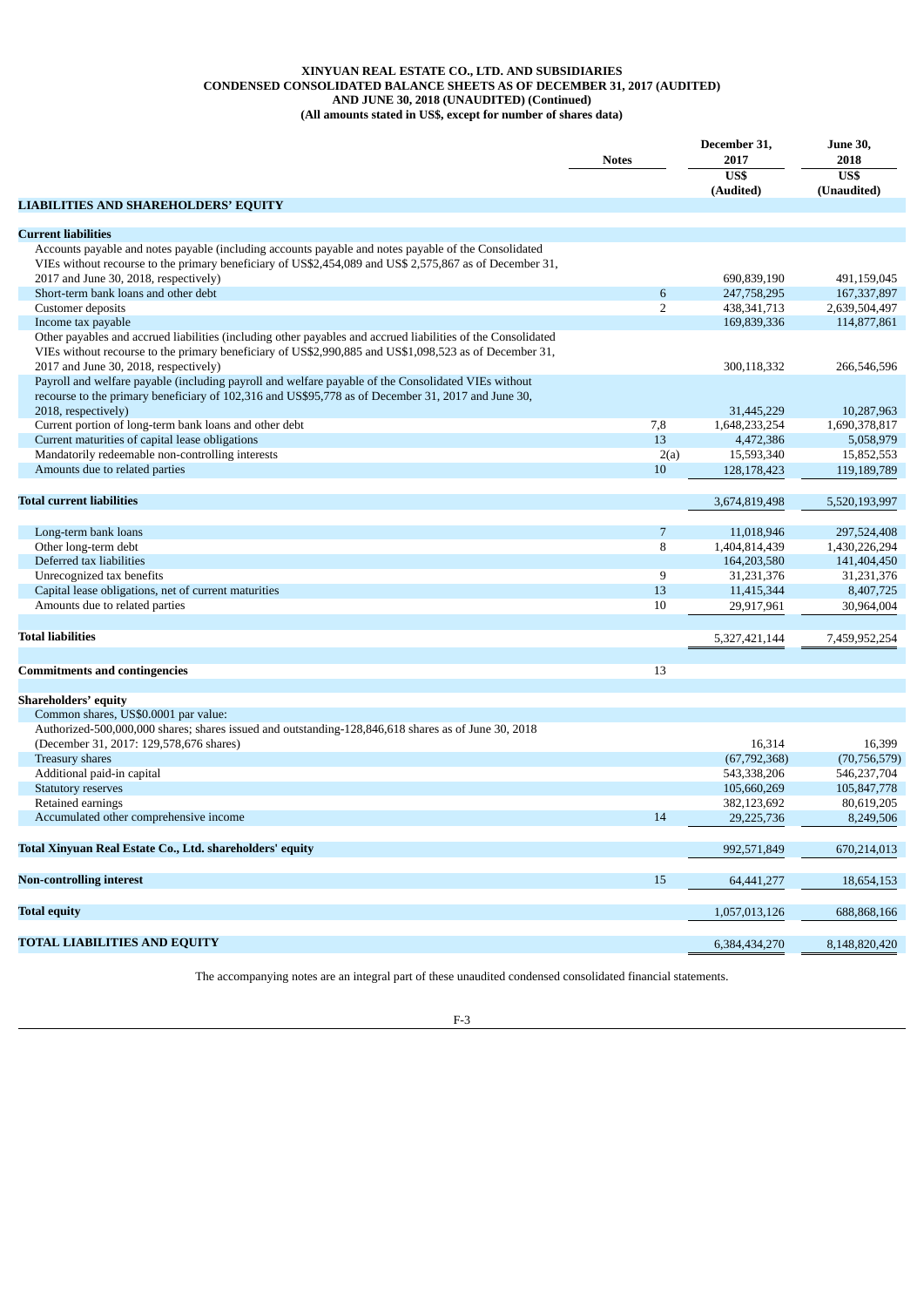## **XINYUAN REAL ESTATE CO., LTD. AND SUBSIDIARIES CONDENSED CONSOLIDATED STATEMENTS OF COMPREHENSIVE INCOME FOR THE SIX MONTHS ENDED JUNE 30, 2017 AND 2018 (UNAUDITED) (All amounts stated in US\$, except for number of shares data)**

|                                                                                                   |              | Six months ended June 30, |                         |  |
|---------------------------------------------------------------------------------------------------|--------------|---------------------------|-------------------------|--|
|                                                                                                   | <b>Notes</b> | 2017                      | 2018                    |  |
|                                                                                                   |              | US\$<br>(Unaudited)       | US\$<br>(Unaudited)     |  |
| <b>Revenue:</b>                                                                                   |              |                           |                         |  |
| Real estate sales, net of sales taxes of US\$6,721,058 for the six months ended June 30, 2017 and |              |                           |                         |  |
| US\$5,073,074 for the six months ended June 30, 2018.                                             |              | 746,338,113               | 488,572,840             |  |
| Real estate management services income                                                            |              | 16,793,921                | 32,883,035              |  |
| Real estate lease income                                                                          |              | 4,592,865                 | 5,148,110               |  |
| Other revenue                                                                                     |              | 1,153,429                 | 3,325,118               |  |
|                                                                                                   |              |                           |                         |  |
| <b>Total revenue</b>                                                                              |              | 768,878,328               | 529,929,103             |  |
| <b>Cost of revenue:</b>                                                                           |              |                           |                         |  |
| Cost of real estate sales                                                                         |              | (578, 883, 729)           | (353, 134, 236)         |  |
| Cost of real estate management services                                                           |              | (13, 149, 916)            | (19, 406, 939)          |  |
| Cost of real estate lease income                                                                  |              | (4,454,101)               | (6,500,848)             |  |
| Other costs                                                                                       |              | (1,901,483)               | (2,804,083)             |  |
|                                                                                                   |              |                           |                         |  |
| <b>Total cost of revenue</b>                                                                      |              | (598, 389, 229)           | (381, 846, 106)         |  |
| <b>Gross profit</b>                                                                               |              | 170,489,099               | 148,082,997             |  |
| Selling and distribution expenses                                                                 |              | (28, 558, 928)            | (26, 309, 462)          |  |
| General and administrative expenses                                                               |              | (54, 839, 800)            | (60, 480, 565)          |  |
| <b>Operating income</b>                                                                           |              | 87,090,371                | 61,292,970              |  |
| Interest income                                                                                   |              | 6,973,766                 | 13,449,829              |  |
|                                                                                                   |              |                           |                         |  |
| Interest expense<br>Net realized gain on short-term investments                                   |              | (29,520,400)<br>2,844,695 | (54, 488, 910)          |  |
|                                                                                                   | 3<br>3       | 1,777,579                 | 1,711,248<br>(937, 309) |  |
| Unrealized gain/(loss) on short-term investments                                                  |              |                           |                         |  |
| Share of loss of equity investees                                                                 |              | (508, 247)                | (4, 148, 530)           |  |
| <b>Exchange loss</b>                                                                              |              | (97, 185)                 | (10,878,940)            |  |
| Other income/(expense)                                                                            |              | 159,225                   | (829, 644)              |  |
| Income from operations before income taxes                                                        |              | 68,719,804                | 5,170,714               |  |
| Income taxes                                                                                      |              | (40,525,242)              | (27, 187, 471)          |  |
| Net income/(loss)                                                                                 |              | 28,194,562                | (22,016,757)            |  |
| Net (income)/loss attributable to non-controlling interest                                        | 15           | (11,655,638)              | 4,820,750               |  |
|                                                                                                   |              |                           |                         |  |
| Net income/(loss) attributable to Xinyuan Real Estate Co., Ltd. shareholders                      |              | 16,538,924                | (17, 196, 007)          |  |
| Earnings/(loss) per share:                                                                        |              |                           |                         |  |
|                                                                                                   |              |                           |                         |  |
| <b>Basic</b><br>Diluted                                                                           | 11           | 0.13                      | (0.13)                  |  |
|                                                                                                   | 11           | 0.13                      | (0.13)                  |  |
| <b>Shares used in computation:</b>                                                                |              |                           |                         |  |
| <b>Basic</b>                                                                                      | 11           | 128,317,210               | 129,606,854             |  |
| Diluted                                                                                           | 11           | 131,557,491               | 132,163,401             |  |
| Other comprehensive income/(loss), net of tax of nil                                              |              |                           |                         |  |
| Foreign currency translation adjustments                                                          | 14           | 23,426,959                | (20, 976, 230)          |  |
|                                                                                                   |              |                           |                         |  |
| Comprehensive income/(loss)                                                                       |              | 51,621,521                | (42,992,987)            |  |
| Comprehensive (income)/loss attributable to non-controlling interest                              |              | (12, 290, 819)            | 4,429,299               |  |
|                                                                                                   |              |                           |                         |  |
| Comprehensive income/(loss) attributable to Xinyuan Real Estate Co., Ltd. Shareholders            |              | 39,330,702                | (38, 563, 688)          |  |

The accompanying notes are an integral part of these unaudited condensed consolidated financial statements.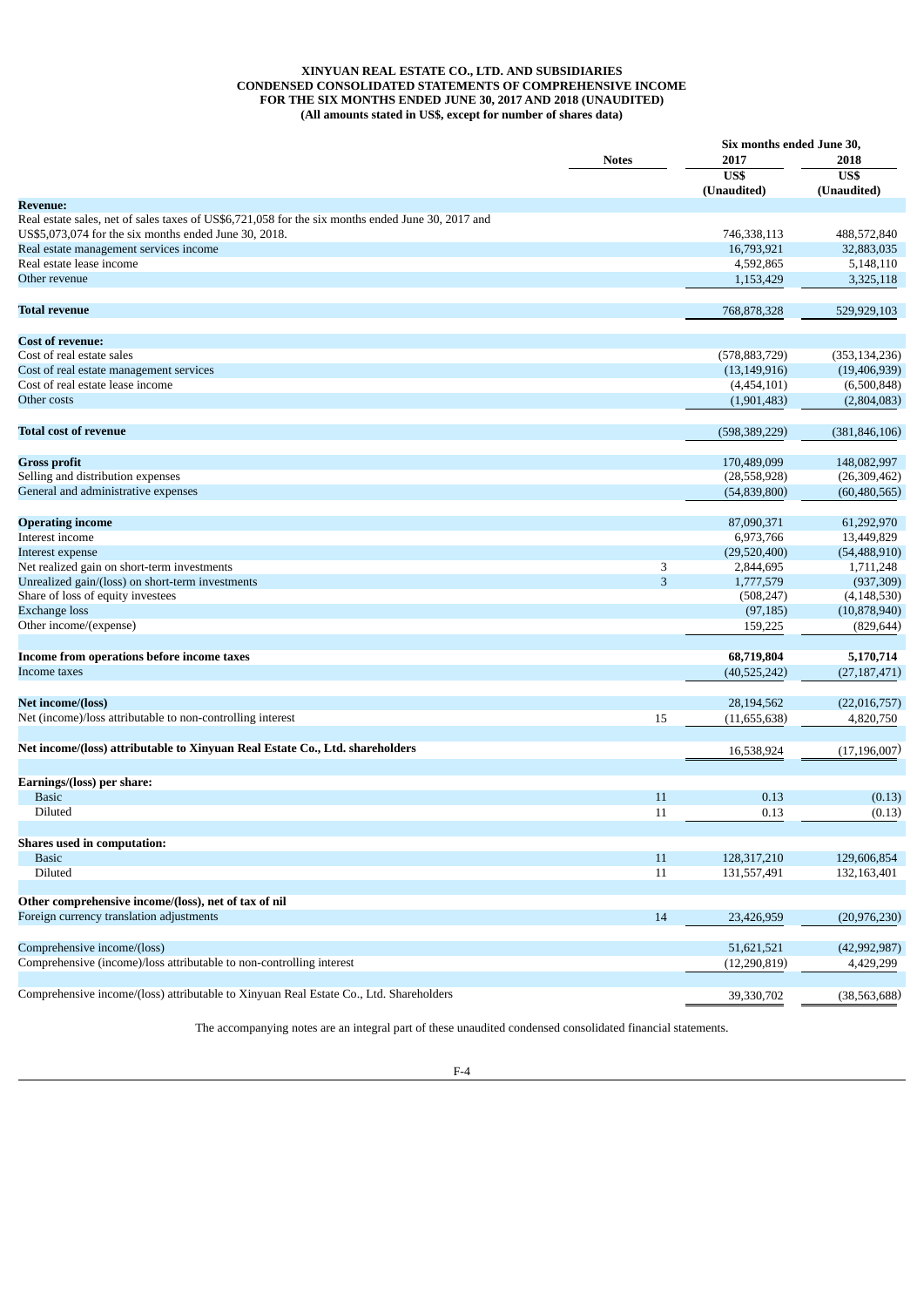## **XINYUAN REAL ESTATE CO., LTD. AND SUBSIDIARIES CONDENSED CONSOLIDATED STATEMENTS OF CASH FLOWS FOR THE SIX MONTHS ENDED JUNE 30, 2017 AND 2018 (UNAUDITED) (All amounts stated in US\$, except for number of shares data)**

|                                                                                      |                 | Six months ended June 30, |  |
|--------------------------------------------------------------------------------------|-----------------|---------------------------|--|
|                                                                                      | 2017            | 2018<br>US\$              |  |
|                                                                                      | US\$            |                           |  |
|                                                                                      | (Unaudited)     | (Unaudited)               |  |
| <b>CASH FLOWS FROM OPERATING ACTIVITIES:</b>                                         |                 |                           |  |
| Net income/(loss)                                                                    | 28,194,562      | (22,016,757)              |  |
| Adjustments to reconcile net income/(loss) to net cash used in operating activities: |                 |                           |  |
| Depreciation and amortization                                                        | 6,887,338       | 7,011,269                 |  |
| Stock-based compensation expenses                                                    | 2,266,757       | 1,880,753                 |  |
| Deferred tax expense/(benefit)                                                       | 9,190,815       | (110, 514, 444)           |  |
| Amortization of deferred charges                                                     | 2,775,738       | 6,810,072                 |  |
| Share of loss of equity investees                                                    | 508,247         | 4,148,530                 |  |
| <b>Exchange loss</b>                                                                 | 97,185          | 10,878,940                |  |
| Net realized gain on short-term investments                                          | (2,844,695)     | (1,711,248)               |  |
| Unrealized (gain)/loss on short-term investments                                     | (1,777,579)     | 937,309                   |  |
| Proceeds from disposal of trading securities                                         | 577,866,769     | 57,621,337                |  |
| Purchase of trading securities                                                       | (583, 492, 828) | (97,529,578)              |  |
| Others                                                                               | 181,913         | 5,228,000                 |  |
|                                                                                      |                 |                           |  |
| Changes in operating assets and liabilities:                                         |                 |                           |  |
| <b>Accounts receivable</b>                                                           | 6,121,326       | 64,225,886                |  |
| Real estate properties development completed                                         | 87,425,687      | 126,893,388               |  |
| Real estate properties under development                                             | (190, 999, 510) | (1,860,822,075)           |  |
| Contract assets                                                                      |                 | (17,654,975)              |  |
| Real estate properties held for lease                                                | (31,019,439)    | (16,848,972)              |  |
| Advances to suppliers                                                                | (10, 206, 454)  | (15, 231, 889)            |  |
| Other receivables                                                                    | (4,982,595)     | 22,204,890                |  |
| Deposits for land use rights                                                         | (25,894,715)    | (327,744,317)             |  |
| Other deposits and prepayments                                                       | 44,850,418      | 86,806,903                |  |
| Other current assets                                                                 | (653, 641)      | 2,392,165                 |  |
| Amounts due from related parties                                                     | (6,790,212)     | (17, 836, 654)            |  |
| Amounts due from employees                                                           | (835,920)       | (1,205,396)               |  |
| Other assets                                                                         | (14, 448, 652)  | (128, 236, 919)           |  |
| Accounts payable                                                                     | (53, 622, 472)  | (198, 772, 451)           |  |
| <b>Customer</b> deposits                                                             | 18,935,748      | 2,292,637,839             |  |
| Income tax payable                                                                   | (20, 372, 658)  | (54,793,960)              |  |
| Other payables and accrued liabilities                                               | 40,843,728      | (30, 249, 427)            |  |
| Payroll and welfare payable                                                          | (7,948,831)     | (18,057,000)              |  |
|                                                                                      |                 |                           |  |
| Net cash used in operating activities                                                | (129.743.970)   | (229.548.781)             |  |

The accompanying notes are an integral part of these unaudited condensed consolidated financial statements.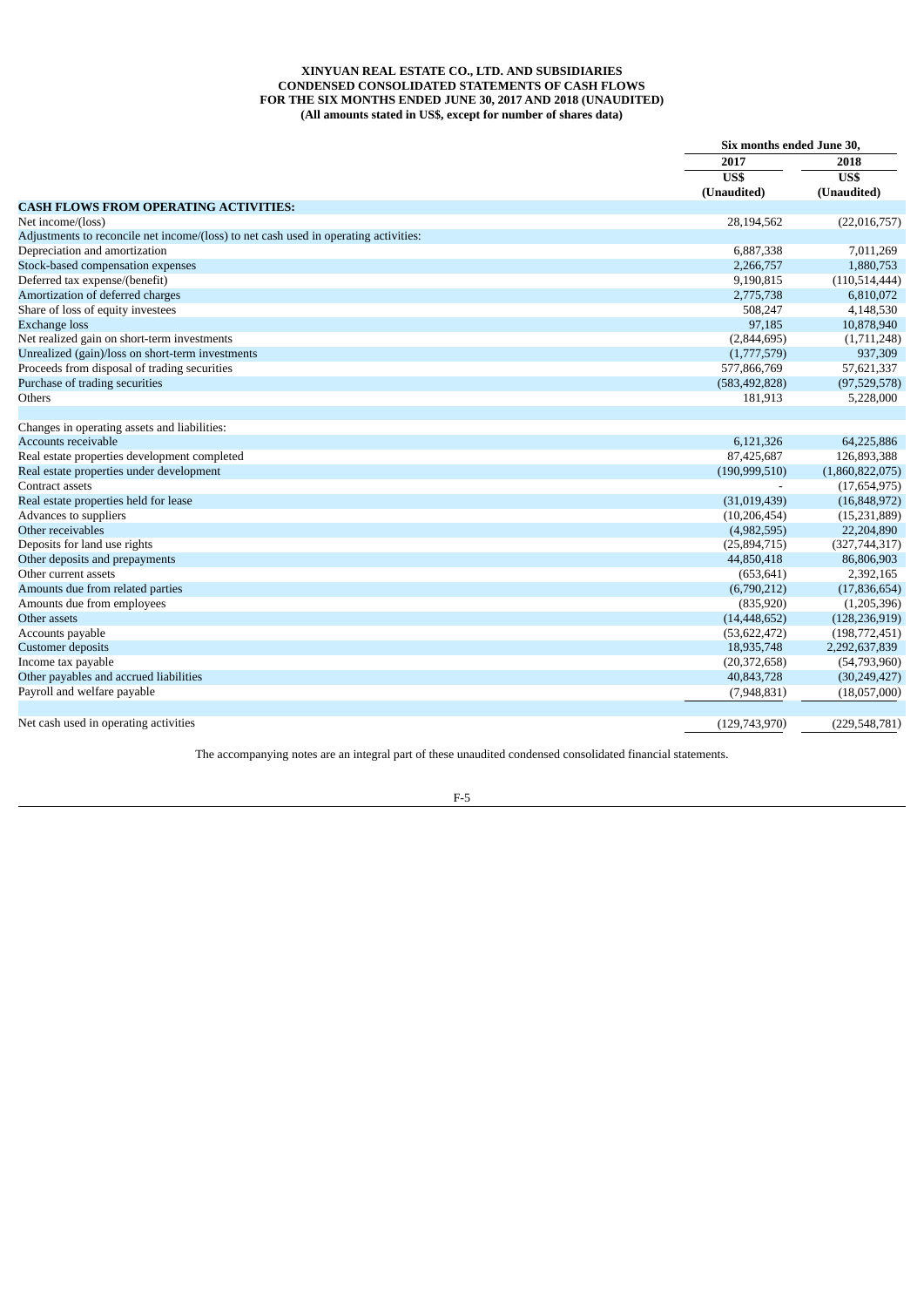## **XINYUAN REAL ESTATE CO., LTD. AND SUBSIDIARIES CONDENSED CONSOLIDATED STATEMENTS OF CASH FLOWS FOR THE SIX MONTHS ENDED JUNE 30, 2017 AND 2018 (UNAUDITED) (Continued) (All amounts stated in US\$, except for number of shares data)**

|                                                                                 | Six months ended June 30, |                          |  |
|---------------------------------------------------------------------------------|---------------------------|--------------------------|--|
|                                                                                 | 2017<br>US\$              | 2018<br>$\overline{USS}$ |  |
|                                                                                 | (Unaudited)               | (Unaudited)              |  |
| <b>CASH FLOWS FROM INVESTING ACTIVITIES:</b>                                    |                           |                          |  |
| Disposal of properties held for lease and property and equipment                | 159,353                   | 287,410                  |  |
| Purchase of property and equipment                                              | (2,673,991)               | (2,864,929)              |  |
| Acquisition of long-term investments                                            | (8,780,788)               | (169, 360, 954)          |  |
| Return of capital                                                               |                           | 158,634,902              |  |
| Net cash used in investing activities                                           | (11, 295, 426)            | (13,303,571)             |  |
|                                                                                 |                           |                          |  |
| <b>CASH FLOWS FROM FINANCING ACTIVITIES</b>                                     |                           |                          |  |
| Proceeds from exercise of stock options                                         | 185,815                   | 751,493                  |  |
| Purchase of shares under Restricted Stock Unit ("RSU") plan                     |                           | (3,821,269)              |  |
| Purchase of treasury shares                                                     | (11, 855, 780)            | (2,964,211)              |  |
| Dividends to shareholders                                                       | (13,674,234)              | (13,074,848)             |  |
| Amounts due to related parties                                                  | 1,314,496                 | (9,862,562)              |  |
| Repayments of short-term bank loans and current portion of long-term bank loans | (14,868,503)              | (100, 698, 972)          |  |
| Proceeds from short-term bank loans and current portion of long-term bank loans | 26,367,481                | 93,009,503               |  |
| Repayment of long-term bank loans                                               | (1,403,019)               | (17, 977, 316)           |  |
| Proceeds from long-term bank loans                                              | 170,375,060               | 304,856,885              |  |
| Repayment of other short-term debt                                              | (364, 240, 569)           | (390, 331, 195)          |  |
| Proceeds from other short-term debt                                             | 428,837,561               | 189,375,319              |  |
| Repayment of other long-term debt                                               | (60,018,729)              | (500,000)                |  |
|                                                                                 |                           |                          |  |
| Proceeds from other long-term debt                                              | 342,318,842               | 231,377,094              |  |
| Deferred charges                                                                | (13,215,796)              | (10, 907, 143)           |  |
| Capital lease payments                                                          | (2,021,892)               | (3, 119, 539)            |  |
| Distribution to non-controlling interests                                       |                           | (35,846,020)             |  |
| Capital injection from non-controlling interests                                |                           | 31,637,196               |  |
| Repayment of mandatorily redeemable non-controlling interests                   | (12,731,957)              |                          |  |
| Proceeds from mandatorily redeemable non-controlling interests                  | 12,734,867                |                          |  |
| Net cash provided by financing activities                                       | 488,103,643               | 261,904,415              |  |
|                                                                                 |                           |                          |  |
| NET INCREASE IN CASH, CASH EQUIVALENTS AND RESTRICTED CASH                      | 347,064,247               | 19,052,063               |  |
|                                                                                 |                           |                          |  |
| Effect of exchange rate changes on cash, cash equivalents and restricted cash   | 21,318,322                | (28, 824, 978)           |  |
| Cash, cash equivalents and restricted cash, at beginning of period              | 906,743,437               | 1,461,227,177            |  |
| CASH, CASH EQUIVALENTS AND RESTRICTED CASH, AT END OF PERIOD                    | 1,275,126,006             | 1,451,454,262            |  |
|                                                                                 |                           |                          |  |
| SUPPLEMENTARY INFORMATION ON CASH FLOWS                                         |                           |                          |  |
| Cash and cash equivalents                                                       | 953,511,338               | 1,067,178,693            |  |
| Restricted cash                                                                 | 321,614,668               | 384,275,569              |  |
| Non-cash investing activities                                                   |                           |                          |  |
| Acquisition of long-term investments included in other deposit and prepayments  |                           | (16,956,766)             |  |

The accompanying notes are an integral part of these unaudited condensed consolidated financial statements.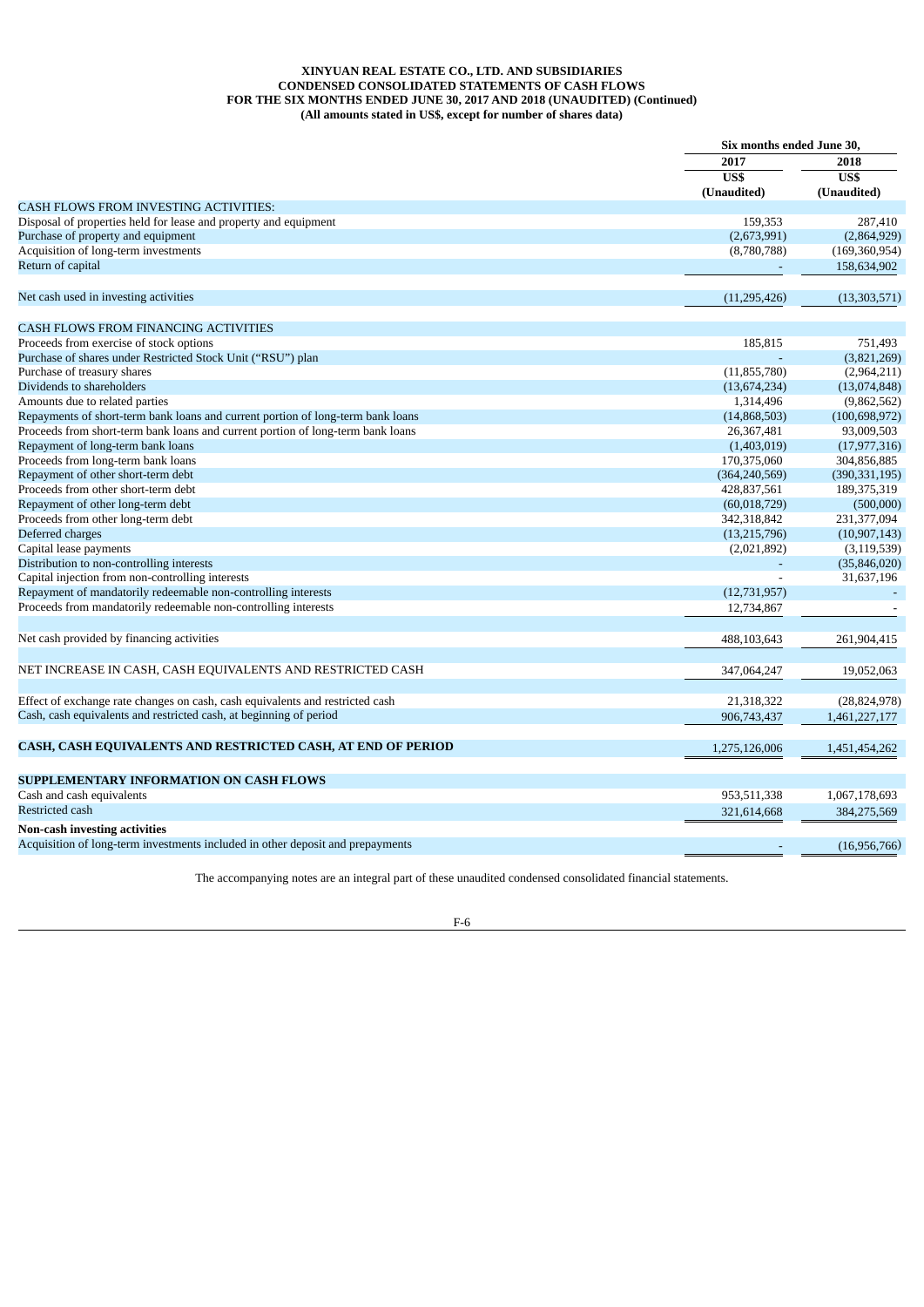## **XINYUAN REAL ESTATE CO., LTD. AND SUBSIDIARIES NOTES TO UNAUDITED CONDENSED CONSOLIDATED FINANCIAL STATEMENTS FOR THE SIX MONTHS ENDED JUNE 30, 2017 AND 2018 (UNAUDITED) (All amounts stated in US\$, except for number of shares data)**

## **1. Background information of business and organization**

Xinyuan Real Estate Co., Ltd. (the "Company") and its subsidiaries (collectively the "Group") are principally engaged in residential real estate development and the provision of property management services. The Group's operations are conducted mainly in the People's Republic of China ("PRC"). In 2012, the Group expanded its business into the U.S. residential real estate market.

As of June 30, 2018, subsidiaries of the Company and its consolidated variable interest entities were unchanged from December 31, 2017 except for the following entities:

| <b>Company Name</b>                                                                               | <b>Registered Place and</b><br><b>Date of Incorporation</b> |            | <b>Registered Capital</b> | Percentage of<br><b>Equity Directly</b><br>Attributable to<br>the Group | <b>Principal Activities</b>  |
|---------------------------------------------------------------------------------------------------|-------------------------------------------------------------|------------|---------------------------|-------------------------------------------------------------------------|------------------------------|
| <b>Subsidiary companies:</b>                                                                      |                                                             |            |                           |                                                                         |                              |
| Suzhou Yefang Real Estate Co., Limited. ("Suzhou<br>Yefang") (Note 15) (1)                        | <b>PRC</b><br>April 14, 2017                                | RMB        | 100,000,000               | 20%                                                                     | Real estate development      |
|                                                                                                   |                                                             |            |                           |                                                                         |                              |
| Suzhou Yuxi Real Estate Co., Limited. ("Suzhou<br>Yuxi") (Note 15) (2)                            | PRC<br>March 5, 2018                                        | <b>RMB</b> | 100,000,000               | 100%                                                                    | Real estate development      |
|                                                                                                   |                                                             |            |                           |                                                                         |                              |
| Qingdao Jinguang Property Management<br>development Co., Ltd. ("Qingdao Jinguang") (Note<br>15(3) | PRC<br>November 6, 2001                                     | <b>RMB</b> | 1.000.000                 | 60%                                                                     | Property management services |
|                                                                                                   |                                                             |            |                           |                                                                         |                              |
| Wuhan Yinghexin Real Estate Co., Ltd. ("Wuhan<br>Yinghexin") (4)                                  | PRC<br>January 15, 2014                                     | <b>RMB</b> | 100,000,000               | 100%                                                                    | Real estate development      |
|                                                                                                   |                                                             |            |                           |                                                                         |                              |
| Jinan Xinyuan Quansheng Real Estate Co., Ltd.<br>("Jinan Quansheng") (5)                          | <b>PRC</b><br>May 25, 2018                                  | RMB        | 50,000,000                | 100%                                                                    | Real estate development      |

(1) Acquired on June 6, 2018.

(2) Acquired on June 6, 2018. The Company indirectly controls Suzhou Yuxi through its subsidiary, Suzhou Yefang, which owns 100% equity interest in Suzhou Yuxi.

(3) Acquired on May 9, 2018.

(4) Acquired on May 18, 2018.

(5) Established on May 25, 2018

### **2. Summary of significant accounting policies**

## *(a) Basis of presentation and consolidation*

The accompanying unaudited condensed consolidated financial statements have been prepared in accordance with U.S. generally accepted accounting principles ("U.S. GAAP"). The unaudited condensed consolidated financial statements include the financial statements of the Company and its subsidiaries. All inter-company transactions and balances between the Company and its subsidiaries have been eliminated upon consolidation.

These unaudited condensed consolidated financial statements of the Group have been prepared in accordance with U.S. GAAP for interim financial information using accounting policies that are consistent with those used in the preparation of the Company's audited consolidated financial statements for the year ended December 31, 2017, except for the adoption of new standards of ASC 606. Accordingly, these unaudited condensed consolidated financial statements do not include all of the information and footnotes required by U.S. GAAP for annual financial statements.

In the opinion of management, the accompanying unaudited condensed consolidated financial statements contain all normal recurring adjustments necessary to present fairly the financial position, operating results and cash flows of the Company for each of the periods presented. The results of operations for the six months ended June 30, 2018 are not necessarily indicative of results to be expected for any other interim period or for the full year of 2018. The condensed consolidated balance sheet as of December 31, 2017 was derived from the audited consolidated financial statements at that date but does not include all of the disclosures required by U.S. GAAP for annual financial statements. These unaudited condensed consolidated financial statements should be read in conjunction with the Company's consolidated financial statements included in the Annual Report on Form 20-F for the fiscal year ended December 31, 2017.

Subsidiaries are consolidated from the date on which control is transferred to the Group and cease to be consolidated from the date on which control is transferred out of the Group. Where there is a loss of control of a subsidiary, the unaudited condensed consolidated financial statements include the results for the part of the reporting year during which the Group has control.

Ruihao Rongtong, with registered capital of US\$37.6 million (RMB250.0 million), was invested in by the Company on May 6, 2015, for the purpose of undertaking a residential property development project in Beijing. On March 1, 2016, June 28, 2016 and September 18, 2016, an unrelated trustee company, Ping'an trust Co., Ltd. ("Ping'an trust") purchased 20%, 5% and 10% of the Company's equity interest in Ruihao Rongtong, respectively, and loaned US\$124.3 million (RMB862.5 million) in aggregate to the Group. On February 28, 2017, the Company repurchased the 35% equity interest of Ruihao Rongtong from Ping'an trust. On May 23, 2017, Ping'an trust subsequently repurchased back 35% of the Company's equity interest in Ruihao Rongtong, and loaned US\$246.8 million (RMB1.61 billion) in aggregate to the Group (Note 8). As of June 30, 2018, Ruihao Rongtong had one project under construction. Pursuant to the share purchase agreement, the 35% of non-controlling equity interest of Ruihao Rongtong will be repurchased by the Company in cash at the earlier of the second anniversary date, or the date the Company elects to repurchase the 35% equity interest of Ruihao Rongtong. Therefore, the noncontrolling interest is mandatorily redeemable and is accounted for as liability in accordance with ASC 480*, Distinguishing Liabilities from Equity*. In addition, since the Company planned to repurchase the 35% equity interest of Ruihao Rongtong within the next 12 months, the liability is classified as current liability as of June 30, 2018.

In accordance with ASC 810*, Consolidation*, Ruihao Rongtong as of June 30, 2018 and December 31, 2017 is a variable interest entity ("VIE") as it was not established with sufficient equity at risk to finance its activities without additional subordinated financial support. As of June 30, 2018 and December 31, 2017, the Company is considered as the primary beneficiary of Ruihao Rongtong, as it has the power to direct the activities of Ruihao Rongtong that most significantly impact their economic performance and has the obligation to absorb the losses and the right to receive benefits from Ruihao Rongtong through its voting interest underlying its 65% equity interest in accordance with PRC Law and the articles of association of Ruihao Rongtong. Based on the above, Ruihao Rongtong is consolidated by the Company.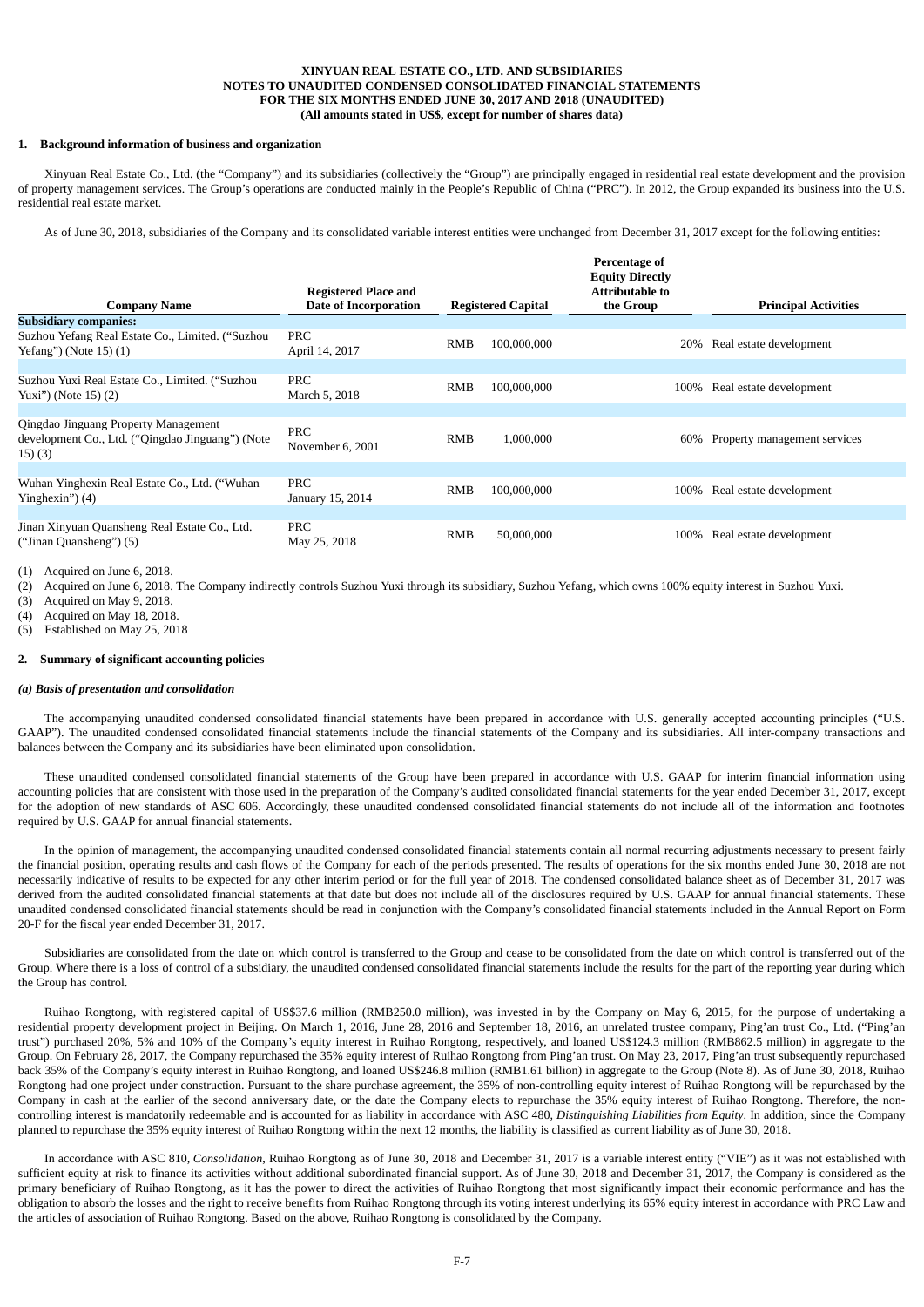The carrying amounts and classifications of the assets and liabilities of the VIE are as follows:

|                          | December 31, | <b>June 30,</b> |
|--------------------------|--------------|-----------------|
|                          | 2017         | 2018            |
|                          | US\$         | US\$            |
|                          | (Audited)    | (Unaudited)     |
| Current assets           | 160,889,349  | 166,600,007     |
| Non-current assets       | 287,409      | 270,409         |
|                          |              |                 |
| <b>Total assets</b>      | 161,176,758  | 166,870,416     |
|                          |              |                 |
| Current liabilities      | 132,170,781  | 141,066,656     |
| Non-current liabilities  |              |                 |
|                          |              |                 |
| <b>Total liabilities</b> | 132,170,781  | 141,066,656     |

The financial performance and cash flows of the VIE are as follows:

|                                                      |                     | Six months ended June 30, |  |
|------------------------------------------------------|---------------------|---------------------------|--|
|                                                      | 2017                | 2018                      |  |
|                                                      | US\$<br>(Unaudited) | US\$<br>(Unaudited)       |  |
| Revenue                                              |                     |                           |  |
| Cost of revenue                                      |                     | __                        |  |
| Net loss                                             | (1,338,996)         | (2,952,251)               |  |
| Net cash used in operating activities                | (5,763,624)         | (6,727,117)               |  |
| Net cash used in investing activities                |                     |                           |  |
| Net cash (used in)/ provided by financing activities | (3,036,391)         | 6,779,704                 |  |

As of June 30, 2018, the current liabilities of the VIE included amounts due to subsidiaries of the Group of US\$137,296,488 (December 31, 2017: US\$126,623,561), which was eliminated upon consolidation by the Company.

As of June 30, 2018, the land use rights included in real estate properties under development of the VIE of US\$153,842,685 (December 31, 2017: US\$155,782,729) were pledged as collateral for other debt. Creditors of the VIE have no recourse to the general credit of the primary beneficiary.

The VIE contributed nil of the Company's consolidated revenues for the six-month periods ended June 30, 2017 and 2018.

## *(b) Use of Estimates*

The preparation of financial statements in conformity with U.S. GAAP requires management to make estimates and assumptions that affect the amounts reported in the unaudited condensed consolidated financial statements and accompanying notes, and disclosure of contingent liabilities at the date of the unaudited condensed consolidated financial statements. Estimates are used for, but not limited to, the selection of the useful lives of property and equipment and capital lease, allowance for doubtful debt associated with accounts receivable, other receivables, deposit for land use rights, other deposits and prepayments and advances to suppliers, revenue recognition for percentage of completion method, accounting for the share-based compensation, classification of financial instruments, accounting for mandatorily redeemable non-controlling interests, accounting for deferred income taxes, impairment of real estate properties under development, real estate properties held for lease and long-term investments, and provision necessary for contingent liabilities. Management analyzed the forecasted cash flows for the twelve months from September 28, 2018, which indicates that the Group will have sufficient liquidity from cash flows generated by operations and existing credit facilities and therefore will be sufficient financial resources to settle borrowings and payables that will be due in the next twelve months. Management believes that the estimates utilized in preparing its unaudited condensed consolidated financial statements are reasonable and prudent. Actual results could differ from these estimates.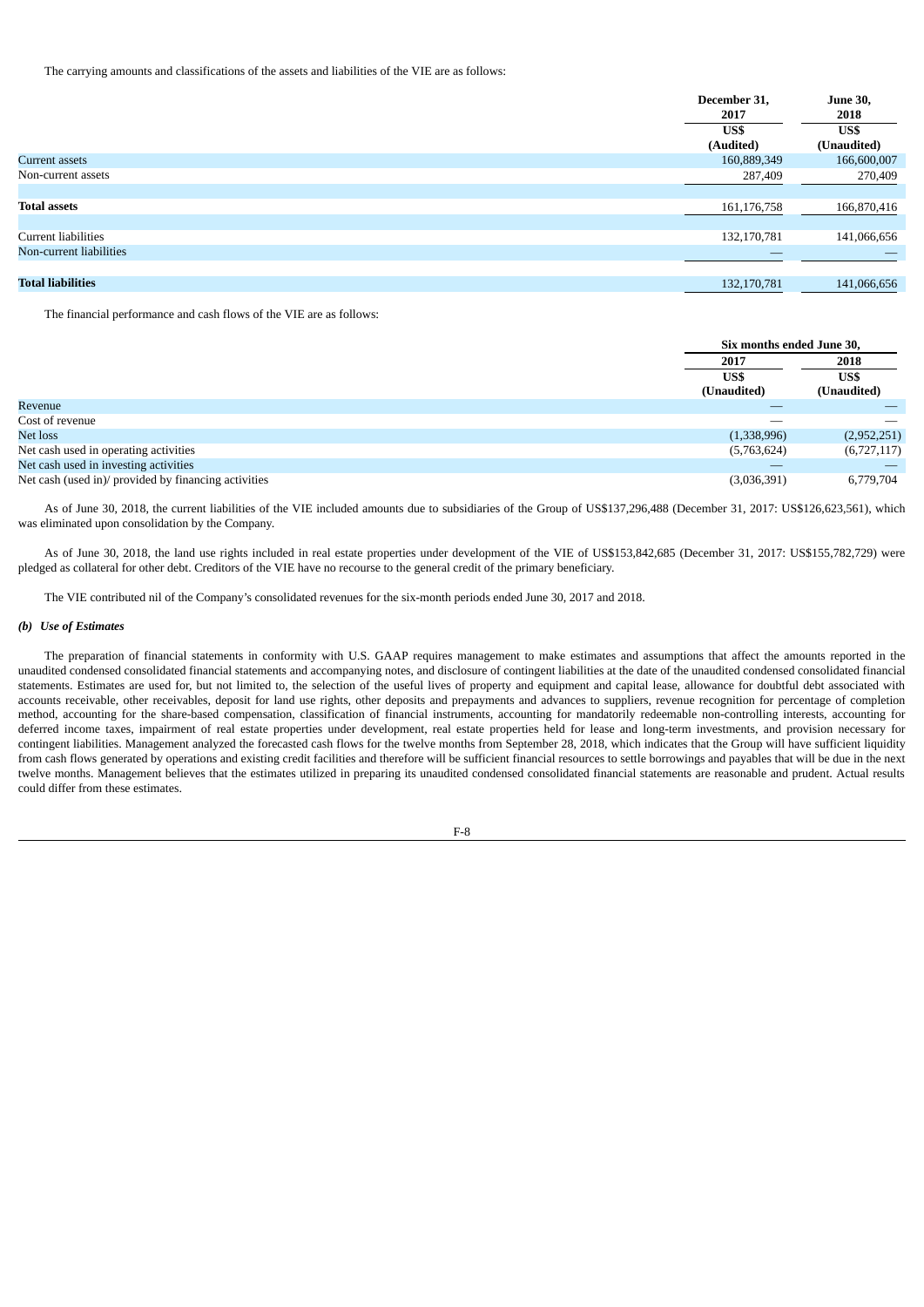### *(c) Foreign currency translation*

The Group's financial information is presented in U.S. dollars. The functional currency of the Company is U.S. dollars. The functional currency of the Company's subsidiaries in the PRC is Renminbi ("RMB"), the currency of the PRC. The functional currency of the Company's subsidiaries in Malaysia is Malaysian Ringgit ("MYR"), the currency of the Malaysia. The functional currency of the Company's subsidiaries other than those in the PRC and Malaysia is U.S. dollars. Transactions by the Company's subsidiaries which are denominated in currencies other than RMB are remeasured into RMB at the exchange rate quoted by the People's Bank of China ("PBOC") prevailing on the dates of the transactions. Exchange gains and losses resulting from transactions denominated in a currency other than RMB are included in the consolidated statements of comprehensive income as exchange gains or losses. The unaudited condensed consolidated financial statements of the Company's subsidiaries have been translated into U.S. dollars in accordance with ASC 830, *Foreign Currency Matters*. The PRC subsidiaries' financial information is first prepared in RMB and then is translated into U.S. dollars at period-end exchange rates as to assets and liabilities and average exchange rates as to revenue and expenses. Capital accounts are translated at their historical exchange rates when the capital transactions occurred.

The effects of foreign currency translation adjustments are included as a component of accumulated other comprehensive income in shareholders' equity.

|                                        | <b>June 30,</b> | December 31. | June 30,                   |
|----------------------------------------|-----------------|--------------|----------------------------|
|                                        | 2017            | 2017         | 2018                       |
|                                        | (Unaudited)     | (Audited)    | <b><i>'Unaudited</i></b> ) |
| Period end RMB: US\$ exchange rate     | 6.7744          | 6.5342       | 6.6166                     |
| Period average RMB: US\$ exchange rate | 6.8709          | 6.7547       | 6.3673                     |

RMB is not freely convertible into foreign currency and all foreign exchange transactions must take place through authorized institutions. No representation is made that the RMB amounts could have been, or could be, converted into U.S. dollars at the rates used in translation.

#### *(d) Effect of change in estimate*

Revisions in estimated gross profit margins related to estimated costs and revenues are made in the period in which circumstances requiring the revisions become known. During the six months ended June 30, 2018, real estate development projects (Chengdu Thriving Family, Changsha Xinyuan Splendid, Sanya Yazhou Bay No.1, Tianjin Spring Royal Palace), which recognized gross profit in 2017, had changes in their estimated gross profit margins. As the unit sales and selling prices were on an upward trend during the period ended June 30, 2018, the Group revised upwards its prior estimates related to selling prices and total estimated sales values in conjunction with the change in total estimated costs. As a result of the changes in estimate above, gross profit, net income and basic and diluted earnings per share increased by US\$10.6 million, US\$8.0 million, US\$0.06 per share, and US\$0.06 per share, respectively, for the six months ended June 30, 2018.

## *(e) Recent Accounting Pronouncements*

In February 2016, the FASB issued *ASU No. 2016-02, Leases (Topic 842) ("ASU 2016-02")*. ASU 2016-02 modifies existing guidance for off-balance sheet treatment of lessees' operating leases by requiring lessees to recognize lease assets and lease liabilities. Under ASU 2016-02, lessor accounting is largely unchanged. ASU 2016-02 is effective for fiscal years beginning after December 15, 2018, including interim periods within those fiscal years. Early adoption is permitted. The Company is evaluating this guidance and the impact to the Company, as both lessor and lessee, on the consolidated financial statements. The Company expects to recognize right-of-use assets and operating lease liabilities on the balance sheet upon adoption, which will increase total assets and liabilities.

In January 2017, the FASB issued *ASU 2017-04, Simplifying the Test for Goodwill Impairment*, which simplifies the accounting for goodwill impairment by eliminating Step two from the goodwill impairment test. If the carrying amount of a reporting unit exceeds its fair value, an impairment loss shall be recognized in an amount equal to that excess, versus determining an implied fair value in Step two to measure the impairment loss. The guidance is effective for annual and interim impairment tests performed in periods beginning after December 15, 2019. Early adoption is permitted for all entities for annual and interim goodwill impairment testing dates on or after January 1, 2017. The guidance should be applied on a prospective basis. The Company does not believe this standard will have a material impact on the results of operations or financial condition.

On February 2018, the FASB issued ASU No. 2018-02, "Income Statement - Reporting Comprehensive Income (Topic 220): Reclassification of Certain Tax Effects from *Accumulated Comprehensive Income ("AOCI")*." The ASU and its amendments were issued as a result of the enactment of the U.S. Tax Cuts and Jobs Act of 2017. The amendments of this ASU address the available options to reclassify stranded tax effects within AOCI to retained earnings in each period in which the effect of the change (or portion thereof) is recorded. Additionally, the ASU outlines the disclosure requirements for releasing income tax effects from AOCI. The ASU is effective for fiscal years beginning after December 15, 2018 and interim periods within those fiscal years. Early adoption is permitted. The ASU should be applied either in the period of adoption or retrospectively to each period (or periods) in which the effect of the change in the U.S. federal corporate income tax rate in the Tax Cuts and Jobs Act is recognized. The Company is currently evaluating the impact of ASU No. 2018-02 on the consolidated financial condition and results of operations.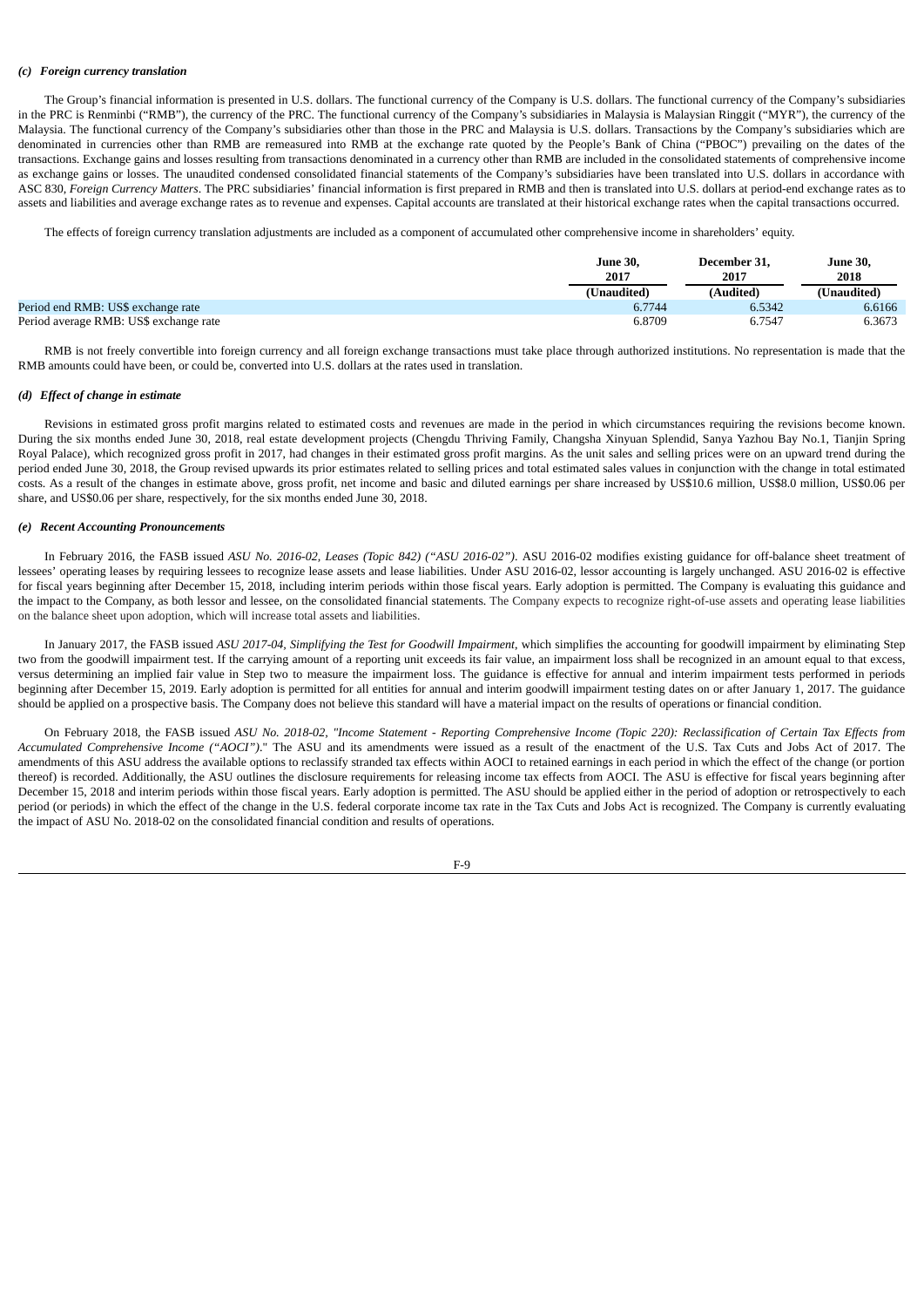### *(f) Revenue recognition*

Revenue is recognized when control of the goods or services are transferred to the customer at an amount that reflects the consideration to which the Group expects to be entitled in exchange for those goods or services.

### *Real estate sales*

Revenues arising from real estate sales are recognized when or as the control of the asset is transferred to the customer. Depending on the terms of the contract and the laws that apply to the contract, control of the asset may transfer over time or at a point in time.

For real estate sales contracts for which the Group has an enforceable right to payment for performance completed to date, revenue is recognized over time by measuring the progress towards complete satisfaction of that performance obligation. Otherwise, revenue is recognized at a point in time when the customer obtains control of the asset. The progress towards complete satisfaction of the performance obligation is measured based on the Group's efforts or inputs to the satisfaction of the performance obligation, by reference to the contract costs incurred up to the end of reporting period as a percentage of total estimated costs for each contract.

For the remaining real estate sales contracts, revenue is recognized when the customer obtains the physical possession, the legal title, or the significant risks and rewards of ownership of the assets and the Group has present right to payment and the collection of the consideration is probable.

Generally, the Group receives short-term advances from its customers for real estate sales. Using the practical expedient in *ASC 606, Revenue from Contracts with Customers ("ASC 606")*, the Group does not adjust the promised amount of consideration for the effects of a significant financing component if it expects, at contract inception, that the period between the transfer of the promised good or service to the customer and when the customer pays for that good or service will be one year or less. The Group also receives longterm advances from customers for real estate sales. The transaction price for such contracts is adjusted for the effects of a financing component, if long-term advances from customers is assessed as significant at the individual contract level.

### *Real estate management services income*

Real estate management services income is recognized in the accounting period in which the services are rendered. The Group bills a fixed amount periodically for service provided and recognizes as revenue in the amount to which the Group has a right to invoice and corresponds directly with the value of performance completed.

#### *Real estate management lease income*

Real estate lease income is generally recognized on a straight-line basis over the terms of the tenancy agreements. For real estate leases, these contracts are treated as leases for accounting purposes, rather than contracts with customers subject to ASC 606.

#### *Other revenue*

Other revenue includes services ancillary to the Group's real estate projects, including landscaping and computer network engineering. Landscaping and computer network engineering income is recognized when services are provided as the customer simultaneously benefits from the services as they are performed.

For the six months ended June 30, 2018, revenue is recognized and disaggregated by major source as below:

| US\$        |
|-------------|
| (Unaudited) |
| 488,572,840 |
| 32,883,035  |
| 3,325,118   |
| 524,780,993 |
|             |
| 5,148,110   |
|             |
| 529,929,103 |
|             |

#### *Contract balances*

#### *Contract assets*

The Group pays sales commission to its real estate sales agencies for each real estate sales contract. The Group has elected to apply the optional practical expedient for costs to obtain a contract which allows the Group to immediately expense sales commissions (included under selling and distribution expenses) because the amortization period of the asset that the Group otherwise would have used is one year or less. For incremental costs of obtaining real estate sales contracts that extend beyond a one year period, these incremental costs of obtaining real estate sales contracts are recognized as an assets if amounts are collectible.

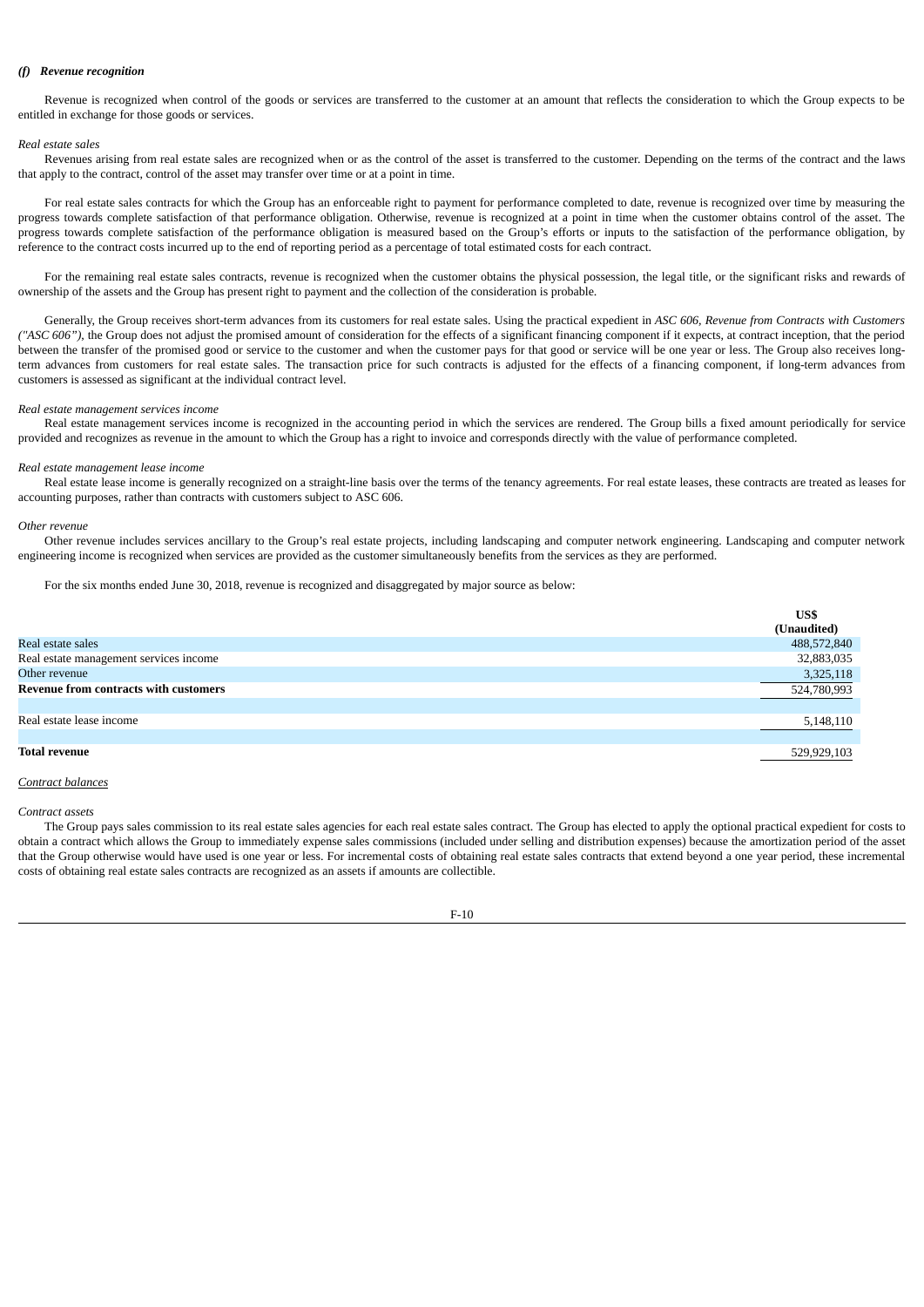#### *Accounts receivable*

Accounts receivable represents the Group's right to an amount of consideration that is unconditional (i.e., only the passage of time is required before payment of the consideration is due). The Group's accounts receivable comprises of amounts due from customers under real estate sales and management services contracts.

### *Contract liabilities*

A contract liability is the obligation to transfer goods or services to a customer for which the Group has received consideration (or an amount of consideration is due) from the customer. If a customer pays consideration before the Group transfers goods or services to the customer, a contract liability is recognized when the payment is made or the payment is due (whichever is earlier). The Group's contract liabilities are comprised of customer deposits, which are recognized as revenue when the Group performs under the contract.

The following table presents the Group's contract balances as of June 30, 2018 and January 1, 2018:

|                             | <b>June 30,2018</b><br><b>US\$'000</b> | <b>January 1,2018</b><br><b>US\$'000</b> |
|-----------------------------|----------------------------------------|------------------------------------------|
|                             | (Unaudited)                            | (Unaudited)                              |
| <b>Accounts receivables</b> | 37,508                                 | 12,035                                   |
| Contract assets             | 16.990                                 | 15.576                                   |
| <b>Customer deposits</b>    | 2,639,504                              | 2,040,386                                |

The following table presents the amount of revenue recognized from:

|                                                                                | <b>June 30, 2018</b><br><b>US\$'000</b> |
|--------------------------------------------------------------------------------|-----------------------------------------|
|                                                                                | (Unaudited)                             |
| Amounts included in the customer deposits balance at the beginning of the year | 94.576                                  |

### *Impact of adoption of ASC 606*

In May 2014, the FASB issued ASU No. 2014-09, Revenue from Contracts with Customers (Topic 606)("ASU No. 2014-09"). Subsequent to the issuance of ASU 2014-09, the FASB has issued several ASUs such as ASU 2016-08, Revenue from Contracts with Customers (Topic 606): Principal versus Agent Considerations (Reporting Revenue Gross versus Net), ASU 2016-10, Revenue from Contracts with Customers (Topic 606): Identifying Performance Obligations and Licensing, and ASU 2016-12, Revenue from Contracts with Customers (Topic 606): Narrow-Scope Improvements and Practical Expedients among others. These ASUs have the same effective date as ASU 2014-09. All guidance is collectively referred to as ASC 606, which supersedes ASC 605, *Revenue Recognition*.

ASC 606 requires an entity to recognize revenue when it transfers promised goods or services to customers in an amount that reflects the consideration to which the entity expects to be entitled in exchange for those goods or services. ASC 606 creates a five-step model that requires entities to exercise judgment when considering the terms of the contract(s) which include (i) identifying the contract(s) with the customer, (ii) identifying the separate performance obligations in the contract, (iii) determining the transaction price, (iv) allocating the transaction price to the separate performance obligations, and (v) recognizing revenue when each performance obligation is satisfied. ASC 606 also specifies the accounting for the incremental costs of obtaining a contract and the costs directly related to fulfilling a contract. In addition, ASC 606 requires extensive disclosures.

The Group adopted ASC 606 on January 1, 2018 using the modified retrospective approach, applying the adoption only to contracts not completed as of the date of adoption, with no restatement of comparative periods, and a cumulative-effect adjustment to retained earnings recognized as of the date of adoption.

The effect of adopting ASC 606 as at January 1, 2018 was, as follows:

|                                              |                    | As of January 1, 2018<br>US\$'000(Unaudited) |                                                                   |                                    |
|----------------------------------------------|--------------------|----------------------------------------------|-------------------------------------------------------------------|------------------------------------|
|                                              | Reference          | As previously<br>reported<br><b>US\$'000</b> | <b>Effects of</b><br>the adoption<br>of ASC606<br><b>US\$'000</b> | <b>Restated</b><br><b>US\$'000</b> |
| <b>Consolidated balance sheet(extract)</b>   |                    |                                              |                                                                   |                                    |
| Real estate properties development completed | (a)                | 840,393                                      | 35,132                                                            | 875,525                            |
| Real estate properties under development     | (a)                | 1,996,001                                    | 1,176,120                                                         | 3,172,121                          |
| Accounts receivable                          | (a),(b)            | 100,553                                      | (88,518)                                                          | 12,035                             |
| <b>Contract assets</b>                       | (c)                |                                              | 15,576                                                            | 15,576                             |
| Other deposit and prepayment                 | (a)                | 272,022                                      | 24,453                                                            | 296,475                            |
| Deferred tax assets                          | (d)                | 82,006                                       | 68,159                                                            | 150,165                            |
| Other payables and accrued liabilities       | (a)                | 300,118                                      | 830                                                               | 300,948                            |
| <b>Customer deposits</b>                     | (a)                | 438,342                                      | 1,602,044                                                         | 2,040,386                          |
| Deferred tax liabilities                     | (d)                | 164,204                                      | (36,064)                                                          | 128,140                            |
| Income tax payable                           | (a)                | 169,839                                      | (18, 495)                                                         | 151,344                            |
| Retained earnings                            | (a), (b), (c), (d) | 382,124                                      | (271, 046)                                                        | 111,078                            |
| Accumulated other comprehensive income       | (a), (b), (c), (d) | 29,226                                       | (9, 198)                                                          | 20,028                             |
| Non-controlling interest                     | (Note 15)          | 64,441                                       | (37, 149)                                                         | 27,292                             |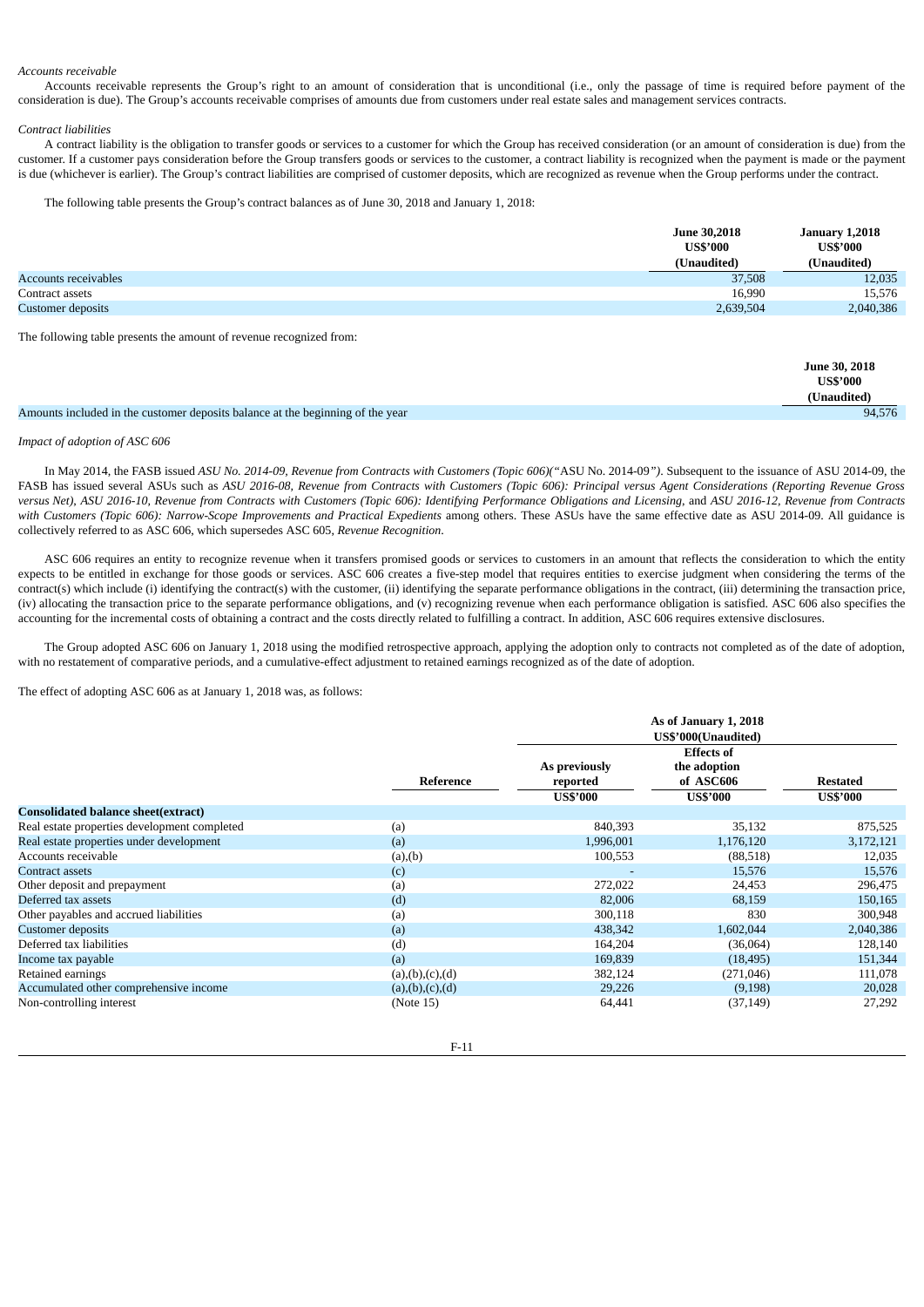Set out below, are the amounts by which each financial statement line item is affected as of and for the six months ended June 30,2018 as a result of the adoption of ASC 606. The adoption of ASC 606 did not have a material impact to the Group's operating, investing and financing cash flows. The first column shows what the amounts would have been had ASC 606 not been adopted and the third column shows amounts prepared under ASC 606 with effects of the adoption of ASC 606 as stated in the second column:

|                                                 |                    | As of June 30, 2018<br>US\$'000(Unaudited)                    |                                                |                               |
|-------------------------------------------------|--------------------|---------------------------------------------------------------|------------------------------------------------|-------------------------------|
|                                                 | Reference          | <b>Amounts</b><br>without the<br>adoption of<br><b>ASC606</b> | <b>Effects of</b><br>the adoption<br>of ASC606 | <b>Amounts</b><br>as reported |
| Condensed consolidated balance sheets (extract) |                    |                                                               |                                                |                               |
| Real estate properties development completed    | (a)                | 546,970                                                       | 163,534                                        | 710,504                       |
| Real estate properties under development        | (a)                | 2,328,697                                                     | 1,366,120                                      | 3,694,817                     |
| Accounts receivable                             | (a), (b)           | 54,762                                                        | (17, 254)                                      | 37,508                        |
| <b>Contract assets</b>                          | (c)                |                                                               | 16,990                                         | 16,990                        |
| Other deposits and prepayments                  | (a)                | 142,501                                                       | 26,604                                         | 169,105                       |
| Deferred tax assets                             | (d)                | 140,899                                                       | 1,873                                          | 142,772                       |
| Customer deposits                               | (a)                | 654,703                                                       | 1,984,801                                      | 2,639,504                     |
| Other payable and accrued liabilities           | (a)                | 266,040                                                       | 507                                            | 266,547                       |
| Deferred tax liabilities                        | (d)                | 241,199                                                       | (99, 795)                                      | 141,404                       |
| Income tax payable                              | (a)                | 130,764                                                       | (15, 886)                                      | 114,878                       |
| Non-controlling interest                        | (Note 15)          | 54,915                                                        | (36,261)                                       | 18,654                        |
| Retained earnings                               | (a), (b), (c), (d) | 350,443                                                       | (269, 824)                                     | 80,619                        |
| Accumulated other comprehensive income          | (a), (b), (c), (d) | 13,925                                                        | (5,675)                                        | 8,250                         |

# **Condensed consolidated statement of comprehensive income**

| (extract)                                                           |           |            |            |            |
|---------------------------------------------------------------------|-----------|------------|------------|------------|
| Revenue                                                             | (a), (b)  | 892,075    | (362, 146) | 529,929    |
| Cost of revenue                                                     | (a)       | (745, 253) | 363,407    | (381, 846) |
| Selling and distribution expenses                                   | (c)       | (27,980)   | 1,671      | (26,309)   |
| Income taxes                                                        | (d)       | (25, 919)  | (1,268)    | (27, 187)  |
| Net loss                                                            |           | (23, 681)  | 1,664      | (22,017)   |
| Net loss attributable to non-controlling interest                   | (Note 15) | 5,263      | (442)      | 4,821      |
| Net loss attributable to Xinyuan Real Estate Co., Ltd. Shareholders |           | (18, 418)  | 1,222      | (17, 196)  |

The nature of the adjustments as at January 1, 2018 and the reasons for the significant changes in the condensed consolidated balance sheet as of June 30, 2018 and the condensed consolidated statement of comprehensive income for the six months ended June 30, 2018 are described below:

### *(a)Real estate sales*

A significant portion of the Group's revenue is derived from real estate sales of development properties in the PRC. Prior to the adoption of ASC 606, the Group recognizes revenue using the percentage-of-completion ("POC") method on the sale of individual units when (i) construction is beyond a preliminary stage; and (ii) the buyer is committed to the extent of being unable to require a refund except for non-delivery of the unit; and (iii) sufficient units have already been sold to assure that the entire property will not revert to rental property; and (iv) sales prices are collectible; and (iv) aggregate sales proceeds and costs can be reasonably estimated. Under ASC 606, to recognize revenue over time similar to the POC method, contractual provisions need to provide the Group with an enforceable right to payment. Historically, the Group's contracts did not include an enforceable right to payment. For all contracts executed starting from January 1, 2018, the Group modified certain terms to establish an enforceable right to payment for performance completed to date, including a reasonable profit. Under ASC 606, the Group recognizes revenue on an "over time" basis prospectively for these new contracts by using cost inputs to measure progress towards the completion of the performance obligation. Upon adoption of ASC 606, for those contracts that did not include enforceable right to payment terms, revenue is recognized at a point in time when title to the property is transferred to the buyer. Therefore, real estate properties development completed and real estate properties under development increased by US\$35.1 million and US\$1,176.1 million, respectively, accounts receivable decreased by US\$91.1 million, other deposit and prepayment increased by US\$24.5 million, other payables and accrued liabilities increased by US\$0.8 million, customer deposits increased by US\$1,602.0 million, income tax payable decreased by US\$18.5 million, accumulated other comprehensive income decreased by US\$10.9 million and retained earnings decreased by US\$320.2 million as of January 1, 2018.

As of June 30, 2018, ASC 606 increased real estate properties development completed and real estate properties under development by US\$163.5 million and US\$1,366.1 million, respectively, decreased accounts receivable by US\$23.7 million, increased other deposits and prepayments by US\$26.6 million, increased other payable and accrued liabilities by US\$0.5 million, increased customer deposits by US\$1,984.8 million, decreased income tax payable by US\$15.9million, decreased accumulated other comprehensive income by US\$7.0 million, decreased revenue by US\$366.1 million, decreased cost of revenue by US\$363.4 million and decreased retained earnings by US\$322.9 million.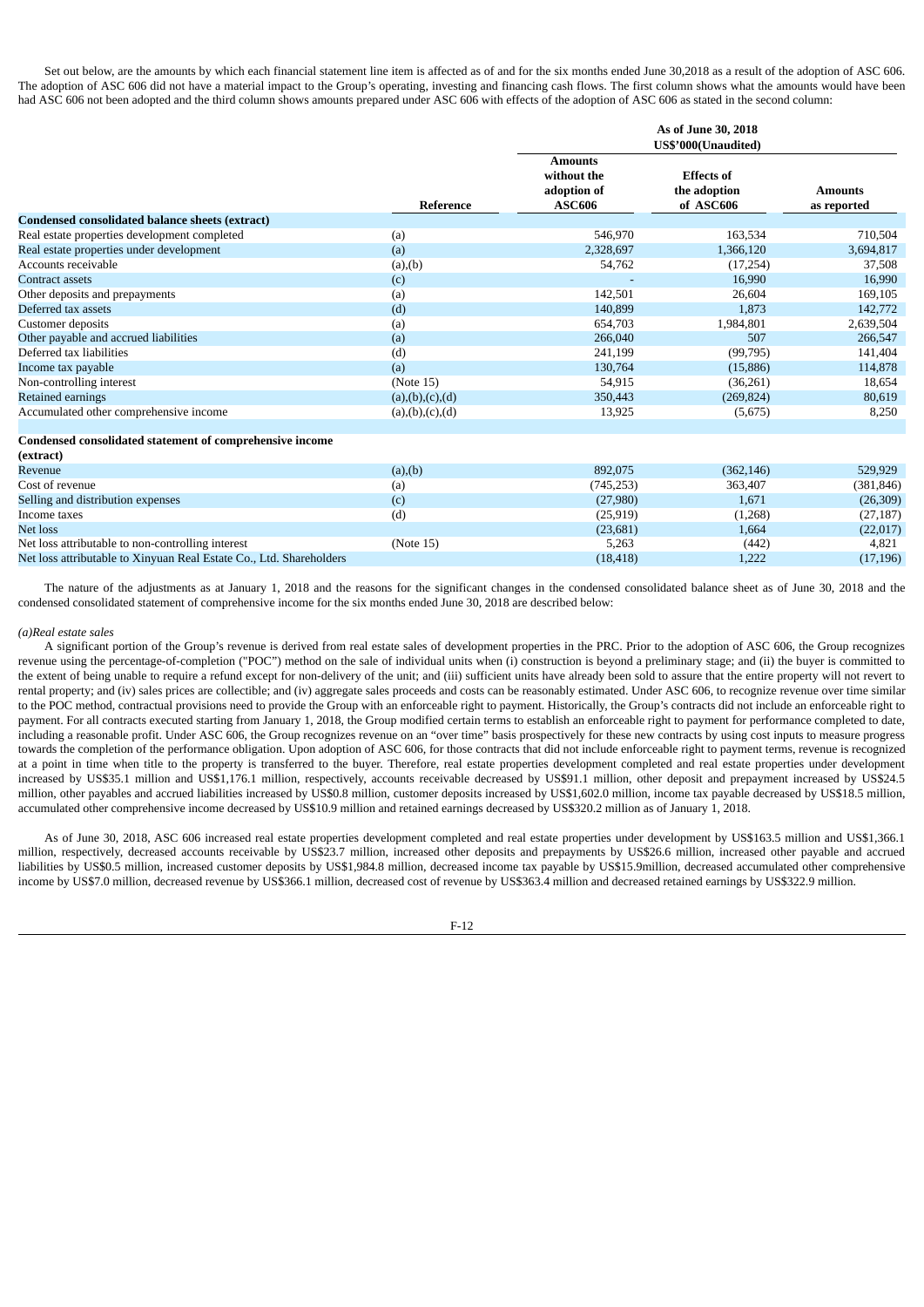For real estate sales of development properties in the U.S., under ASC 605 and 606, revenue was recognized at a point in time upon meeting relevant revenue recognition criteria, which is generally when title to the property is transferred to the buyer.

### *(b)Real estate management services income*

In light of ASU 2016-12, Revenue from Contracts with Customers (Topic 606): Narrow-Scope Improvements and Practical Expedients, the Group reassessed its exposure to credit risk for the services that will be transferred to the customer, specifically, evaluating the customer's ability and intention to pay the contract consideration when it is due. As a result of this evaluation, the Group will recognize revenue in the amount to which the Group has a right to invoice and corresponds directly with the value of performance completed. Upon adoption of ASC 606, the Group increased accounts receivable, accumulated other comprehensive income and retained earnings by US\$2.6 million, US\$0.1 million and US\$1.9 million, respectively, as of January 1, 2018.

As of June 30, 2018, ASC 606 increased accounts receivable, accumulated other comprehensive income, revenue and retained earnings by US\$6.4 million, US\$0.1 million US\$4.0 million and US\$5.9 million, respectively.

### *(c)Incremental cost to obtain a contract*

The Group pays sales commission to its real estate sales agencies for each real estate sales contract. Prior to the adoption of ASC 606, the Group immediately expensed sales commissions (included under selling and distribution expense) when incurred. Under ASC 606, the Group assessed that sales commission to its real estate sales agencies qualified as an incremental cost of obtaining a contract with customer. Therefore, upon adoption of ASC 606, the Group increased contract assets, accumulated other comprehensive income and retained earnings by US\$15.6 million, US\$0.4 million and US\$11.3 million, respectively, as of 1 January 2018.

As of June 30, 2018, ASC 606 increased contract assets, accumulated other comprehensive income and retained earnings by US\$17.0 million, US\$0.2 million and US\$13.0 million, respectively, and decreased selling and distribution expenses by US\$1.7 million.

#### *(d)Income taxes*

The tax effects of the adjustments at the applicable statutory tax rates were also reflected. Upon adoption of ASC 606, the Group increased deferred tax assets by US\$68.2 million, decreased deferred tax liabilities by US\$36.1 million, increased accumulated other comprehensive income by US\$3.4 million and increased retained earnings by US\$100.9 million as of 1 January 2018. And the Group increased deferred tax assets by US\$1.9 million, decreased deferred tax liabilities by US\$99.8 million, increased income taxes by US\$1.3 million, increased accumulated other comprehensive income by US\$0.1 million and increased retained earnings by US\$100.3 million as of June 30, 2018.

## **3. Short-term investments**

The short-term investments represent investments in REITs publicly traded on the Hong Kong Stock Exchange, money market instruments, publicly traded debt, equity securities, and an investment product, which are expected to be realized in cash during the next 12 months.

The Company accounts for the short-term investments in accordance with ASC subtopic 320-10, *Investments-Debt and Equity Securities: Overall*. The Company classified all its short-term investments as trading securities, which are bought and held principally for the purpose of selling them in the near term.

*ASC 820 Fair Value Measurement* establishes three levels of inputs that may be used to measure fair value:

Level 1 – Observable inputs that reflect quoted prices (unadjusted) for identical assets or liabilities in active markets.

Level 2–Include observable inputs other than quoted prices included in Level 1, such as quoted prices for similar assets and liabilities in active markets, quoted prices for identical or similar assets and liabilities in markets that are not active, or other inputs that are observable or can be corroborated by observable market data.

Level 3 – Unobservable inputs which are supported by little or no market activity.

ASC 820 describes three main approaches for measuring the fair value of assets and liabilities: (1) market approach; (2) income approach and (3) cost approach. The market approach uses prices and other relevant information generated from market transactions involving identical or comparable assets or liabilities. The income approach uses valuation techniques to convert future amounts to a single present value amount. The measurement is based on the value indicated by current market expectations about those future amounts. The cost approach is based on the amount that would currently be required to replace an asset.

The Company uses quoted prices in active markets for identical assets (consistent with the Level 1 definition in the fair value hierarchy) to measure the fair value of its investments on a recurring basis pursuant to ASC 820. The Company has measured the investment product at fair value on a recurring basis based on the discounted cash flow model using unobservable inputs (Level 3).

The following tables present the Company's short-term investments measured and recorded at fair value on a recurring basis using the above input categories as of December 31, 2017 and June 30, 2018:

|                          |                                                                                     | <b>December 31, 2017</b>                                         |                                                       |
|--------------------------|-------------------------------------------------------------------------------------|------------------------------------------------------------------|-------------------------------------------------------|
|                          |                                                                                     | <b>US\$</b> (Audited)                                            |                                                       |
|                          | <b>Quoted Price</b><br>in Active Market for<br><b>Identical Assets</b><br>(Level 1) | <b>Significant Other</b><br><b>Observable Input</b><br>(Level 2) | Significant<br><b>Unobservable Input</b><br>(Level 3) |
| Trading securities:      |                                                                                     |                                                                  |                                                       |
| Debt securities          | 888,067                                                                             |                                                                  |                                                       |
| <b>REITs</b>             | 21,239,128                                                                          |                                                                  |                                                       |
| Money market instruments | 26,577,133                                                                          |                                                                  |                                                       |
| Equity securities        | 9,035,230                                                                           |                                                                  |                                                       |
| Total                    | 57,739,558                                                                          |                                                                  |                                                       |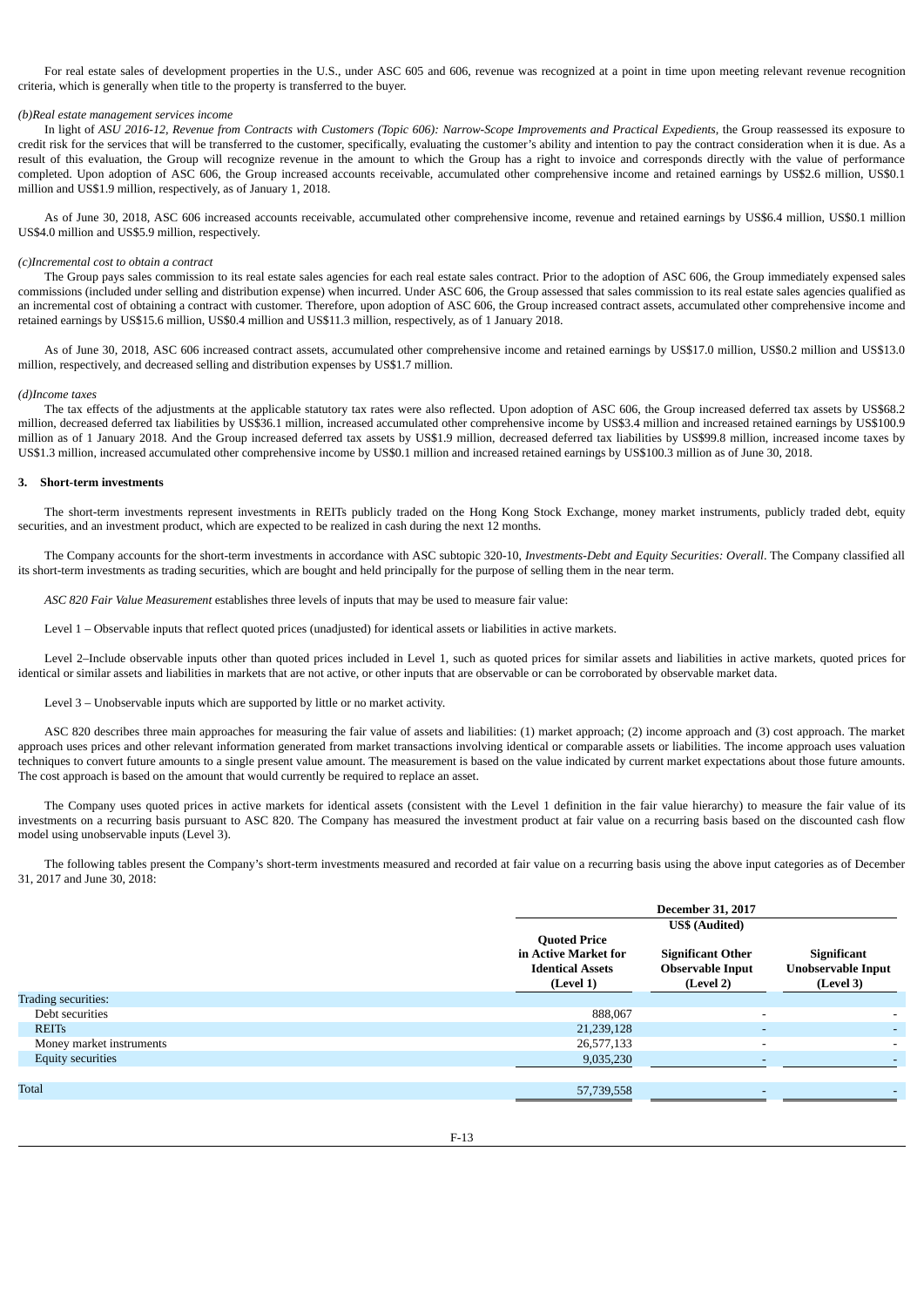|                     |                                                                                     | <b>June 30, 2018</b>                                             |                                                              |
|---------------------|-------------------------------------------------------------------------------------|------------------------------------------------------------------|--------------------------------------------------------------|
|                     |                                                                                     | <b>US\$</b> (Unaudited)                                          |                                                              |
|                     | <b>Quoted Price</b><br>in Active Market for<br><b>Identical Assets</b><br>(Level 1) | <b>Significant Other</b><br><b>Observable Input</b><br>(Level 2) | <b>Significant</b><br><b>Unobservable Input</b><br>(Level 3) |
| Trading securities: |                                                                                     |                                                                  |                                                              |
| <b>REITs</b>        | 19,988,652                                                                          | $\overline{\phantom{a}}$                                         |                                                              |
| Equity securities   | 3,687,946                                                                           |                                                                  |                                                              |
| Investment product  |                                                                                     |                                                                  | 75,567,512                                                   |
| Total               | 23,676,598                                                                          |                                                                  | 75,567,512                                                   |

The following table presents a reconciliation of the assets measured at fair value on a recurring basis using significant unobservable inputs (Level 3) for the six months ended June 30, 2018:

|                                                                                                                     | <b>US\$</b> (Unaudited) |
|---------------------------------------------------------------------------------------------------------------------|-------------------------|
| Balance as of December 31, 2017                                                                                     |                         |
| Recognized during the year                                                                                          | 75,567,512              |
| Unrealized gain                                                                                                     |                         |
| Effect of foreign currency translation                                                                              |                         |
| Balance as of June 30, 2018 (unaudited)                                                                             | 75,567,512              |
| the contract of the contract of the second second the second second that the second second the second second s<br>. |                         |

The amount of total unrealized gain for the six months ended June 30, 2018 included in gain (unaudited)

The following summarizes the short-term investments measured at fair value at December 31, 2017 and June 30, 2018:

|                          |                      | <b>December 31, 2017</b> |                              |
|--------------------------|----------------------|--------------------------|------------------------------|
|                          |                      | <b>US\$</b> (Audited)    |                              |
|                          | Aggregate fair value | Cost                     | Unrealized gain<br>in profit |
| Trading securities:      |                      |                          |                              |
| Debt securities          | 888.067              | 784,946                  | 103,121                      |
| <b>REITs</b>             | 21,239,128           | 20,044,583               | 1,194,545                    |
| Money market instrument  | 26,577,133           | 26,574,990               | 2,143                        |
| <b>Equity securities</b> | 9,035,230            | 8,239,060                | 796,170                      |
|                          |                      |                          |                              |

| <b>Total</b> | 57,739,558 | 342.570<br>-- -<br>55,643,57 | 2.095.979 |
|--------------|------------|------------------------------|-----------|
|              |            |                              |           |

|                     | June 30, 2018        |                         |                                     |
|---------------------|----------------------|-------------------------|-------------------------------------|
|                     |                      | <b>US\$</b> (Unaudited) |                                     |
|                     | Aggregate fair value | Cost                    | <b>Unrealized loss</b><br>in profit |
| Trading securities: |                      |                         |                                     |
| REITs               | 19,988,652           | 20,450,551              | (461,899)                           |
| Equity securities   | 3,687,946            | 4,163,356               | (475, 410)                          |
| Investment product  | 75,567,512           | 75,567,512              | $\overline{\phantom{0}}$            |
| Total               | 99,244,110           | 100,181,419             | (937,309)                           |

During the six months ended June 30, 2018, US\$1,711,248 (June 30, 2017: US\$2,844,695) net realized gain and US\$937,309 (June 30, 2017: US\$1,777,579 unrealized gain) unrealized loss for trading securities are included in earnings.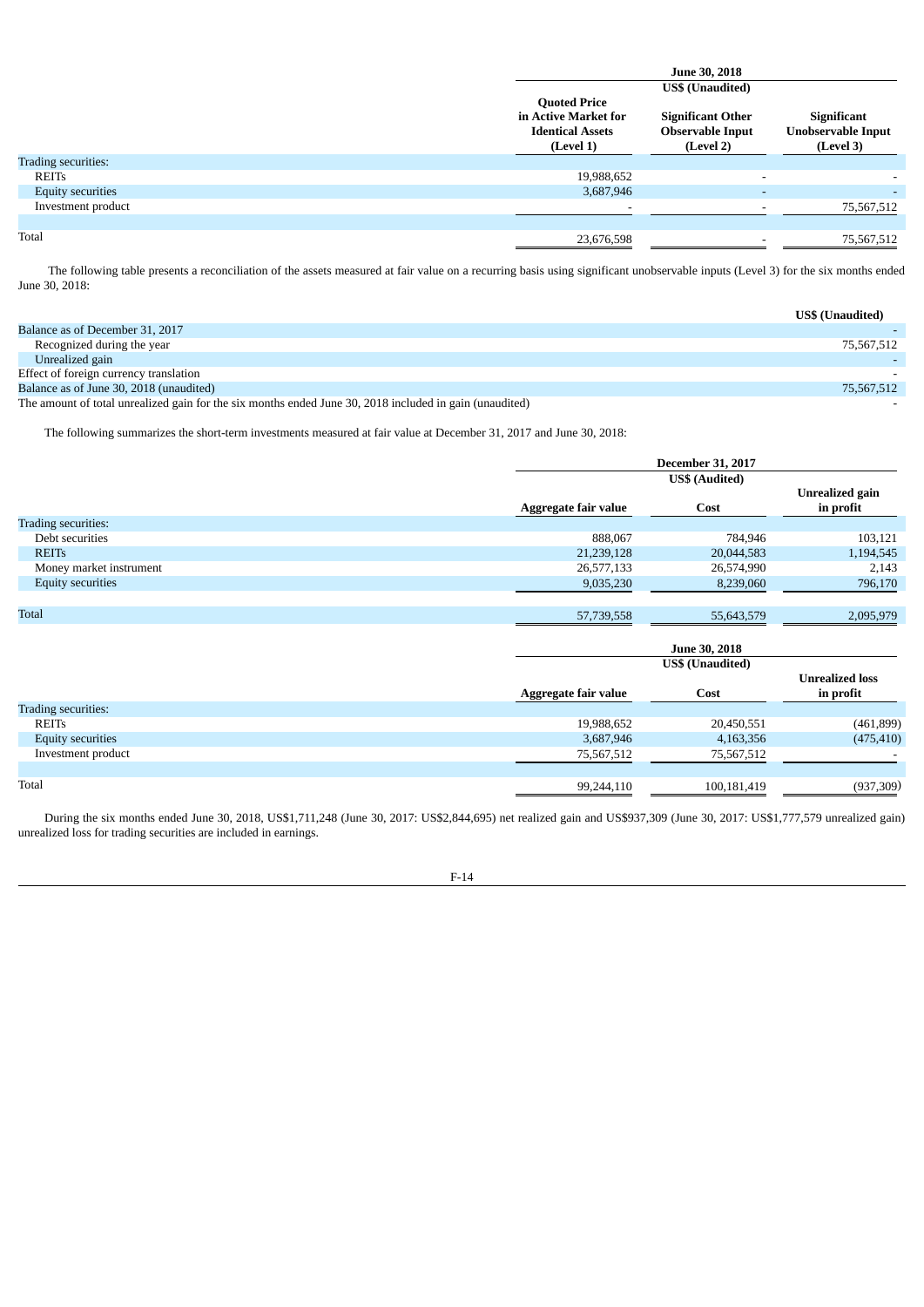# **4. Real estate properties development completed and under development**

The following summarizes the components of real estate properties under development at December 31, 2017 and June 30, 2018:

|                                                                           | December 31,<br>2017         | <b>June 30,</b><br>2018<br>US\$<br>(Unaudited) |
|---------------------------------------------------------------------------|------------------------------|------------------------------------------------|
|                                                                           | US\$<br>(Audited)            |                                                |
| Development completed:                                                    |                              |                                                |
| Zhengzhou Century East A                                                  | 2,293,021                    | 3,977,694                                      |
| Suzhou International City Garden                                          | 441,934                      | 763,455                                        |
| Jinan Xinyuan Splendid                                                    | 4,349,276                    | 4,824,403                                      |
| Zhengzhou Xin City                                                        | 15,052,135                   | 14,776,071                                     |
| Beijing Xindo Park                                                        | 52,675,024                   | 44,193,142<br>6,927,991                        |
| Suzhou Lake Royal Palace<br>Xingyang Splendid I                           | 3,400,095<br>15,528,607      | 16,642,591                                     |
| Zhengzhou Thriving Family                                                 | 16,834,270                   | 15,175,202                                     |
| Shanghai Yipin Royal Palace                                               | 90,003,702                   | 84,889,804                                     |
| New York Oosten                                                           | 131,656,360                  | 125,898,187                                    |
| Chengdu Thriving Family                                                   | 146,791,480                  | 102,485,820                                    |
| Sanya Yazhou Bay No.1                                                     | 97,350,745                   | 98,910,945                                     |
| Xi'an Metropolitan                                                        | 127,107,105                  | 111,610,957                                    |
| Kunshan Royal Palace                                                      | 9,782,983                    |                                                |
| Jinan Xin Central                                                         | 77,779,716                   | 72,846,860                                     |
| Changsha Xinyuan Splendid                                                 | 49,346,740                   | 6,581,082                                      |
| Real estate properties development completed                              | 840,393,193                  | 710,504,204                                    |
|                                                                           |                              |                                                |
| Underdevelopment:<br>Current:                                             |                              |                                                |
| Xuzhou Colorful City                                                      | 39,903,835                   | 47,011,818                                     |
| Xingyang Splendid II                                                      | 49,848,748                   | 36,952,154                                     |
| Xingyang Splendid III                                                     | 47,475,624                   | 54,184,442                                     |
| Xingyang Splendid IV                                                      | 8,433,926                    | 9,599,483                                      |
| Zhengzhou Xindo Park                                                      | 86,116,485                   | 41,234,938                                     |
| Jinan Royal Palace                                                        | 227,113,681                  | 297,103,105                                    |
| Zhengzhou Fancy City I                                                    | 43,895,304                   | 21,122,342                                     |
| Tianjin Spring Royal Palace I                                             | 26,044,650                   | 85,023,144                                     |
| Henan Xin Central I                                                       | 54,380,998                   | 44,542,549                                     |
| Henan Xin Central II                                                      | 68,783,659                   | 85,978,280                                     |
| Zhengzhou Fancy City II (South)                                           | 16,036,363                   | 84,930,686                                     |
| Zhengzhou Fancy City II (North)                                           | 52,672,711                   | 62,014,286                                     |
| Kunshan Xindo Park                                                        | 84,020,974                   | 89,899,097                                     |
| Zhengzhou International New City I<br>Zhengzhou International New City II | 173,061,962<br>135,671,000   | 263, 272, 717                                  |
| Tongzhou Xinyuan Royal Palace                                             | 200,296,958                  | 157,446,599<br>206,465,605                     |
| Changsha Mulian Royal Palace                                              | 89,289,525                   | 101,677,999                                    |
| XIN Eco Marine Group Properties Sdn Bhd                                   | 11,135,393                   | 11,803,837                                     |
| <b>Hudson Garden Project</b>                                              | 84,953,745                   | 94,467,300                                     |
| <b>Flushing Project</b>                                                   | 83,282,854                   | 87,878,498                                     |
| Changsha Furong Thriving Family                                           | 59,459,200                   | 65,576,795                                     |
| Zhengzhou International New City III A                                    | 74,241,651                   | 79,674,714                                     |
| Zhuhai Xin World                                                          | 93,205,573                   | 97,284,719                                     |
| Xinyuan Chang'an Royal Palace                                             | 134,714,398                  | 139,437,782                                    |
| Kunshan Xinyu Jiayuan                                                     | 137,704,916                  | 144,945,052                                    |
| Zhengzhou International New City Pending Staging                          | 216,520,610                  | 427,955,252                                    |
| Zhengzhou Hangmei Project                                                 | 42,437,196                   | 58,489,947                                     |
| Xinyuan Golden Water View City                                            | 337,850,952                  | 379,930,614                                    |
| Suzhou Yinhewan Project                                                   | 42,061,346                   | 41,367,108                                     |
| Xi'an Metropolitan II                                                     | 5,543,530                    | 5,549,961                                      |
| Zhengzhou International New City III B                                    | 80,790,689                   | 81,177,016                                     |
| Zhengzhou International New City III C                                    | 39,551,333                   | 45,911,787                                     |
| Zhengzhou International New City III D                                    | 31,316,650                   | 35,688,774                                     |
| Tianjin Spring Royal Palace II                                            | 42,704,121                   | 50,994,340                                     |
| Zhengzhou Fancy City III<br>Jinan Zhangqiu Project                        |                              | 73,045,937<br>10,322,769                       |
| Suzhou Liuyuan Project                                                    |                              | 36,843,487                                     |
| Wuhan New Project                                                         |                              | 114,123,333                                    |
|                                                                           |                              |                                                |
| Profit recognized                                                         | 2,920,520,560<br>396,756,891 | 3,770,928,266<br>25,484,914                    |
| Progress billings                                                         | (1,321,276,798)              | (101, 596, 622)                                |
|                                                                           |                              |                                                |
| Total real estate properties under development                            | 1,996,000,653                | 3,694,816,558                                  |
| Total real estate properties development completed and under development  | 2,836,393,846                | 4,405,320,762                                  |
|                                                                           |                              |                                                |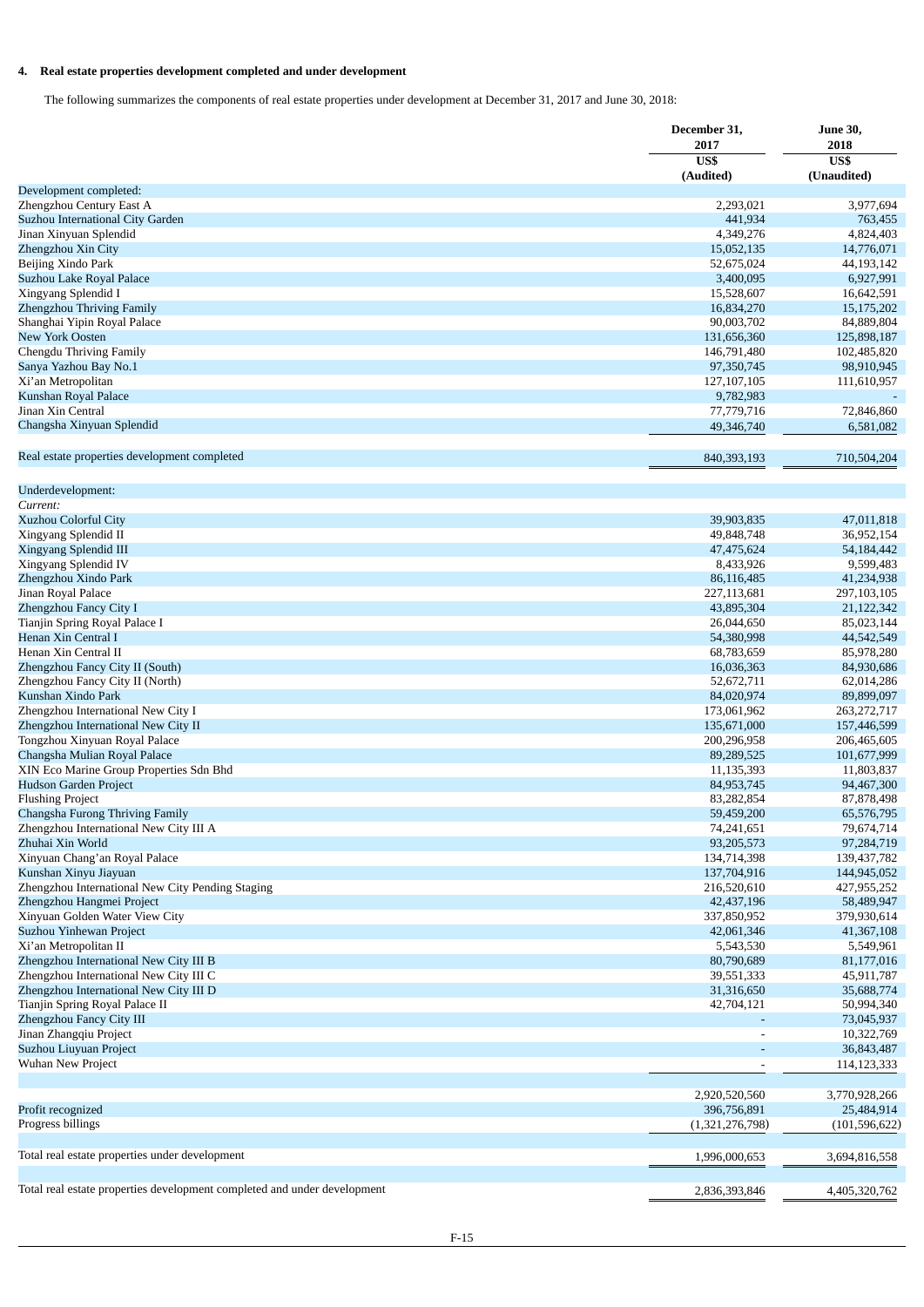As of June 30, 2018, land use rights included in the real estate properties under development totaled US\$2,367,872,202 (December 31, 2017: US\$1,761,525,629).

As of June 30, 2018, land use rights with an aggregate net book value of US\$935,112,550 (December 31, 2017: US\$908,833,863) were pledged as collateral for certain bank loans and other debts.

# **5. Long-term investment**

As of December 31, 2017 and June 30, 2018, the long-term investment consisted of the following:

|                                                                                    |                     |           | December 31. |
|------------------------------------------------------------------------------------|---------------------|-----------|--------------|
|                                                                                    | <b>Initial Cost</b> | Ownership | 2017         |
|                                                                                    | US\$                |           | US\$         |
| <b>Cost method investees</b>                                                       |                     |           |              |
| Zhengzhou Lianhe Real Estate Co., Ltd.                                             | 241,648             | 1.85%     | 241,648      |
| Zhengzhou Taike Real Estate Co., Ltd.                                              | 738,073             | 3.75%     | 738,073      |
| <b>Equity method investee</b>                                                      |                     |           |              |
| Shenzhen Zhong An Financial Lease Co., Ltd.                                        | 7,639,186           | 25%       | 8,207,136    |
| Zhengzhou Xinci Health Service Co. Ltd.                                            | 1.290.135           | 60%       | 1,202,661    |
| Shenzhen Qianhai Jingjie City Renewal Investment Partnership (limited partnership) | 8.118.800           | n/a       | 8,118,800    |
| Qingdao Huiju Zhihui City Industrial Development Co., Ltd.                         | 413.210.492         | 49%       | 412,593,226  |
| Wuhu Penghong Investment Center (Limited Partnership)                              | 30,608,185          | n/a       | 30,608,185   |
| Wuhu Penghua Tenth Investment Center (Limited Partnership)                         | 367,298,216         | n/a       | 367,298,216  |
| Chengdu Xinyuan Renju Enterprise management Co., Ltd.                              | 765,205             | 10%       | 765,205      |
| Total                                                                              |                     |           | 829,773,150  |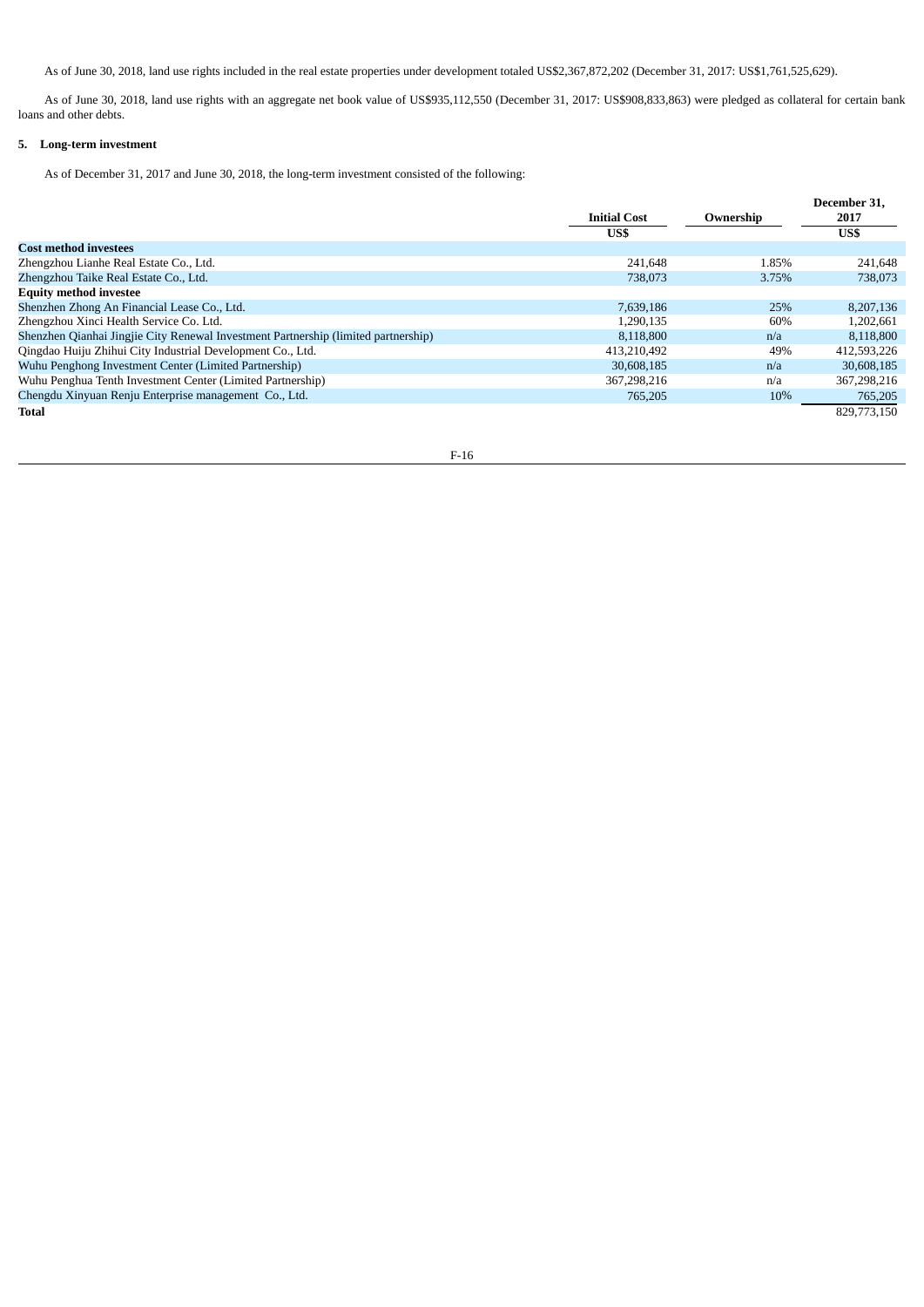|                                                                                    |                     |           | June 30,    |
|------------------------------------------------------------------------------------|---------------------|-----------|-------------|
|                                                                                    | <b>Initial Cost</b> | Ownership | 2018        |
|                                                                                    | US\$                |           | US\$        |
| <b>Cost method investees</b>                                                       |                     |           |             |
| Zhengzhou Lianhe Real Estate Co., Ltd. ("Zhengzhou Lianhe")                        | 241,648             | 1.85%     | 302,270     |
| Zhengzhou Taike Real Estate Co., Ltd. ("Zhengzhou Taike")                          | 738,073             | 3.75%     | 755,675     |
| <b>Equity method investees</b>                                                     |                     |           |             |
| Shenzhen Zhong An Financial Lease Co., Ltd.                                        | 7,639,186           | 25%       | 7,683,611   |
| Zhengzhou Xinci Health Service Co. Ltd.                                            | 1,290,135           | 60%       | 1,004,446   |
| Shenzhen Qianhai Jingjie City Renewal Investment Partnership (limited partnership) | 8,118,800           | n/a       | 8,312,426   |
| Qingdao Huiju Zhihui City Industrial Development Co., Ltd.                         | 505,162,873         | 49%       | 496,924,847 |
| Wuhu Penghong Investment Center (Limited Partnership)                              | 30,608,185          | n/a       | 28,107,732  |
| Wuhu Penghua Tenth Investment Center (Limited Partnership)                         | 214,257,292         | n/a       | 208,024,894 |
| Chengdu Xinyuan Renju Enterprise management Co., Ltd.                              | 765,205             | 10%       | 755,675     |
| Zhengzhou Jiahe Real Estate Co., Ltd                                               | 44,291,183          | 33.5%     | 42,180,548  |
| Suzhou Hengwan Real Estate Co., Ltd                                                | 18,613,537          | 16.66%    | 17,487,133  |
| Madison Developments Limited.                                                      | 19,095,969          | 50%       | 18,891,428  |
| Henan Qingning Apartment Management Co., Ltd.                                      | 3,224,895           | 51%       | 3,084,379   |
| Suzhou Litai Real Estate Co., Ltd.                                                 | 9,284,103           | 19.99%    | 8,992,734   |
| Total                                                                              |                     |           | 842,507,798 |

### **Cost method investees**

As of June 30, 2018 and December 31, 2017, the Company beneficially owned a 1.85% and 3.75% equity interest in Zhengzhou Lianhe and Zhengzhou Taike, respectively. The Company accounts for its investments in these companies under cost method of accounting. The Company adopted ASU 2016-01 and chose to measure its cost method investments which do not have readily determinable fair values at cost minus impairment, if any, plus or minus changes resulting from observable price changes in orderly transactions for the identical or a similar investment of the Company.

The following table summarizes the movement of the Company's investment in Zhengzhou Lianhe and Zhengzhou Taike for the six months ended June 30, 2018:

|                                         | <b>June 30,</b>          |
|-----------------------------------------|--------------------------|
|                                         | 2018                     |
|                                         | US\$                     |
| Balance as of January 1, 2018           | 979,721                  |
| Impairment on cost method investments   | $\overline{\phantom{0}}$ |
| Exchange translation adjustment         | 78,224                   |
| Balance as of June 30, 2018 (Unaudited) | 1,057,945                |

There were no impairment indicators associated with Zhengzhou Lianhe and Zhengzhou Taike as of June 30, 2018.

## **Equity method investees**

On January 11, 2016, the Group together with two other entities established a joint venture called Shenzhen Zhong An Financial Lease Co., Ltd. ("Shenzhen Zhong An"), in which the Group holds a 25% equity interest. The purpose of the joint venture is to undertake financial lease businesses.

On November 3, 2016, the Company together with two third parties established Zhengzhou Xinci Health Service Co., Ltd. ("Zhengzhou Xinci") to provide health service in Zhengzhou, in which the Company holds a 60% equity interest and injected capital amounted US\$1,290,135 in 2017. Based on the articles of association, Company cannot exercise control over relevant activities of the investee, but it has the ability to exercise significant influence over Zhengzhou Xinci's operation and financial decisions and accounted for it as an equity method investment.

On January 9, 2017, the Company set up a limited partnership, Shenzhen Qianhai Jingjie City Renewal Investment Partnership ("Shenzhen Qianhai"), with third parties and made a capital injection of US\$8,118,800. Shenzhen Qianhai will focus on investment in real estate renewal projects in Shenzhen city. The Company has significant influence over Shenzhen Qianhai operating and financial decisions and accounted for it as an equity method investment.

On April 19, 2017, the Company signed an agreement to acquire up to 70% equity interest of Qingdao Huiju Zhihui City Industrial Development Co., Ltd. ("Qingdao Huiju"), which is developing a real estate project in Qingdao city from Beijing Huiju Technology Industry Development Co., Ltd., a non-affiliated company for a consideration of US\$505.2 million. As of June 30, 2018, US\$505.2 million had been paid and a 49% equity interest has been transferred to the Company. Based on the articles of association, the Company cannot exercise control of Qingdao Huiju until it acquires the entire 70% equity interest, but has the ability to exercise significant influence over Qingdao Huiju's operating and financial decisions and accounted for it as an equity method investment.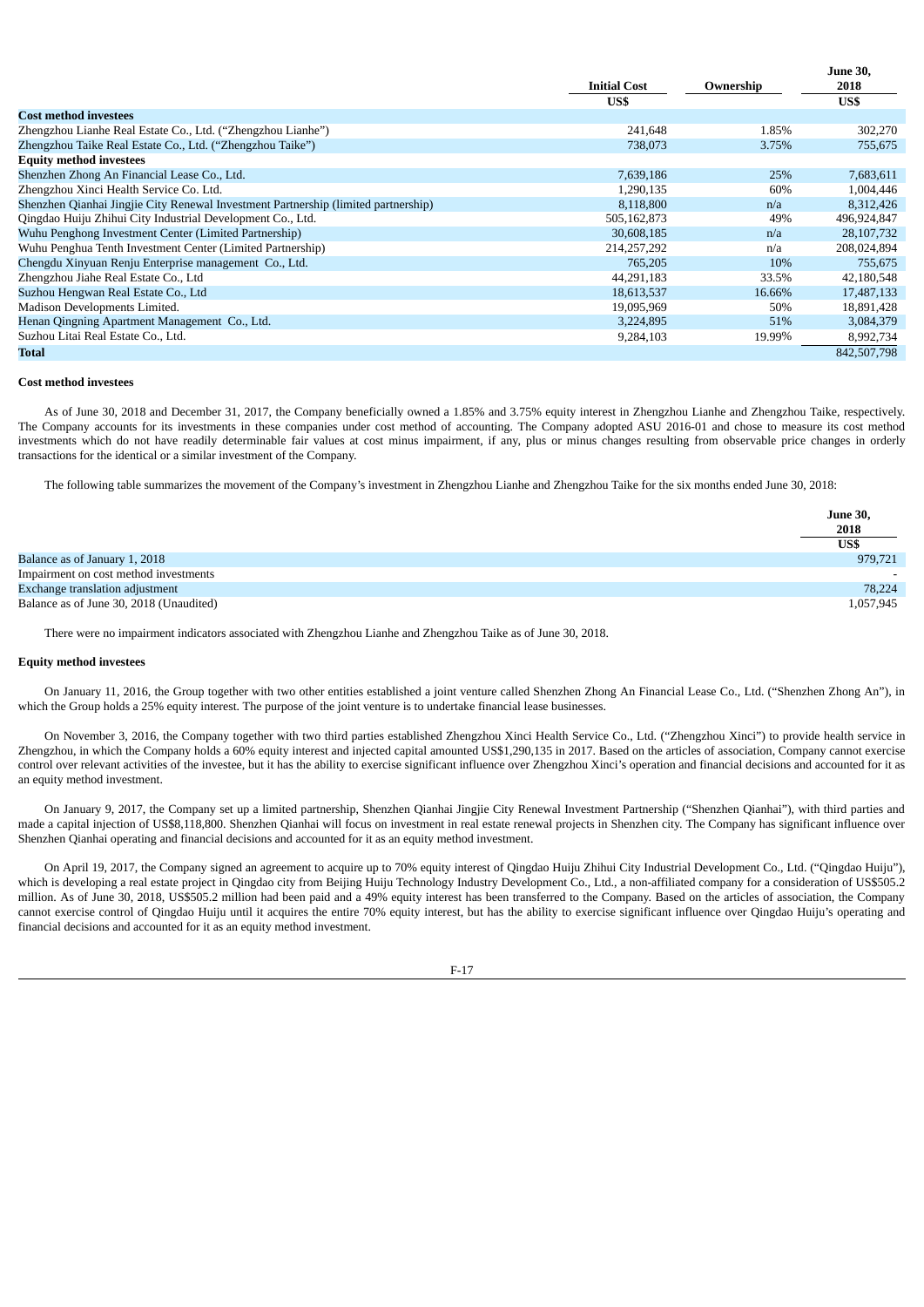On September 4, 2017, the Company with two non-affiliated companies, established a limited partnership, Wuhu Penghong Investment Center (Limited Partnership) ("Wuhu Penghong"), in which the Company and the other two partners each invested US\$30.6 million, US\$91.8 million and US\$3.1 million in cash, respectively. The other two partners hold substantive participating rights whereas the Company only exercises significant influence, and therefore, accounted for its investment in Wuhu Penghong under the equity method. On September 8, 2017, Wuhu Penghong acquired 90.57% equity interest of Guangzhou Huanglong Information Technology Co., Ltd. ("Guangzhou Huanglong") for a total cash consideration of US\$19.7 million.

On December 27, 2017, the Company with a non-affiliated company, established a limited partnership, called Wuhu Penghua Tenth Investment Center (Limited Partnership) ("Wuhu Penghua"), where the Company and the other partner invested US\$367.3 million and US\$153.0 million in cash, respectively. In the second quarter of 2018, Wuhu Penghua refunded US\$158.6 million and US\$111.0 million to the Company and the other partner. The other partner holds substantive participating rights whereas the Company only exercises significant influence, and therefore, accounted for its investment in Wuhu Penghua under the equity method. In December 2017, Wuhu Penghua and the Company made capital contributions amounting to US\$6.9 million and US\$0.8 million, representing a 90% and 10% equity interest in Chengdu Xinyuan Renju Enterprise Management Co., Ltd. ("Chengdu Renju"), respectively. The Company exercises significant influence and accounted for its investment in Chengdu Renju using equity method.

On December 31, 2017, the Company signed an agreement to acquire up to 51% equity interest of Zhengzhou Jiahe Real Estate Co., Ltd ("Zhengzhou Jiahe"), which is developing a real estate project in Zhengzhou city from three natural persons, non-related parties for a consideration of US\$117.1 million. As of June 30, 2018, US\$44.3 million had been paid in exchange for 33.5% equity interest that has been transferred to the Company. Based on the articles of association, the Company cannot exercise control of Zhengzhou Jiahe, but has the ability to exercise significant influence over Zhengzhou Jiahe's operating and financial decisions and accounted for it as an equity method investment.

On March 20, 2018, the Company acquired 16.66% equity interest in Suzhou Hengwan Real Estate Co., Ltd ("Suzhou Hengwan"), which is developing a real estate project in Suzhou city from Suzhou Hengwan Enterprise Management Consulting Co., Ltd., a non-affiliated company for a consideration of US\$18.6 million. Based on the articles of association, the Company cannot exercise control of Suzhou Hengwan, but has the ability to exercise significant influence over Suzhou Hengwan's operating and financial decisions and accounted for it as an equity method investment.

On March 21, 2018, the Company acquired 50% equity interest in Madison Developments Limited ("MDL"), which is developing a real estate project in London, England from ED Jersey Limited, a non-affiliated company for a consideration of US\$19.1 million. Based on the articles of association, the Company cannot exercise control of MDL, but has the ability to exercise significant influence over MDL's operating and financial decisions and accounts for it as an equity method investment.

On April 26, 2018, the Company acquired 51% equity interest in Henan Qingning Apartment Management Co., Ltd. ("Henan Qingning"), which is operating rental apartments in Henan Province, from one natural person and Henan Yangjian Industry Co., Ltd., a non-affiliated company, for a consideration of US\$3.2 million. Based on the articles of association, the Company cannot exercise control of Henan Qingning, but has the ability to exercise significant influence over Henan Qingning's operating and financial decisions and accounted for it as an equity method investment.

On May 31, 2018, the Company acquired 19.99% equity interest in Suzhou Litai Real Estate Co., Ltd ("Suzhou Litai"), which is developing a real estate project in Suzhou city from Yongwei Real Estate (Suzhou) Co., Ltd., a non-affiliated company, for a consideration of US\$9.3 million. Based on the articles of association, the Company cannot exercise control of Suzhou Litai, but has the ability to exercise significant influence over Suzhou Litai's operating and financial decisions and accounted for it as an equity method investment.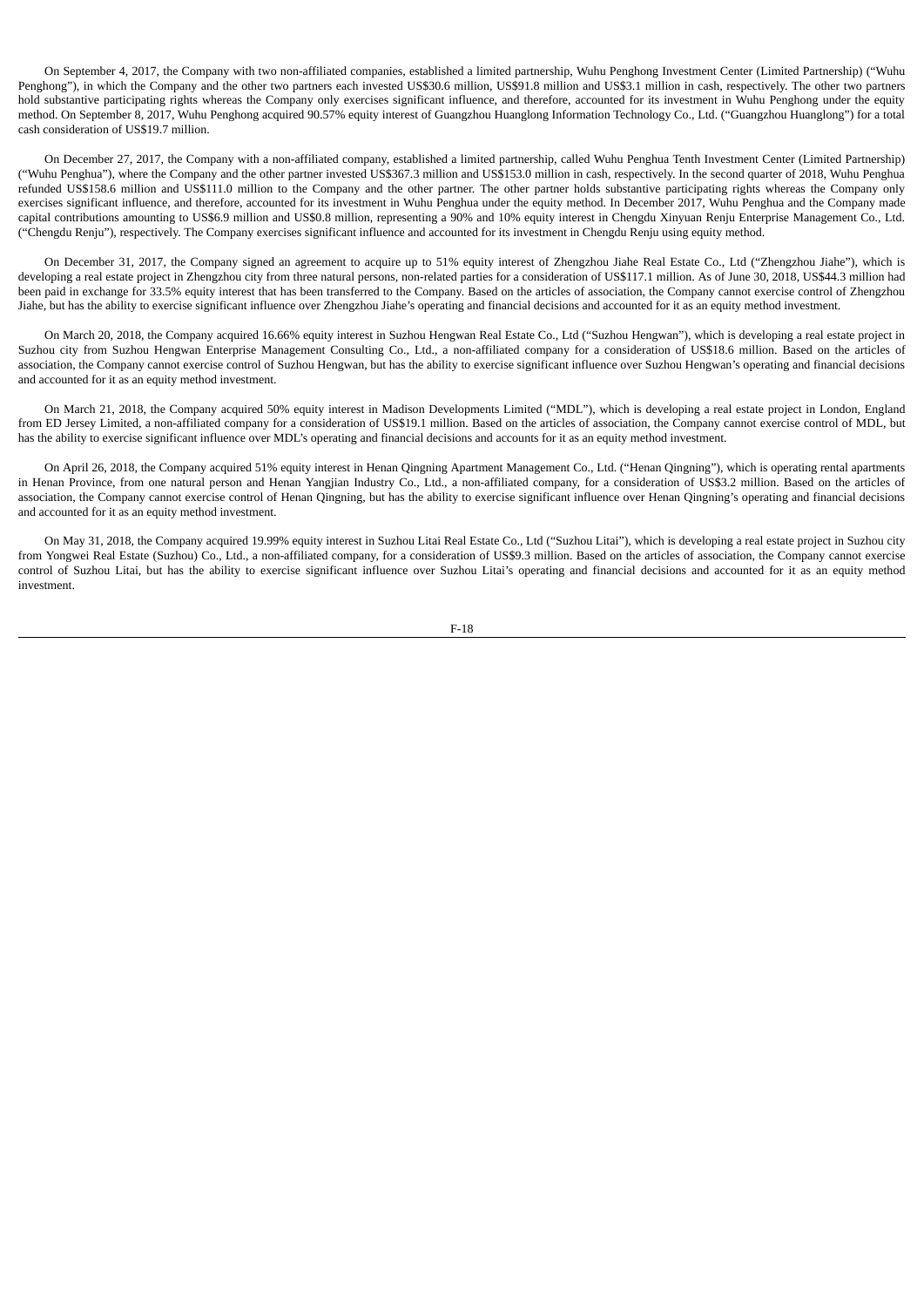For the periods presented, management noted no indicators of impairment related to these investments.

# **6. Short-term bank loans and other debt**

Short-term bank loans represent amounts due to various banks and short-term other debt represent amounts due to trust companies, which are due on the dates indicated below. Short-term bank loans and other debt as of December 31, 2017 and June 30, 2018 consisted of the following:

|                                                                                     | December 31,<br>2017 | <b>June 30,</b><br>2018 |
|-------------------------------------------------------------------------------------|----------------------|-------------------------|
|                                                                                     | US\$                 | $\overline{USS}$        |
| Loan from The Bank of East Asia                                                     |                      |                         |
| Due June 1, 2018, at 1.10% plus 3 month LIBOR (2)                                   | 34,421,617           |                         |
| Due June 1, 2019, at 1.10% plus 3 month LIBOR (2)                                   |                      | 34,421,617              |
| Due September 27, 2018, at 1.10% plus 3 month LIBOR (3)                             | 24,294,636           | 24,294,636              |
| Due January 10, 2019, at 1.10% plus 3 month LIBOR (4)                               |                      | 3,174,803               |
|                                                                                     | 58,716,253           | 61,891,056              |
| Loan from Huarong International Trust Co., Ltd. Limited                             |                      |                         |
| Due August 9, 2018, at 8.50% per annum (1)                                          | 20,522,788           |                         |
| Loan from Henan Zhongyuan Microfinance Co., Ltd.                                    |                      |                         |
| Due July 27, 2018, at 10.00% per annum                                              | 7,652,046            | 7,556,687               |
| Loan from Zhongyuan Aviation Leasing Co., Ltd.                                      |                      |                         |
| Due November 23, 2018, at 10.00% per annum (5)                                      | 15,304,092           | 15,113,502              |
| Loan from Bridge Trust Co., Ltd.                                                    |                      |                         |
| Due May 29, 2018, at 9.50% per annum (1)                                            | 41,933,213           |                         |
| Due November 29, 2018, at 9.50% per annum (1)                                       | 45,912,277           |                         |
|                                                                                     | 87,845,490           |                         |
| Loan from China Huarong Asset Management Co., Ltd.Shaanxi Branch                    |                      |                         |
| Due December 14, 2018, at 11.50% per annum                                          | 15,304,092           | 15,113,502              |
| Loan from Kunlun Trust Co., Ltd.                                                    |                      |                         |
| Due December 28, 2018, at 8.20% per annum                                           | 38,260,231           | 67,663,150              |
| Uncommitted on-demand revolving facilities from Bank of China International Limited |                      |                         |
| $1.00\%$ plus LIBOR $(1)$                                                           | 3,935,538            |                         |
| 1.00% plus HIBOR $(1)$                                                              | 217,765              |                         |
|                                                                                     | 4,153,303            |                         |
| Total short-term bank loans and other debt                                          | 247,758,295          | 167,337,897             |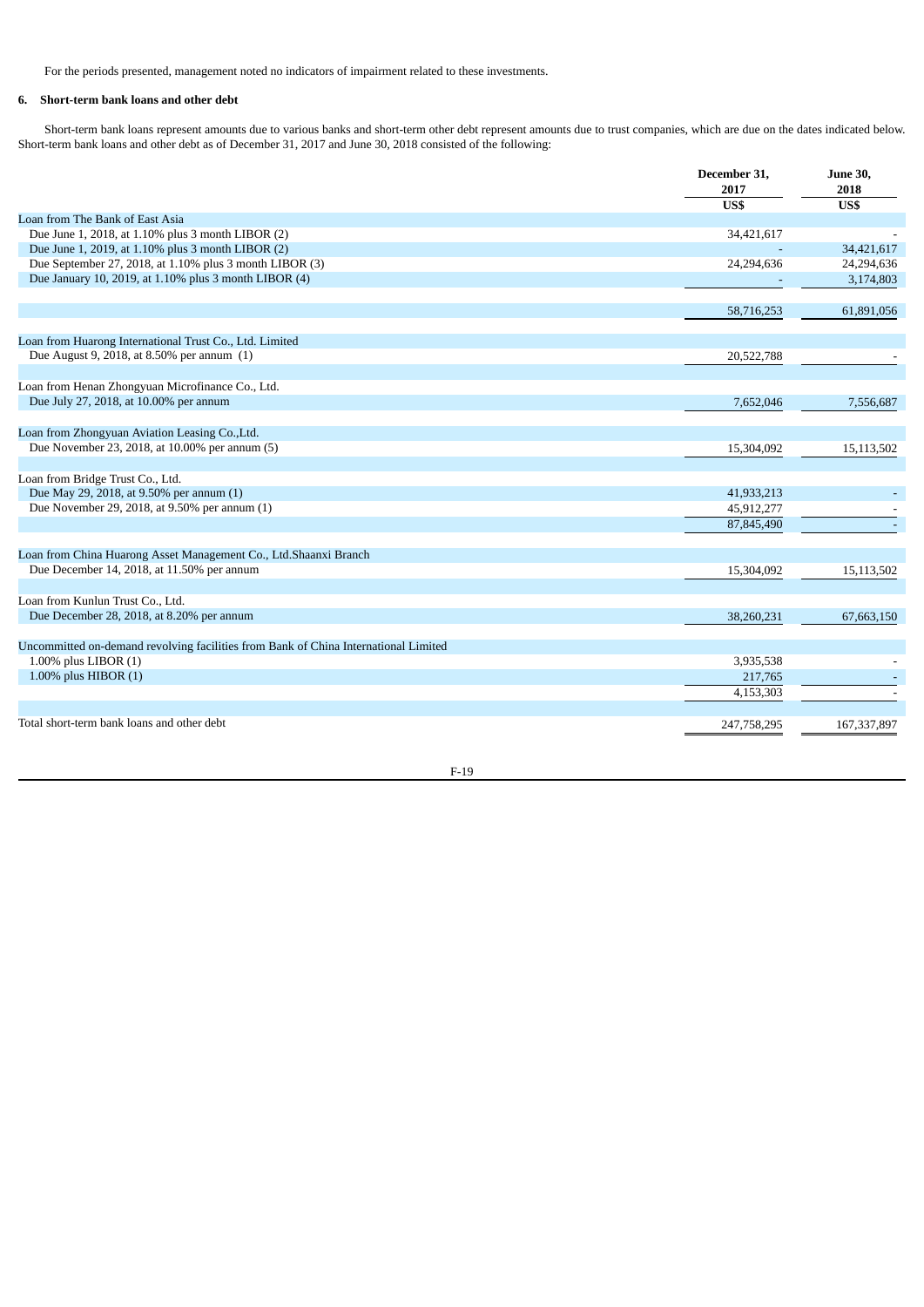- (1) These loans were paid in full during first half year of 2018.
- (2) The loan contract with the Bank of East Asia was amended to extend the maturity date of the loan. Such amendments did not result in a debt extinguishment pursuant to ASC 470-50*, Debt – Modifications and Exchanges.* Pursuant to the amended loan contract, this loan is denominated in US\$ and is secured by restricted cash of US\$38,237,161 (December 31, 2017: US\$38,719,354).
- (3) Pursuant to the agreements with the Bank of East Asia this short-term debt is denominated in US\$ and is secured by restricted cash of US\$25,735,272 (December 31, 2017: US\$26,059,808).
- (4) Pursuant to the agreements with the Bank of East Asia this short-term debt is denominated in US\$ and is secured by restricted cash of US\$3,324,971 (December 31, 2017: nil).
- (5) Pursuant to the agreements with Zhongyuan Aviation Leasing Co.,Ltd. this short-term debt is secured by the Group's 100% equity interest of Zhengzhou Shengdao Real Estate Co., Ltd. and the Zhengzhou Shengdao's account receivables due from homebuyers amounting to US\$16,792,923 (December 31, 2017: US\$17,004,691).

As of June 30, 2018, except when otherwise indicated, the Group's short-term bank loans and other debts were denominated in RMB and were mainly secured by the Group's real estate properties under development with net book value of US\$834,534 (December 31, 2017: US\$318,402), land use rights with net book value of US\$1,106,743 (December 31, 2017: US\$22,192,013), account receivables due from homebuyers amounting to US\$16,792,923 (December 31, 2017: US\$17,004,691), the Group's real estate properties development completed with net book value of US\$8,707,420 (December 31, 2017: US\$83,542,622), and the Group's real estate properties held for lease with net book value of nil (December 31, 2017: US\$102,285,772).

The weighted average interest rate on short-term bank loans and other debt as of June 30, 2018 was 6.55% (December 31, 2017: 7.67%).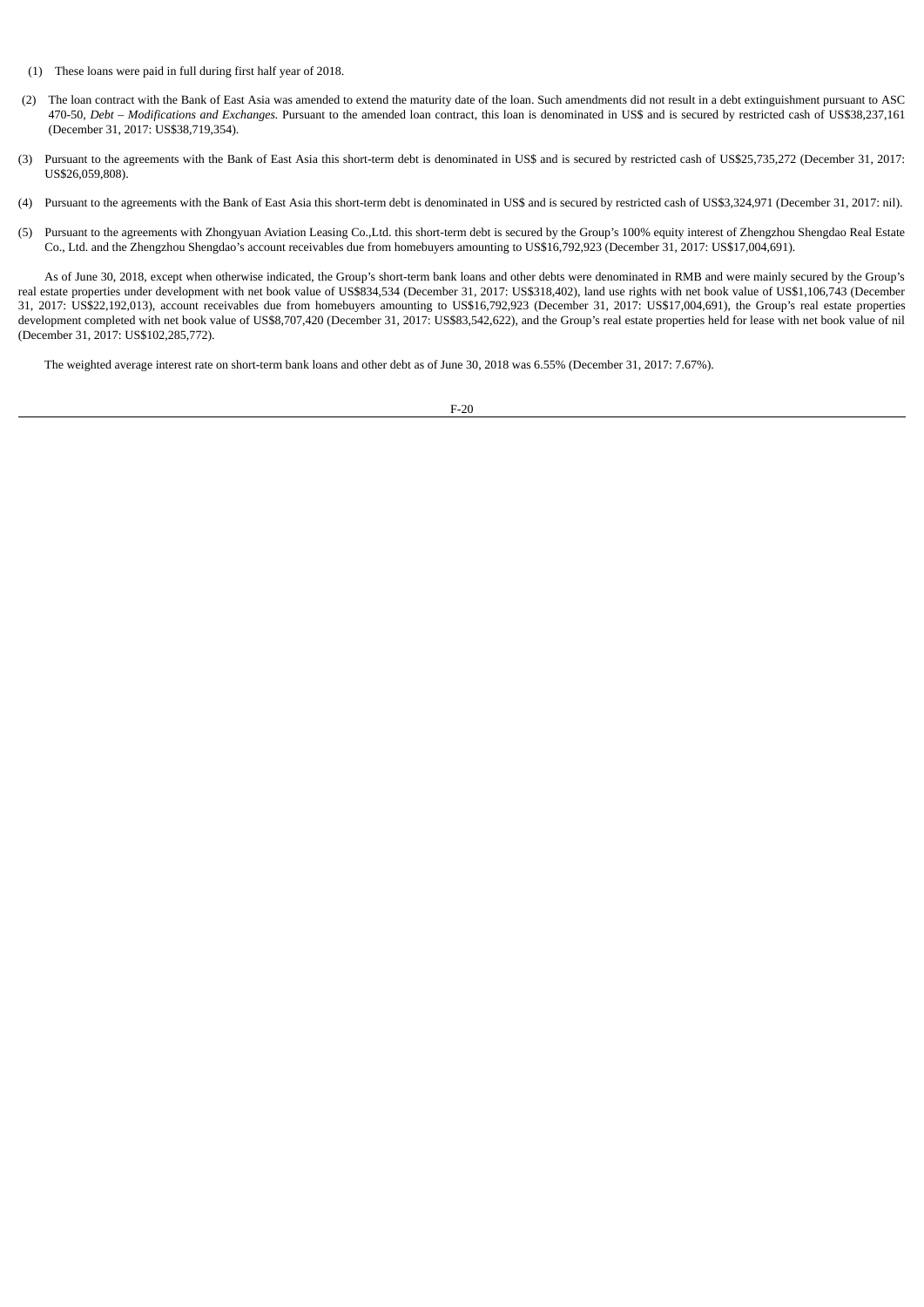# **7. Long-term bank loans**

Long-term bank loans as of December 31, 2017 and June 30, 2018 consisted of the following:

|                                                            | December 31,<br>2017 | <b>June 30,</b><br>2018 |
|------------------------------------------------------------|----------------------|-------------------------|
|                                                            | US\$                 | US\$                    |
| Loan from Industrial and Commercial bank of China ("ICBC") |                      |                         |
| Due December 26, 2021, at 6.175% per annum (1)             | 147,938,539          | 133,500,589             |
| Due December 22, 2021, at 6.175% per annum (1)             | 73,970,800           | 66,753,317              |
| Due December 30, 2021, at 6.60% per annum (1)              | 68,051,177           | 61,410,694              |
| Due December 22, 2021, at 9.80% per annum (8)              |                      | 55,013,149              |
|                                                            | 289,960,516          | 316,677,749             |
| Loan from China Guangfa Bank                               |                      |                         |
| Due December 15, 2018, at 4.75% per annum (5)              | 8,539,683            |                         |
| Due October 20, 2019, at 6.4125% per annum (2)             | 14,691,929           | 13,058,066              |
|                                                            |                      |                         |
|                                                            | 23,231,612           | 13,058,066              |
| Loan from Bank of China                                    |                      |                         |
| Due March 27, 2018, at 5.23% per annum (5)                 | 22,956,138           |                         |
| Due July 6, 2020, at 5.46% per annum (5)                   | 22,956,138           |                         |
| Due March 30, 2020, at 6.65% per annum (1)                 |                      | 45,340,507              |
|                                                            | 45,912,276           | 45,340,507              |
|                                                            |                      |                         |
| Loan from Bank of Bohai                                    |                      |                         |
| Due March 14, 2019 at 5.415% per annum (6)                 | 39,025,435           | 30,982,680              |
| Loan from Bank of Beijing                                  |                      |                         |
| Due February 14, 2020 at 4.75% per annum (1)               | 49,374,063           | 48,759,181              |
|                                                            |                      |                         |
| Loan from The Bank of East Asia                            |                      |                         |
| Due April 26, 2018, at 1.25% plus 3 month LIBOR (5)        | 13,250,000           |                         |
| Due June 1, 2018, at 1.25% plus 3 month LIBOR (4)          | 9,675,655            |                         |
| Due June 1, 2019, at 1.25% plus 3 month LIBOR (3), (4)     |                      | 9,675,654               |
| Due June 5, 2018, at 1.25% plus 3 month LIBOR (4)          |                      |                         |
| Due June 5, 2019, at 1.25% plus 3 month LIBOR (3), (4)     | 10,000,000           |                         |
|                                                            |                      | 10,000,000              |
| Due August 15, 2018, at 1.25% plus 3 month LIBOR (3)       | 20,000,000           | 20,000,000              |
| Due August 30, 2018, at 1.10% plus 3 month LIBOR (3)       | 9,700,000            | 9,700,000               |
| Due September 19, 2018, at 1.10% plus 3 month LIBOR (3)    | 2,220,000            | 2,220,000               |
|                                                            |                      |                         |
|                                                            | 64,845,655           | 51,595,654              |
| Loan from Ping An Bank Co., Ltd.                           |                      |                         |
| Due May 31, 2021, at 6.8875% per annum (1)                 |                      | 90,681,014              |
|                                                            |                      |                         |
| Loan from China Construction Bank                          |                      |                         |
| Due April 4, 2019, at 6.175% per annum (1)                 |                      | 35,516,731              |
| Due July 2, 2021, at 6.65% per annum(7)                    |                      |                         |
| Due August 31, 2021, at 7.9% per annum                     |                      | 58,942,659              |
|                                                            | $\blacksquare$       | 18,136,203              |
| Loan from Bank of Minsheng Xi'an Branch                    |                      | 112,595,593             |
| Due June 14, 2031, at 8.50% per annum (9)                  |                      |                         |
|                                                            |                      | 66,197,141              |
| Total                                                      | 512,349,557          | 775,887,585             |
| Less: current portion of long-term bank loans              | (501, 330, 611)      | (478, 363, 177)         |
|                                                            |                      |                         |
| Total long-term bank loans                                 | 11,018,946           | 297,524,408             |
|                                                            |                      |                         |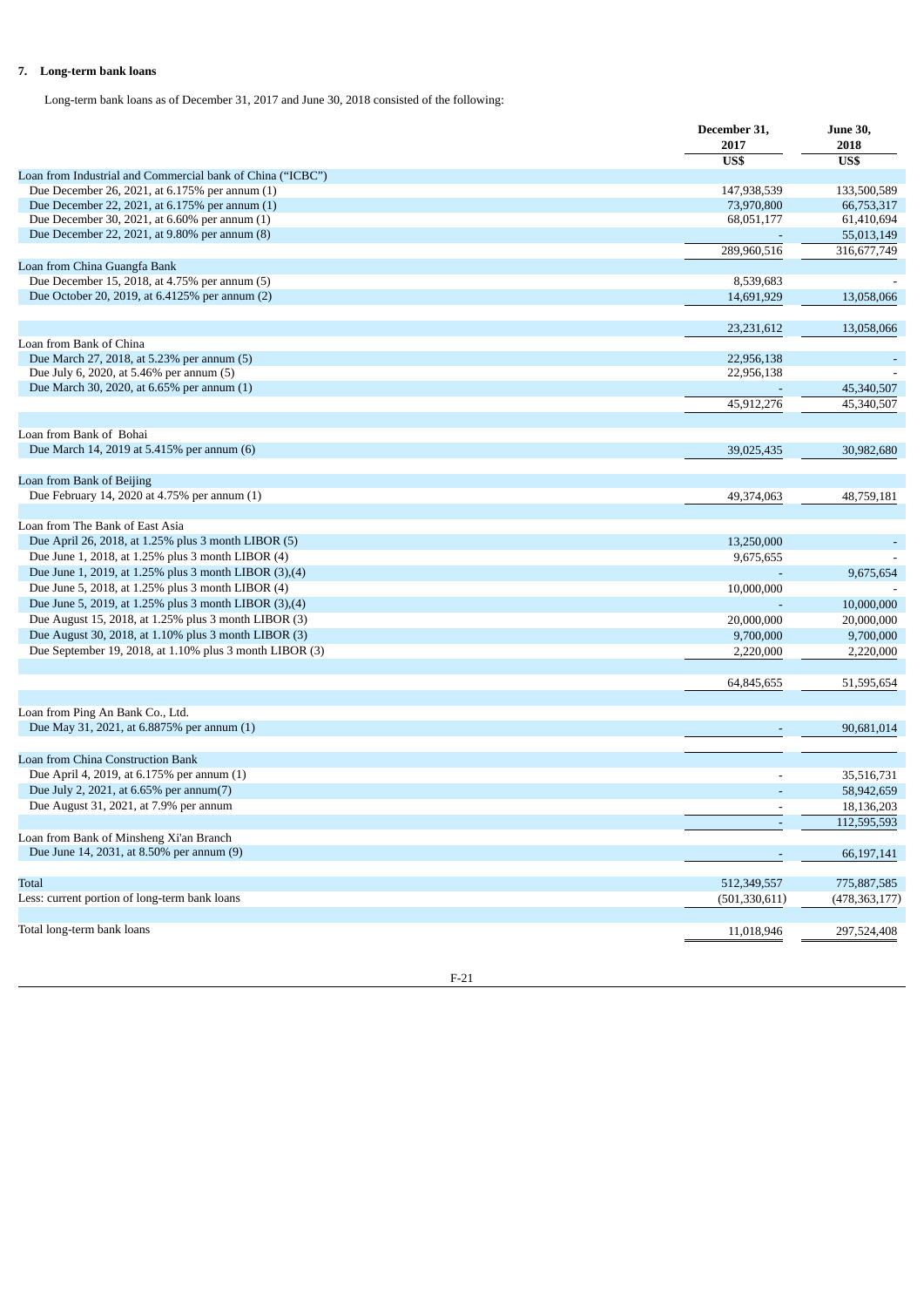- (1) Pursuant to the loan contracts, if the Group achieves an agreed upon sales target from the sales of the underlying real estate properties under development, the Group has an obligation to repay the loan before the maturity date. Therefore, the respective current portions of these loans have been classified as current liabilities as of June 30, 2018.
- (2) Pursuant to the agreements with China Guangfa Bank this long-term bank loan is secured by the Group's 100% equity interest of Zhengzhou Kangshengboda Real EstateCo., Ltd. According to the repayment schedule, US\$4,352,689 will be due within the next 12 months and has been classified as current liabilities as of June 30, 2018.
- (3) Pursuant to the loan contract with The Bank of East Asia, these five loans from The Bank of East Asia, amounting to US\$9.7 million, US\$10.0 million, US\$20.0 million, US\$9.7 million and US\$2.2 million respectively, are denominated in US\$ and are secured by restricted cash of US\$10,775,927 (December31, 2017:US\$10,911,818), US\$11,138,651 (December31, 2017: US\$11,279,116), US\$22,277,303 (December 31, 2017: US\$22,558,232), US\$10,803,132 (December 31, 2017: US\$10,939,365), and US\$2,472,569 (December 31, 2017: US\$2,503,750), respectively.
- (4) The loan contract with the Bank of East Asia was amended to extend the maturity date of the loan. The Company accounted for the amendments, which did not result in a debt extinguishment pursuant to ASC 470-50, *Debt – Modifications and Exchanges*.
- (5) These loans were paid in full as of June 30, 2018.
- (6) Pursuant to the agreement with Bank of Bohai, the debt is secured by US\$1,349,636 restricted cash (December 31, 2017: US\$1,366,655) and partially repaid in 2018.
- (7) Pursuant to the agreement with China Construction Bank, the debt is secured by US\$19,647,553 restricted cash (December 31, 2017: nil).
- (8) Pursuant to the agreement with ICBC, the debt is secured by US\$75,567,512 restricted cash (December 31, 2017: nil).
- (9) Pursuant to the agreement with Bank of Minsheng Xi'an Branch this long-term bank loan is secured by the Group's 65.98% equity interest of Shaanxi Zhongmao. According to the repayment schedule, US\$2,115,890 will be due within the next 12 months and has been classified as current liabilities as of June 30, 2018.

As of June 30, 2018, except when otherwise indicated, the Group's long term bank loans were all denominated in RMB and were mainly secured by the Group's real estate properties under development with net book value of US\$2,015,848 (December 31, 2017: US\$399,622), account receivables due from homebuyers amounting to US\$82,746,426 (December 31, 2017:nil), the Group's real estate properties development completed with net book value of US\$34,118,561 (December 31, 2017:nil), the Group's real estate properties held for lease with net book value of US\$99,415,952 (December 31, 2017:nil) and land use rights with net book value of US\$180,425,737 (December 31, 2017: US\$114,610,709).

The interest rates of these bank loans are adjustable based on the range of 100% to 206% of the PBOC prime rate. The weighted average interest rate on long-term bank loans as of June 30, 2018 was 6.48% (December 31, 2017: 5.43%).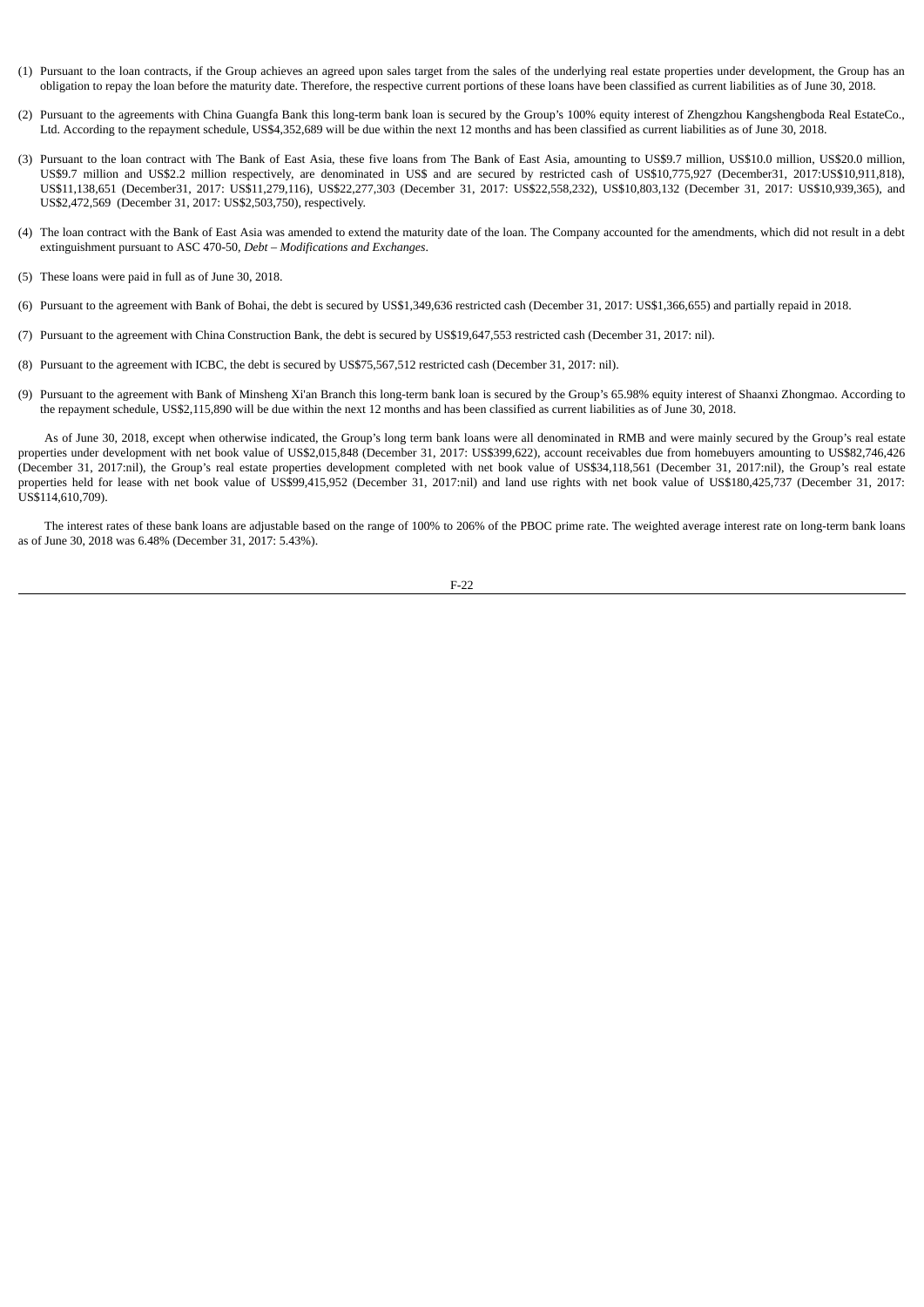# **8. Other long-term debt**

As of December 31, 2017 and June 30, 2018, other long-term debt consisted of the following:

|                                                                          | December 31,       | <b>June 30,</b><br>2018<br>US\$<br>(Unaudited) |
|--------------------------------------------------------------------------|--------------------|------------------------------------------------|
|                                                                          | 2017               |                                                |
|                                                                          | US\$               |                                                |
|                                                                          | (Audited)          |                                                |
| August 2019 Senior Notes due on August 30, 2019 at 8.125%                | 295,270,134        | 296,245,772                                    |
| February 2021 Senior Secured Notes due on February 28, 2021 at 7.75%     | 286,865,011        | 287,753,410                                    |
| November 2020 Senior Secured notes due on November 22, 2020 at 8.875%    | 293,742,826        | 294,887,384                                    |
| March 2020 Senior Secured Notes due on March 12, 2020 at 9.875%          |                    | 196,447,040                                    |
| Corporate bonds due on December 28, 2020 at 7.50%                        | 152,661,716        | 150,891,610                                    |
| Corporate bonds due on January 27, 2021 at 7.47%                         | 107,005,532        | 105,764,686                                    |
| Corporate bonds due on March 14, 2021 at 7.09%                           | 76,420,211         | 75,534,045                                     |
| Corporate bonds due on August 15, 2019 at 8.20%                          | 226,122,693        | 223,448,279                                    |
| Corporate bonds due on April 7, 2020 at 8.20%                            | 172,188,160        | 166,206,677                                    |
| Collateralized loan due on May 10, 2018 at 7.501% (1)                    | 28,312,572         |                                                |
| Collateralized loan due on May 22, 2020 at 8.50% (2)                     | 135,992,164        | 226,702,536                                    |
| Collateralized loan due on November 6, 2018 at 8.20%                     | 6,387,795          | 6,308,244                                      |
| Collateralized loan due on January 4, 2019 at 8.20%                      | 2,794,660          | 2,759,857                                      |
| Collateralized loan due on July 31, 2021 at 8.00% (3)                    | 48,973,095         | 38,690,566                                     |
| Collateralized loan due on August 2, 2021 at 8.00% (4)                   | 5,662,515          | 4,473,598                                      |
| Collateralized loan due on September 6, 2019 at 8.50%                    | 15,304,092         | 15,113,502                                     |
| Collateralized loan due on October 30, 2019 at 9.00%                     | 2,479,263          | 2,448,387                                      |
| Collateralized loan due on November 2, 2019 at 9.00%                     | 28,128,922         | 27,778,618                                     |
| Collateralized loan due on November 23, 2024 at 6.90%                    | 40,173,242         | 37,028,081                                     |
| Collateralized loan due on March 17, 2020 at 7.37%                       | 35,199,412         | 34,761,056                                     |
| Collateralized loan due on November 30, 2019 at 10.32% (5)               | 214,257,293        | 241,680,017                                    |
| Collateralized loan due on November 30, 2019 at 10.00% (5)               | 45,912,277         | 45,340,507                                     |
| Non-controlling shareholder's loan due on May 30, 2019 at 8.50% (1), (6) | 246,778,489        | 76,957,954                                     |
| Kent EB-5 LLC loan due on January 23, 2020 at 5.95% (1), (7)             | 10,000,000         | 9,500,000                                      |
| Kent EB-5 LLC loan due on April 30, 2020 at 5.95% (7)                    | 5,000,000          | 5,000,000                                      |
| Kent EB-5 LLC loan due on June 25, 2020 at 5.95% (7)                     | 5,000,000          | 5,000,000                                      |
| Kent EB-5 LLC loan due on August 4, 2020 at 5.95% (7)                    | 5,000,000          | 5,000,000                                      |
| Kent EB-5 LLC loan due on August 20, 2020 at 5.95% (7)                   | 5,000,000          | 5,000,000                                      |
| Kent EB-5 LLC loan due on October 1, 2020 at 5.95% (7)                   | 10,000,000         | 10,000,000                                     |
| Kent EB-5 LLC loan due on November 23, 2020 at 5.95% (7)                 | 10,000,000         | 10,000,000                                     |
| Kent EB-5 LLC loan due on March 15, 2021 at 5.95% (7)                    | 9,500,000          | 9,500,000                                      |
| Kent EB-5 LLC loan due on September 12, 2021 at 5.95% (7)                | 500,000            | 500,000                                        |
| Ozarks loan due on March 24, 2020 at 4.50% plus 1 month LIBOR (8)        | 22,283,892         | 23,139,318                                     |
| Bank Direct Capital Finance loan due on January 1, 2020 at 4.19% (9)     | 2,801,117          | 2,380,790                                      |
|                                                                          |                    |                                                |
| Total principal of other long-term debt                                  | 2,551,717,082      | 2,642,241,934                                  |
| Less: current portion of other long-term debt                            | (1, 146, 902, 643) | (1,212,015,640)                                |
| Total other long-term debt                                               | 1,404,814,439      | 1,430,226,294                                  |
|                                                                          |                    |                                                |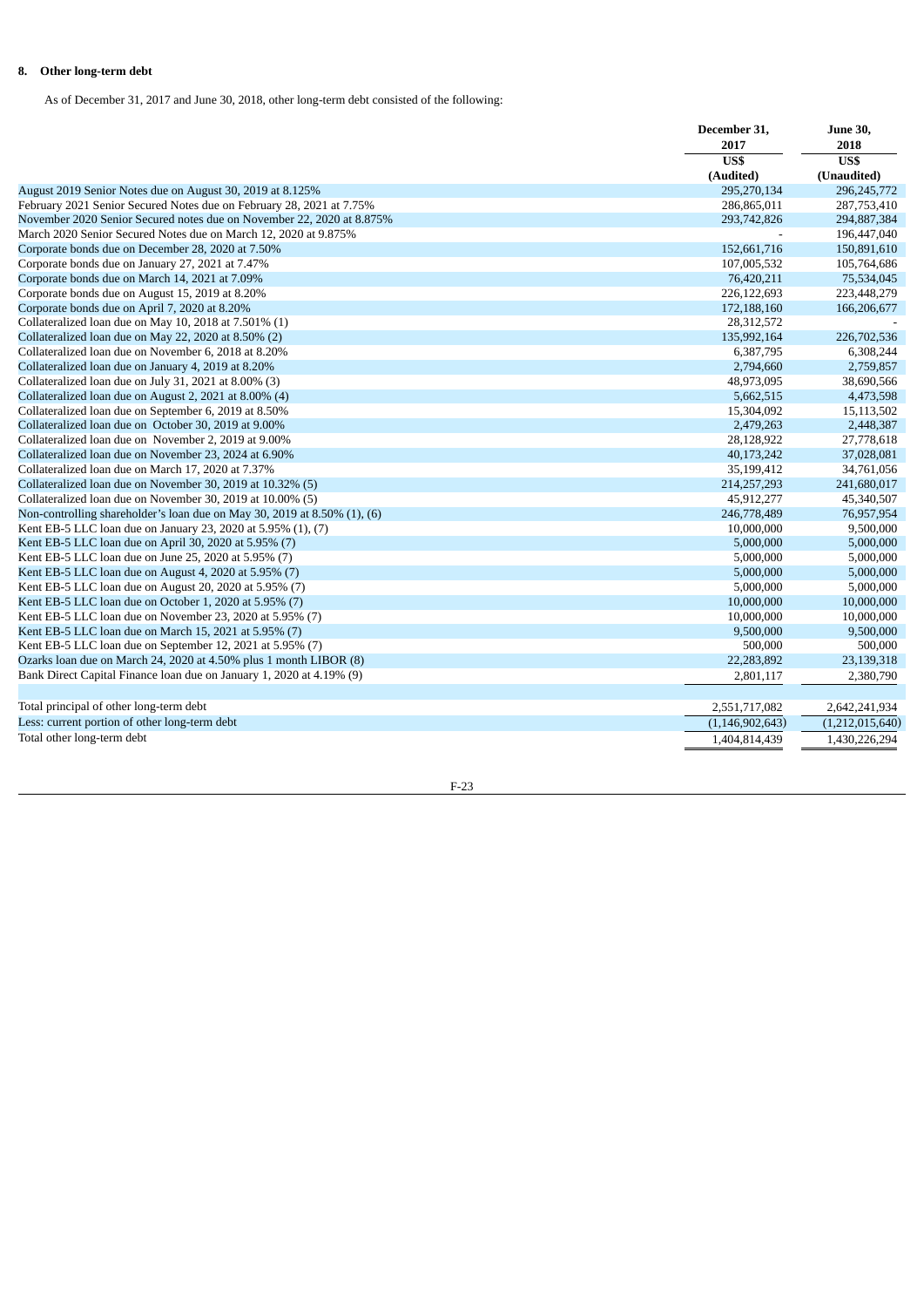- (1) These loans were paid in full or partially repaid during first half year of 2018.
- (2) Pursuant to the agreements with Ping'an Trust Co., Ltd., this other long-term debt is secured by the Group's equity interest in Qingdao Huiju.
- (3) Pursuant to the entrust loan agreements with CITIC Trust Co.,Ltd., the debt is secured by the Group's equity interest in Henan Xinyuan Guangsheng Real Estate Co., Ltd. and US\$15,113,502 restricted cash (December 31, 2017: US\$15,304,092).
- (4) Pursuant to the entrust loan agreements with CITIC Trust Co.,Ltd., the debt is secured by the Group's equity interest in Henan Xinyuan Guangsheng Real Estate Co., Ltd.
- (5) Pursuant to the agreements with Ping'an Trust Co., Ltd., the debt is secured by the Group's 51% equity interest of Henan Renxin Real Estate Co.,Ltd.. (6) Pursuant to the agreements with Ping'an Trust Co., Ltd., which is the non-controlling shareholder of Ruihao Rongtong, this other long-term debt is secured by the Group's
- 65% equity interest in Ruihao Rongtong. (7) Pursuant to the agreements with Kent EB-5 LLC, this other long-term debt amounting to US\$59.5 million in total, is denominated in US\$ with maturity dates that vary
- from January 23, 2020 to September 12, 2021. (8) Pursuant to the agreements with Bank of Ozarks ("Ozarks"), Hudson 888 Owner LLC has agreed to provide security in the form of mortgages and assignment of leases and rents. In addition, XIN Development Group International Inc., agreed to, jointly and severally, provide a number of guarantees, including carve out guaranty, completion guaranty, repayment guaranty and carry guaranty to Ozarks and its successors in relation to the mortgaged property, liabilities of and/or payments to Ozarks. The other
- long-term debt is denominated in US\$. (9) Pursuant to the agreements with Bank Direct Capital Finance, this other long-term debt is denominated in US\$ and unsecured, and repayable by month.

As of June 30, 2018, except when otherwise indicated and the Senior Secured Notes, the Group's other long-term debt was all denominated in RMB and mainly secured by the Group's land use rights with net book value of US\$753,580,070 (December 31, 2017: US\$772,031,141), real estate properties held for lease with net book value of US\$48,005,208 (December 31, 2017: US\$48,610,581), and real estate properties development completed with net book value of US\$61,844,064 (December 31, 2017: US\$70,161,378).

### *August 2019 Senior Secured Notes*

On August 30, 2016, the Company issued an aggregate principal amount of US\$300,000,000 of the August 2019 Senior Secured Notes. The August 2019 Senior Secured Notes bear interest at 8.125% per annum payable semi-annually. Interest will be payable on February 28 and August 30 of each year, commencing February 28, 2017.

The effective interest rate of August 2019 Senior Secured Notes is 9.06%.

The August 2019 Senior Secured Notes were issued pursuant to an indenture, dated August 30, 2016, between the Company, the "Subsidiary Guarantors" identified below and Citicorp International Limited, as trustee and collateral agent (the "August 2019 Indenture"). The Company's obligations under the August 2019 Indenture and the August 2019 Senior Secured Notes have been guaranteed by certain of the Company's wholly-owned subsidiaries, Xinyuan Real Estate, Ltd., Xinyuan International Property Investment Co., Ltd., Victory Good Development Ltd., South Glory International Ltd., Elite Quest Holdings Ltd. and Xinyuan International (HK) Property Investment Co., Limited (the "Subsidiary Guarantors") and will be guaranteed by such other future subsidiaries of the Company as is set forth in and in accordance with the terms of the August 2019 Indenture. The Company's obligations under the August 2019 Indenture and the August 2019 Senior Secured Notes are secured by a pledge of the capital stock of the Company's wholly-owned subsidiaries, Xinyuan Real Estate, Ltd., Xinyuan International Property Investment Co., Ltd., Victory Good Development Limited, South Glory International Limited and Elite Quest Holdings Ltd.

At any time prior to August 30, 2019, the Company may at its option redeem the August 2019 Senior Secured Notes, in whole but not in part, at a redemption price equal to 100.0% of the principal amount of the August 2019 Senior Secured Notes plus the Applicable Premium as of, and accrued and unpaid interest, if any, to (but not including) the redemption date. "Applicable Premium" means with respect to any August 2019 Senior Secured Note at any redemption date, the greater of (i) 1.00% of the principal amount of such August 2019 Senior Secured Note and (ii) the excess of (A) the present value at such redemption date of the principal amount of such August 2019 Senior Secured Note, plus all required remaining scheduled interest payments due on such August 2019 Senior Secured Note through the maturity date of the August 2019 Senior Secured Notes (but excluding accrued and unpaid interest to the redemption date), computed using a discount rate equal to the Adjusted Treasury Rate (as defined in the August 2019 Indenture) plus 100 basis points, over (B) the principal amount of such August 2019 Senior Secured Note on such redemption date.

At any time prior to August 30, 2019, the Company may redeem up to 35% of the aggregate principal amount of the August 2019 Senior Secured Notes with the net cash proceeds of one or more sales of our common shares in certain equity offerings, within a specified period after the equity offering, at a redemption price of 108.125% of the principal amount of the August 2019 Senior Secured Notes, plus accrued and unpaid interest, if any, to (but not including) the redemption date, provided that at least 65% of the aggregate principal amount of the August 2019 Senior Secured Notes issued on August 30, 2016 remain outstanding after each such redemption.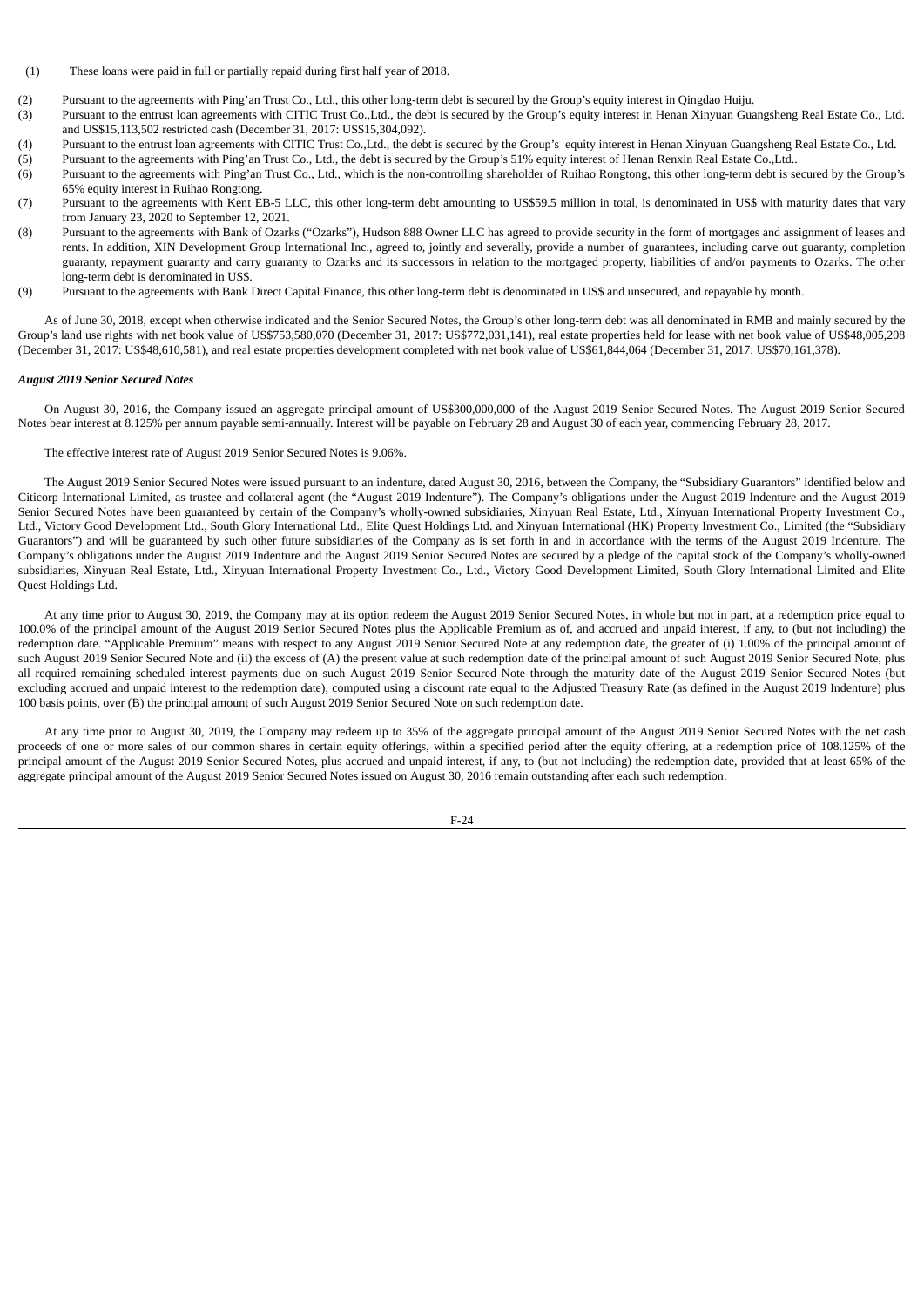The Company has evaluated and determined that there was no embedded derivative requiring bifurcation from the August 2019 Senior Secured Notes under the requirements of ASC 815. The embedded redemption options and repurchase features did not qualify for derivative accounting because the embedded derivatives were considered clearly and closely related to the characteristics of the August 2019 Secured Senior Notes.

The August 2019 Indenture, contains certain covenants that, among others, restrict the Company's ability and the ability of the Company's Restricted Subsidiaries (as defined in the August 2019 Indenture) to incur additional debt or to issue preferred stock, to make certain payments or investments, to pay dividends or purchase or redeem capital stock, to sell assets (including limitations on the use of proceeds of asset sales), to grant liens on the collateral securing the August 2019 Senior Secured Notes or other assets, to make certain other payments or to engage in transactions with affiliates and holders of more than 10% of the Company's Common Shares, subject to certain qualifications and exceptions and satisfaction, in certain circumstances of specified conditions, such as a Fixed Charge Coverage Ratio (as defined in the August 2019 Indenture) of 2.50 to 1.0.

### *February 2021 Senior Secured Notes*

On February 28, 2017, the Company issued an aggregate principal amount of US\$300,000,000 of the February 2021 Senior Secured Notes. The February 2021 Senior Secured Notes bear interest at 7.75% per annum payable semi-annually. Interest will be payable on February 28 and August 28 of each year, commencing August 28, 2017. The February 2021 Senior Secured Notes have a four year term maturing on February 28, 2021.

The effective interest rate of February 2021 Senior Secured Notes is 8.68%.

The February 2021 Senior Secured Notes were issued pursuant to an indenture, dated February 28, 2017, between the Company, the "Subsidiary Guarantors" identified below and Citicorp International Limited, as trustee and collateral agent (the "February 2021 Indenture"). The Company's obligations under the February 2021 Indenture and the February 2021 Senior Secured Notes have been guaranteed by certain of the Company's wholly-owned subsidiaries, Xinyuan Real Estate, Ltd., Xinyuan International Property Investment Co., Ltd., Victory Good Development Ltd., South Glory International Ltd., Elite Quest Holdings Ltd. and Xinyuan International (HK) Property Investment Co., Limited (the "Subsidiary Guarantors") and will be guaranteed by such other future subsidiaries of the Company as is set forth in and in accordance with the terms of the February 2021 Indenture. The Company's obligations under the February 2021 Indenture and the February 2021 Senior Secured Notes are secured by a pledge of the capital stock of the Company's whollyowned subsidiaries, Xinyuan Real Estate, Ltd., Xinyuan International Property Investment Co., Ltd., Victory Good Development Limited, South Glory International Limited and Elite Quest Holdings Ltd.

At any time prior to February 28, 2021, the Company may at its option redeem the February 2021 Senior Secured Notes, in whole but not in part, at a redemption price equal to 100.0% of the principal amount of the February 2021 Senior Secured Notes plus the Applicable Premium as of, and accrued and unpaid interest, if any, to (but not including) the redemption date. "Applicable Premium" means with respect to any February 2021 Senior Secured Note at any redemption date, the greater of (i) 1.00% of the principal amount of such February 2021 Senior Secured Note and (ii) the excess of (A) the present value at such redemption date of the principal amount of such February 2021 Senior Secured Note, plus all required remaining scheduled interest payments due on such February 2021 Senior Secured Note through the maturity date of the February 2021 Senior Secured Notes (but excluding accrued and unpaid interest to the redemption date), computed using a discount rate equal to the Adjusted Treasury Rate (as defined in the February 2021 Indenture) plus 100 basis points, over (B) the principal amount of such February 2021 Senior Secured Note on such redemption date.

At any time prior to February 28, 2021, the Company may redeem up to 35% of the aggregate principal amount of the February 2021 Senior Secured Notes with the net cash proceeds of one or more sales of our common shares in certain equity offerings, within a specified period after the equity offering, at a redemption price of 107.75% of the principal amount of the February 2021 Senior Secured Notes, plus accrued and unpaid interest, if any, to (but not including) the redemption date, provided that at least 65% of the aggregate principal amount of the February 2021 Senior Secured Notes issued on February 28, 2017 remain outstanding after each such redemption.

The Company has evaluated and determined that there was no embedded derivative requiring bifurcation from the February 2021 Senior Secured Notes under the requirements of ASC 815. The embedded redemption options and repurchase features did not qualify for derivative accounting because the embedded derivatives were considered clearly and closely related to the characteristics of the February 2021 Secured Senior Notes.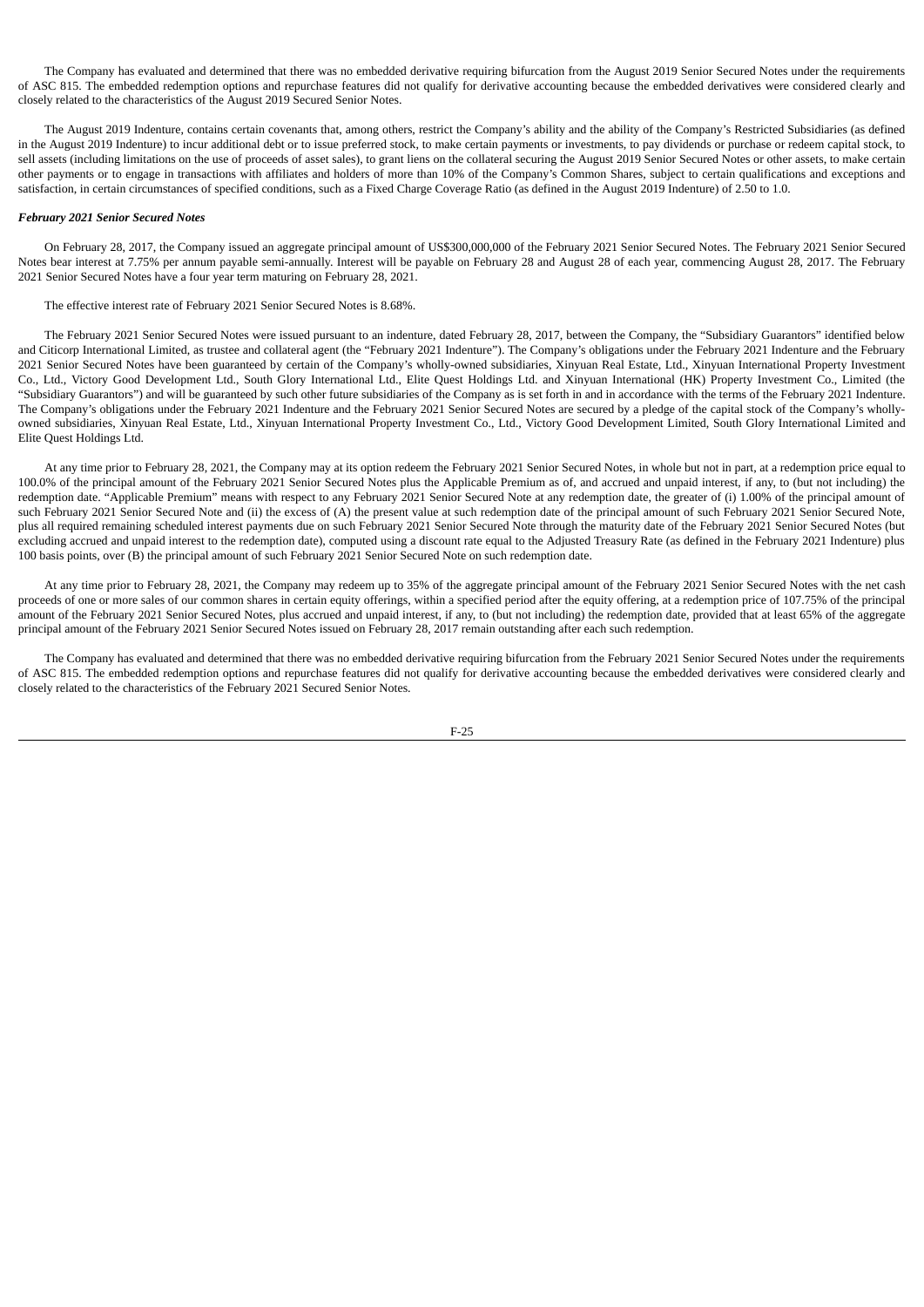The February 2021 Indenture, contains certain covenants that, among others, restrict the Company's ability and the ability of the Company's Restricted Subsidiaries (as defined in the February 2021 Indenture) to incur additional debt or to issue preferred stock, to make certain payments or investments, to pay dividends or purchase or redeem capital stock, to sell assets (including limitations on the use of proceeds of asset sales), to grant liens on the collateral securing the February 2021 Senior Secured Notes or other assets, to make certain other payments or to engage in transactions with affiliates and holders of more than 10% of the Company's Common Shares, subject to certain qualifications and exceptions and satisfaction, in certain circumstances of specified conditions, such as a Fixed Charge Coverage Ratio (as defined in the February 2021 Indenture) of 2.0 to 1.0.

### *November2020 Senior Secured Notes*

On November 22, 2017 and December 1, 2017, The Company issued an aggregate principal amount of US\$200,000,000 and US\$100,000,000 of the November 2020 Senior Secured Notes, respectively. The November 2020 Senior Secured Notes bear interest at 8.875% per annum payable semi-annually. Interest will be payable on May 22 and November 22 of each year, commencing May 22, 2018. The November 2020 Senior Secured Notes have a three year term maturing on November 22, 2020.

The effective interest rate of November 2020 Senior Secured Notes is 9.95%.

The November 2020 Senior Secured Notes were issued pursuant to an indenture, dated November 22, 2017, between the Company, the "Subsidiary Guarantors" identified below and Citicorp International Limited, as trustee and collateral agent (the "November 2020 Indenture"). The Company's obligations under the November 2020 Indenture and the November 2020 Senior Secured Notes have been guaranteed by certain of the Company's wholly-owned subsidiaries, Xinyuan Real Estate, Ltd., Xinyuan International Property Investment Co., Ltd., Victory Good Development Ltd., South Glory International Ltd., Elite Quest Holdings Ltd. and Xinyuan International (HK) Property Investment Co., Limited (the "Subsidiary Guarantors") and will be guaranteed by such other future subsidiaries of the Company as is set forth in and in accordance with the terms of the November 2020 Indenture. The Company's obligations under the November 2020 Indenture and the November 2020 Senior Secured Notes are secured by a pledge of the capital stock of the Company's wholly-owned subsidiaries, Xinyuan Real Estate, Ltd., Xinyuan International Property Investment Co., Ltd., Victory Good Development Limited, South Glory International Limited and Elite Quest Holdings Ltd.

At any time prior to November 22, 2020, the Company may at its option redeem the November 2020 Senior Secured Notes, in whole but not in part, at a redemption price equal to 100.0% of the principal amount of the November 2020 Senior Secured Notes plus the Applicable Premium as of, and accrued and unpaid interest, if any, to (but not including) the redemption date. "Applicable Premium" means with respect to any November 2020 Senior Secured Note at any redemption date, the greater of (i) 1.00% of the principal amount of such November 2020 Senior Secured Note and (ii) the excess of (A) the present value at such redemption date of the principal amount of such November 2020 Senior Secured Note, plus all required remaining scheduled interest payments due on such November 2020 Senior Secured Note through the maturity date of the November 2020 Senior Secured Notes (but excluding accrued and unpaid interest to the redemption date), computed using a discount rate equal to the Adjusted Treasury Rate (as defined in the November 2020 Indenture) plus 100 basis points, over (B) the principal amount of such November 2020 Senior Secured Note on such redemption date.

At any time prior to November 22, 2020, the Company may redeem up to 35% of the aggregate principal amount of the November 2020 Senior Secured Notes with the net cash proceeds of one or more sales of our common shares in certain equity offerings, within a specified period after the equity offering, at a redemption price of 108.875% of the principal amount of the November 2020 Senior Secured Notes, plus accrued and unpaid interest, if any, to (but not including) the redemption date, provided that at least 65% of the aggregate principal amount of the November 2020 Senior Secured Notes issued on November 22, 2017 remain outstanding after each such redemption.

The Company has evaluated and determined that there was no embedded derivative requiring bifurcation from the November 2020 Senior Secured Notes under the requirements of ASC 815. The embedded redemption options and repurchase features did not qualify for derivative accounting because the embedded derivatives were considered clearly and closely related to the characteristics of the November 2020 Secured Senior Notes.

The November 2020 Indenture, contains certain covenants that, among others, restrict the Company's ability and the ability of the Company's Restricted Subsidiaries (as defined in the November 2020 Indenture) to incur additional debt or to issue preferred stock, to make certain payments or investments, to pay dividends or purchase or redeem capital stock, to sell assets (including limitations on the use of proceeds of asset sales), to grant liens on the collateral securing the November 2020 Senior Secured Notes or other assets, to make certain other payments or to engage in transactions with affiliates and holders of more than 10% of the Company's Common Shares, subject to certain qualifications and exceptions and satisfaction, in certain circumstances of specified conditions, such as a Fixed Charge Coverage Ratio (as defined in the February 2021 Indenture) of 2.0 to 1.0.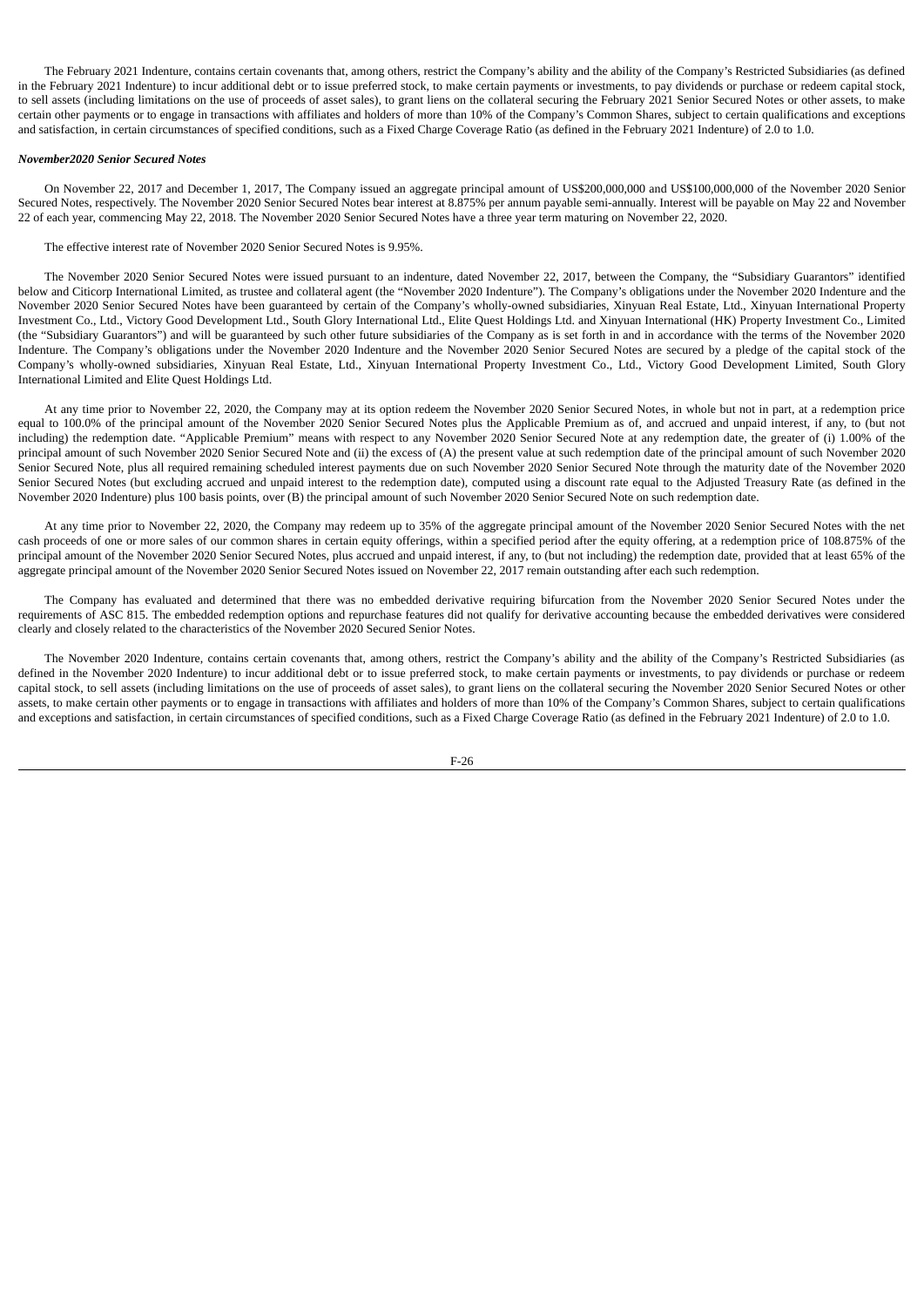#### *March 2020 Senior Secured Notes*

On March 19, 2018, the Company issued an aggregate principal amount of US\$200,000,000 of the March 2020 Senior Secured Notes. The March 2020 Senior Secured Notes bear interest at 9.875% per annum payable semi-annually. Interest will be payable on March 19 and September 19 of each year, commencing September 19, 2018. The March 2020 Senior Secured Notes have a two year term maturing on March 19, 2020.

The effective interest rate of March 2020 Senior Secured Notes is 11.34%.

The March 2020 Senior Secured Notes were issued pursuant to an indenture, dated March 19, 2017, between the Company, the "Subsidiary Guarantors" identified below and Citicorp International Limited, as trustee and collateral agent (the "March 2020 Indenture"). The Company's obligations under the March 2020 Indenture and the March 2020 Senior Secured Notes have been guaranteed by certain of the Company's wholly-owned subsidiaries, Xinyuan Real Estate, Ltd., Xinyuan International Property Investment Co., Ltd., Victory Good Development Ltd., South Glory International Ltd., Elite Quest Holdings Ltd. and Xinyuan International (HK) Property Investment Co., Limited (the "Subsidiary Guarantors") and will be guaranteed by such other future subsidiaries of the Company as is set forth in and in accordance with the terms of the March 2020 Indenture. The Company's obligations under the March 2020 Indenture and the March 2020 Senior Secured Notes are secured by a pledge of the capital stock of the Company's wholly-owned subsidiaries, Xinyuan Real Estate, Ltd., Xinyuan International Property Investment Co., Ltd., Victory Good Development Limited, South Glory International Limited and Elite Quest Holdings Ltd.

At any time prior to March 19, 2020, the Company may at its option redeem the March 2020 Senior Secured Notes, in whole but not in part, at a redemption price equal to 100.0% of the principal amount of the March 2020 Senior Secured Notes plus the Applicable Premium as of, and accrued and unpaid interest, if any, to (but not including) the redemption date. "Applicable Premium" means with respect to any March 2020 Senior Secured Note at any redemption date, the greater of (i) 1.00% of the principal amount of such March 2020 Senior Secured Note and (ii) the excess of (A) the present value at such redemption date of the principal amount of such March 2020 Senior Secured Note, plus all required remaining scheduled interest payments due on such March 2020 Senior Secured Note through the maturity date of the March 2020 Senior Secured Notes (but excluding accrued and unpaid interest to the redemption date), computed using a discount rate equal to the Adjusted Treasury Rate (as defined in the March 2020 Indenture) plus 100 basis points, over (B) the principal amount of such March 2020 Senior Secured Note on such redemption date.

At any time prior to March 19, 2020, the Company may redeem up to 35% of the aggregate principal amount of the March 2020 Senior Secured Notes with the net cash proceeds of one or more sales of our common shares in certain equity offerings, within a specified period after the equity offering, at a redemption price of 109.875% of the principal amount of the March 2020 Senior Secured Notes, plus accrued and unpaid interest, if any, to (but not including) the redemption date, provided that at least 65% of the aggregate principal amount of the March 2020 Senior Secured Notes issued on March 19, 2018 remain outstanding after each such redemption.

The Company has evaluated and determined that there was no embedded derivative requiring bifurcation from the March 2020 Senior Secured Notes under the requirements of ASC 815. The embedded redemption options and repurchase features did not qualify for derivative accounting because the embedded derivatives were considered clearly and closely related to the characteristics of the March 2020 Senior Secured Notes.

The March 2020 Indenture, contains certain covenants that, among others, restrict the Company's ability and the ability of the Company's Restricted Subsidiaries (as defined in the March 2020 Indenture) to incur additional debt or to issue preferred stock, to make certain payments or investments, to pay dividends or purchase or redeem capital stock, to sell assets (including limitations on the use of proceeds of asset sales), to grant liens on the collateral securing the March 2020 Senior Secured Notes or other assets, to make certain other payments or to engage in transactions with affiliates and holders of more than 10% of the Company's Common Shares, subject to certain qualifications and exceptions and satisfaction, in certain circumstances of specified conditions, such as a Fixed Charge Coverage Ratio (as defined in the February 2021 Indenture) of 2.0 to 1.0.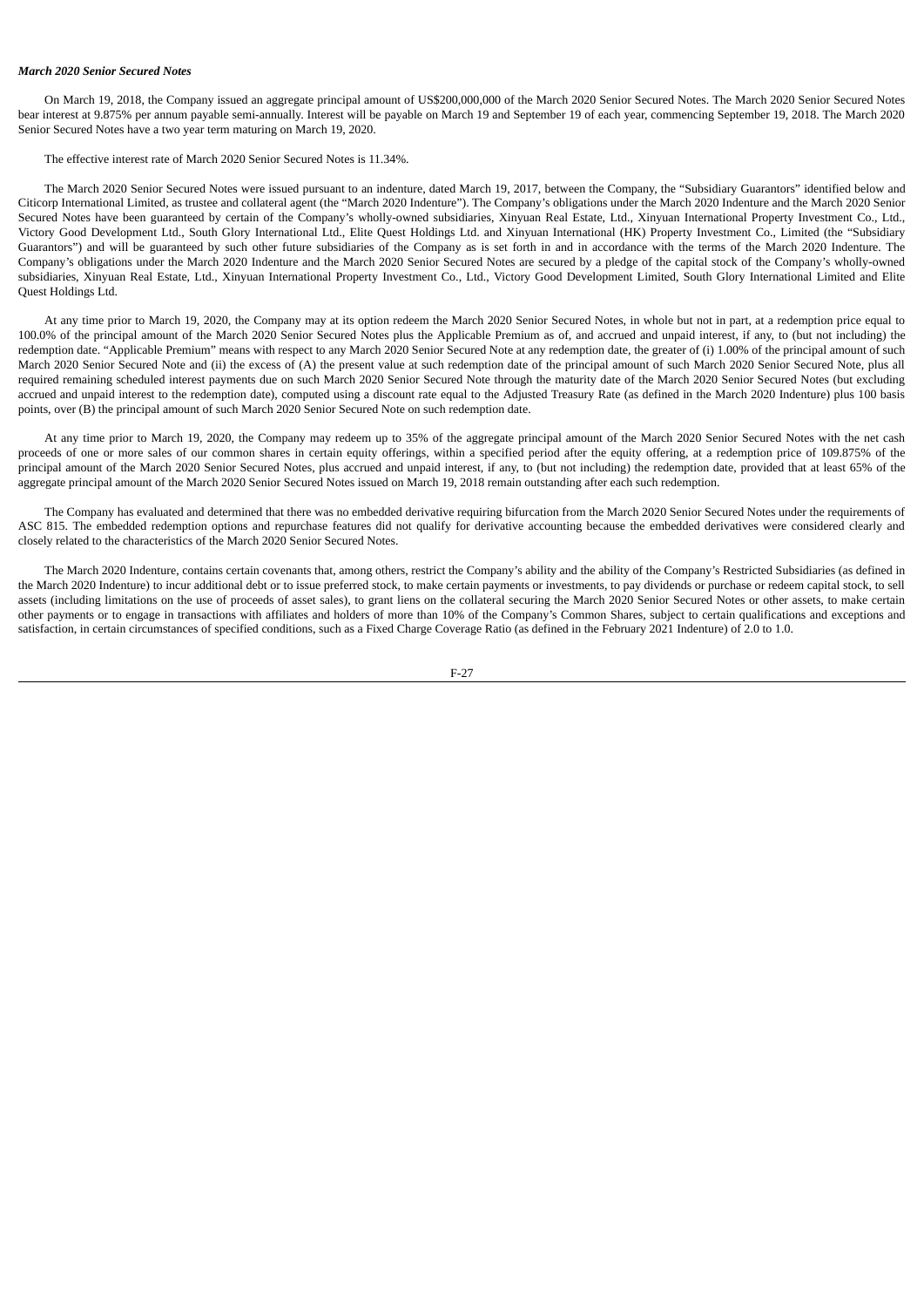# **Onshore corporate Bonds**

On December 28, 2015, Xinyuan (China) Real Estate, Ltd. ("Xinyuan China") issued the first tranche of the onshore corporate bonds with an aggregate principal amount of RMB1 billion (US\$154 million) due on December 28, 2020 (the "First Tranche Bonds") at a coupon rate of 7.5% per annum payable annually. Interest is payable on December 28 of each year, commencing December 28, 2016.

On January 27, 2016, Xinyuan China issued the second tranche of the onshore corporate bonds with an aggregate principal amount of RMB0.7 billion (US\$107 million) due on January 27, 2021 (the "Second Tranche Bonds") at a coupon rate of 7.47% per annum payable annually. Interest is payable on January 27 of each year, commencing January 27, 2017.

On March 14, 2016, Xinyuan China issued the third tranche of the onshore corporate bonds with an aggregate principal amount of RMB0.5 billion (US\$77 million) due on March 14, 2021 (the "Third Tranche Bonds") at a coupon rate of 7.09% per annum payable annually. Interest is payable on March 14 of each year, commencing March 14, 2017.

The above three tranches of onshore corporate bonds were issued at par. Upon the third anniversary of the issuance of each tranche of bonds, Xinyuan China may adjust the applicable coupon rate and the holders have the right within a specified time period to require the Company to repurchase the bonds following the Company's announcement of whether it intends to adjust the interest rate. Upon the second anniversary on December 28, 2017, January 27, 2018 and March 14, 2018, the first, second and third tranche of the onshore corporate bonds, respectively, have been reclassified to current liabilities.

On August 15, 2016, Xinyuan China issued a new tranche of onshore corporate bonds with an aggregate principal amount of RMB1.5 billion (US\$216 million) due on August 15, 2019 (the "New Tranche") at a coupon rate of 7.5% per annum payable annually. Interest is payable on August 15 of each year, commencing August 15, 2017.

On April 7, 2017, Xinyuan China issued a new second tranche of onshore corporate bonds with an aggregate principal amount of RMB1.13 billion (US\$173 million) due on April 7, 2020 (the "2017 Tranche") at a coupon rate of 8.2% per annum payable annually. Interest is payable on April 7 of each year, commencing April 7, 2018.

Upon the first anniversary of the issuance of the New Tranche and 2017 Tranche, respectively, Xinyuan China may adjust the applicable coupon rate and the holders have the right within a specified time period to require the Company to repurchase the bonds following the Company's announcement of whether it intends to adjust the interest rate. Therefore, the entire amount of the New Tranche and 2017 Tranche, respectively, has been classified as current liabilities for the periods presented. On August 15, 2017, Xinyuan China adjusted the annual interest rate of the New Tranche Bonds to 8.2% from 7.5%. The annual interest rate of the 2017 Tranche Bonds remained unchanged, at 8.2%. To date the Company did not repurchase any bonds.

### **9. Income taxes**

## *(a) Effective tax rate*

Our effective income tax rate ("ETR") was 525.8% in the first six months of 2018 compared to 59.0% in the first six months of 2017. The ETR was different from the statutory tax rate of 25% due to the effects of the land appreciation tax ("LAT"), the corporate income tax ("CIT") benefit of LAT, outside basis differences and changes in unrecognized tax benefits. The change in the effective income tax rate is primarily due to the increase of non-deductible interest expense, and the significant decrease in profit before tax mainly due to lower gross profit, significantly less interest expense qualifying for capitalization, and a material increase in foreign exchange losses due to the depreciation of the RMB against the US\$.

# *(b) Liability for unrecognized tax benefit*

The liability for unrecognized tax benefits as of June 30, 2018 remain unchanged from December 31, 2017.

$$
F-28
$$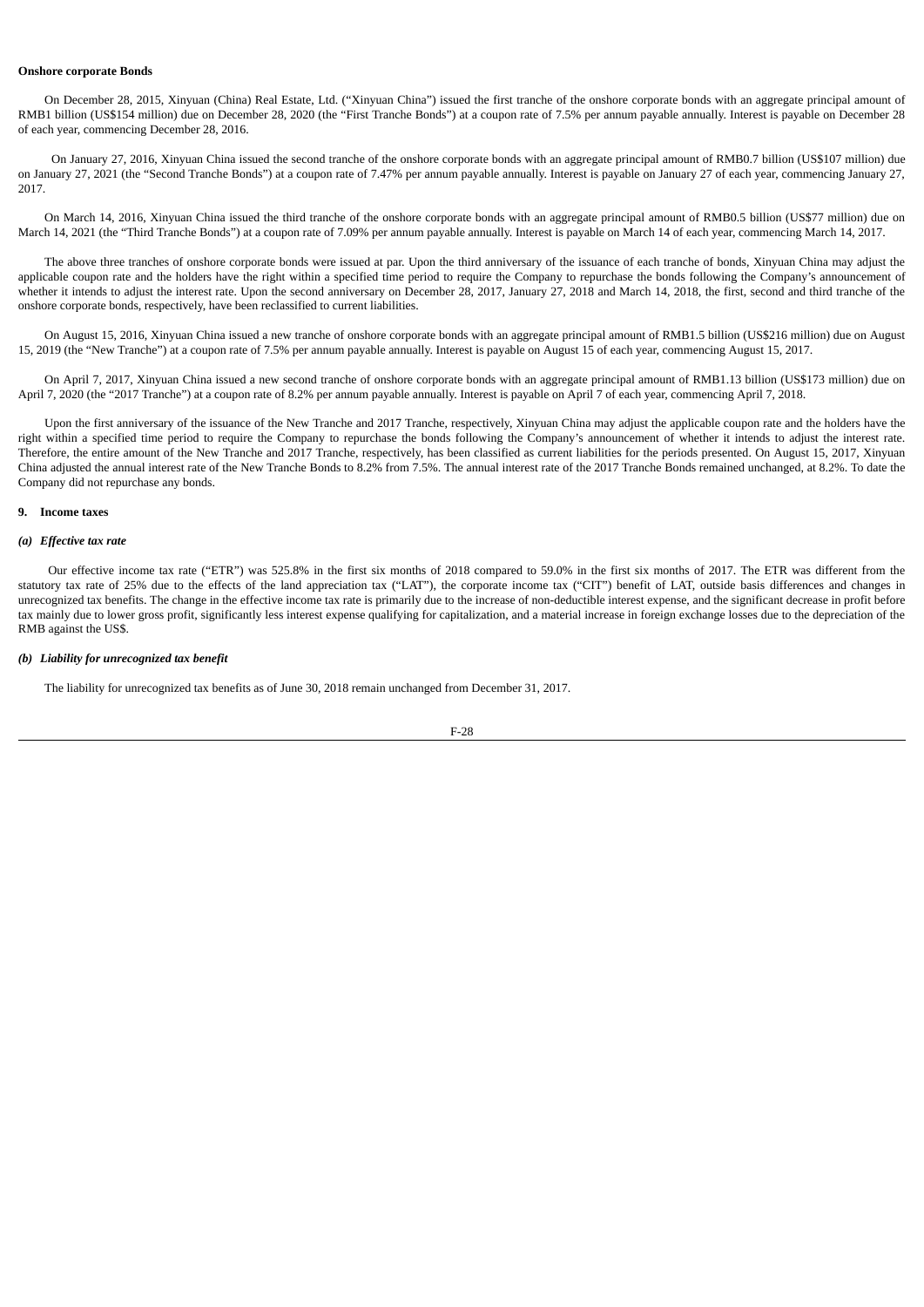### **10. Related party and employee transactions**

### *(a) Amounts due from related parties*

|                                                           | December 31,<br>2017     | <b>June 30,</b><br>2018 |
|-----------------------------------------------------------|--------------------------|-------------------------|
|                                                           | US\$                     | US\$                    |
| <b>Current:</b>                                           |                          |                         |
| Beijing Starry Sky Cinema Co., Ltd. ("Starry Sky")        | 5,909,736                | 5,549,420               |
| Beijing Aijieli Technology Development Co., Ltd.          | 12,889,735               | 16,212,740              |
| Beijing Ruizhuo Xitou Technology Development Co., Ltd.    | 10,429,990               | 11,355,487              |
| Beijing Ruizhuo Xichuang Technology Development Co., Ltd. | 3,576,543                | 5,553,607               |
| Chengdu Renju                                             | 35,199,433               | 35,194,763              |
| Guangzhou Huanglong                                       | 38,934,992               |                         |
| Qingdao Huiju                                             | 18,721,643               | 40,283,690              |
| <b>Madison Developments Limited</b>                       |                          | 21,202,369              |
| Zhengzhou Jiahe                                           |                          | 779,255                 |
| Gongyi Gongrong Real Estate Co., Ltd.                     | $\overline{\phantom{a}}$ | 155,324                 |
| Total current amounts due from related party              | 125,662,072              | 136,286,655             |
|                                                           |                          |                         |
| <b>Non current:</b>                                       |                          |                         |
| Xinzheng Meihang Network Technology Co., Ltd.             | 24,665,944               | 25,716,014              |
| Gongyi Gongrong Real Estate Co., Ltd.                     |                          | 4,304,325               |
| Total non current amounts due from related party          | 24,665,944               | 30,020,339              |
|                                                           |                          |                         |
| <b>Total</b>                                              | 150,328,016              | 166,306,994             |

As of December 31, 2017, the Company advanced US\$5,869,138 of working capital funds to Starry Sky. Of the amount advanced, US\$1,155,459 was in the form of unsecured interest bearing loans, which has no fixed payment terms and bears interest from 7.5% to 10%. Accrued interest amounted to US\$40,598 as of December 31, 2017. As of June 30, 2018, the Company advanced US\$5,452,743 of working capital funds to Starry Sky. Of the amount advanced, US\$1,141,069 was in the form of unsecured interest bearing loans, which has no fixed payment terms and bears interest from 7.5% to 10%. Accrued interest amounted to US\$96,677 as of June 30, 2018. The remaining advances are unsecured and bear no interest.

As of December 31, 2017 and June 30, 2018, the balance due from Beijing Aijieli Technology Development Co., Ltd. ("Aijieli"), Beijing Ruizhuo Xitou Technology Development Co., Ltd. ("Xitou") and Beijing Ruizhuo Xichuang Technology Development Co., Ltd. ("Xichuang") are related to advances for operational needs without any fixed payment terms. This balance is unsecured, bears no interest, and is expected to be repaid in one year. Aijieli, Xitou and Xichuang are companies owned by senior management members of the Company.

As of December 31, 2017 and June 30, 2018, the balance due from Chengdu Renju (Note 5) is related to advances for operational needs without any fixed payment terms. This balance is unsecured, bears no interest, and is expected to be repaid in one year.

In 2017, the Company advanced US\$38,260,231 of working capital funds to Guangzhou Huanglong (Note 5) in the form of an unsecured interest-bearing loan with a three months payment term and bears interest at 17.5%. As of December 31, 2017, the outstanding balance included accrued interest amounting to US\$353,375 and a receivable amounting to US\$321,386 related to construction services provided to Guangzhou Huanglong. In 2018, Guangzhou Huanglong repaid the entire outstanding balance.

As of December 31, 2017 and June 30, 2018, the balances due from Qingdao Huiju (Note 5) is related to advances for operational needs without any fixed payment terms. This balance is unsecured, bears no interest, and is expected to be repaid in one year.

As of June 30, 2018, the balances due from MDL (Note 5) are related to advances for operational needs. This balance is unsecured, bears interest at 15%, and has no fixed repayment term. Accrued interest amounted to US\$844,971 as of June 30, 2018.

As of June 30, 2018, the balance due from Zhengzhou Jiahe (Note 5) is related to advances for operational needs without any fixed payment terms. This balance is unsecured, bears no interest, and is expected to be repaid in one year.

Xinzheng Meihang Network Technology Co., Ltd. ("Meihang") is the non-controlling shareholder of Zhengzhou Hangmei Technology Development Co., Ltd. ("Zhengzhou Hangmei"), one of the Company's subsidiaries. As of December 31, 2017, and June 30, 2018, the balances due from Meihang are US\$24,100,060 and US\$23,799,930, respectively, which have a three year payment terms, and bear interest at 11.5%. Accrued interest amounted to US\$565,884 and US\$1,916,084 as of December 31, 2017 and June 30, 2018, respectively.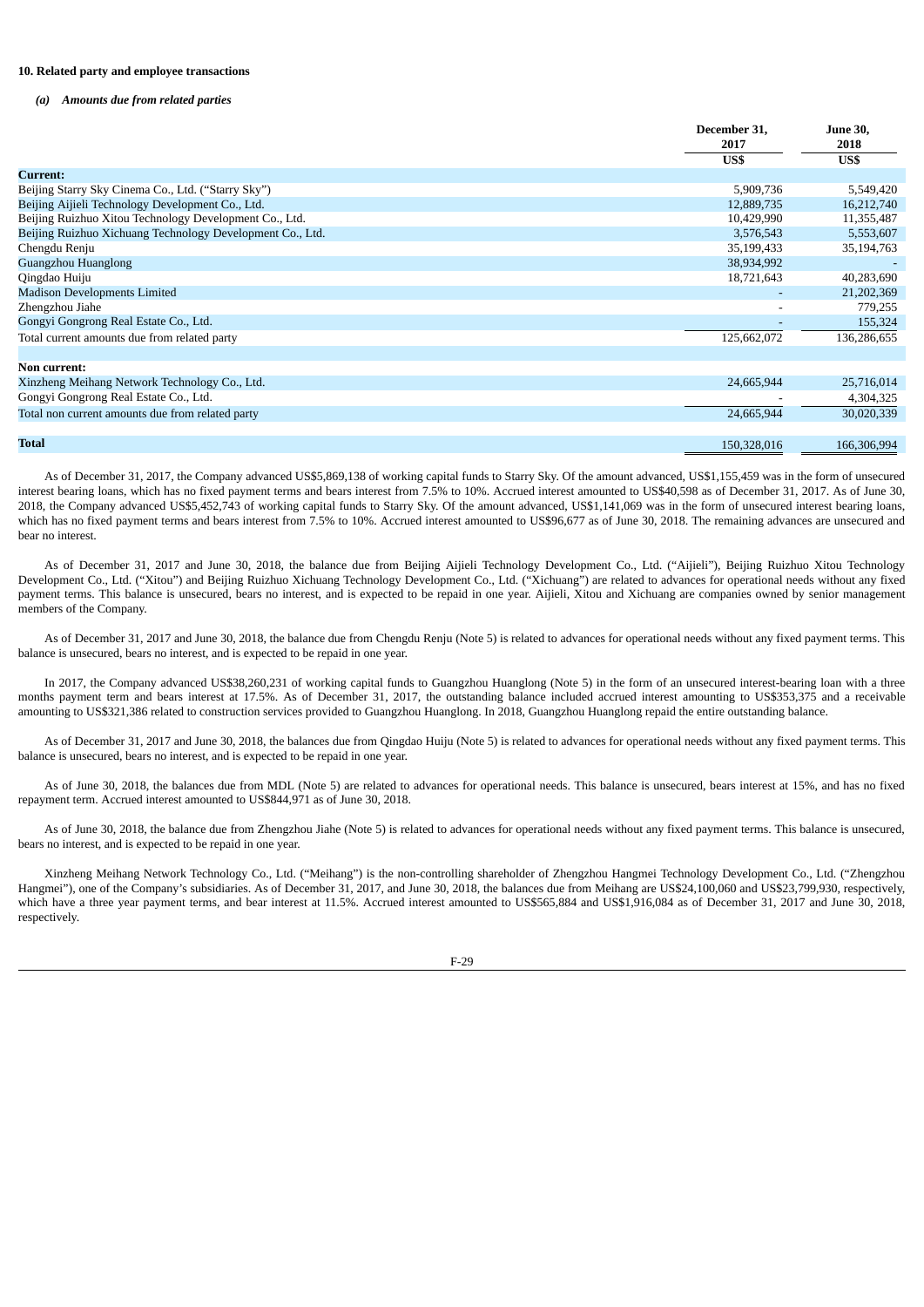On January 24, 2018, the Company together with Henan Gongsheng Industrial Group Limited ("Henan Gongsheng") signed an agreement to establish Gongyi Gongrong Real Estate Co., Ltd. ("Gongyi Gongrong"). As of June 30, 2018, the Company has not made any equity contribution for its interest in Gongyi Gongrong. As of June 30, 2018, the balance due from Gongyi Gongrong amounting to US\$4,304,325 are related to advances for operational needs. Gongyi Gongrong has the intention and ability to repay this outstanding balance, which has no fixed payment terms and bears interest of 15%. Accrued interest amounted to US\$155,324 as of June 30, 2018.

## *(b) Amounts due to related party*

|                                                                         | December 31,<br>2017<br>US\$ | <b>June 30,</b><br>2018<br>US\$ |
|-------------------------------------------------------------------------|------------------------------|---------------------------------|
| Current:                                                                |                              |                                 |
| Suzhou Fuchao Enterprise Management Consulting Co., Ltd.                | 23,387,006                   | 24,428,572                      |
| Nanjing Gold Pedestal Real Estate Development Co., Ltd.                 | 23,388,992                   | 22,194,795                      |
| Suzhou Country Garden Real Estate Development Co., Ltd.                 | 23,385,379                   | 14,631,484                      |
| Taicang Guangyuan Real Estate Development Co., Ltd.                     | 23,387,006                   | 22,191,835                      |
| Suzhou Fuyi Enterprise Management Consulting Co., Ltd.                  | 7,470,721                    | 7,678,746                       |
| Suzhou Guozhan Commercial Plaza Development Co., Ltd.                   | 7,470,721                    | 7,678,746                       |
| Kunshan Shine Land Group Co., Ltd                                       | 7,470,721                    | 7,678,746                       |
| Shanghai Cifi Enterprise Management Co., Ltd.                           | 7,431,209                    | 7,678,746                       |
| Shanghai Xinbi Real Estate Development Co., Ltd.                        | 3,671,987                    | 3,882,160                       |
| Changxing Xinbi Investment Management Partnership (limited partnership) | 743,121                      | 763,973                         |
| Foshan Shunde District Gongheng Investment Co., Ltd.                    | 371,560                      | 381,986                         |
|                                                                         |                              |                                 |
| Total current amounts due to related party                              | 128,178,423                  | 119,189,789                     |
|                                                                         |                              |                                 |
|                                                                         |                              |                                 |
| Non current:                                                            |                              |                                 |
| Xinzheng Meihang Network Technology Co., Ltd.                           | 29,917,961                   | 30,964,004                      |
|                                                                         |                              |                                 |
| <b>Total</b>                                                            | 158,096,384                  | 150, 153, 793                   |

On September 12, 2017, the Company sold 80% of its equity interest in Suzhou Xinyuan Wanzhuo Real Estate Co., Ltd. ("Suzhou Wanzhuo") to four non-affiliated passive investors, Suzhou Fuchao Enterprise Management Consulting Co., Ltd. ("Suzhou Fuchao"), Nanjing Gold Pedestal Real Estate Development Co., Ltd. ("Nanjing Gold Pedestal"), Suzhou Country Garden Real Estate Development Co., Ltd. ("Suzhou Country Garden") and Taicang Guangyuan Real Estate Development Co., Ltd. ("Taicang Guangyuan") for an aggregate cash consideration of US\$23,687,327. Pursuant to the updated articles of association, the Company still exercises control over the relevant principal activities of Suzhou Wanzhuo and therefore, continues to consolidate it in its financial statements. As of December 31, 2017 and June 30, 2018, Suzhou Fuchao, Nanjing Gold Pedestal, Suzhou Country Garden and Taicang Guangyuan advanced US\$92,231,041 and US\$80,047,225 of working capital funds in aggregate to Suzhou Wanzhuo in the form of an unsecured interestbearing loan, respectively, which has no fixed payment terms, and bears annual interest from 4.25% to 4.75%. Accrued interest amounted to US\$1,317,340 and US\$3,399,461 as of December 31, 2017 and June 30, 2018, respectively.

On December 1, 2017, the Company together with seven other non-affiliated companies, Suzhou Fuyi Enterprise Management Consulting Co., Ltd. ("Suzhou Fuyi"), Suzhou Guozhan Commercial Plaza Development Co., Ltd. ("Suzhou Guozhan"), Kunshan Shine Land Group Co., Ltd. ("Kunshan Shine"), Shanghai Cifi Enterprise Management Co., Ltd. ("Shanghai Cifi"), Shanghai Xinbi Real Estate Development Co.,Ltd. ("Shanghai Xinbi"), Changxing Xinbi Investment Management Partnership (limited partnership) ("Changxing Xinbi"), Foshan Shunde District Gongheng Investment Co., Ltd. ("Foshan Shunde"), acquired 100% of Taicang Pengchi Real Estate Co.,Limited. ("Taicang Pengchi") for an aggregate cash consideration of US\$5,222,594. The Company accounted for the acquisition of Taicang Pengchi as an asset acquisition because the only asset of Taicang Pengchi is the land. Pursuant to the articles of association, the Company exercises control over the relevant significant activities of Taicang Pengchi and therefore, consolidates it in its financial statements. As of December 31, 2017, and June 30, 2018, Suzhou Fuyi, Suzhou Guozhan, Kunshan Shine, Shanghai Cifi, Shanghai Xinbi, Changxing Xinbi, Foshan Shunde advanced US\$34,630,040 and US\$ 35,658,091 in aggregate of working capital funds to Taicang Pengchi in the form of an unsecured interest-bearing loan, which has no fixed payment terms, and bears interest at the PBOC demand deposit interest rate. As of December 31, 2017 and June 30, 2018, accrued interest amounted to nil and US\$85,012, respectively.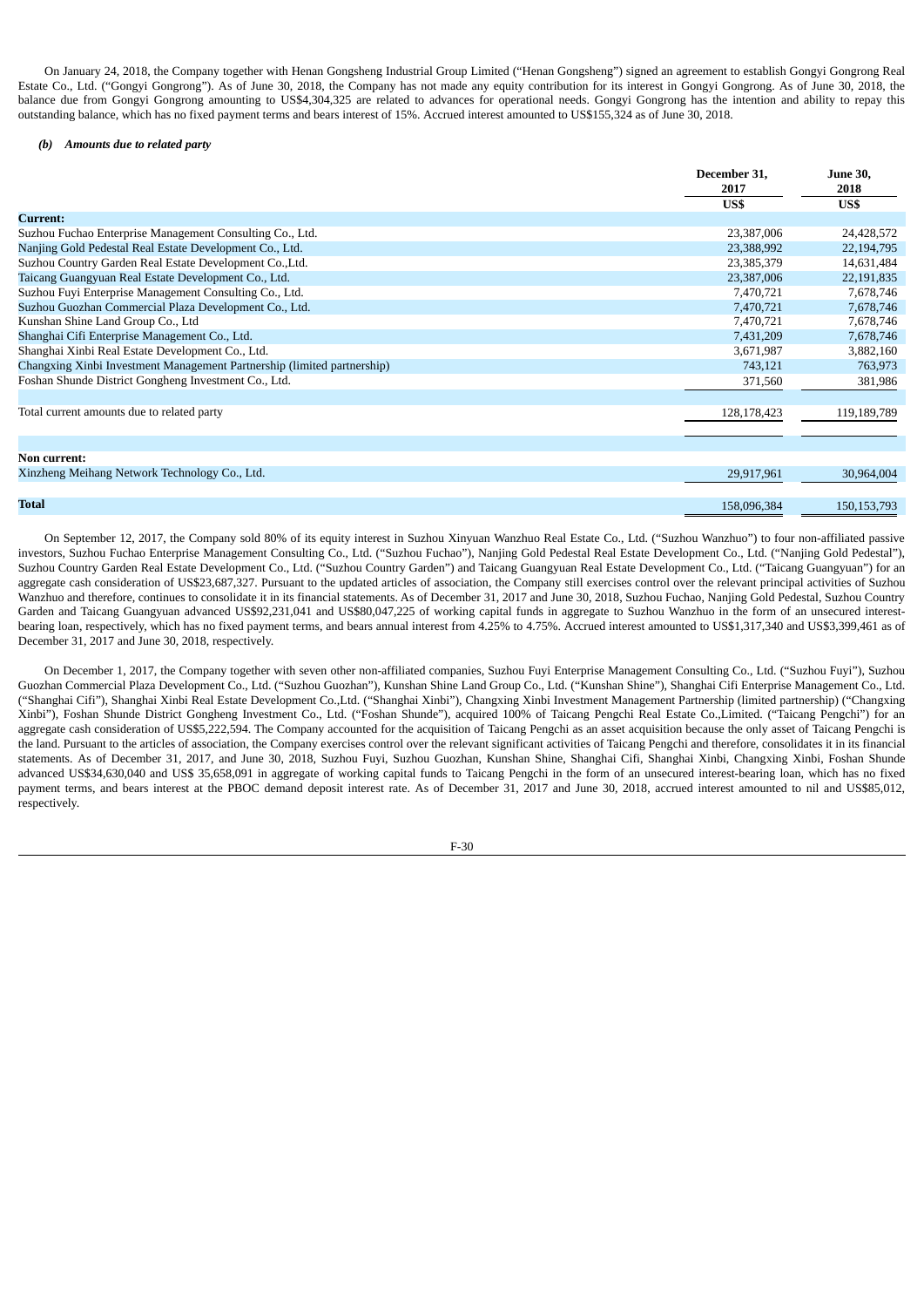Meihang is the non-controlling shareholder of Zhengzhou Hangmei, one of the Company's subsidiaries. As of December 31, 2017, and June 30, 2018, the balances due to Meihang are US\$28,968,446 and US\$28,607,686, respectively, with an unsecured interest (10%) and a three year payment term. Accrued interest amounted to US\$949,515 and US\$2,356,318 as of December 31, 2017, and June 30, 2018, respectively.

## *(c) Amounts due from employees*

|                       | December 31,<br>2017 | <b>June 30,</b><br>2018 |
|-----------------------|----------------------|-------------------------|
|                       | US\$                 | US\$                    |
| Advances to employees | 2,174,302            | 3,307,123               |

The balance represents cash advances to employees for traveling expenses and other expenses. The balances are unsecured, bear no interest and have no fixed payment terms.

## *(d) Others*

On June 15, 2017, Xinyuan China, the Group's related parties, and a third party signed a partnership agreement to form a limited partnership, Beijing Future Xinruifeng Science and Technology Development Center (Limited Partnership) ("Xinruifeng"). The related parties that are partners of Xinruifeng comprise of (i) senior management members; and (ii) Beijing Xinyuan Future Investment Management Co., Ltd. ("Xinyuan Future"), which is also owned by one senior management member of the Company. The third party and the related parties are general partners of Xinruifeng whereas Xinyuan China is a limited partner.

Pursuant to the framework agreement signed in June 2017 by Xinruifeng and Xinyuan China, both parties agreed to invest a total of RMB30 million in Xitou. After the completion of the arrangement, Xinruifeng and Xinyuan China will own 66.67% and 33.33% equity interest of Xitou, respectively. The arrangement will be completed with two steps that form a single transaction designed to achieve an overall commercial effect, 1) Xinyuan China will acquire 100% equity interest of Xitou for nil consideration ("Step one"); and 2) Xinruifeng will inject a capital of RMB20 million and acquire 66.67% equity interest of Xitou, and Xinyuan China will invest RMB10 million and obtain 33.33% of equity interest of Xitou ("Step two"). These two steps are inseparable and the acquisition of Xitou will be completed only after both of these two steps are completed. As of June 30, 2018, Step two is still in process. Considering Step one and Step two were entered into at the same time and in contemplation of one another, the Xitou transaction is not considered completed for accounting purposes.

Pursuant to the framework agreement signed in June 2017 by Beijing Future Xinhujin Science and Technology Development Center (Limited Partnership) ("Xinhujin"), owned by a senior management member of the Company, and Xinyuan China, both parties agreed to invest a total of RMB30 million in Xichuang. After the completion of the arrangement, Xinhujin and Xinyuan China will own 66.67% and 33.33% equity interest of Xichuang, respectively. The arrangement will be completed with two steps that form a single transaction designed to achieve an overall commercial effect, 1) Xinyuan China will acquire 100% equity interest of Xichuang for nil consideration ("Step one"); and 2) Xinhujin will inject a capital of RMB20 million to Xichuang and acquire 66.67% equity interest of Xichuang, and Xinyuan China will invest RMB10 million and obtain 33.33% of equity interest of Xichuang ("Step two"). These two steps are inseparable and the acquisition of Xichuang will be completed only after both of these two steps are completed. As of June 30, 2018, Step two is still in process. Considering Step one and Step two were entered into at the same time and in contemplation of one another, the Xichuang transaction is not considered completed for accounting purposes.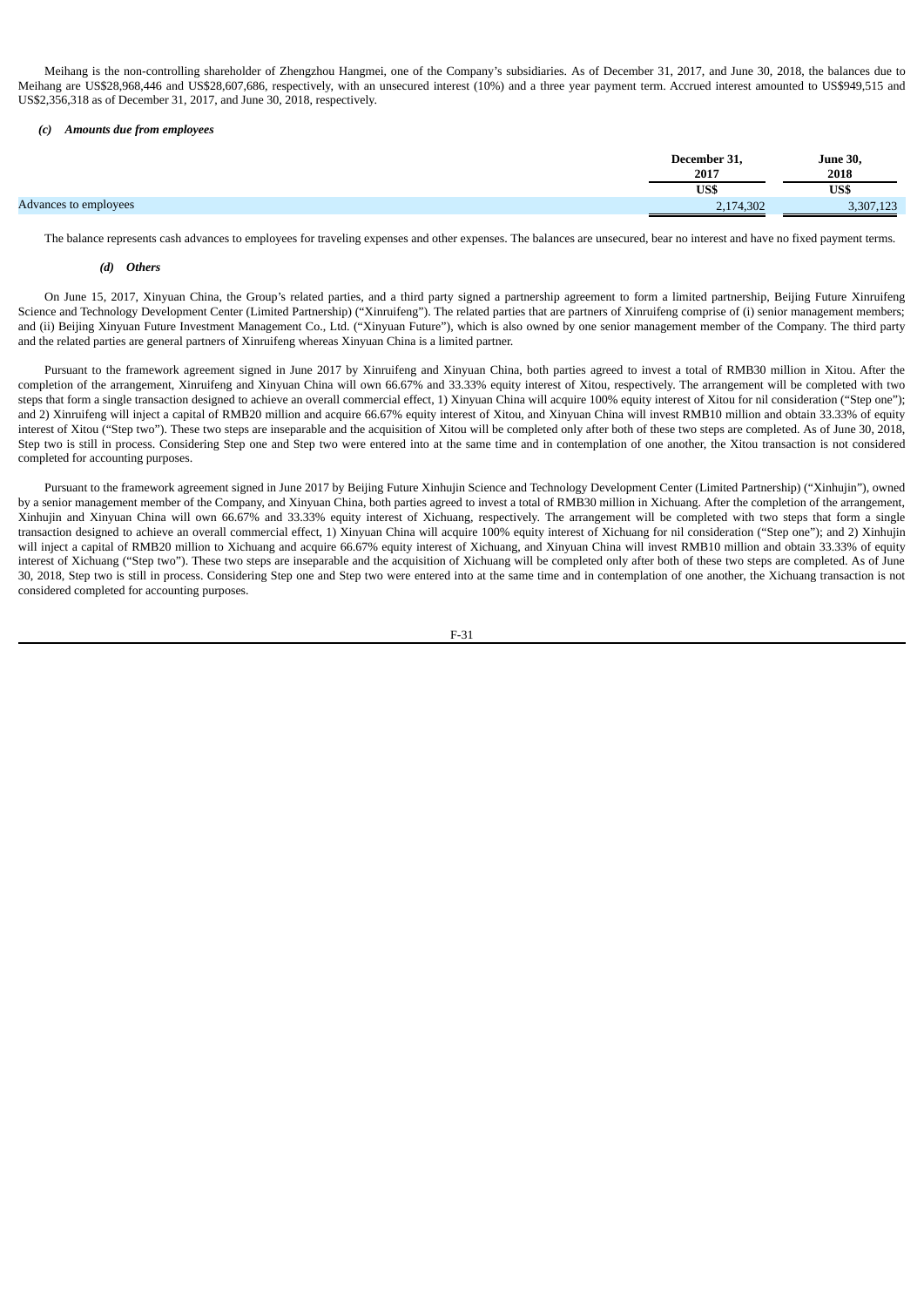Pursuant to the framework agreement signed in June 2017 by Beijing Future Xinzhihui Science and Technology Development Center (Limited Partnership) ("Xinzhihui"), owned by a senior management member of the Company, and Xinyuan China, both parties agreed to invest a total of RMB40 million in Aijieli. After the completion of the arrangement, Xinzhihui and Xinyuan China will own 75% and 25% equity interest of Aijieli, respectively. The acquisition will be completed with two steps that form a single transaction designed to achieve an overall commercial effect, 1) Xinyuan China will acquire 100% equity interest of Aijieli for nil consideration ("Step one"); and 2) Xinzhihui will inject a capital of RMB30 million and acquire 75% equity interest of Aijieli, and Xinyuan China will invest RMB10 million and obtain 25% of equity interest of Aijieli ("Step two"). These two steps are inseparable and the acquisition of Aijieli will be completed only after both of these two steps are completed. As of June 30, 2018, Step two is still in process. Considering Step one and Step two were entered into at the same time and in contemplation of one another, the Aijieli transaction is not considered completed for accounting purposes.

All other related party transactions have been disclosed in Notes 2a) and 5.

### **11. Earnings/(loss) per share**

Basic and diluted net earnings/(loss) per share for each period presented are calculated as follows:

|                                                                                                  | Six months ended June 30. |                |  |
|--------------------------------------------------------------------------------------------------|---------------------------|----------------|--|
|                                                                                                  | 2017                      | 2018           |  |
|                                                                                                  | US\$                      | US\$           |  |
|                                                                                                  | (Unaudited)               | (Unaudited)    |  |
| Numerator:                                                                                       |                           |                |  |
| Net income/(loss) attributable to Xinyuan Real Estate Co., Ltd. shareholders - basic and diluted | 16,538,924                | (17, 196, 007) |  |
| Denominator:                                                                                     |                           |                |  |
| Number of shares outstanding, basic                                                              | 128, 317, 210             | 129,606,854    |  |
| Stock options                                                                                    | 1,816,284                 | 2,207,127      |  |
| Weighted average number of RSU Stocks                                                            | 1,423,997                 | 349,420        |  |
|                                                                                                  |                           |                |  |
| Number of shares outstanding-diluted                                                             | 131,557,491               | 132,163,401    |  |
|                                                                                                  |                           |                |  |
| Basic earnings/(loss) per share                                                                  | 0.13                      | (0.13)         |  |
| Diluted earnings/(loss) per share                                                                | 0.13                      | (0.13)         |  |

During the six months ended June 30, 2018, 180,000 (June 30, 2017: 2,126,448) stock options were excluded from the calculation of earnings per share because their effect would be anti-dilutive.

## **12. Segment reporting**

The Group's long-lived assets and revenue are mainly located in and derived from the PRC. Starting in 2012, a relatively smaller portion of the Group's long-lived assets and revenue are located in and derived from the United States. The Group considers that each of its individual property developments is a discrete operating segment. The Group has aggregated its segments in the PRC on a provincial basis as property development projects undertaken within a province have similar expected economic characteristics, type of properties offered, customers and market and regulatory environment. The Group's reportable operating segments are comprised of Henan Province, Shandong Province, Jiangsu Province, Sichuan Province, Beijing, Hainan Province, Hunan Province, Shaanxi Province, Shanghai, Guangdong Province and Tianjin in the PRC; and the United States.

Each geographic operating segment is principally engaged in the construction and development of residential real estate units. The "other" category relates to investment holdings, property management services, installation of intercom systems, landscaping, engineering and management, real estate sale, purchase and lease activities.

The Group's chief operating decision maker relies upon net sales, gross profit and net income when making decisions about allocating resources and assessing performance of the Group. Net sales for geographic segments are generally based on the location of the project development. Net income for each segment includes net sales to third parties, related cost of sales and operating expenses directly attributable to the segment. Capital expenditures for each segment includes cost for acquisition of subsidiaries, vehicles, fixtures and furniture and computer network equipment and accumulation of properties held for lease related to newly completed projects.

No single customer accounted for more than 10% of net sales for the six months ended June 30, 2017 and 2018.

F-32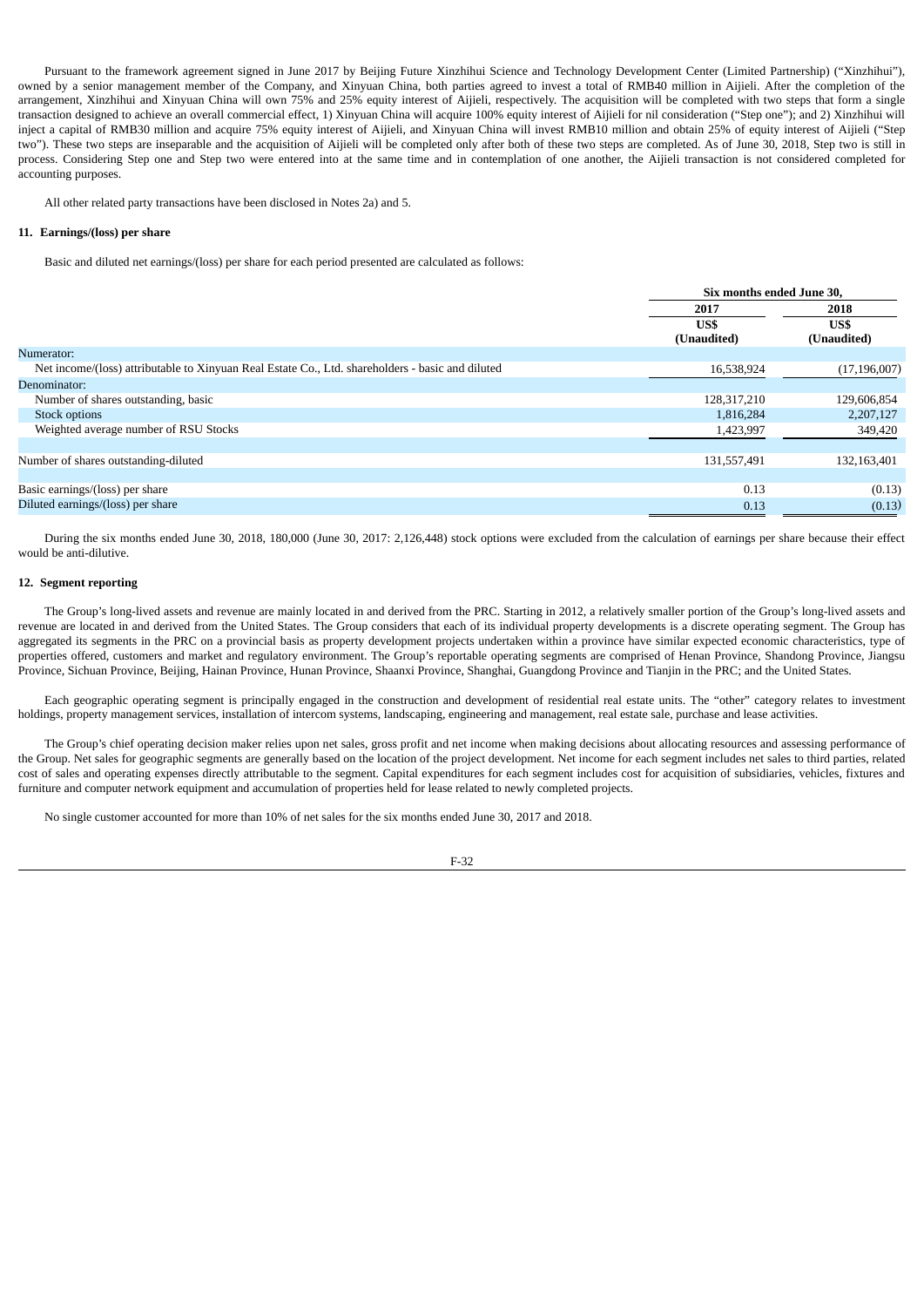Summary information by operating segment is as follows:

|                     |                 |                    |                 |                |                |                |              |                  |              |                |                                | United        |                |                 |
|---------------------|-----------------|--------------------|-----------------|----------------|----------------|----------------|--------------|------------------|--------------|----------------|--------------------------------|---------------|----------------|-----------------|
| June 30, 2018       | Henan           | Shandong           | Jiangsu         | Sichuan        | <b>Beijing</b> | Hainan         | Hunan        | Shanghai         | Tianjin      | Shaanxi        | Guangdong                      | <b>States</b> | Others         | Consolidated    |
|                     | US\$            | US\$               | US\$            | US\$           | US\$           | US\$           | US\$         | US\$             | US\$         | US\$           | US\$                           | US\$          | US\$           | US\$            |
| Total revenue       | 140.228.789     | 39,520,440         | 146.090.415     | 37,438,234     | 13,693,957     | 49,280,065     | 42,566,423   | 323,478          | 10,991,697   | 8,627,461      | $\qquad \qquad \longleftarrow$ | 9,059,555     | 32,108,589     | 529,929,103     |
| Total cost of       |                 |                    |                 |                |                |                |              |                  |              |                |                                |               |                |                 |
| revenue             | (101, 767, 210) | .,689,395)<br>(31) | (100, 163, 514) | (41,569,598)   | (9,527,601)    | (17.780.943)   | (34,510,447) | (139, 853)       | (8,436,869)  | (7,639,844)    |                                | (9,643,313)   | (18, 977, 519) | (381, 846, 106) |
| Gross profit        | 38,461,579      | 7,831,045          | 45,926,901      | (4, 131, 364)  | 4,166,356      | 31,499,122     | 8,055,976    | 183,625          | 2,554,828    | 987,617        |                                | (583, 758)    | 13,131,070     | 148,082,997     |
| Operating           |                 |                    |                 |                |                |                |              |                  |              |                |                                |               |                |                 |
| income/(loss)       | 15,945,631      | 3,351,264          | 39,922,601      | (5,318,747)    | (21, 471, 467) | 29,126,243     | 1,009,546    | 42,958           | 1,458,861    | (1,520,594)    | -                              | (3,519,757)   | 2,266,431      | 61,292,970      |
| <b>Total assets</b> | 3,582,988,491   | 665,859,036        | 1,148,788,934   | 382,544,788    | 329,644,913    | 123,813,809    | 292,940,732  | 98,449,987       | 198,014,138  | 426,812,252    | 126,175,849                    | 353,982,307   | 418,805,184    | 8,148,820,420   |
|                     |                 |                    |                 |                |                |                |              |                  |              |                |                                |               |                |                 |
|                     |                 |                    |                 |                |                |                |              |                  |              |                |                                |               |                |                 |
|                     |                 |                    |                 |                |                |                |              |                  |              |                |                                | United        |                |                 |
| June 30, 2017       | Henan           |                    |                 | Sichuan        | <b>Beijing</b> | Hainan         | Hunan        |                  | Tianjin      | Shaanxi        |                                | <b>States</b> | Others         | Consolidated    |
|                     | US\$            | Shandong<br>US\$   | Jiangsu<br>US\$ | US\$           | US\$           | US\$           | US\$         | Shanghai<br>US\$ | US\$         | US\$           | Guangdong<br>US\$              | US\$          | US\$           | US\$            |
|                     |                 |                    |                 |                |                |                |              |                  |              |                |                                |               |                |                 |
| Total revenue       | 310,052,480     | 90,048,443         | 83,735,642      | 27,328,499     | (358, 452)     | 64,349,469     | 45,475,935   | 66,515           | 20,884,490   | 25,017,000     |                                | 85,213,505    | 17,064,802     | 768,878,328     |
| Total cost of       |                 |                    |                 |                |                |                |              |                  |              |                |                                |               |                |                 |
| revenue             | (204.360.388)   | (74,796,010)       | (85,664,472)    | (25, 417, 147) | 171,568        | (43, 922, 474) | (36,779,295) | (1, 193, 203)    | (12,049,740) | (18, 934, 711) | $\overline{\phantom{0}}$       | (82,424,628)  | (13,018,729)   | (598, 389, 229) |
| Gross profit        | 105.692.092     | 15.252.433         | (1,928,830)     | 1,911,352      | (186, 884)     | 20,426,995     | 8,696,640    | (1, 126, 688)    | 8,834,750    | 6,082,289      | —                              | 2,788,877     | 4,046,073      | 170,489,099     |
| Operating           |                 |                    |                 |                |                |                |              |                  |              |                |                                |               |                |                 |
| income/(loss)       | 81.467.812      | 11,917,385         | (7,201,671)     | 84,765         | (15, 298, 935) | 14,850,256     | 6,342,476    | (1,756,304)      | 5,528,244    | 2,373,289      | -                              | (3,589,348)   | (7,627,598)    | 87,090,371      |
| <b>Total assets</b> | 1,455,874,656   | 458,638,434        | 603,555,687     | 237,504,997    | 305,989,521    | 29,322,390     | 272,212,733  | 102,368,555      | 99,211,187   | 458,639,745    | 88,928,527                     | 330,737,398   | 363,884,460    | 4,906,868,290   |

# **13. Commitments and contingencies**

## *Commitments*

# *Operating lease commitments*

The Group leases certain of its office properties under non-cancellable operating lease arrangements. The terms of the leases do not contain rent escalation, or contingent rent, renewal, or purchase options. There are no restrictions placed upon the Group by entering into these leases.

As of June 30, 2018, the Group had the following operating lease obligations falling due:

|                              | <b>Amount</b> |
|------------------------------|---------------|
|                              | US\$          |
|                              | (Unaudited)   |
| July 1, 2018 - June 30, 2019 | 6,686,146     |
| July 1, 2019 - June 30, 2020 | 3,481,687     |
| July 1, 2020 - June 30, 2021 | 1,743,325     |
| July 1, 2021 - June 30, 2022 | 467,990       |
| July 1, 2022 and thereafter  | 638,478       |
|                              |               |
| <b>Total</b>                 | 13,017,626    |

*Capital lease commitments*

The Group leases a corporate aircraft and equipment under a non-cancellable capital lease arrangement. The terms of the lease do not contain contingent rent clauses.

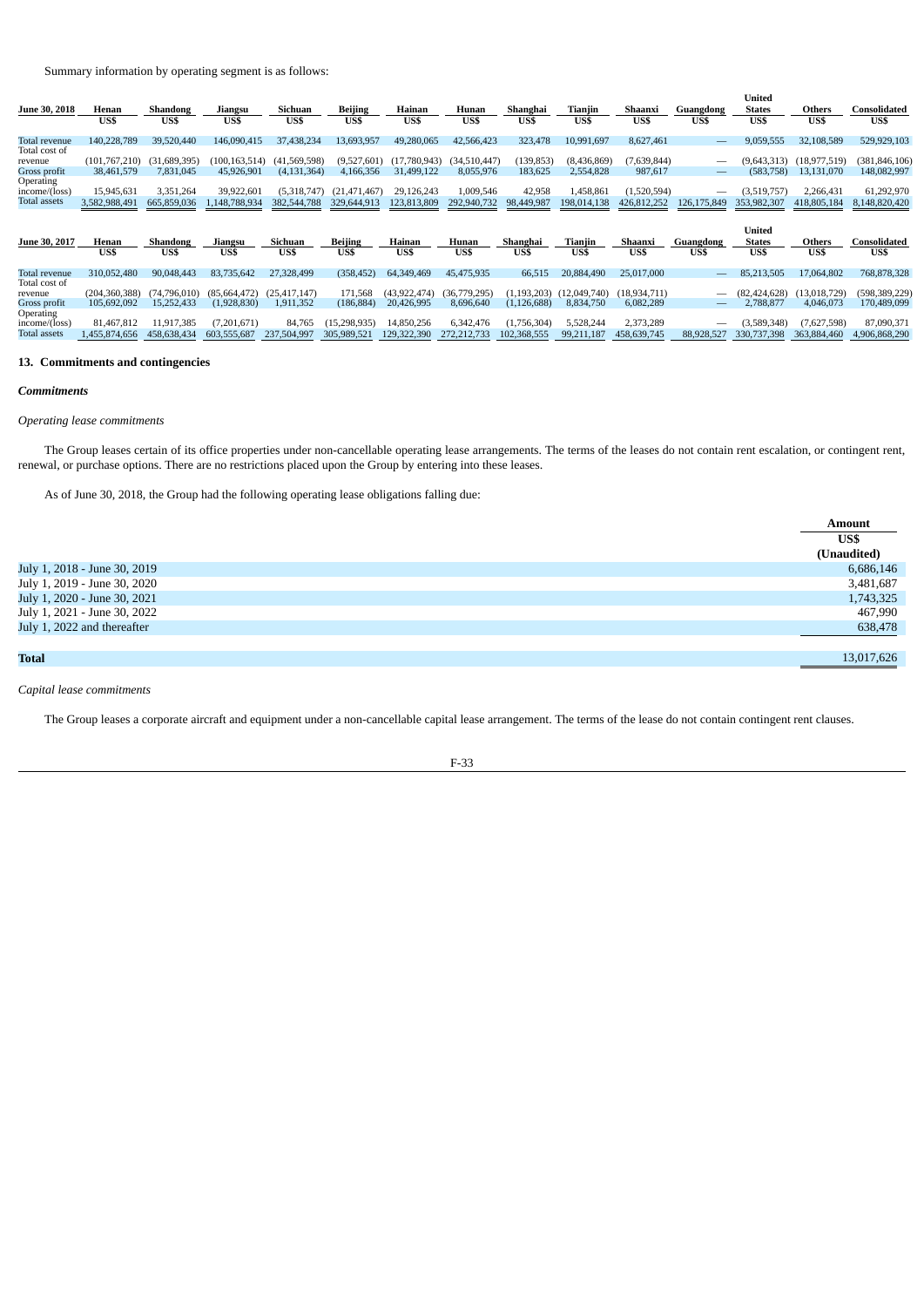As of June 30, 2018, the Group had the following minimum lease payments (excluding the portion of the payments representing executory costs, including any profit thereon) falling due:

|                                                        | <b>Amount</b> |
|--------------------------------------------------------|---------------|
|                                                        | US\$          |
|                                                        | (Unaudited)   |
| July 1, 2018 - June 30, 2019                           | 6,119,291     |
| July 1, 2019 - June 30, 2020                           | 5,019,045     |
| July 1, 2020 - June 30, 2021                           | 5,019,045     |
| July 1, 2021 and thereafter                            |               |
| <b>Total minimum lease payments</b>                    | 16,157,381    |
| <b>Less interest</b>                                   | (2,690,677)   |
| <b>Capital lease obligations</b>                       | 13,466,704    |
| <b>Current maturities of capital lease obligations</b> | (5,058,979)   |
| Long-term capital lease obligations                    | 8,407,725     |

## *Other commitments*

As of June 30, 2018, the Group had outstanding commitments with respect to non-cancelable construction contracts for real estate development and land use rights purchases as follows:

|                              | <b>Amount</b>            |
|------------------------------|--------------------------|
|                              | US\$                     |
|                              | (Unaudited)              |
| July 1, 2018 - June 30, 2019 | 737,179,462              |
| July 1, 2019 - June 30, 2020 | 263,862,052              |
| July 1, 2020 - June 30, 2021 | 88,435,647               |
| July 1, 2021 - June 30, 2022 | $\overline{\phantom{a}}$ |
| July 1, 2022 and thereafter  |                          |
|                              |                          |
| <b>Total</b>                 | 1,089,477,161            |

### *Contingencies*

As of June 30, 2018, the Group provided guarantees of US\$2,138,664,009 (December 31, 2017: US\$1,569,802,754), in favor of its customers in respect of mortgage loans granted by banks to such customers for their purchases of the Group's properties where the underlying real estate ownership certificates can be provided to the banks on a time delay manner due to administrative procedures in the PRC. Pursuant to the terms of the guarantees, upon default in mortgage payments by these purchasers, the Group is responsible to repay the outstanding mortgage principal together with the accrued interest and penalty owed by the defaulted purchasers to the bank and the Group is entitled to take over the legal titles and possession of the related properties. The Group's guarantee period starts from the date of grant of the relevant mortgage loan and ends upon issuance of real estate ownership certificate which will generally be available within six to twelve months after the purchaser takes possession of the relevant property. The fair value of the guarantees is not significantly different than the net realizable value of the properties and management considers that in case of default in payments, the net realizable value of the related properties can cover the repayment of the outstanding mortgage principal together with the accrued interest and penalty and therefore no provision has been made for the guarantees.

In December 2016, 421 Kent Development LLC ("421 Kent"), the property company for the Group's Oosten project, terminated its contract with its general contractor. The general contractor and various subcontractors have filed lawsuits against 421 Kent and the Company for approximately US\$26.37 million, in aggregate, plus punitive damages. In addition, the general contractor and various subcontractors filed mechanic's liens against 421 Kent and the Company for approximately US\$9.47 million. 421 Kent has answered the claims and believes the contractors' claims and liens are without merit and intends to contest vigorously such claims. At this stage of the proceedings, 421 Kent cannot predict the outcome of this lawsuit or a judgment against 421 Kent, whether in whole or in part, may result in a loss, if any. An estimate for the reasonably possible loss or a range of reasonably possible losses cannot be made at this time.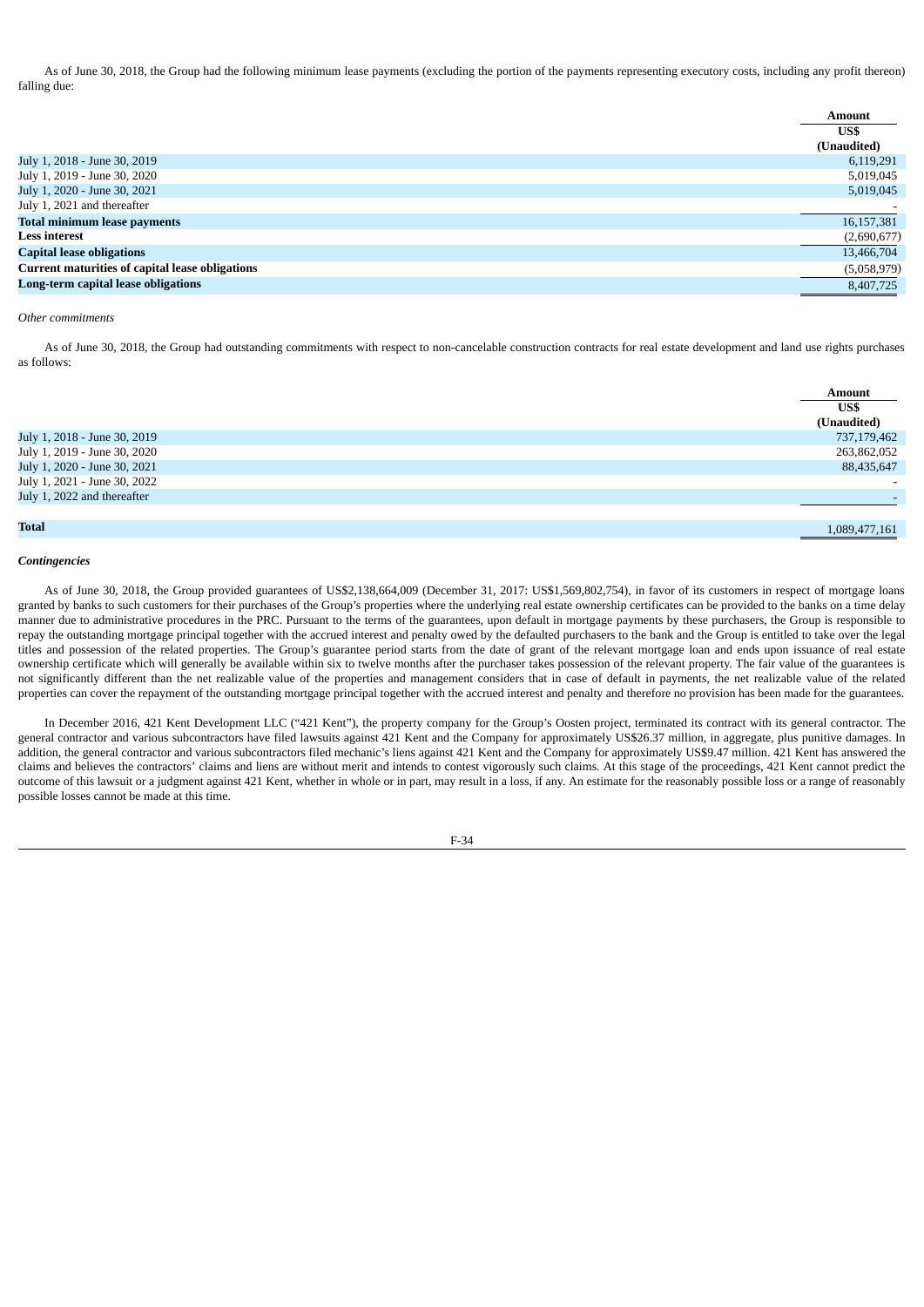In May 2015, XIN Development Management East, LLC ("XDME") filed an arbitration claim for not less than US\$10 million which was subsequently reduced for the purpose of a prior mediation to US\$8 million against Wanks Adams Slavin Associates LLP ("WASA"), the design company for the Group's Oosten project. WASA has asserted a total of approximately US\$2 million in counterclaims. XDME based on advice of its legal counsel believed that WASA's counterclaims were without merit and contested vigorously such claims. XDME also could not (i) predict the outcome of the arbitration against XDME, or (ii) whether, in whole or in part, may result in a loss, if any, and hence, an estimate for the reasonably possible loss or a range of reasonably possible losses could not be made historically. On July 20, 2018, WASA dropped its counterclaims, therefore, there is no related contingency thereafter.

## **14. Accumulated other comprehensive income**

The movement of accumulated other comprehensive income is as follows:

|                                           | <b>Foreign currency</b> |
|-------------------------------------------|-------------------------|
|                                           | translation adjustments |
|                                           | US\$                    |
| Balance as of December 31, 2017 (Audited) | 29,225,736              |
| Other comprehensive loss (unaudited)      | (20, 976, 230)          |
|                                           |                         |
| Balance as of June 30, 2018 (unaudited)   | 8,249,506               |

# **15. Non-controlling interests**

The movement of non-controlling interest is as follows:

|                                                                                    | Amount         |
|------------------------------------------------------------------------------------|----------------|
|                                                                                    | US\$           |
| <b>Balance as of December 31, 2017 (Audited)</b>                                   | 64,441,277     |
| Net loss attributable to non-controlling interest (unaudited)                      | (4,820,750)    |
| Adjustment to opening balance of equity (Note 2) (unaudited)                       | (37, 149, 001) |
| Distribution to non-controlling interests (unaudited)                              | (35,846,020)   |
| Capital injection into Suzhou Yefang, Suzhou Yuxi and Qingdao Jinguang (unaudited) | 31,637,196     |
| Effect of exchange rate (unaudited)                                                | 391,451        |
|                                                                                    |                |
| Balance as of June 30, 2018 (Unaudited)                                            | 18,654,153     |

## **16. Subsequent events**

On August 1, 2018, Dalian Xinyi Renju Industrial Co., Ltd. acquired two parcels of land in Dalian, Liaoning Province for a purchase price of RMB133.6 million, equivalent to US\$19.6 million.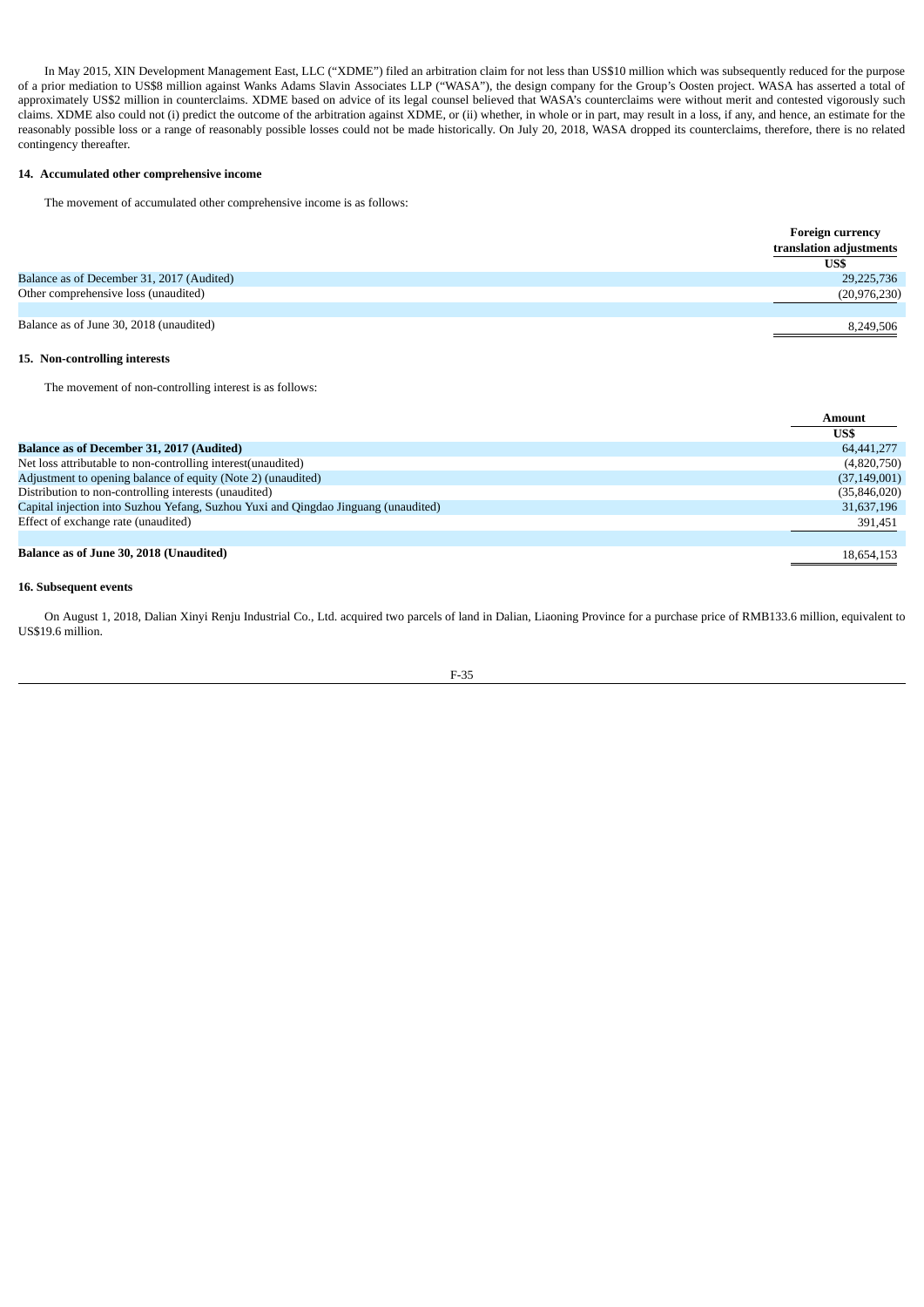# **Selected financial data**

# *Our Selected Consolidated Financial Data*

The following selected consolidated statements of comprehensive income and other financial data for the six months ended June 30, 2017 and 2018, other than the earnings per ADS data, and the consolidated balance sheet data as of December 31, 2017 and June 30, 2018 have been derived from our unaudited condensed consolidated financial statements which are included elsewhere in this report. Our unaudited condensed consolidated financial statements have been prepared and presented in accordance with United States generally accepted accounting principles, or U.S. GAAP. Except for changes in operating subsidiaries, our unaudited condensed consolidated financial statements have been prepared as if our current corporate structure had been in existence throughout the relevant periods.

The selected consolidated financial data should be read in conjunction with, and are qualified in their entirety by reference to, our unaudited condensed consolidated financial statements and related notes and the "Operating and Financial Review and Prospects" included elsewhere in this report.

|                                                                              | Six months ended June 30, |             |
|------------------------------------------------------------------------------|---------------------------|-------------|
|                                                                              | 2017                      | 2018        |
|                                                                              | US\$                      | US\$        |
|                                                                              | (Unaudited)               | (Unaudited) |
|                                                                              | (in thousands except      |             |
|                                                                              | share, per share and per  |             |
|                                                                              | ADS data)                 |             |
| <b>Consolidated Statements of Comprehensive Income</b>                       |                           |             |
| Total revenue                                                                | 768,878                   | 529,929     |
| Total costs of revenue                                                       | (598, 389)                | (381, 846)  |
| Selling and distribution expenses                                            | (28, 559)                 | (26, 309)   |
| General and administrative expenses                                          | (54, 840)                 | (60, 481)   |
| Operating income                                                             | 87,090                    | 61,293      |
| Net income/(loss)                                                            | 28,195                    | (22,017)    |
| Net (income)/loss attributable to non-controlling interest                   | (11,656)                  | 4,821       |
| Net income/(loss) attributable to Xinyuan Real Estate Co., Ltd. shareholders | 16,539                    | (17, 196)   |
| Earnings/(loss) per share                                                    |                           |             |
| -Basic                                                                       | 0.13                      | (0.13)      |
| -Diluted                                                                     | 0.13                      | (0.13)      |
| Shares used in computation                                                   |                           |             |
| -Basic                                                                       | 128,317,210               | 129,606,854 |
| -Diluted                                                                     | 131,557,491               | 132,163,401 |
| Earnings/(loss) per ADS(1)                                                   |                           |             |
| -Basic                                                                       | 0.26                      | (0.27)      |
| -Diluted                                                                     | 0.25                      | (0.26)      |

(1) Earnings per ADS are calculated based on each ADS representing two common shares.

|                                        | Year ended December 31,<br>2017 and six months<br>ended June 30, 2018 |      |  |
|----------------------------------------|-----------------------------------------------------------------------|------|--|
|                                        | 2017                                                                  | 2018 |  |
|                                        | US\$                                                                  | US\$ |  |
| <b>Cash dividends declared per ADS</b> | 0.40                                                                  | 0.20 |  |
|                                        |                                                                       |      |  |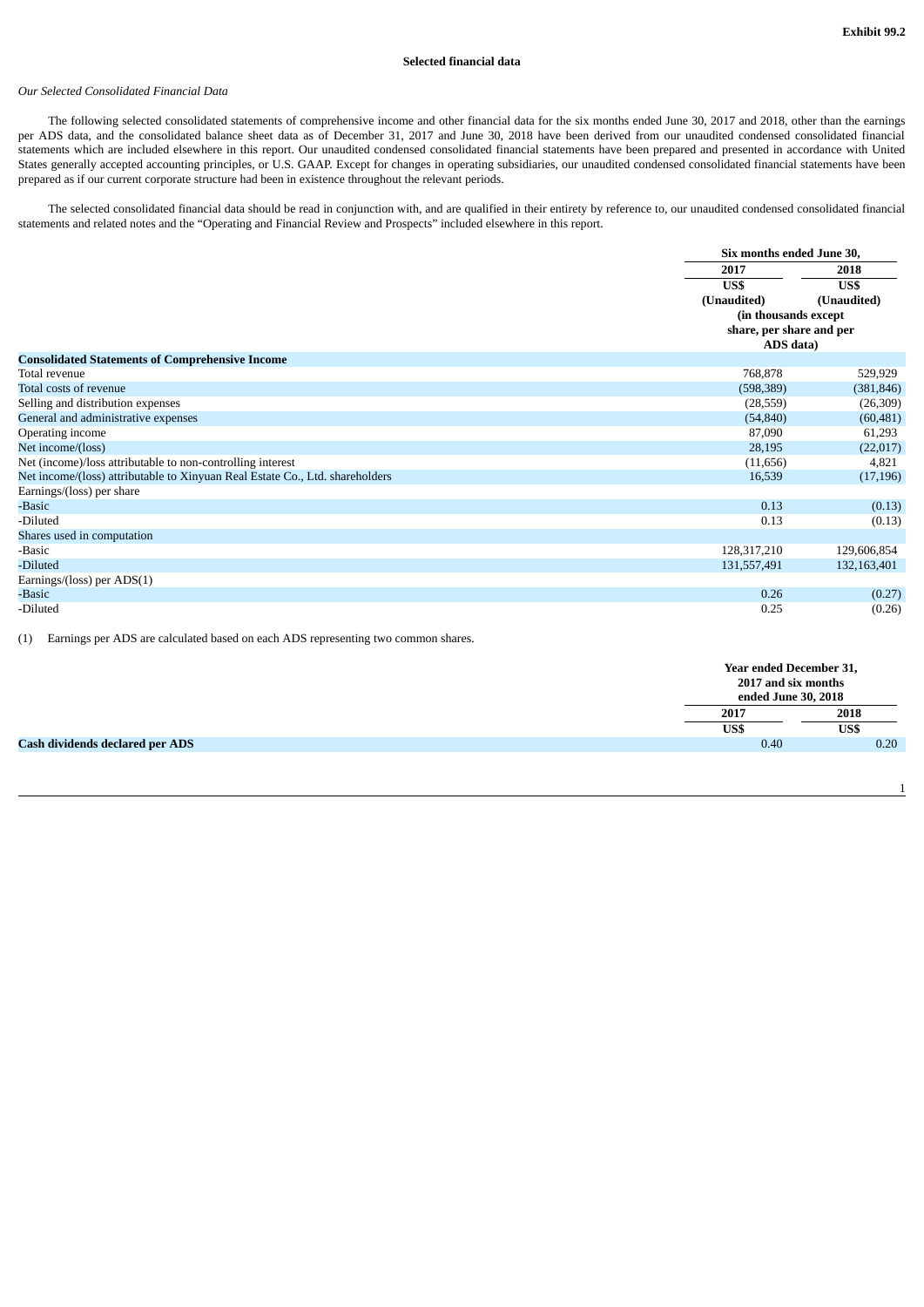| Year ended December 31,<br>2017 and six months<br>ended June 30, 2018 |         |
|-----------------------------------------------------------------------|---------|
| 2017                                                                  | 2018    |
| US\$                                                                  | US\$    |
| (in thousands except)<br>share, per share and per<br>ADS data)        |         |
|                                                                       |         |
|                                                                       | 4       |
| 1,200,222                                                             | 158,822 |

(1) Delivery occurs when the Company has obtained all the completion acceptance certificates required by the PRC government in respect of the apartment and delivers full access to the apartment, such as the keys, to the buyer.

The following table presents a summary of our consolidated balance sheet data as of December 31, 2017 and June 30, 2018:

|                                                          | As of December 31,       |           |  |
|----------------------------------------------------------|--------------------------|-----------|--|
|                                                          | 2017 and June 30, 2018   |           |  |
|                                                          | 2017                     | 2018      |  |
|                                                          | US\$                     | US\$      |  |
|                                                          | (in thousands, except    |           |  |
|                                                          | share, per share and per |           |  |
|                                                          | ADS data)                |           |  |
| <b>Consolidated Balance Sheet Data(1)</b>                |                          |           |  |
| Cash and cash equivalents                                | 894,551                  | 1,067,179 |  |
| Restricted cash                                          | 566,676                  | 384,276   |  |
| Deposits for land use rights                             | 103,716                  | 202,255   |  |
| Real estate property under development                   | 1,996,001                | 3,694,817 |  |
| Total current assets                                     | 5,070,212                | 6,624,680 |  |
| <b>Total assets</b>                                      | 6,384,434                | 8,148,820 |  |
| Total current liabilities                                | 3,674,819                | 5,520,194 |  |
| Long-term bank loans                                     | 11,019                   | 297,524   |  |
| Other long-term debt                                     | 1,404,814                | 1,430,226 |  |
| Common shares                                            | 16,314                   | 16,399    |  |
| Total Xinyuan Real Estate Co., Ltd. shareholders' equity | 992,572                  | 670,214   |  |

(1) Financial information for PRC subsidiaries is first prepared in RMB and then translated into U.S. dollars for assets and liabilities at the period end exchange rate and, for revenues and expenses, at the period average exchange rate. The rates used are set forth in the table below. Capital accounts are translated at their historical exchange rates when the transactions occurred.

# *Exchange Rate Information*

Our financial statements and other financial data included in this report are presented in U.S. dollars. Our business and operations are primarily conducted in China through our PRC subsidiaries. The functional currency of our PRC subsidiaries is RMB. The financial statements of our PRC subsidiaries are translated into U.S. dollars, using published exchange rates in China, based on (i) period end exchange rates for assets and liabilities and (ii) period average exchange rates for revenues and expenses. Capital accounts are translated at historical exchange rates when the transactions occurred. The effects of foreign currency translation adjustments are included as a component of accumulated other comprehensive income in our shareholders' equity. We make no representation that any RMB or U.S. dollar amounts could have been, or could be, converted into U.S. dollars or RMB at any particular rate, including the rate stated below.

The RMB is not freely convertible into foreign currency. The PRC government imposes control over its foreign currency reserves in part through direct regulation of the conversion of the RMB into foreign exchange and through restrictions on foreign trade. Since 2005, the People's Bank of China, or the PBOC, has allowed the RMB to fluctuate within a narrow and managed band against a basket of foreign currencies, according to market demand and supply conditions. The PBOC announces the RMB closing price each day and that rate serves as the mid-point of the next day's trading band.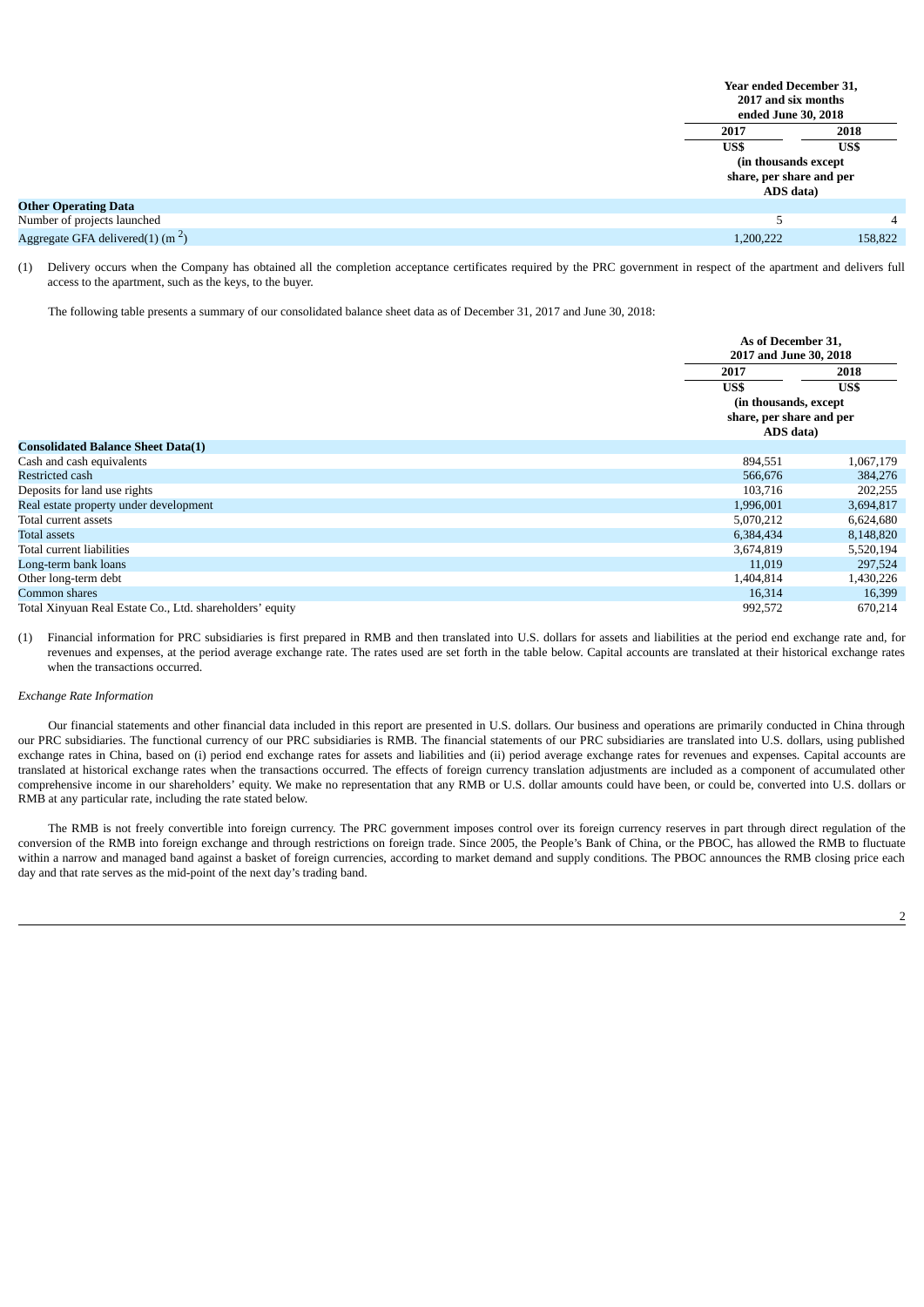The following table sets forth, for each of the periods indicated, the low, average, high and period-end noon buying rates in New York City for cable transfers, in RMB per U.S. dollar. These rates are provided solely for your convenience and are not necessarily the exchange rates that we used in this report or will use in the preparation of periodic reports or other information to be provided to you.

|                                        |        |                                           |        |        |        | As of and for the<br><b>Six</b>        |        |
|----------------------------------------|--------|-------------------------------------------|--------|--------|--------|----------------------------------------|--------|
|                                        |        | As of and for the Year Ended December 31, |        |        |        | <b>Months Ended</b><br><b>June 30.</b> |        |
|                                        | 2013   | 2014                                      | 2015   | 2016   | 2017   | 2017                                   | 2018   |
| Period-end US\$: RMB exchange rate     | 6.0969 | 6.1190                                    | 6.4936 | 6.9370 | 6.5342 | 6.7744                                 | 6.6166 |
| Period average US\$: RMB exchange rate | 6.1956 | 6.1424                                    | 6.2272 | 6.6401 | 6.7547 | 6.8709                                 | 6.3673 |

As of September 21, 2018, the US\$: RMB exchange rate was6.8559.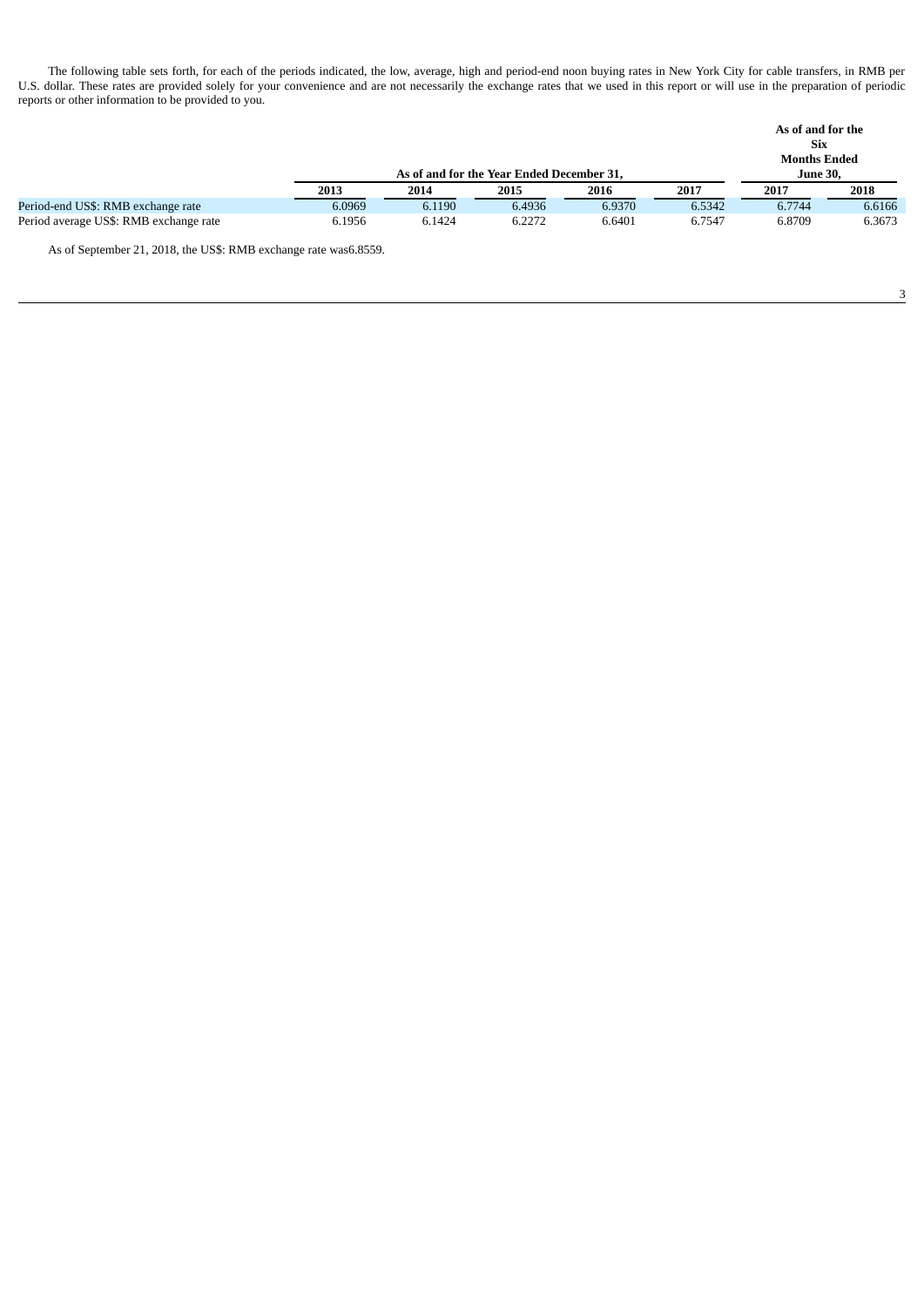# **OPERATING AND FINANCIAL REVIEW AND PROSPECTS**

You should read the following discussion and analysis of our financial condition and results of operations in conjunction with our unaudited condensed consolidated financial statements and the related notes included elsewhere in this Report on Form 6-K and with the discussion and analysis of our financial condition and results of operations contained in our Annual Report on Form 20-F for the year ended December 31, 2017 filed with the Securities and Exchange Commission on March 30, 2018 (our "2017 Form 20-F"). This discussion may contain forward-looking statements based upon current expectations that involve risks and uncertainties. Our actual results may differ materially from those anticipated in these forward-looking statements as a result of various factors, including those identified elsewhere in this Report on Form 6-K, and those listed in our 2017 Form 20-*F under "Item 3. Key Information-D. Risk Factors" or in other parts of our 2017 Form 20-F.*

## **A. Operating Results**

### *Overview*

Since our inception in 1997, we have completed 47 projects with total GFA of 7,096,016 square meters. As of June 30, 2018, we had 40 projects in 14 cities in China and the United States with estimated total GFA of 8,408,556 square meters under construction and planning, of which 23 projects with estimated total GFA of 3,231,462 square meters were under construction. As of December 31, 2015, we sold all of the certain land parcels in Reno, Nevada and condominium units in Irvine, California. In December 31, 2014, we completed our acquisition of a Malaysian company, which owns offshore landfill reclamation rights for a total area of 170 acres (approximately 687,966 square meters). In January 2016, we acquired a parcel of land in midtown Manhattan, NY, USA with GFA of approximately 10,235 square meters. In August 2016, we acquired another parcel of land in the Flushing neighborhood of Queens, New York with GFA of approximately 30,112 square meters. On March 21, 2018, we acquired from ED Group, a 50% equity stake in MDL, the developer of the Madison Project, via our wholly-owned subsidiary Xinyuan International (HK) Property Investment Co., Limited for a total consideration of GBP29.5 million equivalent to US\$41.4 million. The Madison Project site extends to 0.38 hectares (or approximately 0.94 acres) and is located adjacent to Canary Wharf, one of Europe's largest commercial centers. The planning permission granted in March 2015 accommodates the development of a 53-story building comprised of 423 residential apartments, including 319 private apartments and 104 affordable apartments, with approximately 425 square meters of community facilities. Construction is currently underway and completion of the project is expected to occur during for the third quarter of 2020. To date, approximately 40% of the private apartments have been pre-sold and 100% of the affordable apartments have been pre-sold.

Our total revenue, derived primarily from sales of residential real estate, has decreased from US\$768.9 million in the first six months of 2017 to US\$529.9 million in the first six months of 2018. Our net income attributable to our shareholders was US\$16.5 million and negative US\$17.2 million, respectively, for the same periods. We acquire land in China primarily through auctions of government land, direct negotiation and acquisition of landowning entities. These acquisition methods allow us to obtain unoccupied land with unencumbered land use rights, which in turn enables us to save the time and expenses associated with protracted legal processes to obtain title, to demolish and re-settle and to commence construction quickly.

The most significant factors that directly or indirectly affect our financial performance and results of operations are:

- Economic growth and demand for residential property in China and since 2012 in the U.S.;
- PRC government policies and regulations, including tax guidelines and lending policies for the real estate sector;
- Location, number and type of our property developments;
- Availability and cost of financing;
- Acquisition of quality land use rights or title to quality properties in our target markets;
- Changes in the price of raw materials and labor costs; and
- · Our execution capability to support business expansion.

### *Principal Factors Affecting Our Results of Operations*

*Economic growth and demand for residential property in China and since 2012 in the U.S.*

Our business and results of operations are significantly affected by trends and developments in the PRC economy, including disposable income levels, urbanization rate, population growth, and availability of project and consumer financing, which affect demand for residential properties in China. During the past decade, China has experienced significant economic growth, which has created a favorable operating environment for us in the cities where we operate. As of June 30, 2018, 97.4% of the units in our completed projects have been sold. We have periodically experienced some volatilities in demand due to the strict mortgage policy and other measures taken by the PRC government to slow down the rapid increase in housing prices, such as the Circular on Continuing to Improve the Regulation and Control of the Real Estate Market announced by the General Office of the State Council in February 2013, which among others, requires an individual income tax at a rate of 20% on gains generated from the sale of a self-owned property. However, we expect continuing economic growth in China, rising disposable income levels and population growth in our target cities to support demand for residential properties over the next several years. As we continue to expand our business operations in the U.S., trends and development in the U.S. economy, including developments in the U.S. housing markets, will become increasingly important to our business and results of operations.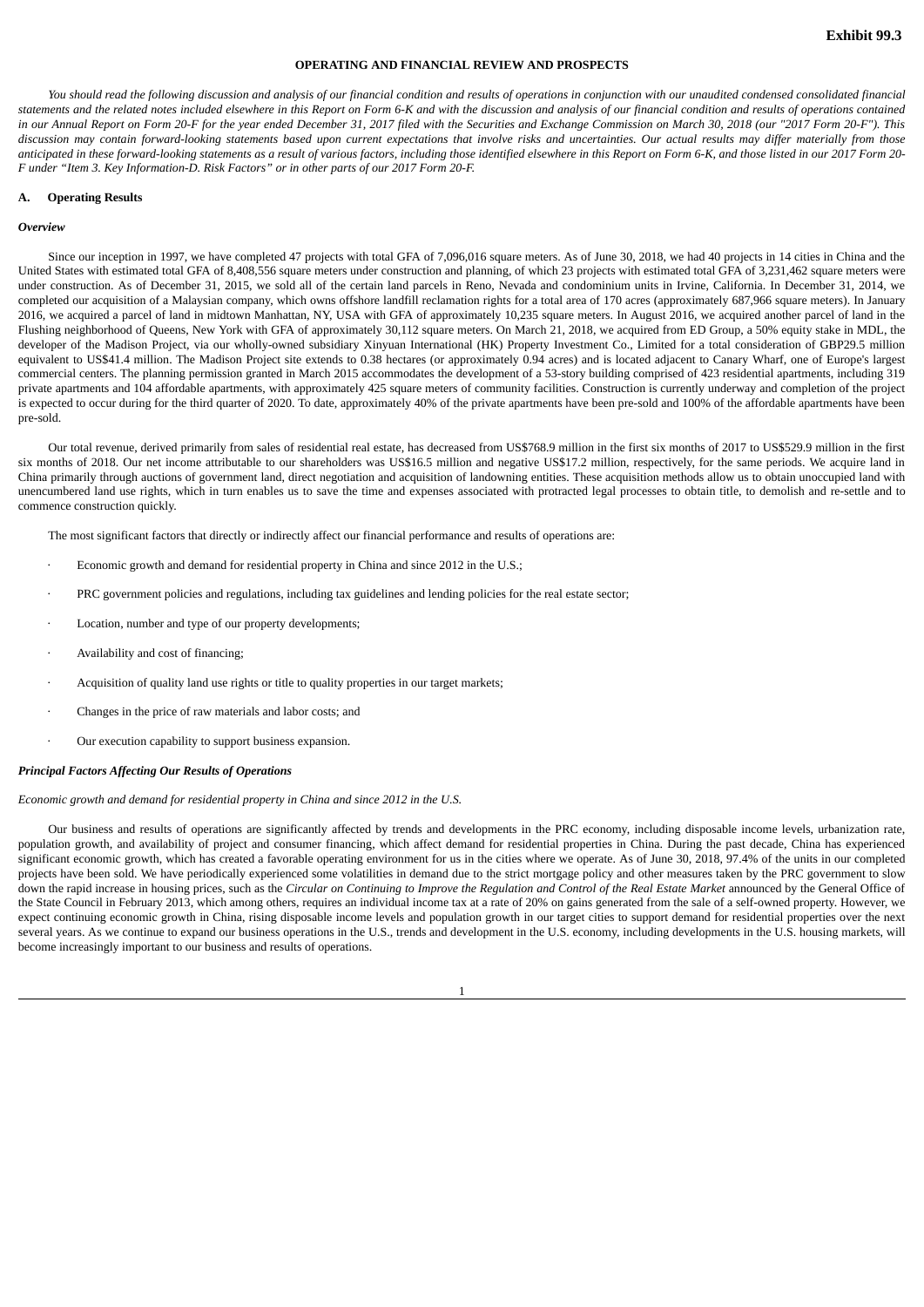#### *PRC government policies and regulations*

Our business and results of operations are significantly affected by PRC government policies and regulations, particularly those that relate to land sales and development, project and consumer financing, property sales and transfers, property taxation and residential property prices.

In connection with the rapid rise in housing prices as the PRC real estate market recovered from the impact of the financial crisis, the general office of the PRC State Council issued the Circular of the General Office of the State Council on Accelerating the Stable and Smooth Development of Real Estate Market on January 7, 2010, which aimed to control the rapid increase in housing prices and cool down the real estate market. Among other matters, the circular reiterated that purchasers of a second residential property for their households must make down payments of no less than 40% of the purchase price, and that real estate developers who have received approval to sell property must commence sales within the mandated period at the price they have publicly announced. The circular also asked local governments to increase the effective supply of low income housing and ordinary commodity housing and instructed the People's Bank of China ("PBOC") and the China Bank Regulatory Commission ("CBRC") to tighten the supervision of bank lending to the real estate sector.

The General Office of the PRC State Council implemented the Circular on Issues Relevant to Improving the Regulation and control of the Real Property Market on January 26, 2011, which provided, among other things, that for a household purchasing a second residential household property utilizing mortgage financing, the down payment must be at least 60% of the purchase price, and the interest rate for the mortgage on the second residential household property must be at least 1.1 times the benchmark interest rate; and in February 2016, the minimum down payment for a second residential household property with unsettled loans decreased to 30% of the purchase price; in municipalities, the capital city of each province, and other cities where housing prices are too high, a local resident household having one residential household property, or a non-local resident household which is able to provide required certificates as to payment of income tax and social insurance contributions for a certain number of years, may only purchase one additional residential property; for a local resident household already having two or more residential property, or a non-local resident household that already has one or more residential properties or is unable to provide the requisite certificates, the purchase of any residential property in the local area is not permitted. Localities that have already implemented their own policies on limiting the purchase of residential properties must bring those policies in line with the abovementioned principle as soon as possible. Municipalities, capital cities of each province, and other cities where housing prices are too high must promulgate policies to limit the purchase of residential properties.

In accordance with the Notice of the MOHURD and the SAFE on Further Regulating the Administration of Houses Purchase by Overseas Entities and Individuals implemented on November 4, 2010, except as otherwise provided in the law, an overseas individual may only purchase one house unit for personal residence, and an overseas entity establishing domestic branches or representative offices may only purchase non-residential houses in the city of registration for business purposes.

On February 26, 2013, the General Office of the PRC State Council announced the Circular on Continuing to Improve the Regulation and Control of the Real Estate Market, which, among others, provided the following requirements: (i) limitations on the purchase of commodity properties must be strictly implemented, and the scope of such limitations must cover all newly constructed commodity properties and second-hand properties located within the entire administrative area of the city in question; (ii) for those cities with excessive growth in housing prices, the local counterparts of the PBOC may further increase down payment ratios and interest rates for loans to purchase second properties in accordance with the price control policies and targets of the corresponding local governments; and (iii) the gains generated from the sale of a self-owned property will be subject to individual income tax at a rate of 20%, if the original value of such property can be verified through historical information such as tax filings and property registration.

On October 9, 2014, the MOHURD, the MOF, and the PBOC jointly issued the Notice of MOHURD, MOF and PBOC on Developina the Business of Individual Housina *Loan through Housing Fund*, which specifies that employees who make their payments of housing fund for consecutive 6 months may apply for individual housing loan through housing fund, and local authorities may raise the amount that one can apply for under certain conditions.

On August 19, 2015, six PRC regulatory agencies, including the MOHURD and the SAFE, promulgated Circular 122 which, among other things, allows the branches and representative offices of foreign enterprises established in China (except enterprises that are approved to conduct real estate business in China), and foreign individuals who work or study in China to purchase commodity houses for the purposes of self-use or self-living.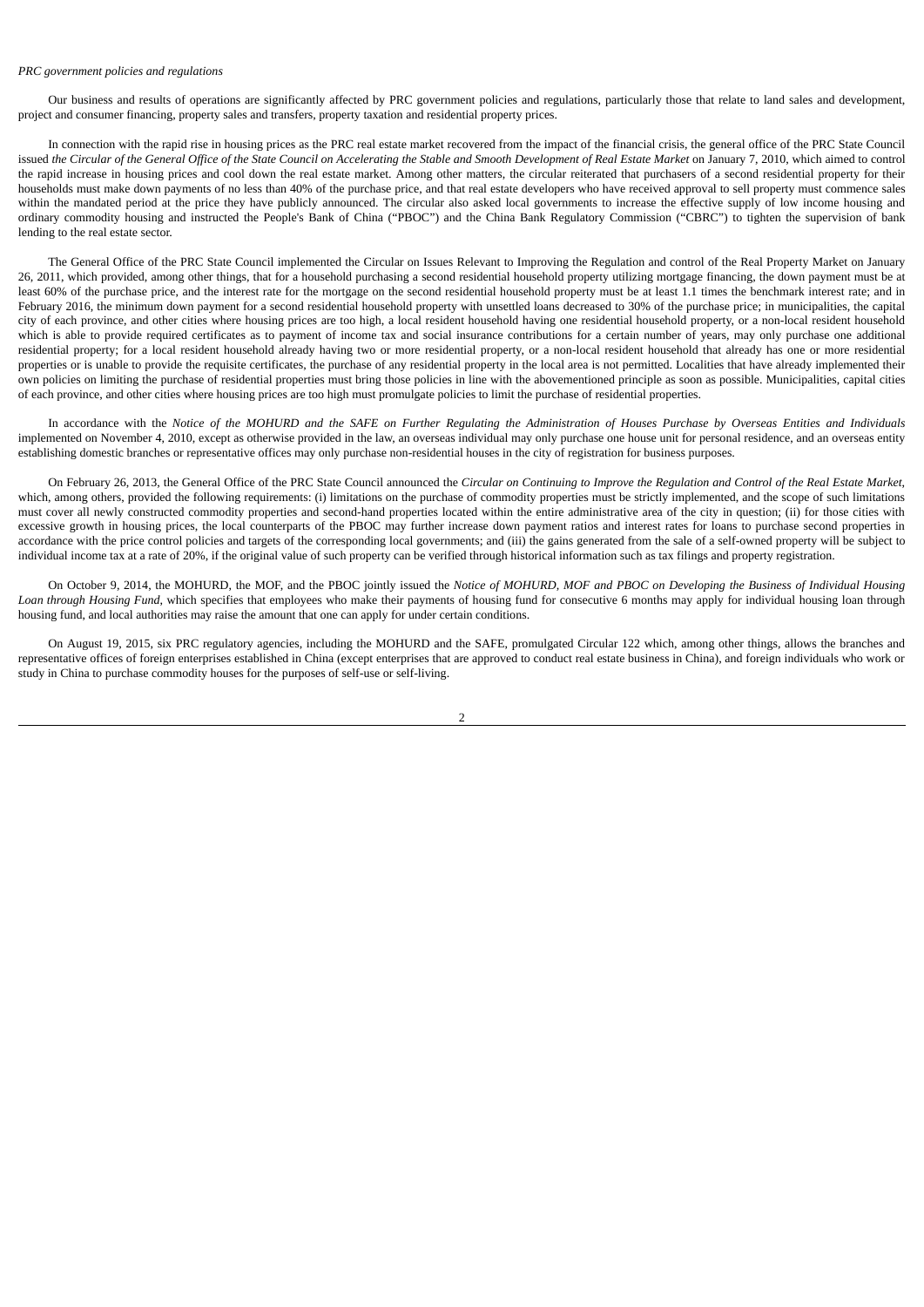On March 7, 2016, during the National People's Congress and the Chinese Political Consultative Conference, the All-China Federation of Industry and Commerce made a proposal concerning propelling relief of real estate inventory. The proposal includes suggestions such as introducing real estate trusts and using individual income tax to charge against interest of housing loans among other things.

We believe that it is in the PRC government's interest to stabilize the market and to encourage the urbanization process and that increases of disposable income will continue to support the long-term growth of China's real estate market. Accordingly, we expect that the government will maintain policies that will foster long-term healthy growth and curb potential bubbles in the market. However, we cannot assure that the PRC government will not adopt further measures in the near future that may adversely affect our business and financial performance or that a real estate bubble will not develop despite government efforts to discourage such development.

Moreover, a substantial portion of our customers depend on mortgage financing to purchase our properties. Although government policies have generally fostered the growth of private home ownership, regulations have been adopted in recent years to tighten and then loosen mortgage lending rules. For example, the minimum down payment required for residential properties of 90 square meters or more was increased from 20% to 30% of the purchase price in 2006. In September 2007, the minimum down payment for any second or subsequent purchases of residential property was increased to 40% of the purchase price where the purchaser had obtained a bank loan to finance the purchase of his or her first property. Moreover, the interest rate for bank loans of such purchase may not be less than 110% of the PBOC, benchmark rate of the same term and category. Effective as of December 20, 2008, however, residents who have already purchased, with mortgages, an "ordinary property for self-use" that is smaller than the average size for their locality are entitled to the preferential loan interest rate and down payment ratio available to first-time purchasers of residential property when they purchase a second property to improve their living conditions. Since January 26, 2011, for a household purchasing a second residential household property with mortgage financing, the down payment must be at least 60% of the purchase price and the interest rate for the mortgage on such property must be at least 1.1 times the benchmark interest rate. On September 29, 2014, the PBOC and CBRC issued the Circular of PBOC and CBRC on Further Improving Financial Services for Housing, among other incentive policies, which specifies that the minimum down payment percentage is 30% for purchasers of a first residential property for their households, and the minimum loan interest rate is 70% of the benchmark rate, to be determined by banking financial institutions in light of risk conditions. For purchasers of a second residential property for their households who have paid up the loan that financed the acquisition their first house who apply again to for a loan to finance the purchase of an ordinary commodity house for the purpose of improving their living conditions, the loan policies for the first house shall apply. In light of the weakening in the property market in China, however, the PBOC, the MOHURD and the CBRC jointly issued the Circular on Issues concerning Individual Residential Mortgage Policies on March 30, 2015, which came into effect on March 31, 2015, as a measure to shore up the market. The circular reduces the minimum down payment ratios from 30% to 20% for first home buyers who use the housing provident fund for their purchase and from 60% to 40% for second home buyers with outstanding mortgages who apply for another mortgage. In addition, the circular provides that home buyers who use the housing provident fund for their home purchase are only required to pay a minimum down payment of 30% for their purchase of a second house if all loans are settled on their first home.

On August 27, 2015, the MOHURD, the MOF and the PBOC jointly issued the Circular on Adjusting the Minimum Down Payment for the Purchase of Houses by Individuals *on the Housing Provident Fund Loans*. The circular provides that home buyers who use the housing provident fund for their home purchase are only required to pay a minimum down payment of 20% for their purchase of a second house if all loans are settled on their first home.

On September 24, 2015, PBOC and CRBC jointly issued the Circular on Issues Concerning Further Improving Differentiated Housing Loan Policies, which provided that in the cities without restrictive measures for house purchase, the minimum down payment ratio will be 25% or higher for the first home buyers who use the commercial individual housing loans.

On February 1, 2016, the PBOC and the CRBC jointly issued Circular of the People's Bank of China and the China Banking Regulatory Commission on Issues Concerning *Adjusting the Individual Housing Loan Policies*. It provides that in the cities without restrictive measures for house purchase, the minimum down payment ratio, in principal, will be 25% for the first home buyers who use the commercial individual housing loans common, and the said percentage may be lowered by 5% in different regions; with respect to second home buyers with unsettled house purchase loans who purchase to improve their living conditions and use commercial individual housing loans, the minimum down payment ratio will be at least 30%.

The down payment ratio, the loan interest rate and the size of mortgage financing are important factors that affect our results of operations, and we cannot guarantee that our operations will not be adversely affected by future government policies.

The PRC government will also from time to time introduce sales tax incentives or disincentives to either stimulate or dampen demand. For example, the required holding period for avoidance of business tax on capital gains on sale of real estate was recently reduced from five years to two years with the promulgation of Circular 39 on March 30, 2015 in an effort to stimulate the weakening property market in China.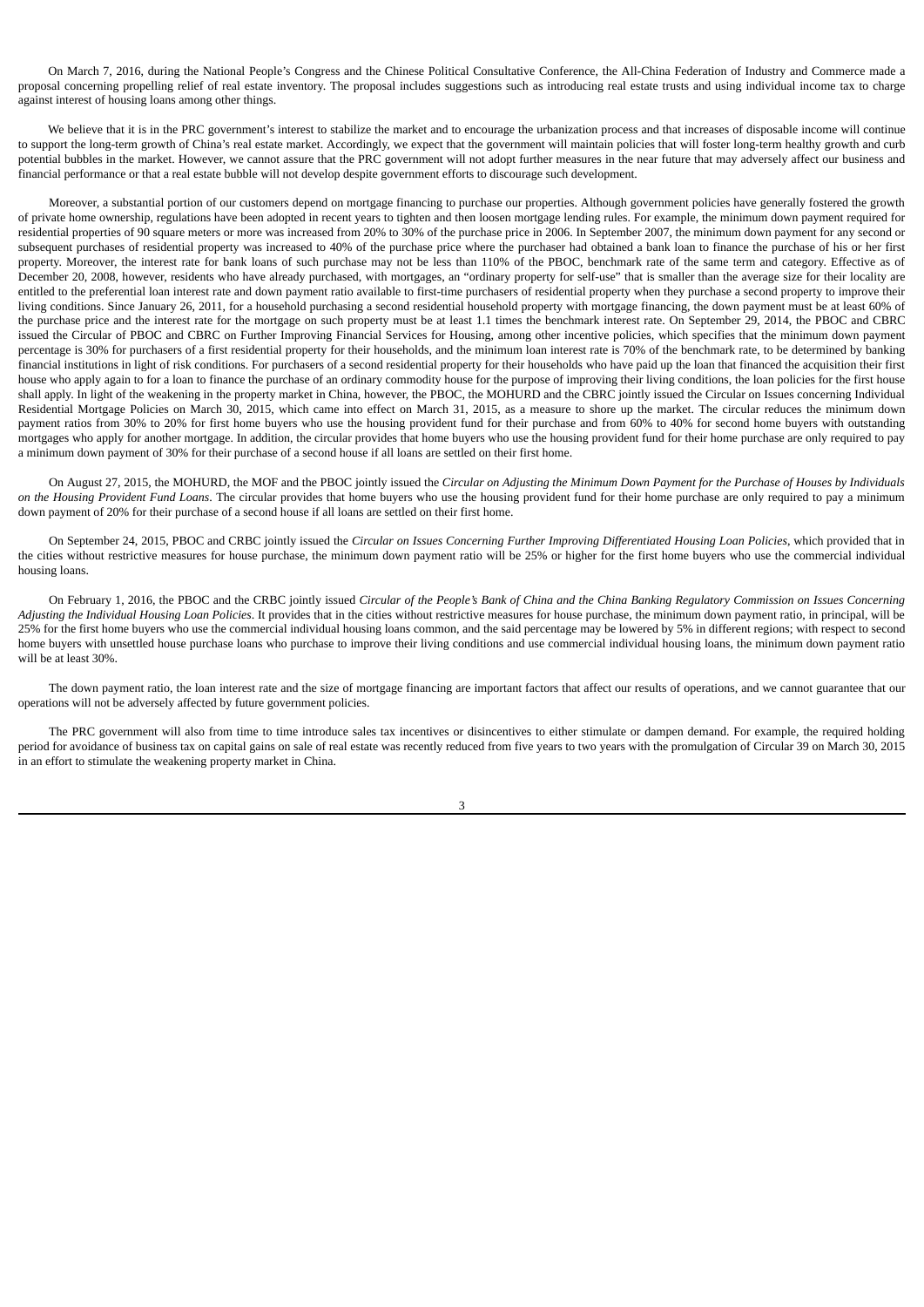On February 17, 2016, the MOF, the SAT and the MOHURD jointly issued Circular on Adjusting Deed Tax and Business Tax Policies for Real Estate Transactions. Regarding the deed tax, the Circular provides that for first home buyers purchasing the only residence for their families (family members include the buyer, the buyer's spouse and under-age children, as applicable hereinafter) with an area of 90 square meters or less, the deed tax is reduced to 1%; for a residence with an area of more than 90 square meters, the deed tax is reduced to 1.5%. For second home buyers purchasing a second residence with an area of 90 square meters or less, the deed tax is reduced to 1%; for residences with an area of more than 90 square meters, the deed tax is reduced to 2%. Regarding the business tax, the Circular provides that for any individual who sells his/her ordinary housing that is purchased and owned less than two years, full business tax is levied; for an individual who sells his/her ordinary housing purchased and owned not less than two years, the business tax is exempted. However, the Circular specifies that the polices regarding deed tax and business tax policies do not apply to Beijing, Shanghai, Guangzhou and Shenzhen, where the business tax for transfer of residences by individuals as stipulated in the Circular of the Ministry of Finance, and the State Administration of Taxation on Adjusting Business Tax *Policies for Transfer of Residences by Individuals* still apply.

On March 24 2016, the MOF and SAT jointly issued Notice regarding the final stage of the VAT pilot arrangements (Circular 36) which sets out the detailed implementation rules for the nationwide VAT pilot reform effective from May 1 2016. According to Circular 36, for any individual who sells his/her housing purchased and owned less than two years, full VAT at 5% should be levied; for any individual who sells his/her housing purchased and owned not less than two years, the VAT can be exempted. The aforesaid VAT regulations do not apply to Beijing, Shanghai, Guangzhou and Shenzhen. For any individual who sells his/her housing located in Beijing, Shanghai, Guangzhou and Shenzhen, the VAT at 5% in respect of the full amount of the sales income should be levied if the housing is purchased and owned for less than two years; the VAT can be exempted if the housing is ordinary housing and is purchased and owned for not less than two years; if the housing is unordinary housing and is purchased and owned for not less than two years, the purchasing price can be deducted from the sales income while calculating taxable income for VAT perspective.

Furthermore MOF and State Administration of Taxation jointly implemented the Circular on Issues concerning the Taxation Basis for Deed Tax, House Property Tax, Land Value-added Tax and Individual Income Tax after the Pilot Collection of Value-Added Tax in Lieu of Business Tax on April 25, 2016 which deducts VAT from the taxation basis of Deed Tax, House Property Tax, Land Value-added Tax and Individual Income Tax.

#### *Location, number and type of our property developments*

The amount of revenue we record in any given period is affected by a number of factors, including the number, type and location of properties we have under construction and their stage of completion, whether the completed units have been sold and the realized selling prices for such units. The average selling prices of our projects vary depending on the types and sizes of the units sold and on the location of the projects. As the overall development moves closer to completion, the sales prices tend to increase because a more established residential community is offered to purchasers. The type of property development affects the estimated construction period of the project, which largely determines the revenue recognition method we apply. Revenue recognized in any period under the full accrual method depends on the number, aggregate GFA and average selling prices of units completed and sold during the period. Revenue recognized in any period under the percentage of completion method depends on contracted sales of units in the relevant project and the completion progress of a project (measured by the ratio of cost incurred to total estimated cost). As the completion and sales of our projects are not spread evenly over time, our results of operations may differ significantly from period to period.

### *Availability and cost of financing*

Like other property developers, we require substantial capital investment for the acquisition of land use rights and the construction of our projects. Our ability to secure financing for such purposes affects the number of projects we can develop at any time. On January 18, 2010, the PBOC decided to tighten the credit supply by increasing the reserve requirement ratio for commercial banks by 0.5%, which was the first increase since June 2008. As of March 25, 2011, the PBOC raised the reserve requirement ratio for large commercial banks by 0.5% to 20%, and small and middle-sized financial institutions by 0.5% to 16.5% and on June 20, 2011, the reserve requirement ratio was raised to its peak of 21.5% for large commercial banks and 18% for small and middle-sized financial institutions. As of May 18, 2012, the reserve requirement ratios have been reduced to 20% for large commercial banks and 16.5% for small and middle-sized financial institutions. As of February 4, 2015, the PBOC reduced the reserve requirement ratio by 0.5% to 19.5% for large commercial banks and to 16% for small and middle-sized financial institutions. On April 19, 2015, the PBOC further reduced the reserve requirement ratio for large commercial banks by 1% to 18.5%, and small and middle-sized financial institutions by 1% to 15% to free up more credit in China, effective from April 20, 2015. On February 29, 2016, the PBOC further reduced the reserve requirement ratio for large commercial banks by 0.5% to 16.5%, and small and middle-sized financial institutions by 0.5% to 13% in order to free up more credit in China, effective from March 1, 2016. On April 17, 2018, the PBOC further reduced the reserve requirement ratio for large commercial banks by 1% to 15.5%, to free up more credit in China, effective from April 25, 2018. Notwithstanding the recent reduction in the reserve requirement amount, any future increases in the reserve requirement ratio will reduce the amount of commercial bank credit available to businesses in China and may affect our ability to obtain sufficient funding from banks to finance our business expansion. The cost of our financing also affects our operating results. We typically obtain bank borrowings for up to 65% of the cost of our land use rights to fund PRC project developments after we receive the required permits. Interest rates on our commercial bank borrowings vary and are linked to benchmark lending rates published by the PBOC, which fluctuate from time to time.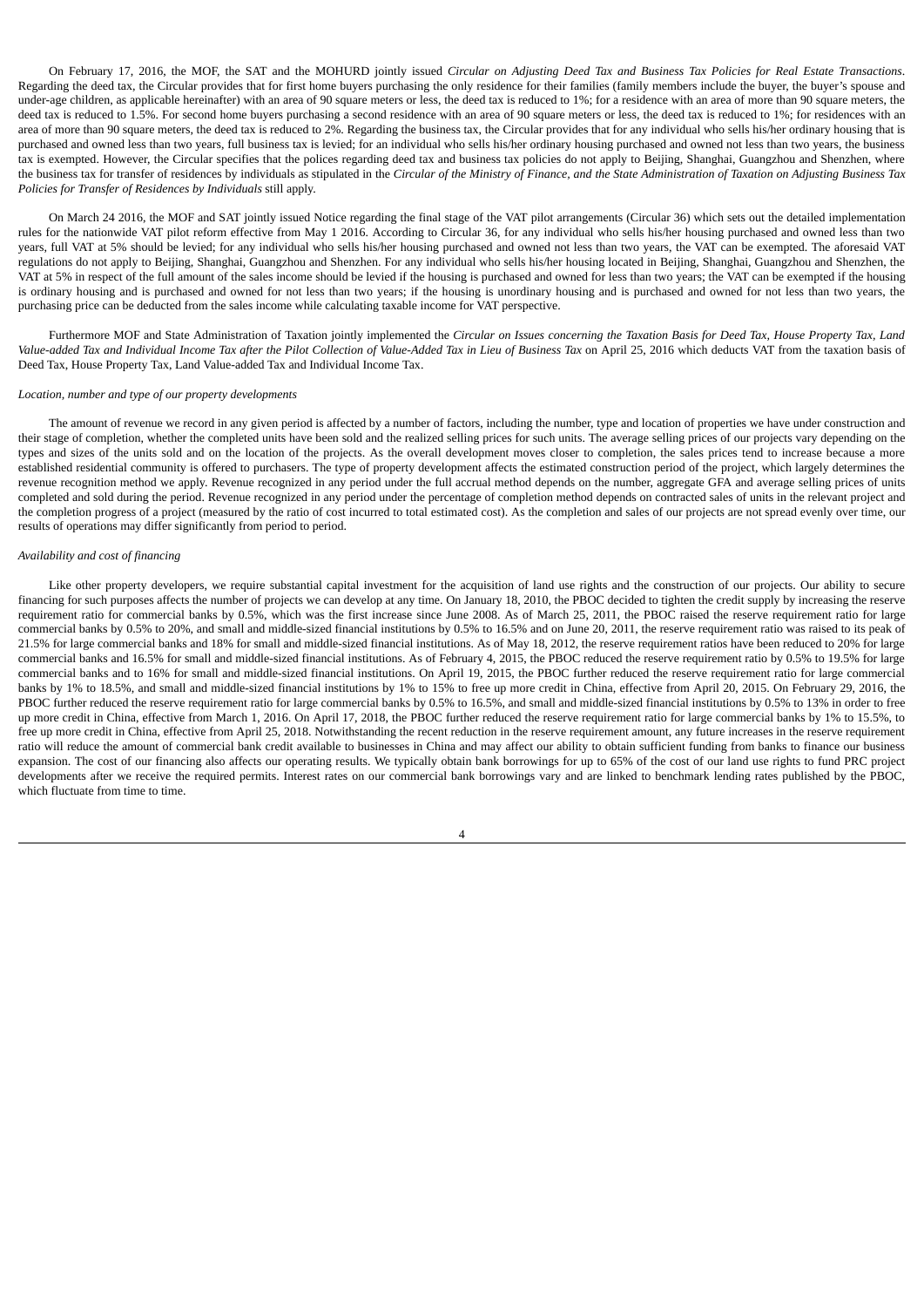In 2007, we issued US\$75 million principal amount of floating rate notes, which bore interest at a variable rate based on LIBOR plus 6.8% per annum, and US\$25 million principal amount of convertible notes, which bore interest at 2% per annum. These notes were paid in full in April 2010, at which time we issued US\$40 million principal amount of a 3-year term guaranteed senior secured note (the "Guaranteed Senior Secured Note") which bore interest at 15.6% per annum. The Guaranteed Senior Secured Note was paid in full prior to its maturity on April 15, 2013. In May 2013, we issued US\$200 million aggregate principal amount of our 13.25% Senior Notes (the "May 2018 Senior Secured Notes") which bear interest at a rate of 13.25%, which was subsequently redeemed early in October 2016 for an aggregate payment of US\$206,237,340 with loss on extinguishment of debt of US\$12,123,750 (see "Loss on extinguishment of debt" below). We issued and sold the 5% Convertible Note in the aggregate principal amount of US\$75,761,009, which was subsequently redeemed early in November 2014 on negotiated terms for an aggregate payment of US\$86,272,849 with loss on extinguishment of debt of US\$9,848,931. We also issued US\$200 million aggregate principal amount of our 13% Senior Notes (the "June 2019 Senior Secured Notes") which bear interest at 13% per annum, which was subsequently redeemed early in July 2017 for an aggregate payment of for an aggregate payment of US\$215,456,000 (see "Loss on extinguishment of debt" below). In 2016, we issued US\$300 million aggregate principal amount of our August 2019 Secured Notes which bear interest at 8.125% per annum. In 2017, we issued US\$300 million aggregate principal amount of our February 2021 Senior Secured Notes which bear interest at 7.75% per annum and US\$300 million aggregate principal amount of our November 2020 Senior Secured Notes which bear interest at 8.875% per annum. In March 2018, we issued US\$200 million aggregate principal amount of our March 2020 Senior Secured Notes which bear interest at 9.875% per annum.

Since 2013, we have also obtained borrowings from trust companies, with interest rates up to 12.50%. In 2014 and 2015, we also obtained borrowings from non-controlling shareholders of certain of our subsidiaries with interest rates up to 12% and 11%, respectively. On December 28, 2015, Xinyuan China issued its first tranche of the onshore corporate bonds with an aggregate principal amount of US\$154 million due on December 28, 2020 (the "First Tranche Bonds") at a coupon rate of 7.5% per annum payable annually. On January 27, 2016, Xinyuan China issued a second tranche of onshore corporate bonds with an aggregate principal amount of US\$107 million due on January 27, 2021 (the "Second Tranche Bonds") at a coupon rate of 7.47% per annum payable annually. On March 14, 2016, Xinyuan China issued the third tranche of the onshore corporate bonds with an aggregate principal amount of US\$77 million due on March 14, 2021 (the "Third Tranche Bonds") at a coupon rate of 7.09% per annum payable annually. Upon the third anniversary of the issuance of each tranche of bonds, Xinyuan China may adjust the applicable coupon rate and the holders have the right within a specified time period to require the company to repurchase the bonds following the company's announcement of whether it intends to increase the interest rate. On August 15, 2016, Xinyuan China issued a new tranche of onshore corporate bonds with an aggregate principal amount of RMB1.5 billion (US\$216 million) due on August 15, 2019 (the "New Tranche") at a coupon rate of 7.5% per annum payable annually. Interest is payable on August 15 of each year, commencing August 15, 2017. On April 7, 2017, Xinyuan China issued a new second tranche of onshore corporate bonds with an aggregate principal amount of RMB1.13 billion (US\$173 million) due on April 7, 2020 (the "2017 Tranche") at a coupon rate of 8.2% per annum payable annually. Interest is payable on April 7 of each year, commencing April 7, 2018. Upon the first anniversary of the issuance of the New Tranche and 2017 Tranche, respectively, Xinyuan China may adjust the applicable coupon rate and the holders have the right within a specified time period to require the Company to repurchase the bonds following the Company's announcement of whether it intends to adjust the interest rate. Therefore, the entire amount of the New Tranche and 2017 Tranche, respectively, has been classified as current liabilities for the periods presented. On August 15, 2017, Xinyuan China adjusted the annual interest rate of the New Tranche Bonds to 8.2% from 7.5%. The annual interest rate of the 2017 Tranche Bonds remained unchanged, at 8.2%.

## *Acquisition of land use rights or title to properties in target markets*

Our business model depends to a large extent on our ability to acquire land use rights for development sites and proceed quickly with construction to shorten our development cycle. As a consequence, we are frequently surveying the market for attractive development opportunities in our target cities. Under current regulations and market practice, land use rights for residential development purposes in China may be acquired from local governments through a competitive auction or other bidding process, in which the minimum reserve price is determined based on the appraised value. Land use rights may also be acquired in the secondary markets. We also utilize a negotiated land acquisition model, which involves deposits on certain lands that we are most interested in acquiring, which we believe will improve our chances of successfully acquiring desired land. Land use rights prices vary significantly from city to city.

Government land auctions are a transparent and competitive process for bringing development land to market, allowing the developer to acquire clean title and the ability to proceed immediately with development. However, as competition for development sites increases, the auction mechanism tends to lead to higher prices. Land use rights costs, including auction price and taxes, constituted 36.4% and 41.1% of our cost of revenue for the six months ended June 30, 2017 and 2018, respectively. During June 30, 2018, we incurred an aggregate of US\$496.8 million for land acquisitions in China, including deposits for potential acquisitions under the negotiated land acquisition model.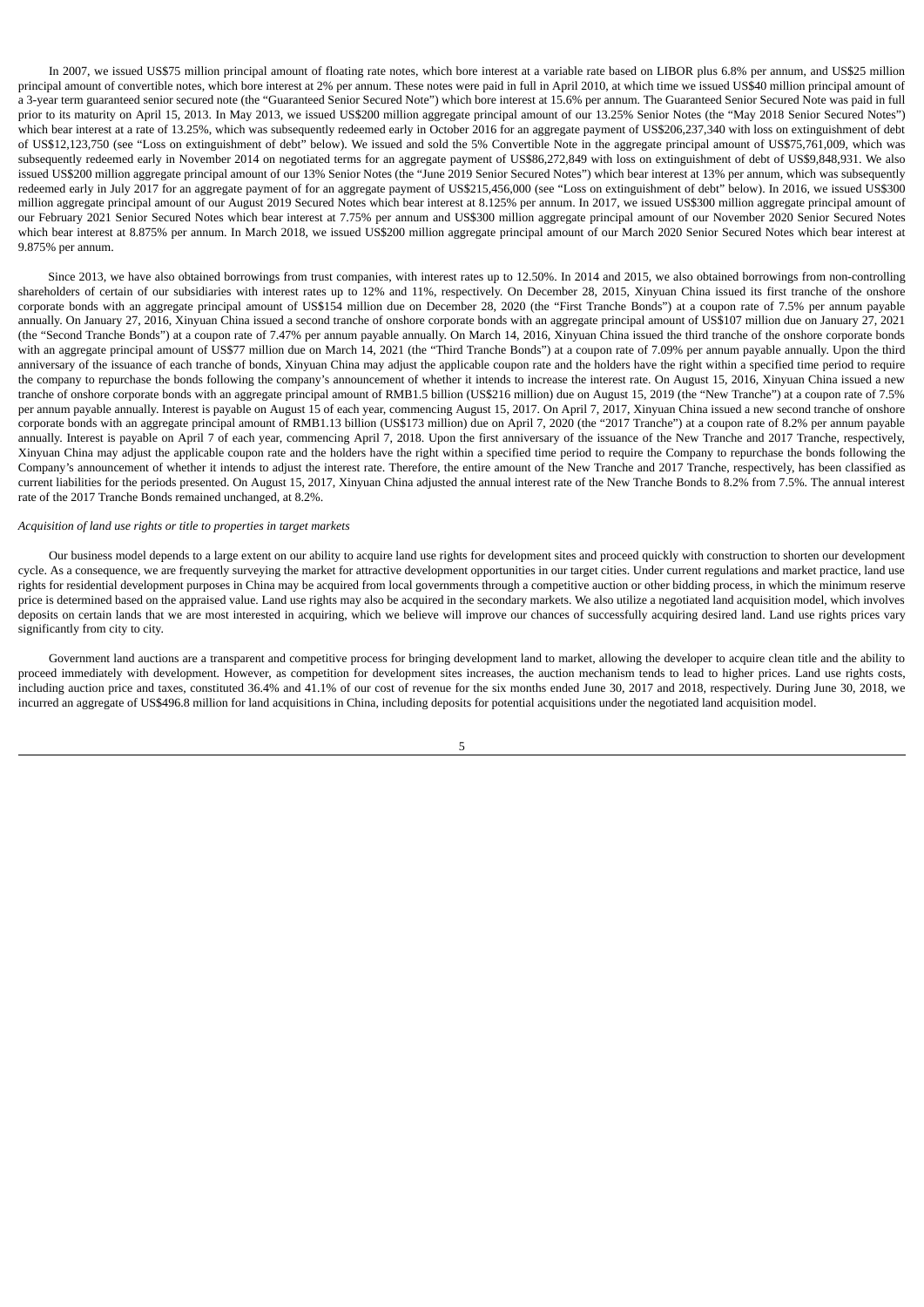We acquire our developments sites or land held for sale in the United States generally through off-market transactions, including resales and distressed sales. During 2018, we did not purchase any new property in the United States.

On March 21, 2018, we acquired from ED Group, a 50% equity stake in MDL, the developer of the Madison Project, via our wholly-owned subsidiary Xinyuan International (HK) Property Investment Co., Limited for a total consideration of GBP29.5 million equivalent to US\$41.4 million.

## *Increases in the price of raw materials and labor costs*

We outsource the design and construction of our property developments to third-party service providers. Our third-party contractors are responsible for providing labor and procuring a majority of the raw materials used in our project developments. Our construction contracts typically provide for flexible payments, subject to changes in certain cases, such as design changes during construction, changes in government-suggested steel prices, cement prices, as well as labor costs. Any increase in labor costs or other costs which may result in adjustments in payments under our construction contracts could result in an increase in our construction costs. In addition, the increase in the price of raw materials, such as cement, concrete blocks and bricks, in the long run could be passed on to us by our contractors, which could increase our construction costs. Any input cost increase could reduce our earnings to the extent we are unable to pass these increased costs to our customers.

## *Our execution capability to support business expansion*

Since 2006, we have been expanding our residential property development operations from Zhengzhou in Henan Province into other high growth cities, including Beijing, Shanghai, Tianjin, Xingyang in Henan Province, Chengdu in Sichuan Province, Hefei in Anhui Province, Jinan and Qingdao in Shandong Province, Sanya in Hainan Province, Changsha in Hunan Province, Xi'an in Shaanxi Province, Suzhou, Kunshan and Xuzhou in Jiangsu Province and Zhuhai in Guangdong Province. We plan to expand into additional high growth cities as suitable opportunities arise. The development of real estate projects across additional high growth cities will impose significant demand on our management and other operational resources. Moreover, we will face increased competition and will need to establish brand recognition and market acceptance for our developments in these new markets. Each of our targeted high growth cities has its own market conditions, customer requirements and local regulations related to the real estate industry. In addition, while our primary focus continues to be residential real estate markets in the high growth cities in China, we have expanded into the U.S. market. Our expansion in the U.S. market, which is significantly different from China in terms of market conditions, regulatory compliance requirement and customers, imposes significant demands on our management and other operational resources. In 2014, we acquired 100% of the shares of a Malaysian company, which owns offshore land fill development rights for a total areas of 170 acres (approximately 687,966 square meters). On March 21, 2018, we acquired from ED Group, a 50% equity stake in MDL, the developer of the Madison Project, via our wholly-owned subsidiary Xinyuan International (HK) Property Investment Co., Limited for a total consideration of GBP29.5 million equivalent to US\$41.4 million. We have no development experience in Malaysia and England, nor have we ever engaged in landfill reclamation projects. Such expansion also imposes significant demands on our capital and management resources to develop and generate future revenues from projects. The success of our business expansion depends on our ability to develop, market and deliver quality development projects on time. In addition, the progress and costs of a development project can be adversely affected by many factors, such as delays in obtaining necessary licenses, permits or approvals from relevant government authorities, failure by local contractors to comply with our designs, specifications or standards, and disputes with our third-party contractors. As we are not permitted to commence pre-sales in China until we have reached certain milestones in the construction progress for a project, any significant delay in construction could restrict our ability to pre-sell our properties, which could extend the recovery period for our investments. This, in turn, could have an adverse effect on our cash flow, investment returns, results of operations and financial position.

### *Operating Results*

#### *Revenues*

We derive our revenues mainly from the development and sale of real estate. In addition, we generate a small percentage of revenue from leasing ancillary facilities and residential units in certain of our residential developments, as well as from the provision of related services, including property management and real estate related services that we provide to residents and purchasers of our residential units.

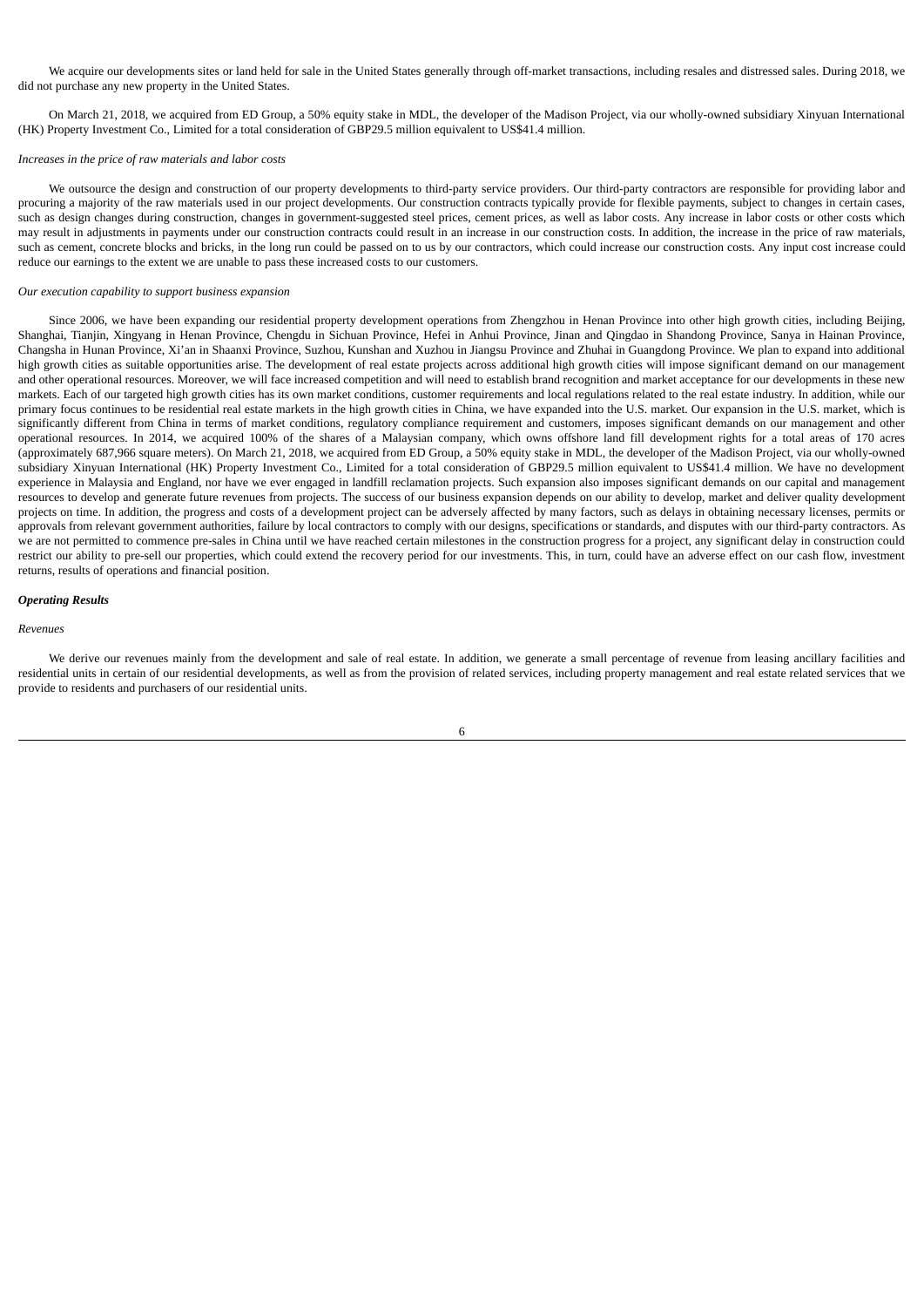|                                        |         | <b>Six Months Ended June 30.</b>            |         |       |  |  |  |  |  |
|----------------------------------------|---------|---------------------------------------------|---------|-------|--|--|--|--|--|
|                                        | 2017    |                                             | 2018    |       |  |  |  |  |  |
|                                        | US\$    | $\%$                                        | US\$    | $\%$  |  |  |  |  |  |
|                                        |         | (US\$ in thousands, except for percentages) |         |       |  |  |  |  |  |
| Real estate sales                      | 746,338 | 97.1                                        | 488,573 | 92.2  |  |  |  |  |  |
| Real estate leasing                    | 4,593   | 0.6                                         | 5,148   | 1.0   |  |  |  |  |  |
| Real Estate Management Services income | 16,794  | 2.2                                         | 32,883  | 6.2   |  |  |  |  |  |
| Other revenue                          | 1,153   | 0.1                                         | 3,325   | 0.6   |  |  |  |  |  |
| Total revenues                         | 768,878 | 100.0                                       | 529,929 | 100.0 |  |  |  |  |  |

The impact of foreign exchange rate variances on the reported revenues in U.S. dollars was a favorable 7.3% for the six months ended June 30, 2018, compared to an unfavorable 5.2% for the six months ended June 30, 2017. These variances were due to the appreciation of the RMB versus the U.S. dollar during the six months ended June 30, 2018 as compared to the depreciation of the RMB versus the U.S. dollar during the six months ended June 30, 2017.

#### *Real Estate Sales*

Real estate sales mainly represent revenues from the sales of residential properties we develop. Throughout this Report on Form 6-K, real estate sales are stated at net of sales tax levied on the relevant contracted sales value. Sales tax is a one-time tariff which consists of a business tax at the rate of 5%, an urban construction tax at the rate of 0.35% and an education surcharge at the rate of 0.15%. Total sales tax amounted to US\$6.7 million and US\$5.1 million for the six months ended June 30, 2017 and 2018, respectively. Beginning May 1, 2016, a value added tax instead of the business tax was levied on the relevant contracted sales value at the rate of 5% or 11%. Beginning May 1, 2018, the rates of value added tax levied on the relevant contracted sales value at the rate of 5% or 10%.

For the six months ended June 30, 2017, we recognized all our real estate sales revenues in China under the percentage of completion method ("POC"). On January 1, 2018, the Company adopted ASC 606: Revenue from Contracts with Customers ("ASC 606") issued by the Financial Accounting Standards Board. The Company adopted the guidance using the modified retrospective approach for the six months ended June 30, 2018. Under the new revenue recognition standards, revenue from domestic real estate sales under the previous contract terms, which used to be recognized over time under POC method, was not recognized until title is transferred when the Company does not have the enforceable right to payment, therefore, the revenue, cost and retained earnings decreased; on the other hand, the balance of real estate properties under development and customer deposits increased. For the six months ended June 30, 2017 and 2018, all the revenues related to projects in the U.S. were recognized until title is transferred.

### *Real Estate Leasing*

Real estate leasing revenues represent the income from the rental of ancillary facilities, including a retail property, parking facilities, kindergartens, elementary schools and clubhouses in a number of our developments.

#### *Real Estate Management Services*

Real Estate management services income is recognized ratably as services are provided over the term of the property management agreements.

#### *Other Revenue*

Other revenue consists primarily of fees received for landscaping and computer network engineering and other real estate-related services that we provide to residents and purchasers of our residential units.

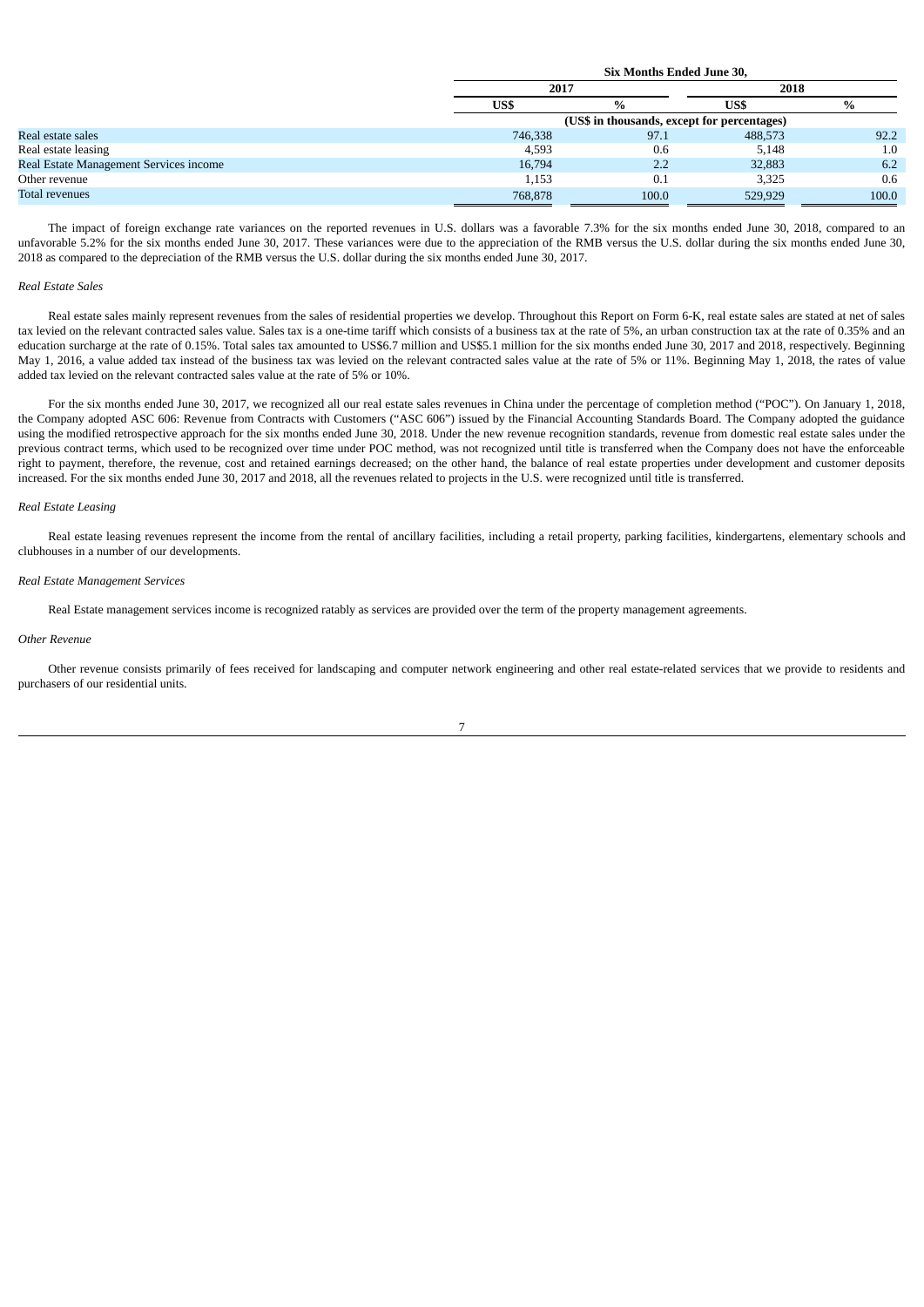#### *Cost of Revenues*

The following table sets forth a breakdown of our cost of revenues for the period indicated.

| 2017<br>2018<br>$\%$<br>US\$<br>$\%$<br>US\$<br>(US\$ in thousands, except for percentages)<br>Costs of real estate sales<br>Land use rights costs<br>36.4<br>156,631<br>217,886 |                           |         | Six Months Ended June 30, |         |       |  |  |  |
|----------------------------------------------------------------------------------------------------------------------------------------------------------------------------------|---------------------------|---------|---------------------------|---------|-------|--|--|--|
|                                                                                                                                                                                  |                           |         |                           |         |       |  |  |  |
|                                                                                                                                                                                  |                           |         |                           |         |       |  |  |  |
|                                                                                                                                                                                  |                           |         |                           |         |       |  |  |  |
|                                                                                                                                                                                  |                           |         |                           |         |       |  |  |  |
|                                                                                                                                                                                  |                           |         |                           |         | 41.0  |  |  |  |
|                                                                                                                                                                                  | <b>Construction costs</b> | 360,998 | 60.3                      | 196,503 | 51.5  |  |  |  |
| 96.7<br>Total costs of real estate sales<br>578,884<br>353,134                                                                                                                   |                           |         |                           |         | 92.5  |  |  |  |
|                                                                                                                                                                                  |                           |         |                           |         |       |  |  |  |
| 0.7<br>Costs of real estate leasing<br>4,454<br>6,501                                                                                                                            |                           |         |                           |         | 1.7   |  |  |  |
| Cost of real estate management services<br>2.2<br>13,150<br>19,407                                                                                                               |                           |         |                           |         | 5.1   |  |  |  |
| Other costs<br>0.4<br>1,901<br>2,804                                                                                                                                             |                           |         |                           |         | 0.7   |  |  |  |
| Total costs of revenues<br>598,389<br>100.0<br>381,846                                                                                                                           |                           |         |                           |         | 100.0 |  |  |  |

### *Cost of Real Estate Sales*

Cost of real estate sales consist primarily of land use rights costs and construction costs. Impairment charges, if any, are also recorded under cost of real estate sales. Cost of real estate sales are capitalized and allocated to development projects using the specific identification method. When the full accrual method of revenue recognition is applied, costs are recorded based on the ratio of the sales value of the relevant units completed and sold to the estimated total project sales value, multiplied by the estimated total project costs. When the percentage of completion method of revenue recognition is applied, capitalized costs are released to our statement of comprehensive income based on the completion progress of a project.

*Land use rights costs*. Land use rights costs include the amount we pay to acquire land use rights for our property development sites in China, plus taxes, and the amount we pay to acquire land for our property development in the U.S., plus taxes. We acquire our development sites in the PRC mainly by auctions of government land, direct negotiation and acquisition of land-owning entities. We acquired our development sites or land held for sale in the U.S. generally through off-market transactions, including resale and distressed sales. Our land use rights costs for different projects vary according to the size and location of the site and the minimum reserve price for the site, all of which are influenced by government policies, as well as prevailing market conditions. Our land use rights costs have increased in the past few years due to several factors including geographic expansion into certain higher priced markets, generally rising prices in each of our served markets, and increased competition from a growing number of bidders at government land auctions.

*Construction costs*. We outsource the construction of all our projects to third party contractors, whom we select through a competitive tender process. Our construction contracts provide for flexible payments which cover substantially most of all labor, materials, fittings and equipment costs, subject to adjustments for certain prescribed contingencies, such as design changes during the construction process or changes in government-suggested steel prices or cement prices. Our construction costs consist primarily of the payments to our third-party contractors, which are paid over the construction period based on specified milestones. In addition, we directly purchase and supply a limited range of fittings and equipment, including elevators, window frames and door frames. Our construction costs also include capitalized interest costs in the amount of US\$61.9 million and US\$37.6 million for the six months ended June 30, 2017 and June 30, 2018, respectively.

## *Future losses and impairment charges*

When the profitability of a current project deteriorates due to a slowdown in the sales pace, reduction of pricing or some other factor, this indicates that there may be a possible future loss on delivery and possible impairment in the recoverability of the assets. Accordingly, the assets of such project are subsequently reviewed for future losses and impairment by comparing the estimated future undiscounted cash flows for the project to the carrying value of such project. If the estimated future undiscounted cash flows are less than the asset's carrying value, such deficit will be charged as a future loss and the asset will then be written down to its estimated fair value.

We determine estimated fair value primarily by discounting the estimated future cash flows relating to the asset. In estimating the cash flows for a project, we use various factors including (a) the expected pace at which the planned number of units will be sold, based on competitive market conditions, historical trends in sales pace and actual average selling prices of similar product offerings and any other long or short-term economic conditions which may impact the market in which the project is located; (b) the estimated net sales prices expected to be attained based on the current market conditions and historical price trends, as well as any estimated increases in future sales prices based upon the projected rate of unit sales, the estimated time gap between pre-sale and expected delivery, the impact of government policies, the local and regional competitive environment, and certain external factors such as the opening of a subway line, school or factory; and (c) the expected costs to be incurred in the future by us, including, but not limited to, construction cost, construction overhead, sales and marketing, sales taxes and interest costs.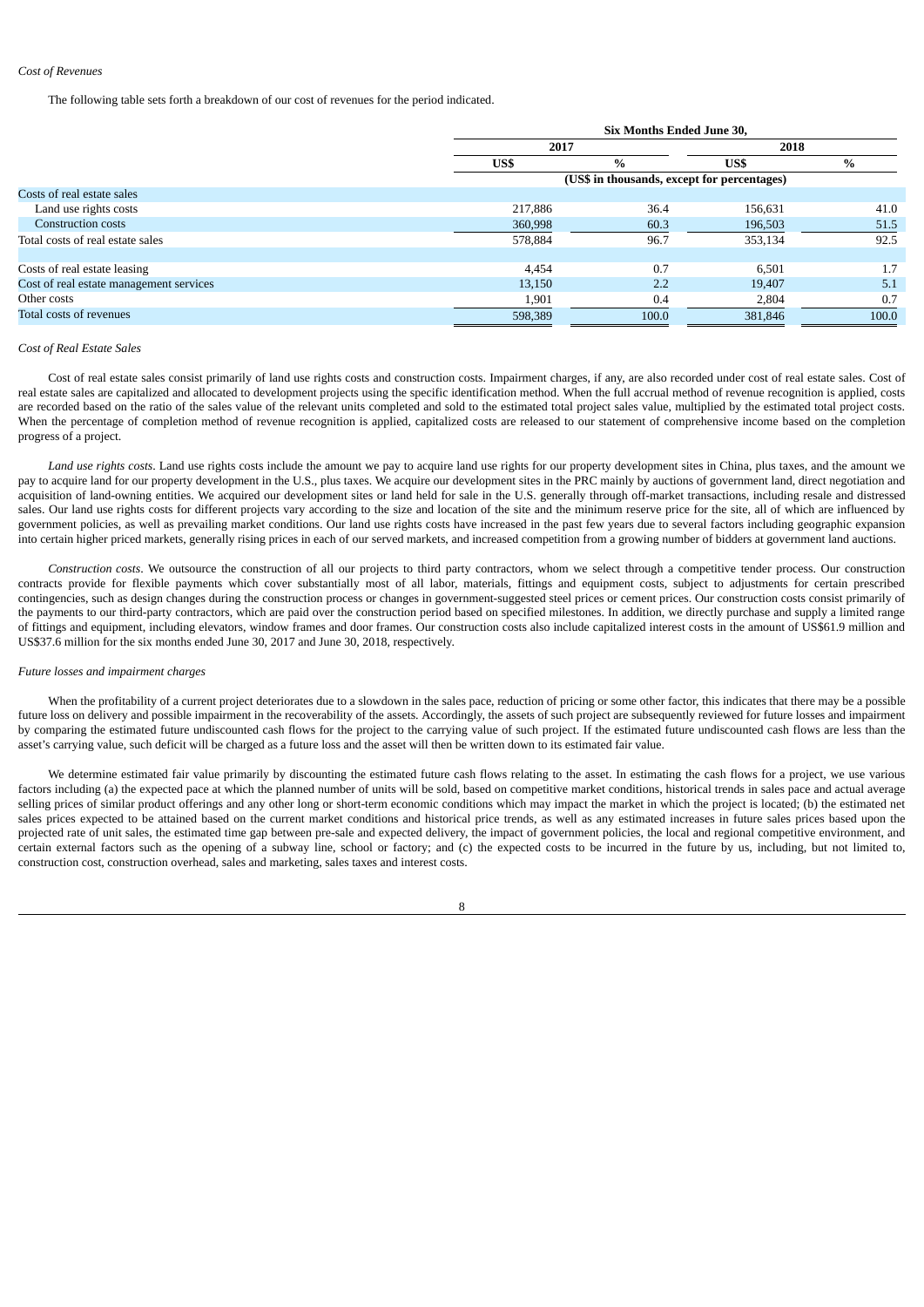Our determination of fair value requires discounting the estimated cash flow at a rate commensurate with the inherent risk associated with the assets and related estimated cash flow. The discount rate used in determining each project's fair value depends on the stage of development, location and other specific factors that increase or decrease the risk associated with the estimated cash flows. In accordance with our accounting policies, we consider on a quarterly basis whether indicators of impairment of long-lived assets are present. See also "-Critical Accounting Policies" for our policy on impairment of long-lived assets.

For the six months ended June 30, 2017 and June 30, 2018, we did not recognize any impairment for our active projects, consisting of projects under construction or planning or held for sale or held for lease.

## *Cost of Real Estate Leasing*

Our cost of real estate leasing consists primarily of depreciation expenses and maintenance expenses associated with the leased properties. Depreciation is computed using the straight-line method over the estimated useful lives of the assets. Estimated useful lives of our properties held for lease are 20-60 years.

### *Cost of Real Estate Management Services*

Our cost of real estate management services consists of employee salaries, maintenance water and electricity charges.

#### *Other Costs*

Other costs represent costs incurred in connection with the landscaping and computer network engineering services and other real estate-related services that we provide to residents and purchasers of our residential units.

### *Selling and Distribution Expenses*

Our selling and distribution expenses include:

- advertising and promotion expenses, such as print advertisement costs, billboard and other display advertising costs, and costs associated with our showrooms and illustrative units;
- sales and marketing staff costs, which consist primarily of salaries, welfares and sales commissions;
- agency commissions of approximately 1.0% of contracted sales on outsourced project sales; and
- other related expenses.

As of June 30, 2018, we employed 103 full-time sales and marketing personnel. We expect our selling and marketing expenses to increase in the near future as we increase our sales efforts, launch more projects and target new markets to expand our operations.

#### *General and Administrative Expenses*

General and administrative expenses principally include:

- staff salaries and benefits, quarterly and annual bonuses, and stock-based compensation;
- traveling and office expenses;
- professional fees, such as audit and legal fees; and
- other expenses.

## *Interest Income*

Interest income represents interest earned on our bank balances.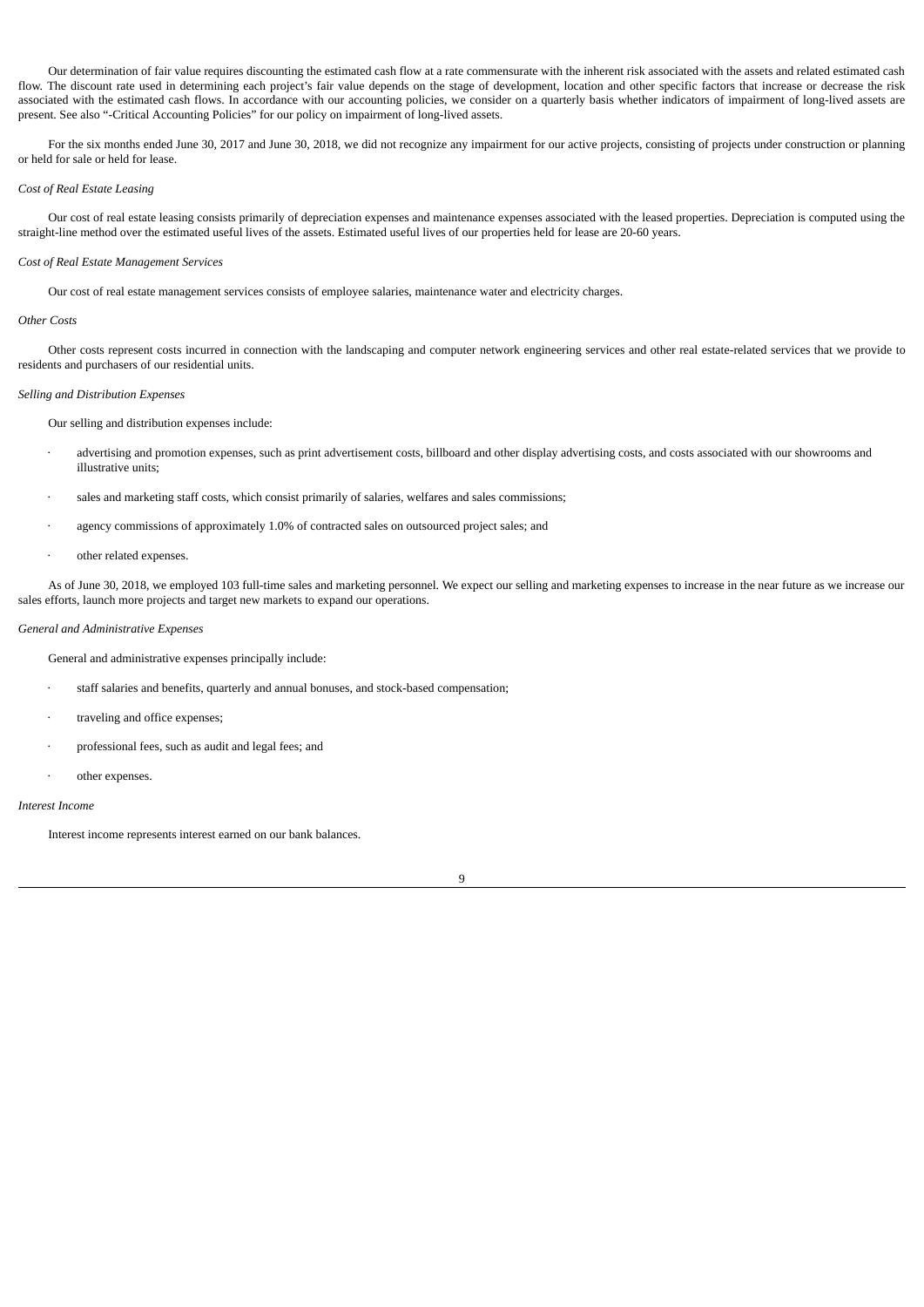#### *Interest Expenses*

Interest expense includes interest payments on (i) US\$300 million principal amount of our August 2019 Senior Secured Notes, US\$300 million principal amount of our February 2021 Senior Secured Notes, US\$300 million principal amount of our November 2020 Senior Secured Notes, US\$200 million principal amount of our March 2020 Senior Secured Notes, US\$338 million principal amount of our public onshore bonds, US\$216 million principal amount of our non-public onshore bonds, and US\$77 million principal amount from loans from non-controlling shareholders of certain of our subsidiaries, (ii) amortization of debt issuance cost, and (iii) interest expense on capital leases.

Except for an aggregate principal amount of US\$196.1 million US\$ denominated borrowing (US\$113.5 million US\$ denominated borrowings from The Bank of East Asia, US\$59.5 million US\$ denominated borrowings from Kent EB-5 LLC and US\$23.1 million US\$ denominated borrowings from Bank of the Ozarks), all of our borrowings are granted by PRC commercial banks or financing institutions and denominated in RMB. Our Senior Secured Notes (see below) are also denominated in US\$. Interest rates on our long-term PRC bank borrowings are typically variable and linked to benchmark rates published by the PBOC. As of June 30, 2018, the PBOC benchmark rate for a one-year loan was 4.35% per annum and those for loans of more than one year ranged from 4.75% to 9.8% per annum. The above-mentioned The Bank of East Asia borrowings from oversea branches of PRC banks are secured by RMB deposits in PRC banks' local branches and bear interest rates ranging from 1.1% plus 3 months LIBOR to 1.25% plus 3 months LIBOR. Our weighted average interest rate on short-term bank loans and other debt as of December 31, 2017 and June 30, 2018 was 7.67% and 6.55%.

The August 2019 Senior Secured Notes in the principal amount of US\$300 million bear interest at the fixed rate of 8.125% per annum. The February 2021 Senior Secured Notes in the principal amount of US\$300 million bear interest at a fixed rate of 7.75% per annum. The November 2020 Senior Secured Notes in the principal amount of US\$300 million bear interest at a fixed rate of 8.875% per annum. The March 2020 Senior Secured Notes in the principal amount of US\$300 million bear interest at a fixed rate of 9.875% per annum. The loans from non-controlling shareholders of certain of our subsidiaries amount to US\$77.0 million and bear interest at rates of up to 8.5% per annum.

For the six months ended June 30, 2018, out of US\$135.9 million total interest expenses incurred, US\$54.5 million was charged to current year Statement of Comprehensive Income since the interest that was charged did not qualify for capitalization under U.S. GAAP.

#### *Income Taxes*

The following table sets forth the components of income taxes for the periods indicated.

|                     | Six Months Ended June 30, |            |
|---------------------|---------------------------|------------|
|                     | 2017                      | 2018       |
|                     | US\$                      | US\$       |
| Income before taxes | 68,719,804                | 5,170,714  |
| Provision for taxes | 40,525,242                | 27,187,471 |
| Effective tax rate  | $59.0\%$                  | 525.8%     |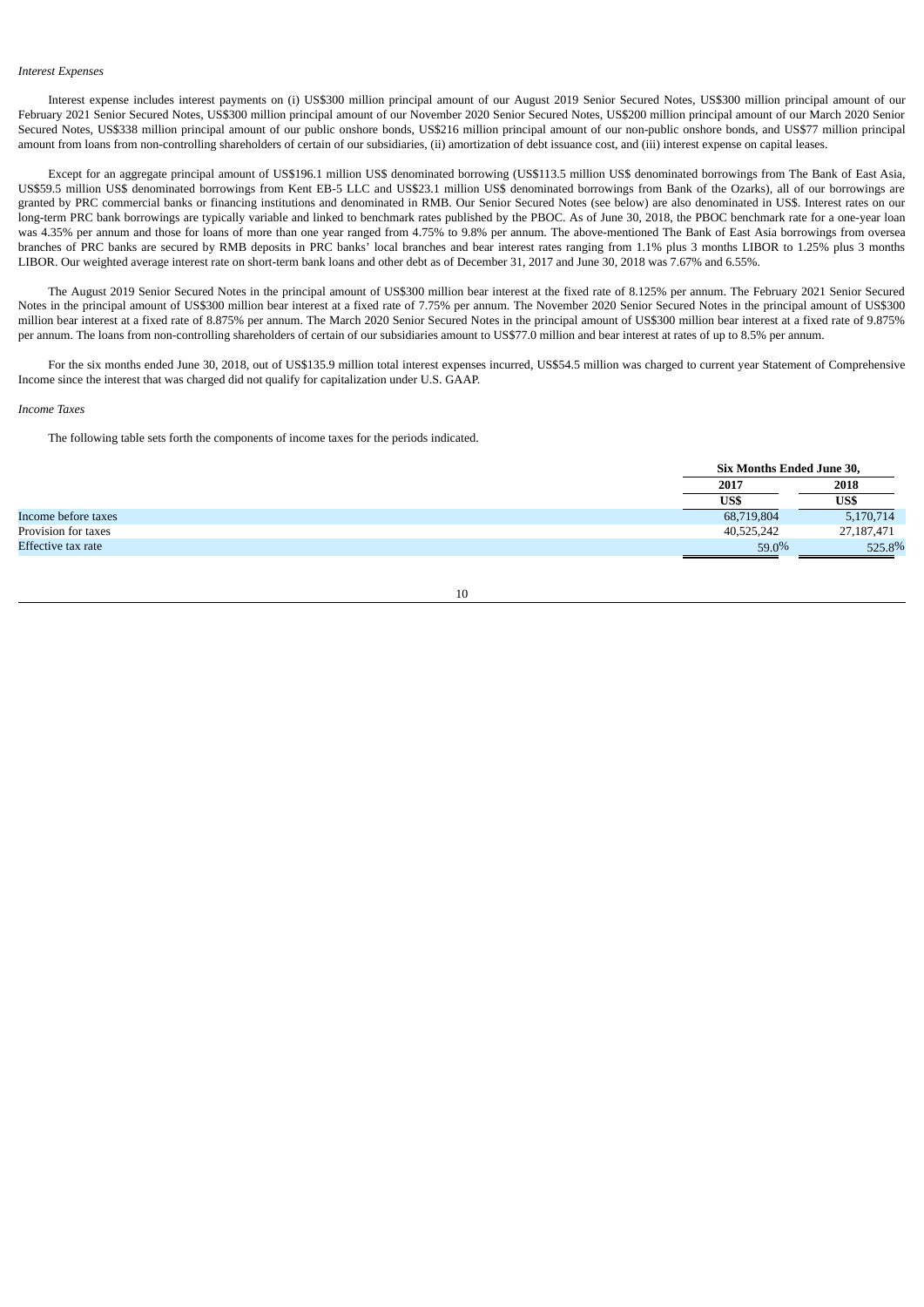#### For a discussion of corporate income tax and land appreciation tax, see below.

### *Corporate Income Tax and Unrecognized Tax Benefit*

### *Cayman Islands*

We are incorporated in the Cayman Islands. Under the current law of the Cayman Islands, we are not subject to income or capital gains tax. In addition, dividend payments are not subject to withholding tax in the Cayman Islands.

### *People's Republic of China*

In general, enterprises in the PRC are subject to income tax at a statutory rate of 25%. For our subsidiaries located in various cities, income tax is levied at the statutory rate of 25% on income as reported in the statutory financial statements after appropriate tax adjustments except in 2009 and 2010 when, in accordance with local provisional tax regulations in Henan province, the local tax authority in Zhengzhou determined that the taxable income of our PRC subsidiaries in Henan province should be deemed from 12% to 20% of their total cash receipts from sales of residential units. Total cash receipts include cash receipts proceeds from pre-sales of our properties that are recorded as customer deposits, which partly comprise mortgage loan proceeds received in our account from mortgage lending banks. In addition, the local tax authority of Zhengzhou city approved the application of the deemed profit method for the CIT settlement of Zhengzhou Modern City project in 2013. We have made provision for the corporate income tax, or CIT, payable by our PRC subsidiaries based on the statutory income tax rate of 25%, after appropriate adjustments to our taxable income used in the calculation. The difference between tax payable on our actual taxable income and tax levied on the deemed taxable income basis had been treated as an unrecognized tax benefit under ASC 740-10, *Income Tax* ("ASC 740-10"), which has a balance of US\$31.2 million and US\$31.2 million as of December 31, 2017 and June 30, 2018 respectively. The current year movement in ASC 740-10 liability was nil.

### *Land Appreciation Tax*

Under PRC laws and regulations, our PRC subsidiaries engaging in property development are subject to land appreciation tax ("LAT"), which is levied by the local tax authorities upon the "appreciation value" as defined in the relevant tax laws. All taxable gains from the sale or transfer of land use rights, buildings and related facilities in China are subject to LAT at progressive rates that range from 30% to 60%. Certain exemptions are allowed for sales of ordinary residential properties if the appreciation value does not exceed a threshold specified in the relevant tax laws. Gains from sales of commercial properties are not eligible for this exemption. Whether a property qualifies for the ordinary residential property exemption is determined by the local government taking into consideration the property's plot ratio, aggregate GFA and sales price.

On May 30, 2014, the Modern City project developed by Henan Xinyuan Real Estate Co., Ltd., completed the LAT final settlement with the local tax bureau. We received a tax clearance certificate, which confirmed that our accrual under the deemed profit method was adequate and there was no additional tax adjustments assessed by the local tax bureau as of May 30, 2014. Based on the above, management performed a reassessment and concluded that the likelihood of the deemed profit method being overturned is only reasonably possible, and accordingly reversed the LAT liability accrued for the project amounting to US\$16.2 million as of December 31, 2016. The statute of limitation lapsed as of May 30, 2017 and therefore, there was no related contingency as of June 30, 2018.

We have recorded a provision for LAT on the remaining projects completed since the date of incorporation. For the remaining projects, we have also accrued LAT payable on our property sales and transfers in accordance with the progressive rates specified in relevant tax laws, less amounts previously paid under the levy method applied by relevant local tax authorities.

### *Share-based compensation expense*

We have three share-based compensation plans, our 2007 long-term incentive plan, our 2014 Restricted Stock Unit Plan and our 2015 Incentive Plan. Under our 2007 longterm incentive plan, we may grant options, restricted shares, restricted stock units, stock appreciation rights and other stock-based awards for the purchase of up to 10,000,000 common shares. The 2007 long-term incentive plan expired on November 1, 2017; no new grants may be made under the plan. As of June 30, 2018, there remained outstanding awards covering 401,544 shares, which awards were granted prior to the expiration of the plan. . Under our 2014 Restricted Stock Unit Plan, we have granted 9,282,652 restricted common shares to employees and directors that vest ratably over a three-year service vesting period. Under our 2015 long-term incentive plan, we may grant options, restricted shares, restricted stock units, stock appreciation rights and other stock-based awards for the purchase of up to 20,000,000 common shares. As of June 30, 2018, 14,865,808 shares remained eligible for future grants under the plan.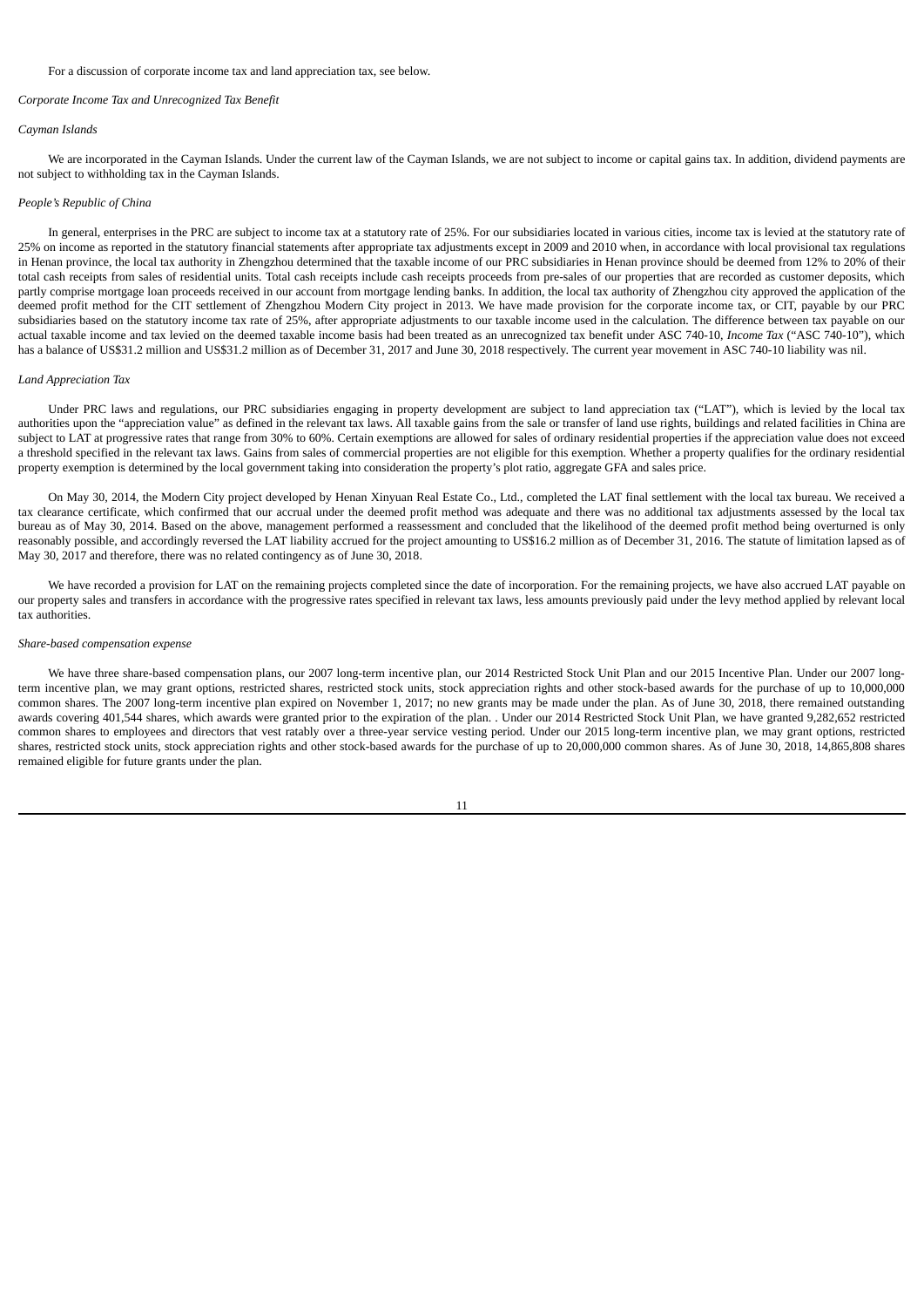We charged compensation cost of US\$2.3 million and US\$1.9 million, respectively, as of June 30, 2017 and June 30, 2018 in the general and administrative expenses.

## *Results of Operations*

The following table presents a summary of our consolidated statements of comprehensive income by amount and as a percentage of our total revenue during the periods indicated. Our historical results presented below are not necessarily indicative of the results that may be expected for any other future period.

|                                                                              | <b>Six Months Ended June 30,</b> |                                        |            |        |  |  |
|------------------------------------------------------------------------------|----------------------------------|----------------------------------------|------------|--------|--|--|
|                                                                              | 2017                             |                                        | 2018       |        |  |  |
|                                                                              | US\$                             | $\frac{0}{0}$                          | US\$       | $\%$   |  |  |
|                                                                              |                                  | (in thousands, except for percentages) |            |        |  |  |
| Revenue                                                                      | 768,878                          | 100.0                                  | 529,929    | 100.0  |  |  |
| Cost of revenue                                                              | (598, 389)                       | (77.8)                                 | (381, 846) | (72.1) |  |  |
| Gross profit                                                                 | 170,489                          | 22.2                                   | 148,083    | 27.9   |  |  |
| Selling and distribution expenses                                            | (28, 559)                        | (3.7)                                  | (26,309)   | (5.0)  |  |  |
| General and administrative expenses                                          | (54, 840)                        | (7.1)                                  | (60, 481)  | (11.4) |  |  |
|                                                                              |                                  |                                        |            |        |  |  |
| Operating income                                                             | 87,090                           | 11.4                                   | 61,293     | 11.5   |  |  |
| Interest income                                                              | 6,974                            | 0.9                                    | 13,450     | 2.5    |  |  |
| Interest expenses                                                            | (29,520)                         | (3.8)                                  | (54, 489)  | (10.3) |  |  |
| Net realized gain on trading securities                                      | 2,845                            | 0.4                                    | 1,711      | 0.3    |  |  |
| Unrealized gain/(loss) on trading securities                                 | 1,777                            | 0.2                                    | (937)      | (0.2)  |  |  |
| <b>Exchange loss</b>                                                         | (97)                             | 0.0                                    | (10, 879)  | (2.1)  |  |  |
| Other income/(loss)                                                          | 159                              | 0.0                                    | (830)      | (0.2)  |  |  |
| Share of loss of an equity investee                                          | (508)                            | (0.1)                                  | (4, 149)   | (0.8)  |  |  |
| Income from operations before income taxes                                   | 68,720                           | 9.0                                    | 5,170      | 0.7    |  |  |
| Income taxes                                                                 | (40,525)                         | (5.3)                                  | (27, 187)  | (5.1)  |  |  |
| Net income/(loss)                                                            | 28,195                           | 3.7                                    | (22,017)   | (4.4)  |  |  |
| Net (income)/loss attributable to non-controlling interest                   | (11,656)                         | (1.5)                                  | 4,821      | 0.9    |  |  |
| Net income/(loss) attributable to Xinyuan Real Estate Co., Ltd. shareholders | 16,539                           | 2.2                                    | (17, 196)  | (3.5)  |  |  |

## **Six Months Ended June 30, 2018 Compared to Six Months Ended June 30, 2017**

### *Revenue*

Revenue decreased by US\$239.0 million, or 31.1%, to US\$529.9 million for the six months ended June 30, 2018 from US\$768.9 million for the six months ended June 30, 2017.

### *Real estate sales*

Revenue from real estate sales decreased by US\$257.7 million, or 34.5%, to US\$488.6 million for the six months ended June 30, 2018 from US\$746.3 million for the six months ended June 30, 2017, mainly because our revenue recognition was delayed due to ASC 606 adoption.

Revenues related to the projects in the U.S. are recognized until title is transferred. For the six months ended June 30, 2017, revenue was recognized in the amount of US\$85.1 million for the sale of 55 units in the New York Oosten project. For the six months ended June 30, 2018, revenue was recognized in the amount of US\$8.8 million for the sale of 4 units in the New York Oosten project.

Revenue and profit from the sale of development properties was either recognized utilizing the percentage of completion method or the full accrual method for the six months ended June 30, 2017. Under the adoption of ASC 606, revenue and profit from the sale of development properties is either recognized on an "over time" basis or until title was transferred for the six months ended June 30, 2018. The following table sets forth the percentage of completion, the percentage sold and related revenues for our projects recognized for the six months ended June 30, 2017 and 2018. For information regarding revenue recognition method, see "Critical Accounting Policies," below.

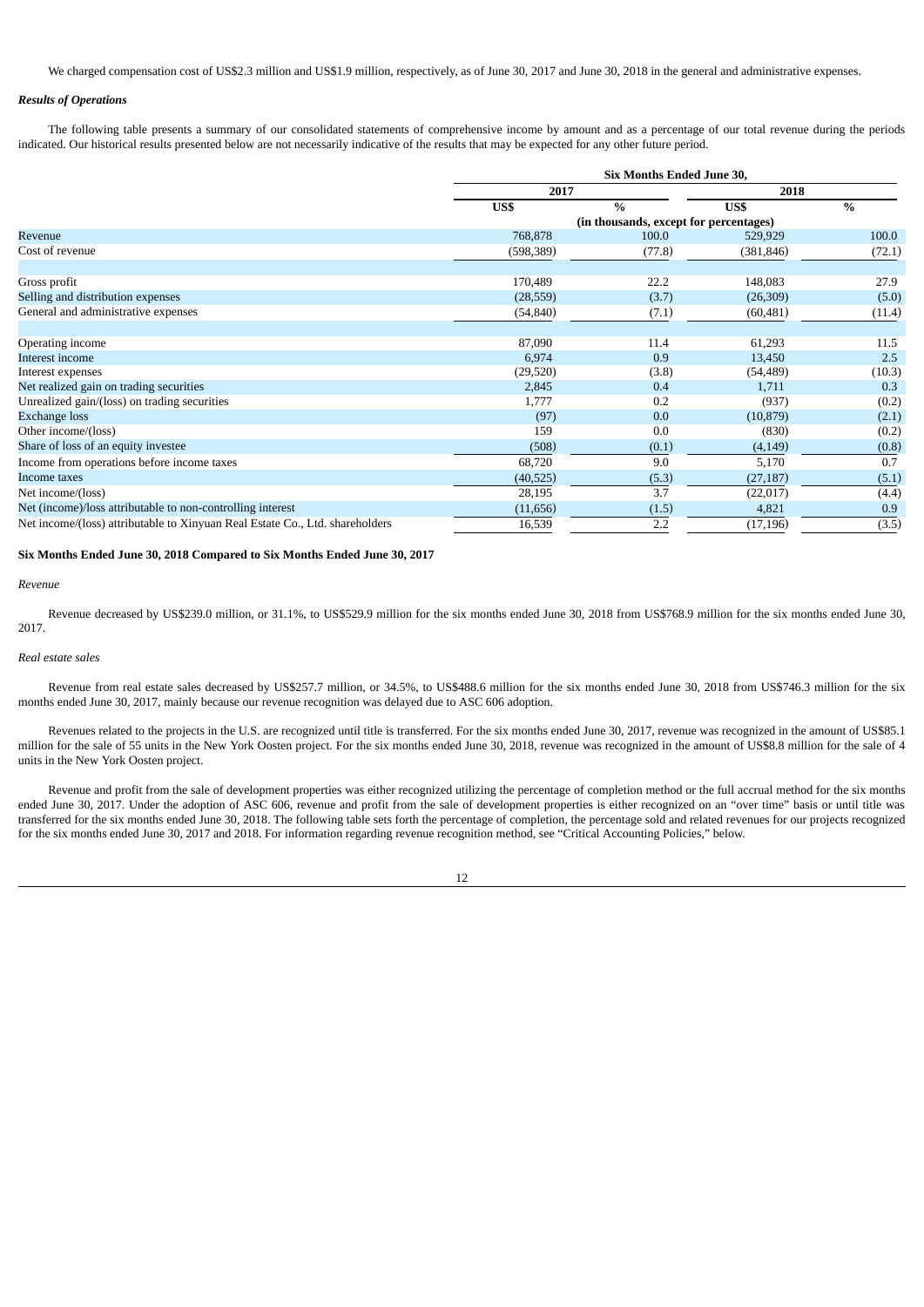| Project                                    | <b>Total GFA</b> | Percentage<br><b>Complete as of</b><br>June 30, (1) |               | Percentage<br>Sold(2)<br><b>Accumulated</b><br>as of<br>June 30, |               | <b>Revenues Recognized For</b><br><b>Six Months Ended June 30,</b> |                          |                          |                          |
|--------------------------------------------|------------------|-----------------------------------------------------|---------------|------------------------------------------------------------------|---------------|--------------------------------------------------------------------|--------------------------|--------------------------|--------------------------|
|                                            |                  | 2017                                                | 2018          | 2017                                                             | 2018          | 2017                                                               |                          | 2018                     |                          |
|                                            | m <sup>2</sup>   | $\frac{0}{0}$                                       | $\frac{0}{0}$ | $\%$                                                             | $\frac{0}{0}$ | US\$                                                               | % (3)                    | US\$                     | $\sqrt[9]{6(4)}$         |
| <b>Chengdu Segment</b>                     |                  |                                                     |               |                                                                  |               |                                                                    |                          |                          |                          |
| Chengdu Xinyuan Splendid I                 | 231.032          | 100.0                                               | N/A           | 97.0                                                             | N/A           | 160,773                                                            |                          | 917,505                  | 0.2                      |
| Chengdu Xinyuan Splendid II                | 217,009          | 100.0                                               | N/A           | 99.9                                                             | N/A           |                                                                    | $\qquad \qquad$          |                          | $\equiv$                 |
| Chengdu Thriving Family                    | 203,379          | 96.5                                                | N/A           | 41.8                                                             | N/A           | 27,154,494                                                         | 3.7                      | 36,365,060               | 7.4                      |
| <b>Jiangsu Segment</b>                     |                  |                                                     |               |                                                                  |               |                                                                    |                          |                          |                          |
| Suzhou International City Garden           | 204,872          | 100.0                                               | N/A           | 99.5                                                             | N/A           | $\overline{\phantom{0}}$                                           | $\overline{\phantom{0}}$ | $\overline{\phantom{0}}$ | $\overline{\phantom{0}}$ |
| Suzhou Lake Splendid                       | 198,113          | 100.0                                               | N/A           | 100.0                                                            | N/A           | ÷.                                                                 |                          |                          | $\overline{\phantom{0}}$ |
| Suzhou Colorful Garden                     | 81,648           | 100.0                                               | N/A           | 100.0                                                            | N/A           | $\overline{\phantom{0}}$                                           |                          |                          |                          |
| Suzhou Xin City                            | 127,291          | 100.0                                               | N/A           | 100.0                                                            | N/A           | 22,319                                                             | $\equiv$                 | (28, 275)                |                          |
| Suzhou Lake Royal Palace                   | 169,664          | 99.6                                                | N/A           | 85.2                                                             | N/A           | 18,777,784                                                         | 2.5                      | 8,257,618                | 1.7                      |
| Kunshan International City Garden Phase II | 497,939          | 100.0                                               | N/A           | 99.7                                                             | N/A           | (440, 471)                                                         | (0.1)                    |                          | $\overline{\phantom{0}}$ |
| Kunshan Royal Palace                       | 280,594          | 95.2                                                | N/A           | 92.3                                                             | N/A           | 22,190,732                                                         | 3.0                      | 33,804,092               | 6.9                      |
| Kunshan Xindo Park                         | 89,002           | 68.7                                                | N/A           | 48.5                                                             | N/A           | 32,600,227                                                         | 4.4                      | 103,925,097              | 21.3                     |
| Xuzhou Colorful Garden                     | 101,762          | 100.0                                               | N/A           | 99.5                                                             | N/A           |                                                                    | $\overline{\phantom{0}}$ |                          |                          |
| Xuzhou Colorful City                       | 130,687          | 83.4                                                | N/A           | 59.7                                                             | N/A           | 10,502,342                                                         | 1.4                      | 7,832                    | $\overline{\phantom{0}}$ |
| <b>Shandong Segment</b>                    |                  |                                                     |               |                                                                  |               |                                                                    |                          |                          |                          |
| Jinan Elegant Scenery                      | 100,386          | 100.0                                               | N/A           | 100.0                                                            | N/A           |                                                                    | $\overline{\phantom{0}}$ |                          |                          |
| Jinan International City Garden            | 263,771          | 100.0                                               | N/A           | 99.6                                                             | N/A           |                                                                    |                          |                          |                          |
| Jinan Xinyuan Splendid                     | 572,347          | 99.5                                                | N/A           | 99.1                                                             | N/A           | 1,446,911                                                          | 0.2                      | 64,710                   |                          |
| <b>Shandong Royal Palace</b>               | 449,486          | 76.2                                                | N/A           | 47.3                                                             | N/A           | 50,901,565                                                         | 6.8                      | 5,388,736                | 1.1                      |
| Jinan Xin Central                          | 194,411          | 82.2                                                | N/A           | 55.1                                                             | N/A           | 37,185,479                                                         | 5.0                      | 33,885,891               | 6.9                      |
| <b>Henan Segment</b>                       |                  |                                                     |               |                                                                  |               |                                                                    |                          |                          |                          |
| Zhengzhou Xinyuan Colorful Garden          | 191,781          | 100.0                                               | N/A           | 100.0                                                            | N/A           | $\equiv$                                                           | $\qquad \qquad -$        | (50, 202)                | $\overline{\phantom{0}}$ |
| Zhengzhou Finance Square                   | 67,225           | 100.0                                               | N/A           | 100.0                                                            | N/A           |                                                                    | $\overline{\phantom{0}}$ |                          |                          |
| Zhengzhou Modern City                      | 232,012          | 100.0                                               | N/A           | 100.0                                                            | N/A           | 39,995                                                             | $\equiv$                 | (274, 648)               | (0.1)                    |
| Zhengzhou Royal Palace                     | 135,995          | 100.0                                               | N/A           | 100.0                                                            | N/A           | 14,089                                                             |                          |                          |                          |
| Zhengzhou Yipin Xiangshan Phase I          | 94,249           | 100.0                                               | N/A           | 100.0                                                            | N/A           | $\equiv$                                                           |                          |                          |                          |
| Zhengzhou Yipin Xiangshan Phase II         | 199,916          | 100.0                                               | N/A           | 99.9                                                             | N/A           | (5,982)                                                            |                          | $\overline{\phantom{0}}$ | $\overline{\phantom{0}}$ |
| Zhengzhou Century East A                   | 76,579           | 100.0                                               | N/A           | 99.6                                                             | N/A           | 271,203                                                            | $\equiv$                 | 670                      | $\equiv$                 |
| Zhengzhou Century East B                   | 166,288          | 100.0                                               | N/A           | 99.6                                                             | N/A           | 4,843,685                                                          | 0.7                      | 9,408                    | $\overline{\phantom{0}}$ |
| Zhengzhou Xin City                         | 211,076          | 98.2                                                | N/A           | 91.3                                                             | N/A           | 3,645,105                                                          | 0.5                      | 671,156                  | 0.1                      |
| <b>Henan Thriving Family</b>               | 131,508          | 96.7                                                | N/A           | 82.5                                                             | N/A           | 5,174,828                                                          | 0.7                      | 537,874                  | 0.1                      |
| Henan Xin Central I                        | 262,208          | 75.7                                                | N/A           | 70.3                                                             | N/A           | 22,708,926                                                         | 3.0                      | 17,371,376               | 3.6                      |
| Xingyang Splendid I                        | 117,352          | 75.7                                                | N/A           | 75.0                                                             | N/A           | 3,556,397                                                          | 0.5                      | 670,090                  | 0.1                      |
| Xingyang Splendid II                       | 137,293          | 58.6                                                | N/A           | 46.5                                                             | N/A           | 9,903,546                                                          | 1.3                      | 837,967                  | 0.2                      |
| Xingyang Splendid III                      | 121,145          | 33.7                                                | N/A           | 11.6                                                             | N/A           | 4,783,272                                                          | 0.6                      |                          |                          |
| Zhengzhou Xindo Park                       | 144,432          | 84.5                                                | N/A           | 58.0                                                             | N/A           | 35,756,107                                                         | 4.8                      | 18,894,680               | 3.8                      |
| Zhengzhou Fancy City I                     | 166,685          | 67.0                                                | N/A           | 77.3                                                             | N/A           | 16,151,422                                                         | 2.2                      | 15,397,919               | 3.2                      |
| Zhengzhou International New City I         | 360,477          | 39.1                                                | N/A           | 68.5                                                             | N/A           | 140,986,589                                                        | 18.9                     | (39, 114)                | $\overline{\phantom{0}}$ |
| Zhengzhou International New City II        | 176,038          | $\overline{\phantom{a}}$                            | N/A           |                                                                  | N/A           |                                                                    | $\overline{\phantom{0}}$ |                          |                          |
| Zhengzhou International New City III A     | 96,018           |                                                     | N/A           |                                                                  | N/A           | $\equiv$                                                           |                          | $\overline{\phantom{a}}$ | $\overline{\phantom{0}}$ |
| Zhengzhou Fancy City II (South)            | 84,065           | 63.3                                                | N/A           | 77.0                                                             | N/A           | 23,874,668                                                         | 3.2                      | (13, 199)                |                          |
| Zhengzhou Fancy City II (North)            | 108,458          |                                                     | N/A           |                                                                  | N/A           |                                                                    | $\overline{\phantom{0}}$ |                          | —                        |
| Henan Xin Central II                       | 109,814          | 53.6                                                | N/A           | 46.5                                                             | N/A           | 35,717,175                                                         | 4.8                      |                          |                          |
|                                            |                  |                                                     |               |                                                                  |               |                                                                    |                          |                          |                          |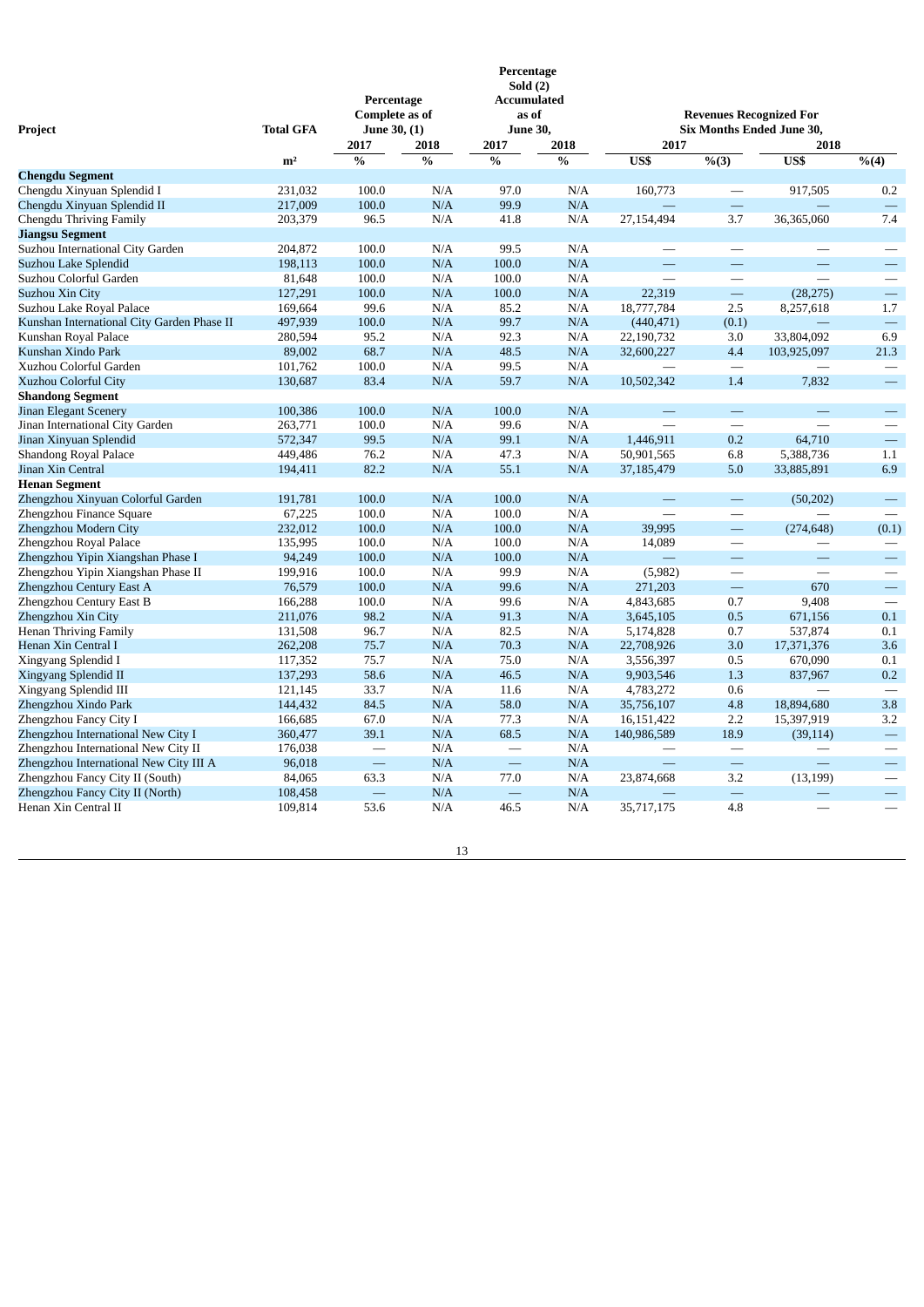|                                        |                  |                       |               | Percentage                       |               |             |                                 |                                  |       |
|----------------------------------------|------------------|-----------------------|---------------|----------------------------------|---------------|-------------|---------------------------------|----------------------------------|-------|
|                                        |                  | Percentage            |               | Sold $(2)$<br><b>Accumulated</b> |               |             |                                 |                                  |       |
|                                        |                  | <b>Complete as of</b> |               | as of                            |               |             | <b>Revenues Recognized For</b>  |                                  |       |
| Project                                | <b>Total GFA</b> | June 30, (1)          |               | <b>June 30,</b>                  |               |             |                                 | <b>Six Months Ended June 30,</b> |       |
|                                        |                  | 2017                  | 2018          | 2017                             | 2018          | 2017        |                                 | 2018                             |       |
|                                        | m <sup>2</sup>   | $\%$                  | $\frac{0}{0}$ | $\%$                             | $\frac{0}{0}$ | US\$        | % (3)                           | US\$                             | % (4) |
| Zhengzhou International New City III B | 118,780          |                       | 45.4          | $\overbrace{\phantom{12332}}$    | 41.5          |             | $\overline{\phantom{0}}$        | 45,458,160                       | 9.3   |
| Zhengzhou International New City III D | 46,074           |                       | 53.7          | $\qquad \qquad -$                | 58.1          |             |                                 | 32,077,537                       | 6.6   |
| Zhengzhou Hangmei International Wisdom |                  |                       |               |                                  |               |             |                                 |                                  |       |
| City I                                 | 64,742           |                       | 29.6          |                                  | 25.2          |             |                                 | 4,841,228                        | 1.0   |
| Anhui Segment                          |                  |                       |               |                                  |               |             |                                 |                                  |       |
| Hefei Wangjiang Garden                 | 145,455          | 100.0                 | N/A           | 100.0                            | N/A           | (431)       |                                 | (12)                             |       |
| <b>Beijing Segment</b>                 |                  |                       |               |                                  |               |             |                                 |                                  |       |
| Beijing Xindo Park                     | 133,051          | 99.8                  | N/A           | 83.3                             | N/A           | (464, 596)  | (0.1)                           | 12,492,151                       | 2.6   |
| <b>Changsha Segment</b>                |                  |                       |               |                                  |               |             |                                 |                                  |       |
| Changsha Xinyuan Splendid              | 251,652          | 90.0                  | N/A           | 64.5                             | N/A           | 45,375,823  | 6.1                             | 42,393,857                       | 8.7   |
| <b>Sanya Segment</b>                   |                  |                       |               |                                  |               |             |                                 |                                  |       |
| Sanya Yazhou Bay No.1                  | 117,583          | 86.2                  | N/A           | 36.5                             | N/A           | 64,342,097  | 8.6                             | 48,954,403                       | 10.0  |
| Shanghai Segment                       |                  |                       |               |                                  |               |             |                                 |                                  |       |
| Shanghai Royal Palace                  | 57,770           | 99.3                  | N/A           | 62.5                             | N/A           | 57,930      | —                               | (9,393)                          |       |
| Xi'an Segment                          |                  |                       |               |                                  |               |             |                                 |                                  |       |
| Xi'an Metropolitan                     | 290,555          | 97.4                  | N/A           | 50.9                             | N/A           | 23,133,904  | 3.1                             | 5,985,564                        | 1.2   |
| <b>Tianjin Segment</b>                 |                  |                       |               |                                  |               |             |                                 |                                  |       |
| Tianjin Spring Royal Palace I          | 139,173          | 47.7                  | N/A           | 29.1                             | N/A           | 20,872,027  | 2.8                             | 1,248,853                        | 0.3   |
| Tianjin Spring Royal Palace II         | 143,974          |                       | 35.3          | $\hspace{0.1mm}-\hspace{0.1mm}$  | 10.0          |             | $\hspace{0.1mm}-\hspace{0.1mm}$ | 9,712,323                        | 2.0   |
| <b>US Segment</b>                      |                  |                       |               |                                  |               |             |                                 |                                  |       |
| Northern Nevada Land Portfolio         | N/A              | N/A                   | N/A           | N/A                              | N/A           |             |                                 |                                  |       |
| <b>Lennox Project</b>                  | N/A              | N/A                   | N/A           | N/A                              | N/A           |             |                                 |                                  |       |
| <b>New York Oosten</b>                 | 30,855           | N/A                   | N/A           | N/A                              | N/A           | 85,098,179  | 11.4                            | 8,815,926                        | 1.8   |
| <b>Total</b>                           | 9,043,671        |                       |               |                                  |               | 746,338,113 | 100.0                           | 488,572,840                      | 100.0 |

(1) Percentage of completion is calculated by dividing total costs incurred by total estimated costs for the relevant project, estimated as of the time of preparation of our financial statements as of and for the period indicated.

(2) Percentage sold is calculated by dividing contracted sales value from property sales by total estimated sales value of the relevant project, estimated as of the time of preparation of our financial statements as of and for the period indicated.

(3) Percentage of all real estate sales revenues for the financial period, including revenues recognized under the percentage of completion method and under the full accrual method.

(4) Percentage of all real estate sales revenues for the financial period, including revenues recognized on an "over time" basis and until title was transferred

The following table sets forth the square meters sold and average selling price per square meter by each project, each reportable segment and on a consolidated basis for the six months ended June 30, 2017 and 2018.

|                            | For Six Months Ended June 30,   |                                        |                                    |                          |                                        |                                    |  |  |
|----------------------------|---------------------------------|----------------------------------------|------------------------------------|--------------------------|----------------------------------------|------------------------------------|--|--|
|                            |                                 | 2017                                   |                                    |                          | 2018                                   |                                    |  |  |
| Project                    | <b>Contract</b><br><b>Sales</b> | <b>Square</b><br><b>Meters</b><br>Sold | Average<br><b>Selling</b><br>Price | Contract<br><b>Sales</b> | <b>Square</b><br><b>Meters</b><br>Sold | Average<br><b>Selling</b><br>Price |  |  |
|                            | US\$                            | m <sup>2</sup>                         | $\mathbf{U}$ S\$/m <sup>2</sup>    | US\$                     | m <sup>2</sup>                         | $\mathbf{U}$ S\$/m <sup>2</sup>    |  |  |
| Chengdu region             |                                 |                                        |                                    |                          |                                        |                                    |  |  |
| Chengdu Xinyuan Splendid I | 169,980                         |                                        |                                    | 596,176                  |                                        |                                    |  |  |
| Chengdu Thriving Family    | 24,441,745                      | 10,800                                 | 2,263                              | 17,775,778               | 5,768                                  | 3,082                              |  |  |
| <b>Total</b>               | 24,611,725                      | 10,800                                 | 2,279                              | 18,371,954               | 5,768                                  | 3,185                              |  |  |
| Jiangsu region             |                                 |                                        |                                    |                          |                                        |                                    |  |  |
| Suzhou Xin City            | (616)                           |                                        |                                    |                          |                                        |                                    |  |  |
| Suzhou Lake Royal Palace   | 19,130,698                      | 6,500                                  | 2,943                              | 3,339                    | 29                                     | 115                                |  |  |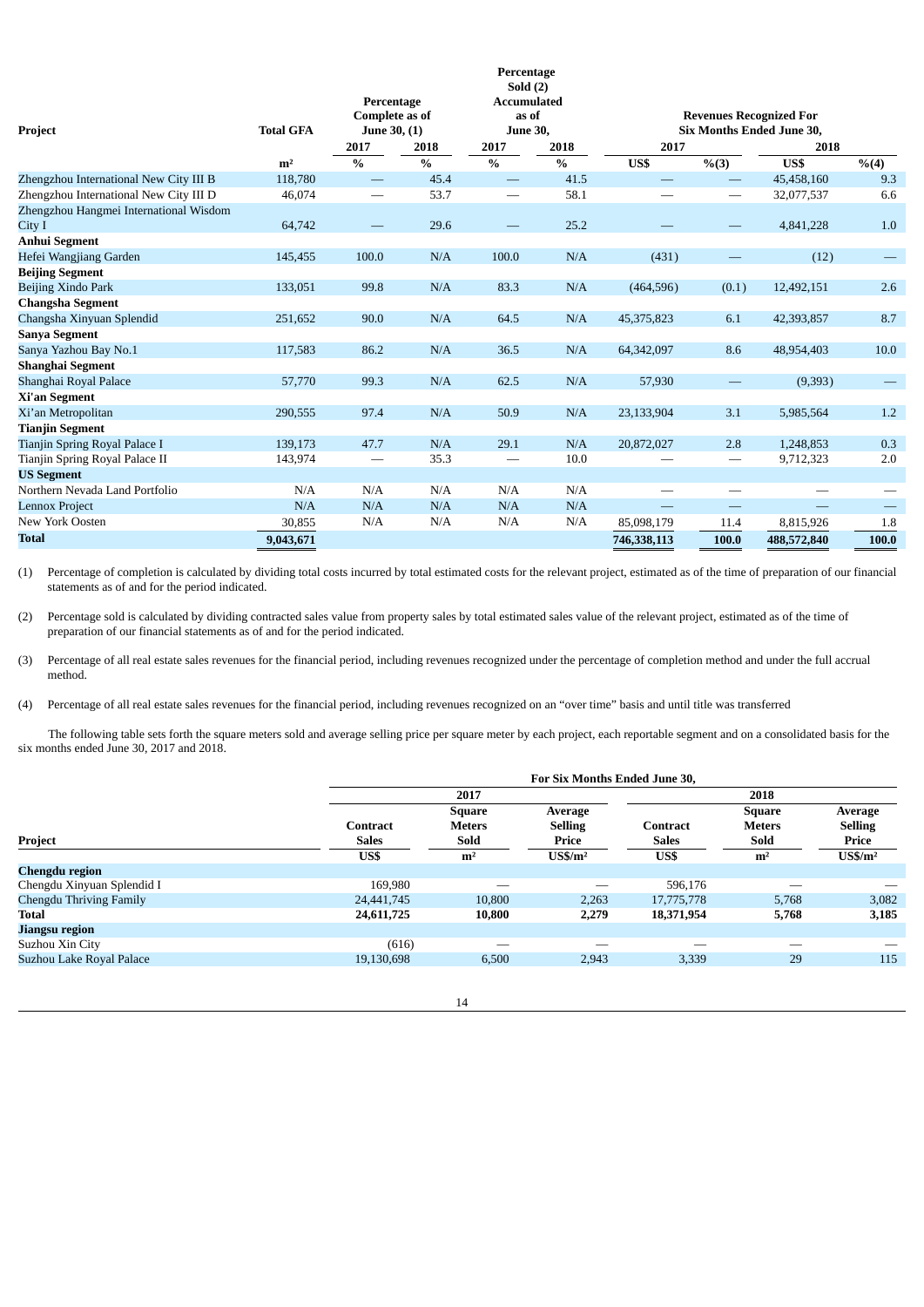|                                               | For Six Months Ended June 30, |                                        |                                    |                          |                                        |                                    |  |  |
|-----------------------------------------------|-------------------------------|----------------------------------------|------------------------------------|--------------------------|----------------------------------------|------------------------------------|--|--|
|                                               |                               | 2017                                   |                                    | 2018                     |                                        |                                    |  |  |
| Project                                       | Contract<br><b>Sales</b>      | <b>Square</b><br><b>Meters</b><br>Sold | Average<br><b>Selling</b><br>Price | Contract<br><b>Sales</b> | <b>Square</b><br><b>Meters</b><br>Sold | Average<br><b>Selling</b><br>Price |  |  |
|                                               | US\$                          | m <sup>2</sup>                         | $\overline{\text{USS}}/\text{m}^2$ | US\$                     | m <sup>2</sup>                         | $US\frac{m^2}{2}$                  |  |  |
| Kunshan International City Garden             | (271, 477)                    | 300                                    | (905)                              | (569)                    |                                        |                                    |  |  |
| Kunshan Royal Palace                          | 25,689,633                    | 7,599                                  | 3,381                              | (412)                    |                                        |                                    |  |  |
| Kunshan Xindo Park                            | 43,309,501                    | 14,999                                 | 2,887                              | 23,921,019               | 9,604                                  | 2,491                              |  |  |
| Xuzhou Colorful Garden                        | 416,673                       | 900                                    | 463                                |                          |                                        |                                    |  |  |
| Xuzhou Colorful City                          | 9,087,945                     | 4,499                                  | 2,020                              | 7,125,914                | 5,211                                  | 1,367                              |  |  |
| <b>Total</b>                                  | 97,362,357                    | 34,797                                 | 2,798                              | 31,049,291               | 14,844                                 | 2,092                              |  |  |
| <b>Shandong region</b>                        |                               |                                        |                                    |                          |                                        |                                    |  |  |
| Jinan International City Garden               | (129, 850)                    | 304                                    | (427)                              |                          | $\overline{\phantom{0}}$               |                                    |  |  |
| Jinan Xinyuan Splendid                        | 950,074                       | 300                                    | 3,167                              | 237,063                  | 702                                    | 338                                |  |  |
| Jinan Royal Palace                            | 55,287,136                    | 35,600                                 | 1,553                              | 122,081,289              | 49,919                                 | 2,446                              |  |  |
| Jinan Xin Central                             | 28,376,507                    | 15,099                                 | 1,879                              | 46,703,120               | 22,739                                 | 2,054                              |  |  |
| <b>Total</b>                                  | 84,483,867                    | 51,303                                 | 1,647                              | 169,021,472              | 73,360                                 | 2,304                              |  |  |
| <b>Henan region</b>                           |                               |                                        |                                    |                          |                                        |                                    |  |  |
| Zhengzhou Royal Palace                        | (15, 529)                     |                                        |                                    | 4,077                    |                                        |                                    |  |  |
| Zhengzhou Modern City                         | 53,145                        | 171                                    | 311                                | 7,954                    | 108                                    | 74                                 |  |  |
| Zhengzhou Yipin Xiangshan Phase II            | (23, 725)                     |                                        | $\overline{\phantom{0}}$           | 3,848                    | -                                      |                                    |  |  |
| Zhengzhou Century East A                      | 286,000                       | $\qquad \qquad -$                      | $\overline{\phantom{0}}$           | 3,852,641                |                                        |                                    |  |  |
| Zhengzhou Century East B                      | 5,289,813                     |                                        | $\overline{\phantom{0}}$           | 408,958                  |                                        |                                    |  |  |
| Henan Xin City                                | 3,187,839                     | 200                                    | 15,939                             | 9,536,650                | $\overline{\phantom{0}}$               | $\qquad \qquad -$                  |  |  |
| Henan Thriving Family                         | 385,260                       | 302                                    | 1,276                              | 9,754,577                | 13,548                                 | 720                                |  |  |
| Henan Xin Central I                           | 12,469,488                    | 4,000                                  | 3,117                              | 5,664,237                | 5,657                                  | 1,001                              |  |  |
| Zhengzhou Xindo Park                          | 35,468,421                    | 36,100                                 | 983                                | 556,737                  | 1,128                                  | 494                                |  |  |
| Xingyang Splendid I                           | 6,457,095                     | 6,688                                  | 965                                | 616,400                  | 330                                    | 1,868                              |  |  |
| Xingyang Splendid II                          | 20,211,273                    | 24,000                                 | 842                                | 428,793                  | 317                                    | 1,353                              |  |  |
| Xingyang Splendid III                         | 15,729,665                    | 15,433                                 | 1,019                              | 35,296,655               | 30,221                                 | 1,168                              |  |  |
| Zhengzhou Fancy City I                        | 13,599,586                    | 3,398                                  | 4,002                              | 3,153,190                | 1,595                                  | 1,977                              |  |  |
| Zhengzhou International New City I            | 366,264,835                   | 208,431                                | 1,757                              | 56,550,960               | 8,408                                  | 6,726                              |  |  |
| Zhengzhou Fancy City II (South)               | 32,149,424                    | 17,600                                 | 1,827                              | 8,674,465                | 3,431                                  | 2,528                              |  |  |
| Henan Xin Central II                          | 68,640,379                    | 42,202                                 | 1,626                              | 26,360,100               | 13,987                                 | 1,885                              |  |  |
| Zhengzhou Fancy City II (North)               |                               |                                        | $\overline{\phantom{0}}$           | 57,772,556               | 45,921                                 | 1,258                              |  |  |
| Zhengzhou International New City II           |                               |                                        | $\overline{\phantom{0}}$           | 37,794,905               | 13,472                                 | 2,805                              |  |  |
| Zhengzhou International New City III A        |                               |                                        |                                    | 46,813,130               | 21,829                                 | 2,145                              |  |  |
| Zhengzhou International New City III B        |                               | $\overline{\phantom{0}}$               |                                    | 112,834,049              | 51,330                                 | 2,198                              |  |  |
| Zhengzhou International New City III D        |                               |                                        | $\overline{\phantom{0}}$           | 66,492,210               | 29,644                                 | 2,243                              |  |  |
| Zhengzhou Hangmei International Wisdom City I |                               |                                        | $\overline{\phantom{0}}$           | 18,250,601               | 16,151                                 | 1,130                              |  |  |
| <b>Total</b>                                  | 580,152,969                   | 358,525                                | 1,618                              | 500,827,693              | 257,077                                | 1,948                              |  |  |
| <b>Beijing region</b>                         |                               |                                        |                                    |                          |                                        |                                    |  |  |
| Beijing Xindo Park                            | 654,668                       | 302                                    | 2,168                              | 11,698,176               | 1,375                                  | 8,508                              |  |  |
| <b>Changsha region</b>                        |                               |                                        |                                    |                          |                                        |                                    |  |  |
| Changsha Xinyuan Splendid                     | 51,860,137                    | 37,919                                 | 1,368                              | 15,426,508               | 6,442                                  | 2,395                              |  |  |
| Changsha Mulian Royal Palace                  |                               |                                        | $\overline{\phantom{0}}$           | 51,880,022               | 31,431                                 | 1,651                              |  |  |
| <b>Total</b>                                  | 51,860,137                    | 37,919                                 | 1,368                              | 67,306,530               | 37,873                                 | 1,777                              |  |  |
| <b>Sanya region</b>                           |                               |                                        |                                    |                          |                                        |                                    |  |  |
| Sanya Yazhou Bay No.1                         | 77,721,012                    | 34,338                                 | 2,263                              | 161,306,516              | 45,497                                 | 3,545                              |  |  |
| Shanghai region                               |                               |                                        |                                    |                          |                                        |                                    |  |  |
| Shanghai Royal Palace                         | 1,162,535                     |                                        |                                    | 29,264                   | 48                                     | 610                                |  |  |
| Xi'an region                                  |                               |                                        |                                    |                          |                                        |                                    |  |  |
| Xi'an Metropolitan                            | 17,519,317                    | 12,600                                 | 1,390                              | 11,388,697               | 11,712                                 | 972                                |  |  |
| <b>Tianjin region</b>                         |                               |                                        |                                    |                          |                                        |                                    |  |  |
| Tianjin Spring Royal Palace I                 | 17,625,187                    | 10,800                                 | 1,632                              | 3,255,916                | 1,290                                  | 2,524                              |  |  |
| Tianjin Spring Royal Palace II                |                               |                                        |                                    | 31,026,807               | 14,121                                 | 2,197                              |  |  |
| <b>Total</b>                                  | 17,625,187                    | 10,800                                 | 1,632                              | 34,282,723               | 15,411                                 | 2,225                              |  |  |
| <b>U.S.</b>                                   |                               |                                        |                                    |                          |                                        |                                    |  |  |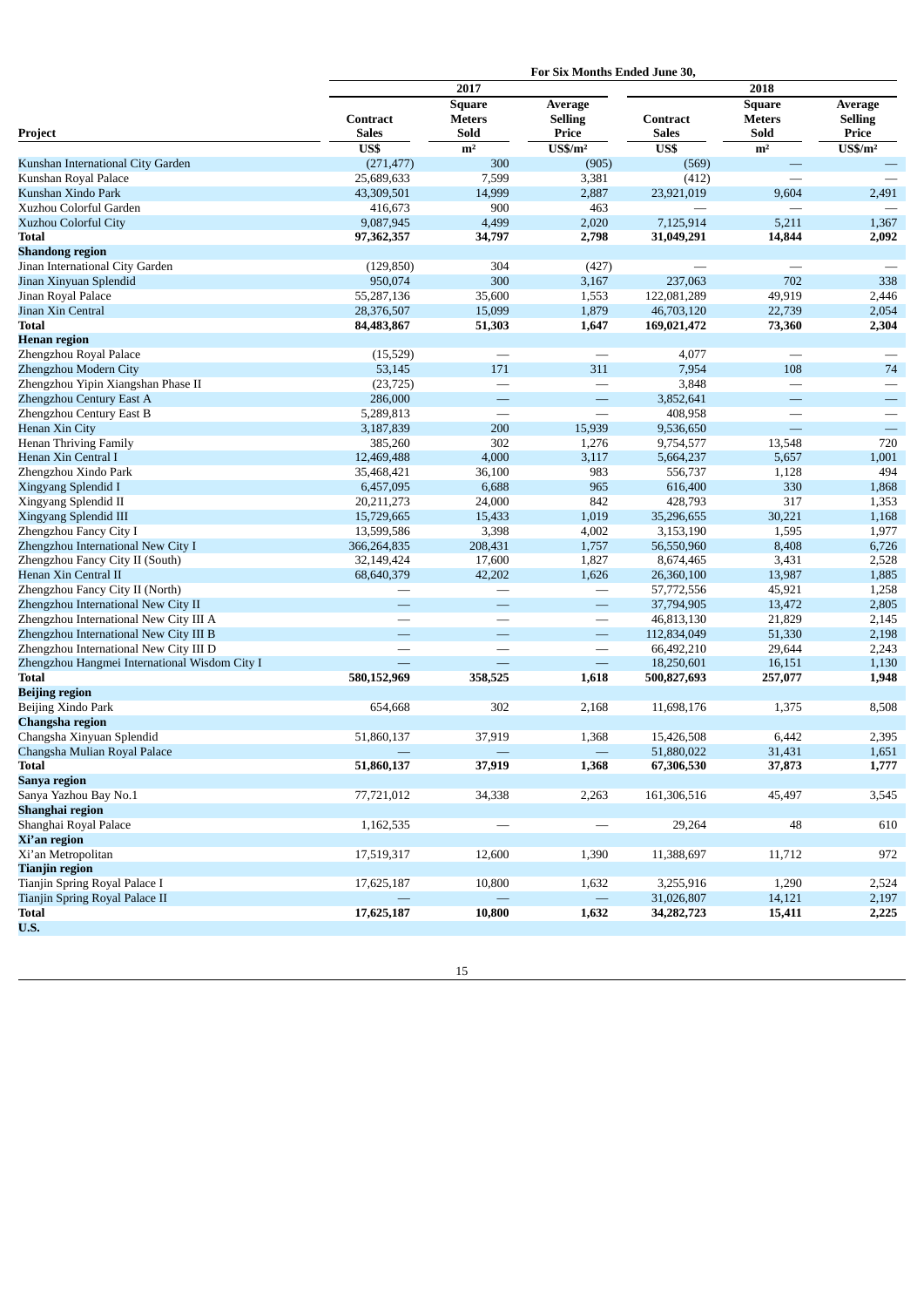|                         |                   | For Six Months Ended June 30.   |                                    |                          |                                 |                                    |  |  |  |
|-------------------------|-------------------|---------------------------------|------------------------------------|--------------------------|---------------------------------|------------------------------------|--|--|--|
|                         |                   | 2017                            |                                    | 2018                     |                                 |                                    |  |  |  |
| Project                 | Contract<br>Sales | Square<br><b>Meters</b><br>Sold | Average<br><b>Selling</b><br>Price | Contract<br><b>Sales</b> | Square<br><b>Meters</b><br>Sold | Average<br><b>Selling</b><br>Price |  |  |  |
|                         | US\$              | m <sup>2</sup>                  | $\mathbf{U}$ S\$/m <sup>2</sup>    | US\$                     | m <sup>2</sup>                  | $\mathbf{U}$ S\$/m <sup>2</sup>    |  |  |  |
| New York Oosten Project | 85,098,179        | 7,388                           | 11,518                             | 8,815,926                | 735                             | 11,994                             |  |  |  |
| <b>Grand Total</b>      | 1,038,251,953     | 558,772                         | 1,858                              | 1,014,098,242            | 463,700                         | 2,187                              |  |  |  |

The total square meters sold decreased to 463,700 square meters for the six months ended June 30, 2018 from 558,772 square meters for the six months ended June 30, 2017. The decrease was mainly due to decreased sales of newly launched projects in the first half year of 2018.

The overall aggregate average selling price per square meter for the six months ended June 30, 2018 increased to US\$2,187 from US\$1,858 for the six months ended June 30, 2017, primarily due to the average selling price of projects with slightly higher GFA sales in the first half year of 2018 is higher.

**Chengdu region.** The square meters in this region sold for the six months ended June 30, 2018 decreased to 5,768 square meters from 10,800 square meters for the six months ended June 30, 2017, primarily due to decreased sales of Chengdu Thriving Family which was launched in September 2014.

**Jiangsu region**. The square meters sold for the six months ended June 30, 2018 decreased to 14,844 square meters from 34,797 square meters for the six months ended June 30, 2017, primarily due to decreased sales of Kunshan Xindo Park and Kunshan Royal Palace, for which presales were launched in July 2016 and November 2013, respectively. The average selling price per square meter for the six months ended June 30, 2018 decreased to US\$2,092 from US\$2,798 for the six months ended June 30, 2017.

**Shandong region**. The square meters sold for the six months ended June 30, 2018 increased to 73,360 square meters from 51,303 square meters for the six months ended June 30, 2017, primarily due to increased units of sales of Jinan Royal Palace and Jinan Xin Central with higher selling prices, for which presales were launched in June 2014 and May 2015, respectively. The average selling price per square meter for the six months ended June 30, 2018 increased to US\$2,304 from US\$1,647 for the six months ended June 30, 2017, resulting from increased sales of higher-priced commercial space (as compared to residential space) as a percentage of total sales.

**Henan region**. The square meters sold for the six months ended June 30, 2018 decreased to 257,077 square meters from 358,525 square meters for the six months ended June 30, 2017, mainly due to decreased sales of Zhengzhou International New City I and Henan Xin Central II, partially offset by newly launched pre-sales of Zhengzhou International New City II and Zhengzhou International New City III. The average selling price per square meter for the six months ended June 30, 2018 increased to US\$1,948 from US\$1,618 for the six months ended June 30, 2017, which is attributable to the general increase of selling price in Henan market.

**Beijing region**. The square meters sold for the six months ended June 30, 2018 increased to 1,375 square meters from 302 square meters for the six months ended June 30, 2017. The average selling price per square meter for the six months ended June 30, 2018 increased to US\$8,508 from US\$2,168 for the six months ended June 30, 2017, resulting from increased sales of higher-priced commercial space (as compared to residential space) as a percentage of total sales.

**Changsha region**. The square meters sold for the six months ended June 30, 2018 decreased slightly to 37,873 square meters from 37,919 square meters for the six months ended June 30, 2017. The average selling price per square meter for the six months ended June 30, 2018 increased to US\$1,777 from US\$1,368 for the six months ended June 30, 2017, which is attributable to the general increase of selling price in Changsha market.

Sanya region. The square meters sold for the six months ended June 30, 2018 increased to 45,497 square meters from 34,338 square meters for the six months ended June 30, 2017. The average selling price per square meter for the six months ended June 30, 2018 increased to US\$3,545 from US\$2,263 for the six months ended June 30, 2017, which is attributable to the general increase of selling price in Sanya market.

Shanghai region. The square meters sold for the six months ended June 30, 2018 increased to 48 square meters from nil square meters for the six months ended June 30, 2017. The average selling price per square meter for the six months ended June 30, 2018 increased to US\$610 from nil for the six months ended June 30, 2017. We had sold all the residential as of December 31, 2016. The contracts sales were mainly due to parking lots sales of Shanghai Royal Palace for the six months ended June 30, 2018.

Xi'an region. The square meters sold for the six months ended June 30, 2018 decreased to 11.712 square meters from 12,600 square meters for the six months ended June 30, 2017. The average selling price per square meter for the six months ended June 30, 2018 decreased to US\$972 from US\$1,390 for the six months ended June 30, 2017.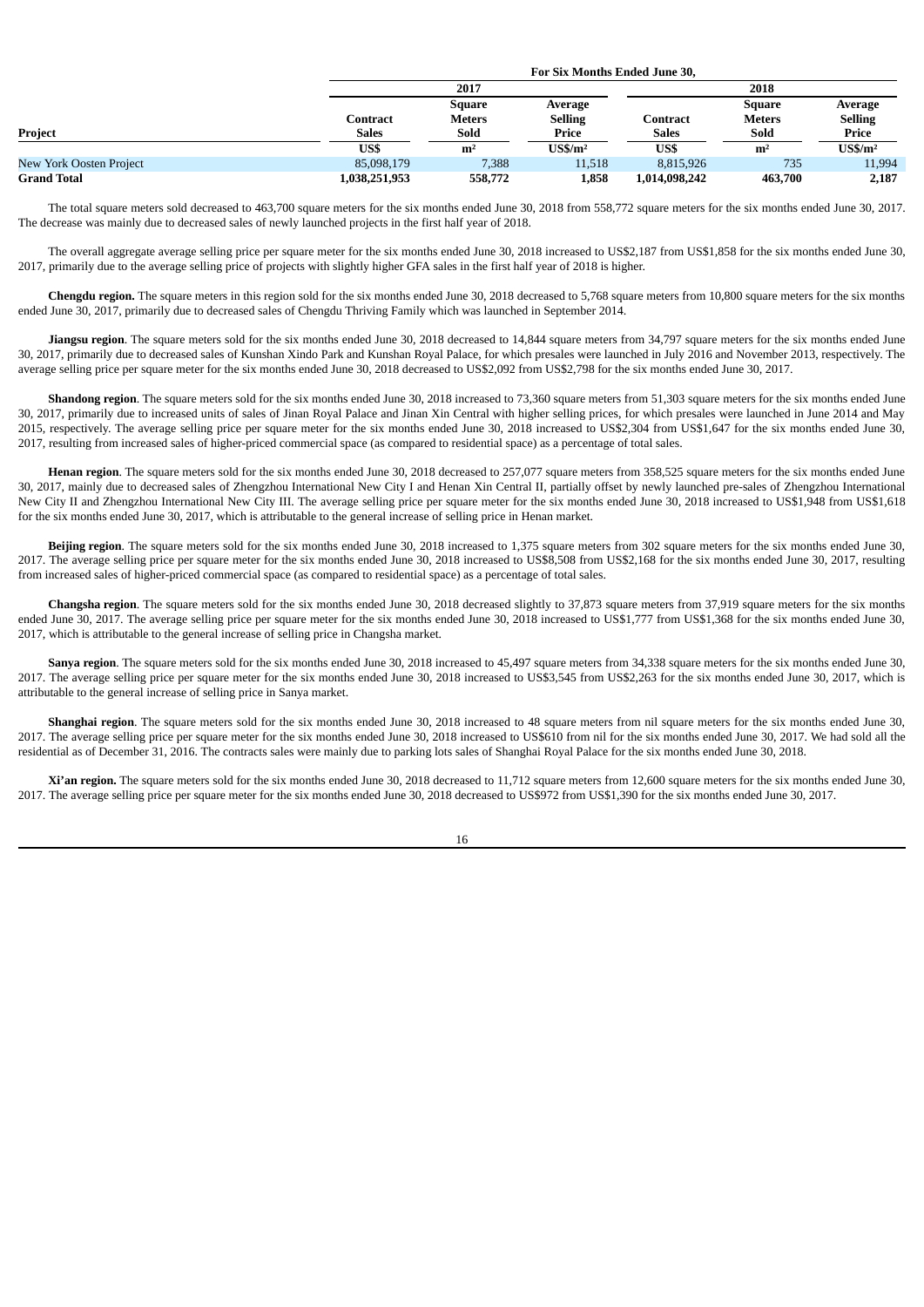Tianjin region. The square meters sold for the six months ended June 30, 2018 increased to 15,411 square meters from 10,800 square meters for the six months ended June 30, 2017. The average selling price per square meter for the six months ended June 30, 2018 increased to US\$2,225 from US\$1,632 for the six months ended June 30, 2017, resulting from increased sales of higher-priced residential as a percentage of total sales.

**United States region.** Total square meters sold for the six months ended June 30, 2018 decreased to 735 square meters from 7,388 square meters for the six months ended June 30, 2017, mainly due to the reduction of saleable units of the New York Oosten Project. The average selling price per square meter for the six months ended June 30, 2018 slightly increased to US\$11,994 from US\$11,518 for the six months ended June 30, 2017.

## *Real estate management services*

Real estate management services increased by US\$16.1 million to US\$32.9 million for the six months ended June 30, 2018 from US\$16.8 million for the six months ended June 30, 2017.

## *Real estate leasing*

Real estate leasing income increased by US\$0.5 million to US\$5.1 million for the six months ended June 30, 2018 from US\$4.6 million for the six months ended June 30, 2017.

## *Other revenue*

Other revenue increased by US\$2.1 million, to US\$3.3 million for the six months ended June 30, 2018 from US\$1.2 million for the six months ended June 30, 2017.

### *Cost of revenue*

Cost of revenue decreased by US\$216.6 million, or 36.2%, to US\$381.8 million for the six months ended June 30, 2018 from US\$598.4 million for the six months ended June 30, 2017, generally in line with our revenue decreases.

## *Cost of real estate sales*

Cost of real estate sales decreased by US\$225.8 million, or 39.0%, to US\$353.1 million for the six months ended June 30, 2018 from US\$578.9 million for the six months ended June 30, 2017. Total land use rights cost decreased by US\$61.3 million, or 28.1%, from US\$217.9 million (36.4% of total costs of revenues) for the six months ended June 30, 2017 to US\$156.6 million (41.0% of total costs of revenues) for the six months ended June 30, 2018, primarily due to decreased sales of properties. The construction cost, including capitalized interest, decreased by US\$164.5 million, or 45.6%, to US\$196.5 million for the six months ended June 30, 2018 from US\$361.0 million for the six months ended June 30, 2017.

## *Cost of real estate management services*

Cost of real estate management services increased by US\$6.2 million, or 47.0%, to US\$19.4 million for the six months ended June 30, 2018 from US\$13.2 million for the six months ended June 30, 2017.

## *Cost of real estate leasing*

Cost of real estate leasing increased by US\$2.0 million, or 44.4%, to US\$6.5 million for the six months ended June 30, 2018 from US\$4.5 million for the six months ended June 30, 2017.

#### *Other costs*

Other costs increased by US\$0.9 million, or 47.4%, to US\$2.8 million for the six months ended June 30, 2018 from US\$1.9 million for the six months ended June 30, 2017.

#### *Gross profit*

Gross profit decreased by US\$22.4 million, or 13.1%, to US\$148.1 million for the six months ended June 30, 2018 from US\$170.5 million for the six months ended June 30, 2017. Gross profit margin was 27.9% for the six months ended June 30, 2018 compared to 22.2% for the six months ended June 30, 2017.

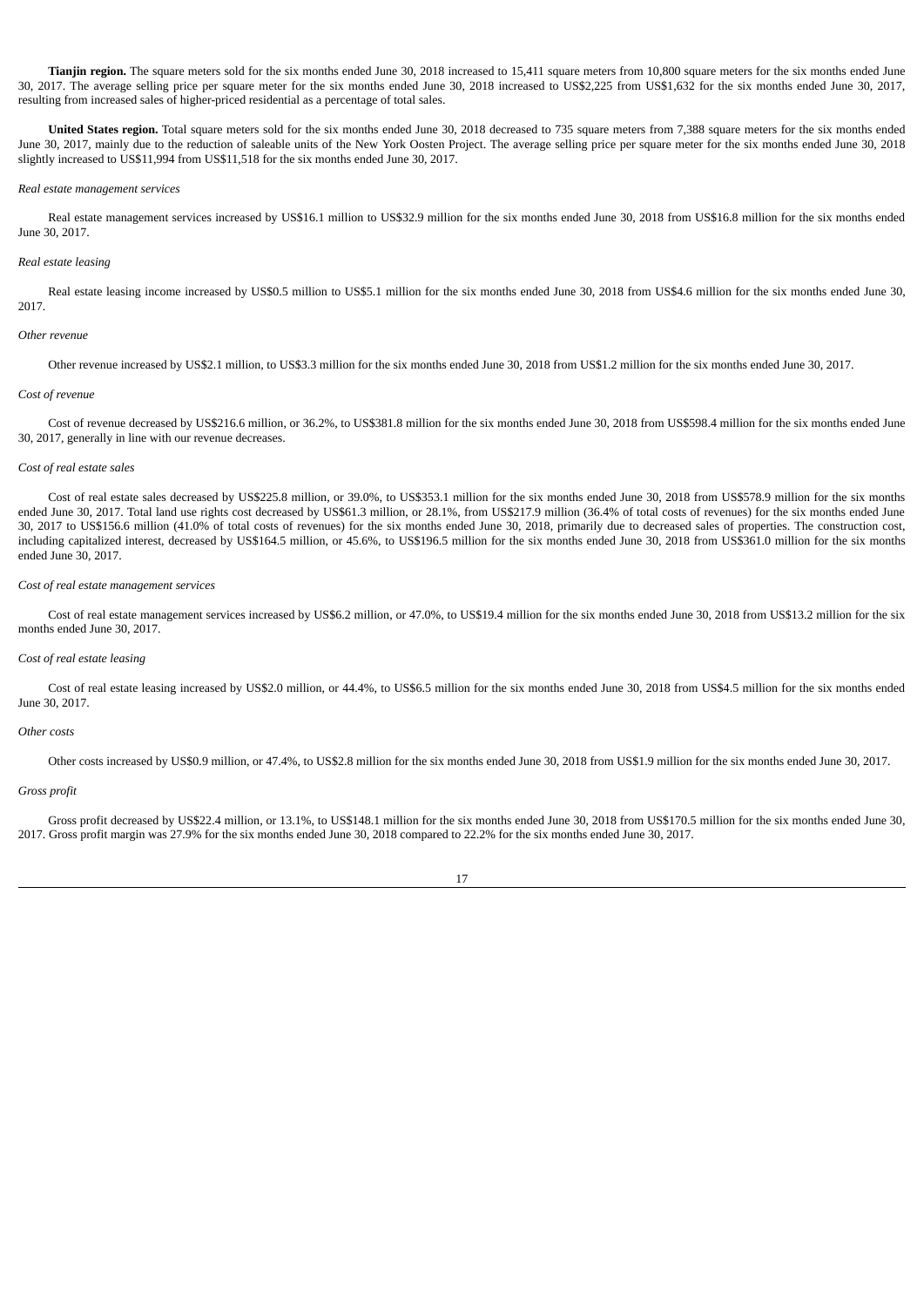#### *Selling and distribution expenses*

Selling and distribution expenses decreased by US\$2.3 million, or 8.0%, to US\$26.3 million for the six months ended June 30, 2018 from US\$28.6 million for the six months ended June 30, 2017.

### *General and administrative expenses*

General and administrative expenses increased by US\$5.7 million, or 10.4%, to US\$60.5 million for the six months ended June 30, 2018 from US\$54.8 million for the six months ended June 30, 2017. As a percentage of revenue, general and administrative expenses were 11.4% for the six months ended June 30, 2018, compared to 7.1% for the six months ended June 30, 2017.

### *Interest income*

Interest income was US\$13.5 million for the six months ended June 30, 2018, compared to US\$7.0 million for the six months ended June 30, 2017. The increase in interest income mainly resulted from the increase in the average cash balance.

#### *Interest expense*

For the period ended June 30, 2018, out of total interest costs incurred, US\$54.5 million was charged to current year Statement of Comprehensive Income, due to nonqualification of U.S. GAAP interest capitalization rule. Total gross interest costs incurred amounted to US\$135.9 million for the six months ended June 30, 2018, including US\$130.9 million of interest on loans and notes, US\$4.2 million of amortization of debt issuance costs and US\$0.8 million of amortization of aircraft finance lease related interest.

For the period ended June 30, 2017, out of total interest costs incurred, US\$29.5 million was charged to current year Statement of Comprehensive Income, due to nonqualification of U.S. GAAP interest capitalization rule. Total gross interest costs incurred amounted to US\$99.7 million for the six months ended June 30, 2017, including US\$96.5 million of interest on loans and notes, US\$2.3 million of amortization of debt issuance costs and US\$0.9 million of amortization of aircraft finance lease related interest.

### *Exchange loss*

For the six months ended June 30, 2017 and 2018, we recorded US\$0.1 and US\$10.9 million unrealized foreign exchange loss, respectively.

#### *Income taxes*

Income taxes decreased by US\$13.3 million, to US\$27.2 million for the six months ended June 30, 2018 from US\$40.5 million for the six months ended June 30, 2017.

Our effective income tax rate ("ETR") was 525.8% in the first six months of 2018 compared to 59.0% in the first six months of 2017. The ETR was different from the statutory tax rate of 25% due to the effects of the land appreciation tax ("LAT"), the corporate income tax ("CIT") benefit of LAT, outside basis differences and changes in unrecognized tax benefits. The change in the effective income tax rate is primarily due to the increase of non-deductible interest expense, and the significant decrease in profit before tax mainly due to lower gross profit, significantly less interest expense qualifying for capitalization, and a material increase in foreign exchange losses due to the depreciation of the RMB against the US\$.

### *Net income/(loss) attributable to our shareholders*

Net income decreased by US\$33.7 million to minus US\$17.2 million for the six months ended June 30, 2018, from US\$16.5 million for the six months ended June 30, 2017.

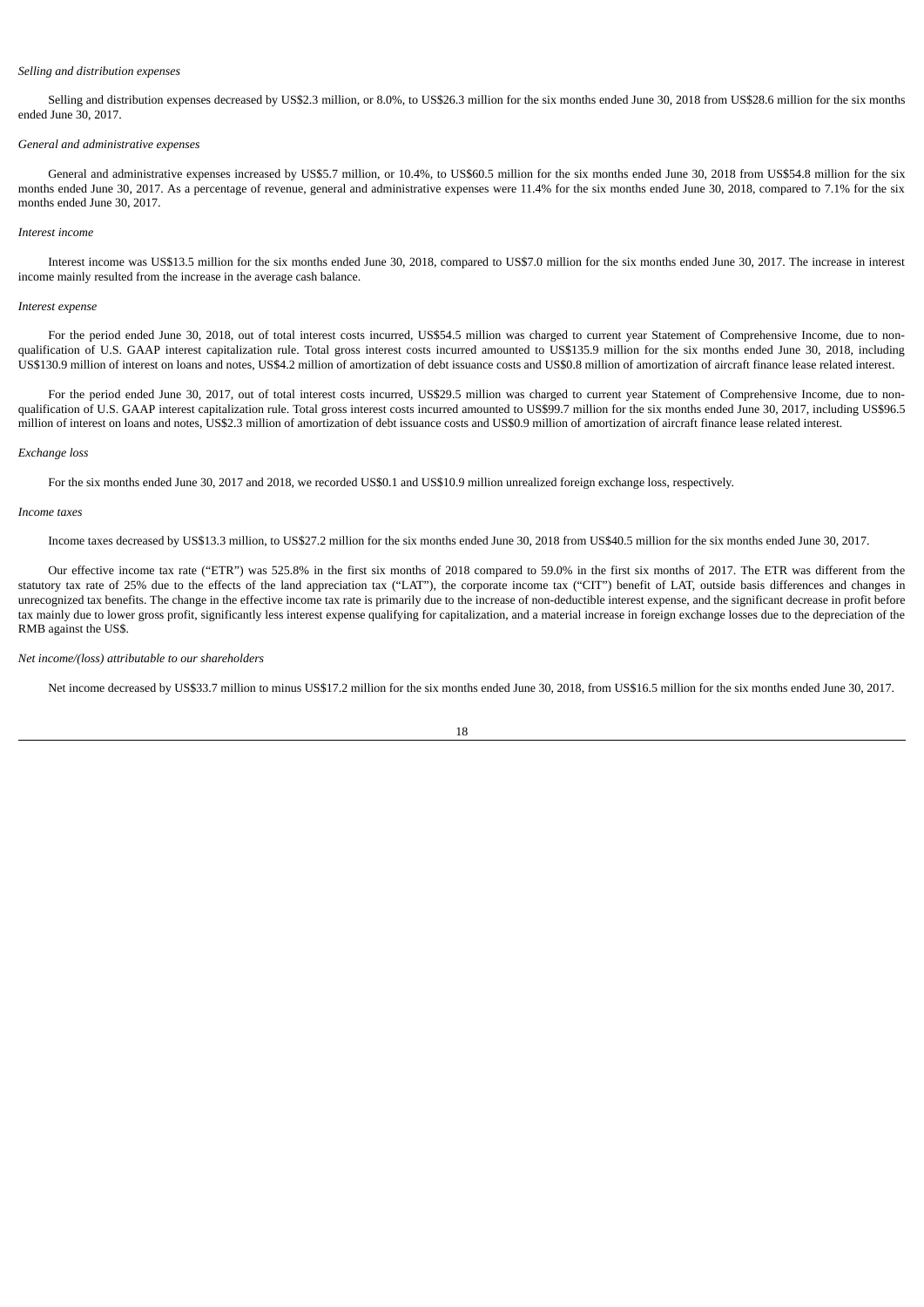## **Discussion of Segment Operations**

We consider each of our individual property developments as a discrete operating segment. As a presentation of segment information for each property development would not be meaningful, we have aggregated our segments on a provincial basis as property development projects undertaken within a province have similar expected economic characteristics, type of properties offered, customers and market and regulatory environment. Our reporting segments are: (i) property developments in Zhengzhou, Henan Province, (ii) property developments in Jinan, Shandong Province, (iii) property developments in Suzhou, Xuzhou and Kunshan, Jiangsu Province, (iv)property developments in Chengdu, Sichuan Province (v) property developments in Beijing, (vi) property developments in Sanya, Hainan Province, (vii) property developments in Changsha, Hunan Province, (viii) property developments in Shanghai, (ix) property developments in Tianjin, (x) property developments in Xi'an, Shaanxi Province, (xi) property developments in the United States and (xii) "other." Each geographic operating segment is principally engaged in the construction and development of residential real estate units. The "other" category relates to investment holdings, property management services, installation of intercom systems, landscaping, engineering and management, real estate sale, purchase and lease activities. The accounting policies of the various segments are the same as those described in Note 2, "Summary of Significant Accounting Policies" of the Notes to Consolidated Financial Statements included in this report.

|                                     | For Six Months Ended June 30,  |            |  |
|-------------------------------------|--------------------------------|------------|--|
|                                     | 2017                           | 2018       |  |
|                                     | (US\$ in thousands, except for |            |  |
|                                     | percentages)                   |            |  |
| <b>Zhengzhou, Henan</b>             |                                |            |  |
| Total revenue                       | 310,052                        | 140,229    |  |
| Total cost of revenue               | (204, 360)                     | (101,767)  |  |
| Gross profit                        | 105,692                        | 38,462     |  |
| Gross margin                        | 34.1%                          | 27.4%      |  |
| Operating income                    | 81,468                         | 15,946     |  |
| Jinan, Shandong                     |                                |            |  |
| Total revenue                       | 90,048                         | 39,520     |  |
| Total cost of revenue               | (74, 796)                      | (31,689)   |  |
| Gross profit                        | 15,252                         | 7,831      |  |
| Gross margin                        | 16.9%                          | 19.8%      |  |
| Operating income                    | 11,917                         | 3,351      |  |
| Suzhou, Kunshan and Xuzhou, Jiangsu |                                |            |  |
| Total revenue                       | 83,736                         | 146,090    |  |
| Total cost of revenue               | (85, 664)                      | (100, 164) |  |
| Gross profit                        | (1,928)                        | 45,926     |  |
| Gross margin                        | $(2.3)\%$                      | 31.4%      |  |
| Operating (loss)/income             | (7,202)                        | 39,923     |  |
| Chengdu, Sichuan                    |                                |            |  |
| Total revenue                       | 27,328                         | 37,438     |  |
| Total cost of revenue               | (25, 417)                      | (41,570)   |  |
| Gross profit                        | 1,911                          | (4, 132)   |  |
| Gross margin                        | 7.0%                           | $(11.0)\%$ |  |
| Operating income/(loss)             | 85                             | (5,319)    |  |
| <b>Beijing</b>                      |                                |            |  |
| Total revenue                       | (358)                          | 13,694     |  |
| Total cost of revenue               | 172                            | (9,528)    |  |
| Gross profit                        | (186)                          | 4,166      |  |
| Gross margin                        | 52.0%                          | 30.4%      |  |
| <b>Operating loss</b>               | (15,299)                       | (21, 471)  |  |
| Sanya, Hainan                       |                                |            |  |
| Total revenue                       | 64,349                         | 49,280     |  |
| Total cost of revenue               | (43, 922)                      | (17,781)   |  |
| Gross profit                        | 20,427                         | 31,499     |  |
| Gross margin                        | 31.7%                          | 63.9%      |  |
| Operating income                    | 14,850                         | 29,126     |  |
| Changsha, Hunan                     |                                |            |  |
| Total revenue                       | 45,476                         | 42,566     |  |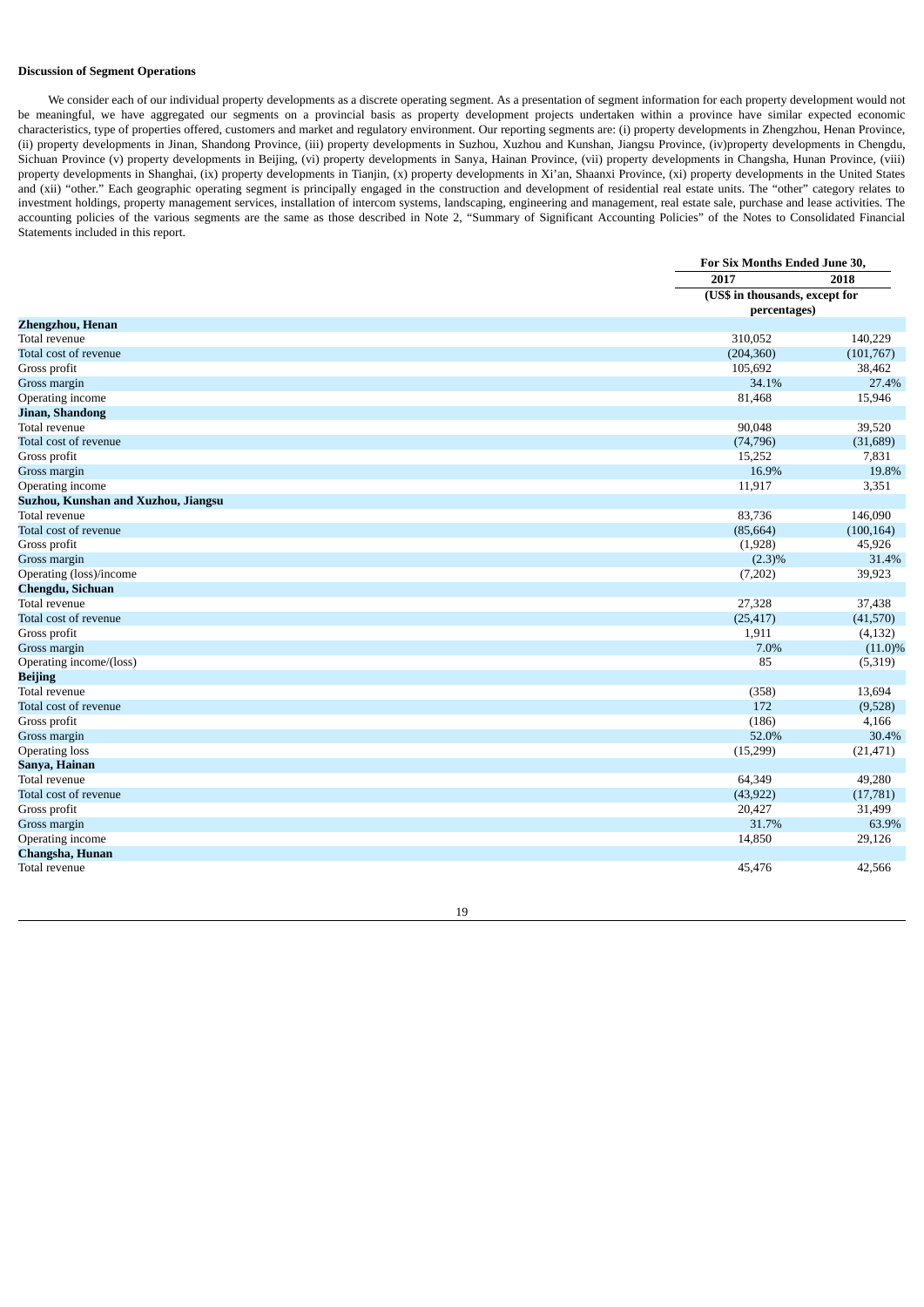|                         | For Six Months Ended June 30,  |           |  |
|-------------------------|--------------------------------|-----------|--|
|                         | 2017<br>2018                   |           |  |
|                         | (US\$ in thousands, except for |           |  |
|                         | percentages)                   |           |  |
| Total cost of revenue   | (36,779)                       | (34, 510) |  |
| Gross profit            | 8,697                          | 8,056     |  |
| Gross margin            | 19.1%                          | 18.9%     |  |
| Operating income        | 6,342                          | 1,010     |  |
| Shanghai                |                                |           |  |
| Total revenue           | 67                             | 323       |  |
| Total cost of revenue   | (1, 193)                       | (140)     |  |
| Gross profit            | (1, 126)                       | 183       |  |
| Gross margin            | $(1680.6)\%$                   | 56.7%     |  |
| Operating (loss)/income | (1,756)                        | 43        |  |
| <b>Tianjin</b>          |                                |           |  |
| Total revenue           | 20,884                         | 10,992    |  |
| Total cost of revenue   | (12,050)                       | (8, 437)  |  |
| Gross profit            | 8,834                          | 2,555     |  |
| Gross margin            | 42.3%                          | 23.2%     |  |
| Operating income        | 5,528                          | 1,459     |  |
| Xi'an, Shaanxi          |                                |           |  |
| Total revenue           | 25,017                         | 8,627     |  |
| Total cost of revenue   | (18, 935)                      | (7,640)   |  |
| Gross profit            | 6,082                          | 987       |  |
| Gross margin            | 24.3%                          | 11.4%     |  |
| Operating income/(loss) | 2,373                          | (1,521)   |  |
| <b>US</b>               |                                |           |  |
| Total revenue           | 85,214                         | 9,060     |  |
| Total cost of revenue   | (82, 425)                      | (9,643)   |  |
| Gross profit            | 2,789                          | (583)     |  |
| Gross margin            | 3.3%                           | (6.4)%    |  |
| <b>Operating loss</b>   | (3,589)                        | (3,520)   |  |
| <b>Others</b>           |                                |           |  |
| Total revenue           | 17,065                         | 32,110    |  |
| Total cost of revenue   | (13,020)                       | (18, 977) |  |
| Gross profit            | 4,045                          | 13,133    |  |
| Gross margin            | 23.7%                          | 40.9%     |  |
| Operating (loss)/income | (7,627)                        | 2,266     |  |

## *Six Months ended June 30, 2018 Compared to Six Months ended June 30, 2017*

Six Months ended June 30, 2018 results reflect the adoption of ASC 606 and may not be directly comparable to prior periods.

**Zhengzhou, Henan**. Total revenue decreased by US\$169.9 million, or 54.8%, from US\$310.1 million for the six months ended June 30, 2017 to US\$140.2 million for the six months ended June 30, 2018. The gross profit for this region was US\$38.5 million in the six months ended June 30, 2018, representing a decrease of US\$67.2 million, or 63.6%, as compared to US\$105.7 million in the six months ended June 30, 2017. The operating income was US\$15.9 million for the six months ended June 30, 2018, representing a decrease of US\$65.6 million, or 80.5%, from US\$81.5 million in the six months ended June 30, 2017.

Jinan, Shandong. Total revenue decreased by US\$50.5 million or 56.1%, from US\$90.0 million for the six months ended June 30, 2017 to US\$39.5 million for the six months ended June 30, 2018. The gross profit for this region was US\$7.8 million for the six months ended June 30, 2018, representing a decrease of US\$7.5 million, or 49.0%, as compared to US\$15.3 million for the six months ended June 30, 2017. The operating income was US\$3.4 million for the six months ended June 30, 2018, representing a decrease of US\$8.5 million, or 71.4%, as compared to US\$11.9 million for the six months ended June 30, 2017.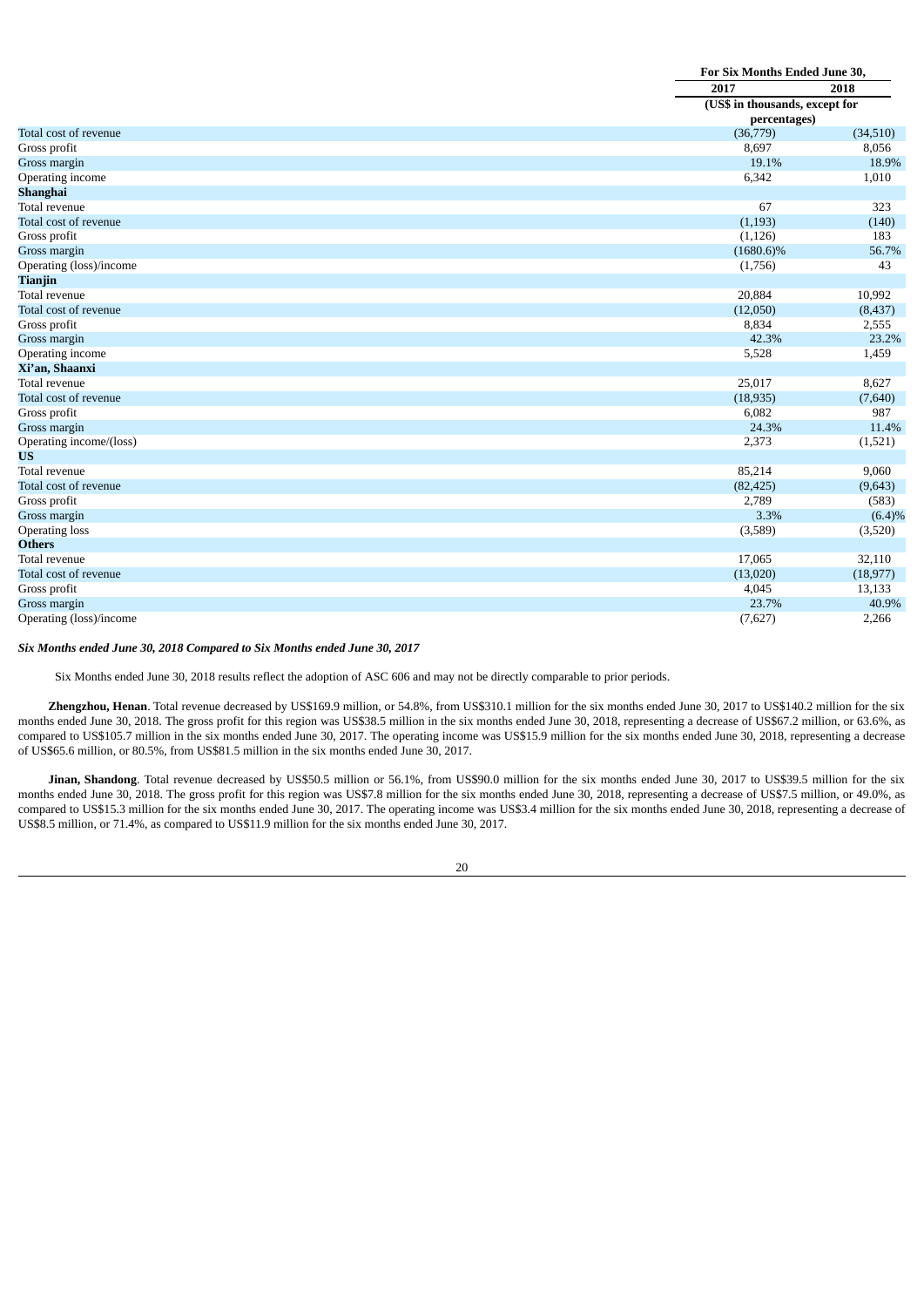**Suzhou, Kunshan and Xuzhou, Jiangsu**. Total revenue increased by US\$62.4 million, or 74.6%, from US\$83.7 million for the six months ended June 30, 2017 to US\$146.1 million for the six months ended June 30, 2018. The gross profit for the Jiangsu segment was US\$45.9 million for the six months ended June 30, 2018, increased by US\$47.8 million, or 2,515.8%, from a gross loss of US\$1.9 million for the six months ended June 30, 2017. The operating income was US\$39.9 million for the six months ended June 30, 2018, an increase of US\$47.1 million, or 654.2%, compared to an operating loss of US\$7.2 million for the six months ended June 30, 2017.

**Chengdu, Sichuan**. Total revenue increased by US\$10.1 million, or 37.0%, from US\$27.3 million for the six months ended June 30, 2017 to US\$37.4 million for the six months ended June 30, 2018. The gross loss for the Sichuan segment was US\$4.1 million for the six months ended June 30, 2018, a decrease of US\$6.0 million, or 315.8%, from a gross profit of US\$1.9 million for the six months ended June 30, 2017. The operating loss was US\$5.3 million for the six months ended June 30, 2018, a decrease of US\$5.4 million, or 5,400.0%, compared to an operating income of US\$0.1 million for the six months ended June 30, 2017.

**Beijing**. Total revenue increased by US\$14.1 million, or 3,525.0%, from minus US\$0.4 million for the six months ended June 30, 2017 to US\$13.6 million for the six months ended June 30, 2018. The gross profit for the Beijing segment was US\$4.2 million for the six months ended June 30, 2018, representing an increase by US\$4.4 million from a gross loss of US\$0.2 million for the six months ended June 30, 2017. The operating loss was US\$21.5 million for the six months ended June 30, 2018, an increase of US\$6.2 million, or 40.5%, compared to US\$15.3 million for the six months ended June 30, 2017.

**Sanya, Hainan**. Total revenue decreased by US\$15.0 million, or 23.3%, from US\$64.3 million for the six months ended June 30, 2017 to US\$49.3 million for the six months ended June 30, 2018. The gross profit for the Sanya segment was US\$31.5 million for the six months ended June 30, 2018, increased by US\$11.1 million from US\$20.4 million for the six months ended June 30, 2017. The operating income was US\$29.1 million for the six months ended June 30, 2018, representing an increase of US\$14.2 million, compared to an operating income of US\$14.9 million for the six months ended June 30, 2017.

**Changsha, Hunan**. Total revenue decreased by US\$2.9 million, or 6.4%, from US\$45.5 million for the six months ended June 30, 2017 to US\$42.6 million for the six months ended June 30, 2018. The gross profit for the Changsha segment was US\$8.1 million for the six months ended June 30, 2018, decreased by US\$0.6 million, or 6.9%, from US\$8.7 million for the six months ended June 30, 2017. The operating income was US\$1.0 million for the six months ended June 30, 2018, decreased by US\$5.3 million, or 84.1%, compared to US\$6.3 million for the six months ended June 30, 2017.

**Shanghai**. Total revenue increased by US\$0.2 million, or 200.0%, from US\$0.1 million for the six months ended June 30, 2017 to US\$0.3 million for the six months ended June 30, 2018. The gross profit for the Shanghai segment was US\$0.2 million for the six months ended June 30, 2018, increased by US\$1.3 million from a gross loss of US\$1.1 million for the six months ended June 30, 2017. The operating income was US\$43K for the six months ended June 30, 2018, compared to an operating loss of US\$1.8 million for the six months ended June 30, 2017.

**Tianjin**. Total revenue decreased by US\$9.9 million, or 47.4%, from US\$20.9 million for the six months ended June 30, 2017 to US\$11.0 million for the six months ended June 30, 2018. The gross profit for the Tianjin segment was US\$2.6 million for the six months ended June 30, 2018, decreased by US\$6.2 million, or 70.5%, from US\$8.8 million for the six months ended June 30, 2017. The operating income was US\$1.5 million for the six months ended June 30, 2018, decreased by US\$4.0 million, or 72.7%, compared to US\$5.5 million for the six months ended June 30, 2017.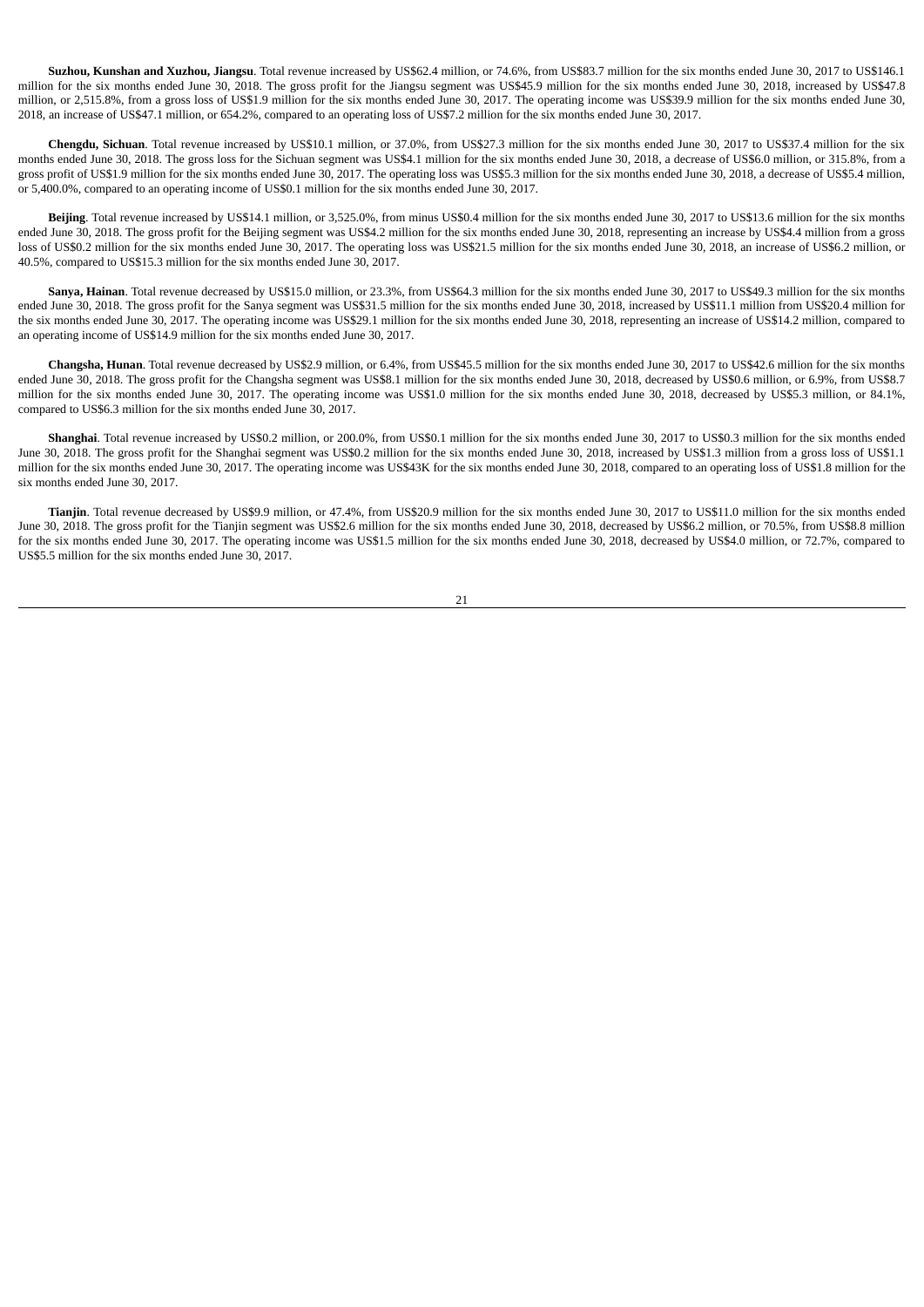**Xi'an, Shaanxi**. Total revenue decreased by US\$16.4 million, or 65.6%, from US\$25.0 million for the six months ended June 30, 2017 to US\$8.6 million for the six months ended June 30, 2018. The gross profit for the Xi'an segment was US\$1.0 million for the six months ended June 30, 2018, decreased by US\$5.1 million, or 83.6%, from US\$6.1 million for the six months ended June 30, 2017. The operating loss was US\$1.5 million for the six months ended June 30, 2018, compared to an operating income of US\$2.4 million for the six months ended June 30, 2017.

**The U.S**. Total revenue decreased by US\$76.1 million, or 89.3%, from US\$85.2 million for the six months ended June 30, 2017 to US\$9.1 million for the six months ended June 30, 2018. The decrease was primarily due to decrease of the delivery of units in New York Oosten project. This region had a gross loss of US\$0.6 million and an operating loss of US\$3.5 million in the six months ended June 30, 2018.

**Others**. Other revenue of US\$32.1 million for the six months ended June 30, 2018 consisted of real estate-related services, including property management services, broadband network installation, landscaping services and consulting services. These services generated a gross profit of US\$13.1 million in the six months ended June 30, 2018, compared to a gross profit of US\$4.0 million in the six months ended June 30, 2017.

## **Status of Projects as of June 30, 2018**

The status of each of our projects under construction as of June 30, 2018, is discussed below. Revenue for such projects were either recognized on an "over time" basis or revenue was not recognized until title was transferred.

### *Xuzhou Colorful City*

As of June 30, 2018, the carrying value of this project was US\$47.0 million, net of profit recognized and progress billings. As of June 30, 2018 the cumulative cost incurred on the project was US\$125.8 million relative to total estimated cost of US\$137.9 million. In the period ended June 30, 2018, we had contract sales of US\$7.1 million with area sold of 5,211 square meters at an average selling price of US\$1,367 per square meter. Sales for this project began in November 2013 and cumulative contract sales through June 30, 2018 were US\$189.0 million with total area sold of 119,640 square meters.

We estimate that over the full life of the project we will achieve aggregate gross sales revenue of US\$204.3 million, or US\$198.2 million net of business tax, relative to the total estimated cost of US\$137.9 million, generating a gross margin of 30.4%.

### *Jinan Royal Palace*

As of June 30, 2018, the carrying value of this project was US\$297.1 million, net of profit recognized and progress billings. As of June 30, 2018 the cumulative cost incurred on the project was US\$469.4 million relative to total estimated cost of US\$564.6 million. In the period ended June 30, 2018, we had contract sales of US\$122.1 million with area sold of 49,919 square meters at an average selling price of US\$2,446 per square meter. Sales for this project began in June 2014 and cumulative contract sales through June 30, 2018 were US\$575.1 million with total area sold of 399,863 square meters.

We estimate that over the full life of the project we will achieve aggregate gross sales revenue of US\$654.1 million, or US\$642.2 million net of business tax, relative to the total estimated cost of US\$564.6 million, generating a gross margin of 12.1%.

#### *Xingyang Splendid II*

As of June 30, 2018, the carrying value of this project was US\$37.0 million, net of profit recognized and progress billings. As of June 30, 2018 the cumulative cost incurred on the project was US\$71.8 million relative to total estimated cost of US\$94.2 million. In the period ended June 30, 2018, we had contract sales of US\$0.4 million with area sold of 317 square meters at an average selling price of US\$1,353 per square meter. Sales for this project began in December 2014 and cumulative contract sales through June 30, 2018 were US\$77.3 million with total area sold of 81,726 square meters.

We estimate that over the full life of the project we will achieve aggregate gross sales revenue of US\$141.5 million, or US\$140.3 million net of business tax, relative to the total estimated cost of US\$94.2 million, generating a gross margin of 32.9%.

#### *Henan Xin Central I*

As of June 30, 2018, the carrying value of this project was US\$44.5 million, net of profit recognized and progress billings. As of June 30, 2018 the cumulative cost incurred on the project was US\$231.8 million relative to total estimated cost of US\$248.6 million. In the period ended June 30, 2018, we had contract sales of US\$5.7 million with area sold of 5,657 square meters at an average selling price of US\$1,001 per square meter. Sales for this project began in July 2015 and cumulative contract sales through June 30, 2018 were US\$327.4 million with total area sold of 252,065 square meters.

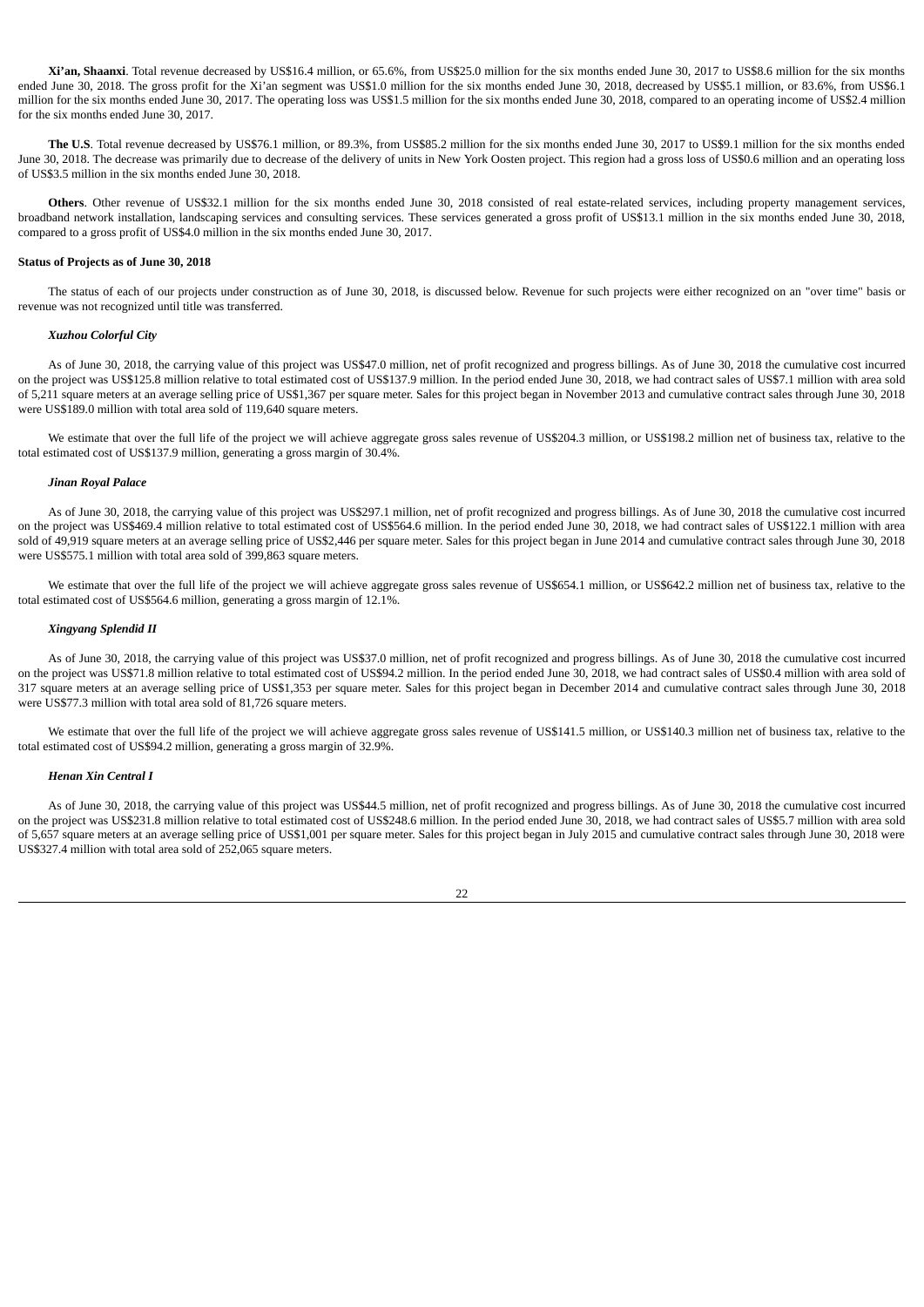We estimate that over the full life of the project we will achieve aggregate gross sales revenue of US\$366.2 million, or US\$358.4 million net of business tax, relative to the total estimated cost of US\$248.6 million, generating a gross margin of 30.7%.

### *Zhengzhou Xindo Park*

As of June 30, 2018, the carrying value of this project was US\$41.2 million, net of profit recognized and progress billings. As of June 30, 2018 the cumulative cost incurred on the project was US\$113.6 million relative to total estimated cost of US\$130.0 million. In the period ended June 30, 2018, we had contract sales of US\$0.6 million with area sold of 1,128 square meters at an average selling price of US\$494 per square meter. Sales for this project began in April 2015 and cumulative contract sales through June 30, 2018 were US\$154.0 million with total area sold of 127,860 square meters.

We estimate that over the full life of the project we will achieve aggregate gross sales revenue of US\$199.1 million, or US\$196.3 million net of business tax, relative to the total estimated cost of US\$130.0 million, generating a gross margin of 33.8%.

### *Tianjin Spring Royal Palace I*

As of June 30, 2018, the carrying value of this project was US\$85.0 million, net of profit recognized and progress billings. As of June 30, 2018 the cumulative cost incurred on the project was US\$126.0 million relative to total estimated cost of US\$167.0 million. In the period ended June 30, 2018, we had contract sales of US\$3.3 million with area sold of 1,290 square meters at an average selling price of US\$2,524 per square meter. Sales for this project began in October 2015 and cumulative contract sales through June 30, 2018 were US\$172.7 million with total area sold of 130,932 square meters.

We estimate that over the full life of the project we will achieve aggregate gross sales revenue of US\$221.5 million, or US\$218.7 million net of business tax, relative to the total estimated cost of US\$167.0 million, generating a gross margin of 23.6%.

# *Zhengzhou Fancy City I*

As of June 30, 2018, the carrying value of this project was US\$21.1 million, net of profit recognized and progress billings. As of June 30, 2018 the cumulative cost incurred on the project was US\$154.5 million relative to total estimated cost of US\$172.0 million. In the period ended June 30, 2018, we had contract sales of US\$3.2 million with area sold of 1,595 square meters at an average selling price of US\$1,977 per square meter. Sales for this project began in October 2015 and cumulative contract sales through June 30, 2018 were US\$217.6 million with total area sold of 159,881 square meters.

We estimate that over the full life of the project we will achieve aggregate gross sales revenue of US\$240.4 million, or US\$234.3 million net of business tax, relative to the total estimated cost of US\$172.0 million, generating a gross margin of 26.6%.

#### *Zhengzhou Fancy City II (South)*

As of June 30, 2018, the carrying value of this project was US\$84.9 million, net of profit recognized and progress billings. As of June 30, 2018 the cumulative cost incurred on the project was US\$85.0 million relative to total estimated cost of US\$96.7 million. In the period ended June 30, 2018, we had contract sales of US\$8.7 million with area sold of 3,431 square meters at an average selling price of US\$2,528 per square meter. Sales for this project began in June 2016 and cumulative contract sales through June 30, 2018 were US\$146.5 million with total area sold of 81,495 square meters.

We estimate that over the full life of the project we will achieve aggregate gross sales revenue of US\$147.3 million, or US\$146.4 million net of business tax, relative to the total estimated cost of US\$96.7 million, generating a gross margin of 34.0%.

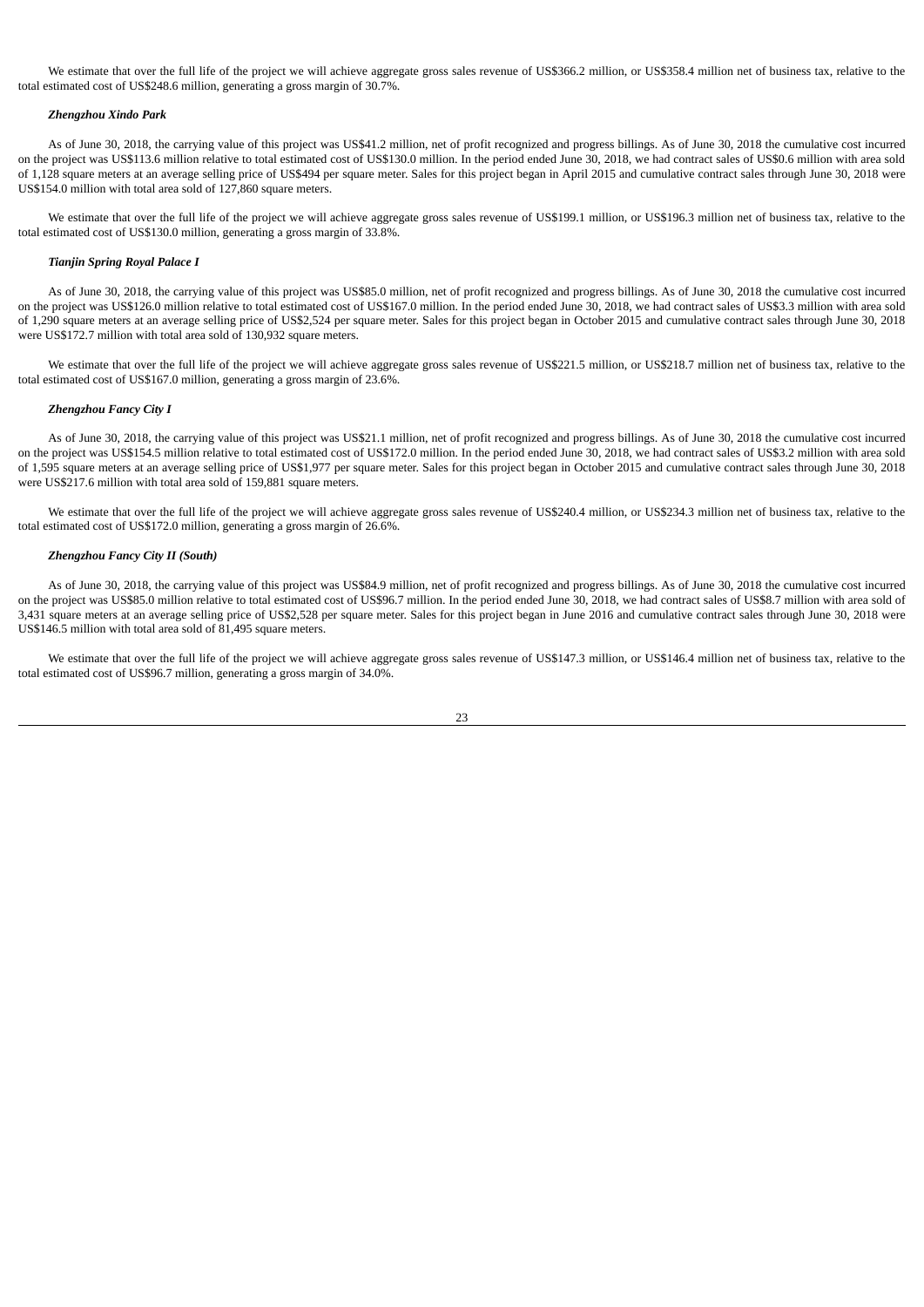#### *Kunshan Xindo Park*

As of June 30, 2018, the carrying value of this project was US\$89.9 million, net of profit recognized and progress billings. As of June 30, 2018 the cumulative cost incurred on the project was US\$150.4 million relative to total estimated cost of US\$166.9 million. In the period ended June 30, 2018, we had contract sales of US\$23.9 million with area sold of 9,604 square meters at an average selling price of US\$2,491 per square meter. Sales for this project began in July 2016 and cumulative contract sales through June 30, 2018 were US\$258.3 million with total area sold of 80,408 square meters.

We estimate that over the full life of the project we will achieve aggregate gross sales revenue of US\$280.4 million, or US\$278.7 million net of business tax, relative to the total estimated cost of US\$166.9 million, generating a gross margin of 40.1%.

### *Zhengzhou International New City I*

As of June 30, 2018, the carrying value of this project was US\$263.3 million, net of profit recognized and progress billings. As of June 30, 2018 the cumulative cost incurred on the project was US\$272.6 million relative to total estimated cost of US\$446.0 million. In the period ended June 30, 2018, we had contract sales of US\$56.6 million with area sold of 8,408 square meters at an average selling price of US\$6,726 per square meter. Sales for this project began in September 2016 and cumulative contract sales through June 30, 2018 were US\$615.5 million with total area sold of 335,921 square meters.

We estimate that over the full life of the project we will achieve aggregate gross sales revenue of US\$651.6 million, or US\$647.7 million net of business tax, relative to the total estimated cost of US\$446.0 million, generating a gross margin of 31.1%.

#### *Henan Xin Central II*

As of June 30, 2018, the carrying value of this project was US\$86.0 million, net of profit recognized and progress billings. As of June 30, 2018 the cumulative cost incurred on the project was US\$89.8 million relative to total estimated cost of US\$121.9 million. In the period ended June 30, 2018, we had contract sales of US\$26.4 million with area sold of 13,987 square meters at an average selling price of US\$1,885 per square meter. Sales for this project began in October 2016 and cumulative contract sales through June 30, 2018 were US\$172.1 million with total area sold of 103,599 square meters.

We estimate that over the full life of the project we will achieve aggregate gross sales revenue of US\$183.4 million, or US\$182.3 million net of business tax, relative to the total estimated cost of US\$121.9 million, generating a gross margin of 33.1%.

#### *Xingyang Splendid III*

As of June 30, 2018, the carrying value of this project was US\$54.2 million, net of profit recognized and progress billings. As of June 30, 2018 the cumulative cost incurred on the project was US\$51.9 million relative to total estimated cost of US\$90.2 million. In the period ended June 30, 2018, we had contract sales of US\$35.3 million with area sold of 30,221 square meters at an average selling price of US\$1,168 per square meter. Sales for this project began in July 2017 and cumulative contract sales through June 30, 2018 were US\$128.4 million with total area sold of 112,046 square meters.

We estimate that over the full life of the project we will achieve aggregate gross sales revenue of US\$127.0 million, or US\$126.2 million net of business tax, relative to the total estimated cost of US\$90.2 million, generating a gross margin of 28.6%.

### *Zhengzhou Fancy City II (North)*

As of June 30, 2018, the carrying value of this project was US\$62.0 million, net of profit recognized and progress billings. As of June 30, 2018 the cumulative cost incurred on the project was US\$53.0 million relative to total estimated cost of US\$136.6 million. In the period ended June 30, 2018, we had contract sales of US\$57.8 million with area sold of 45,921 square meters at an average selling price of US\$1,258 per square meter. Sales for this project began in July 2017 and cumulative contract sales through June 30, 2018 were US\$116.7 million with total area sold of 77,179 square meters.

We estimate that over the full life of the project we will achieve aggregate gross sales revenue of US\$159.6 million, or US\$158.6 million net of business tax, relative to the total estimated cost of US\$136.6 million, generating a gross margin of 13.9%.

### *Changsha Mulian Royal Palace*

As of June 30, 2018, the carrying value of this project was US\$101.7 million, net of profit recognized and progress billings. As of June 30, 2018 the cumulative cost incurred on the project was US\$76.0 million relative to total estimated cost of US\$116.2 million. In the period ended June 30, 2018, we had contract sales of US\$51.9 million with area sold of 31,431 square meters at an average selling price of US\$1,651 per square meter. Sales for this project began in July 2017 and cumulative contract sales through June 30, 2018 were US\$154.1 million with total area sold of 85,729 square meters.

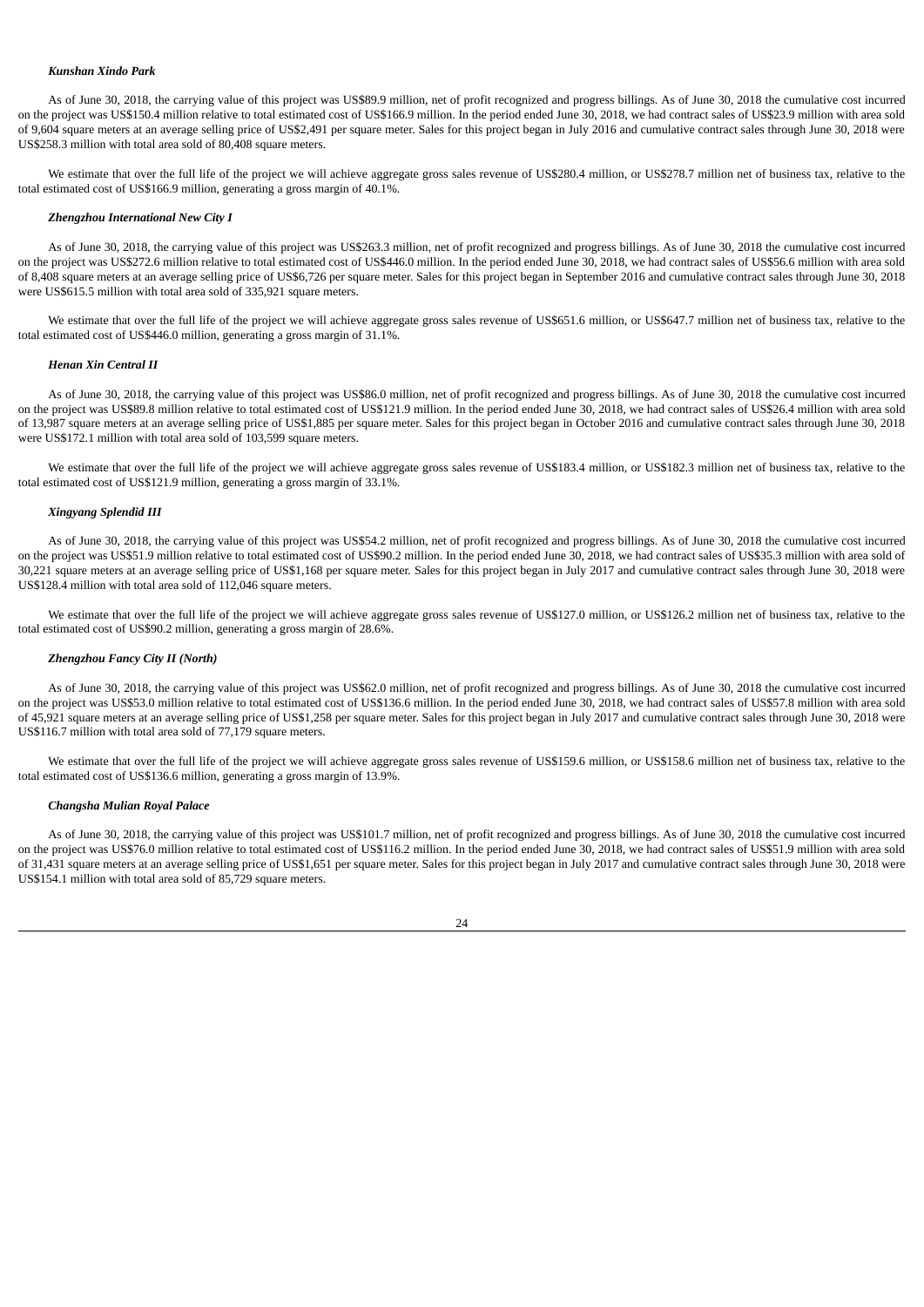We estimate that over the full life of the project we will achieve aggregate gross sales revenue of US\$154.2 million, or US\$153.3 million net of business tax, relative to the total estimated cost of US\$116.2 million, generating a gross margin of 24.2%.

## *Zhengzhou International New City II*

As of June 30, 2018, the carrying value of this project was US\$157.4 million, net of profit recognized and progress billings. As of June 30, 2018 the cumulative cost incurred on the project was US\$163.8 million relative to total estimated cost of US\$245.5 million. In the period ended June 30, 2018, we had contract sales of US\$37.8 million with area sold of 13,472 square meters at an average selling price of US\$2,805 per square meter. Sales for this project began in August 2017 and cumulative contract sales through June 30, 2018 were US\$352.3 million with total area sold of 159,211 square meters.

We estimate that over the full life of the project we will achieve aggregate gross sales revenue of US\$364.1 million, or US\$361.9 million net of business tax, relative to the total estimated cost of US\$245.5 million, generating a gross margin of 32.2%.

### *Zhengzhou International New City III A*

As of June 30, 2018, the carrying value of this project was US\$79.7 million, net of profit recognized and progress billings. As of June 30, 2018 the cumulative cost incurred on the project was US\$79.9 million relative to total estimated cost of US\$170.2 million. In the period ended June 30, 2018, we had contract sales of US\$46.8 million with area sold of 21,829 square meters at an average selling price of US\$2,145 per square meter. Sales for this project began in July 2017 and cumulative contract sales through June 30, 2018 were US\$209.7 million with total area sold of 95,379 square meters.

We estimate that over the full life of the project we will achieve aggregate gross sales revenue of US\$191.9 million, or US\$190.8 million net of business tax, relative to the total estimated cost of US\$170.2 million, generating a gross margin of 10.8%.

# *Tianjin Spring Royal Palace II*

As of June 30, 2018, the carrying value of this project was US\$40.8 million, net of profit recognized and progress billings. As of June 30, 2018 the cumulative cost incurred on the project was US\$53.4 million relative to total estimated cost of US\$151.2 million. Sales for this project began in January 2018. In the period ended June 30, 2018, we had contract sales of US\$31.0 million with area sold of 14,121 square meters at an average selling price of US\$2,197 per square meter.

We estimate that over the full life of the project we will achieve aggregate gross sales revenue of US\$279.0 million, or US\$277.3 million net of business tax, relative to the total estimated cost of US\$151.2 million, generating a gross margin of 45.5%.

### *Zhengzhou International New City III B*

As of June 30, 2018, the carrying value of this project was US\$44.2 million, net of profit recognized and progress billings. As of June 30, 2018 the cumulative cost incurred on the project was US\$84.4 million relative to total estimated cost of US\$185.6 million. Sales for this project began in April 2018. In the period ended June 30, 2018, we had contract sales of US\$112.8 million with area sold of 51,330 square meters at an average selling price of US\$2,198 per square meter.

We estimate that over the full life of the project we will achieve aggregate gross sales revenue of US\$244.8 million, or US\$243.3 million net of business tax, relative to the total estimated cost of US\$185.6 million, generating a gross margin of 23.7%.

### *Zhengzhou International New City III D*

As of June 30, 2018, the carrying value of this project was US\$13.5 million, net of profit recognized and progress billings. As of June 30, 2018 the cumulative cost incurred on the project was US\$39.7 million relative to total estimated cost of US\$80.8 million. Sales for this project began in June 2018. In the period ended June 30, 2018, we had contract sales of US\$66.5 million with area sold of 29,644 square meters at an average selling price of US\$2,243 per square meter.

We estimate that over the full life of the project we will achieve aggregate gross sales revenue of US\$104.0 million, or US\$103.3 million net of business tax, relative to the total estimated cost of US\$83.3 million, generating a gross margin of 20.4%.

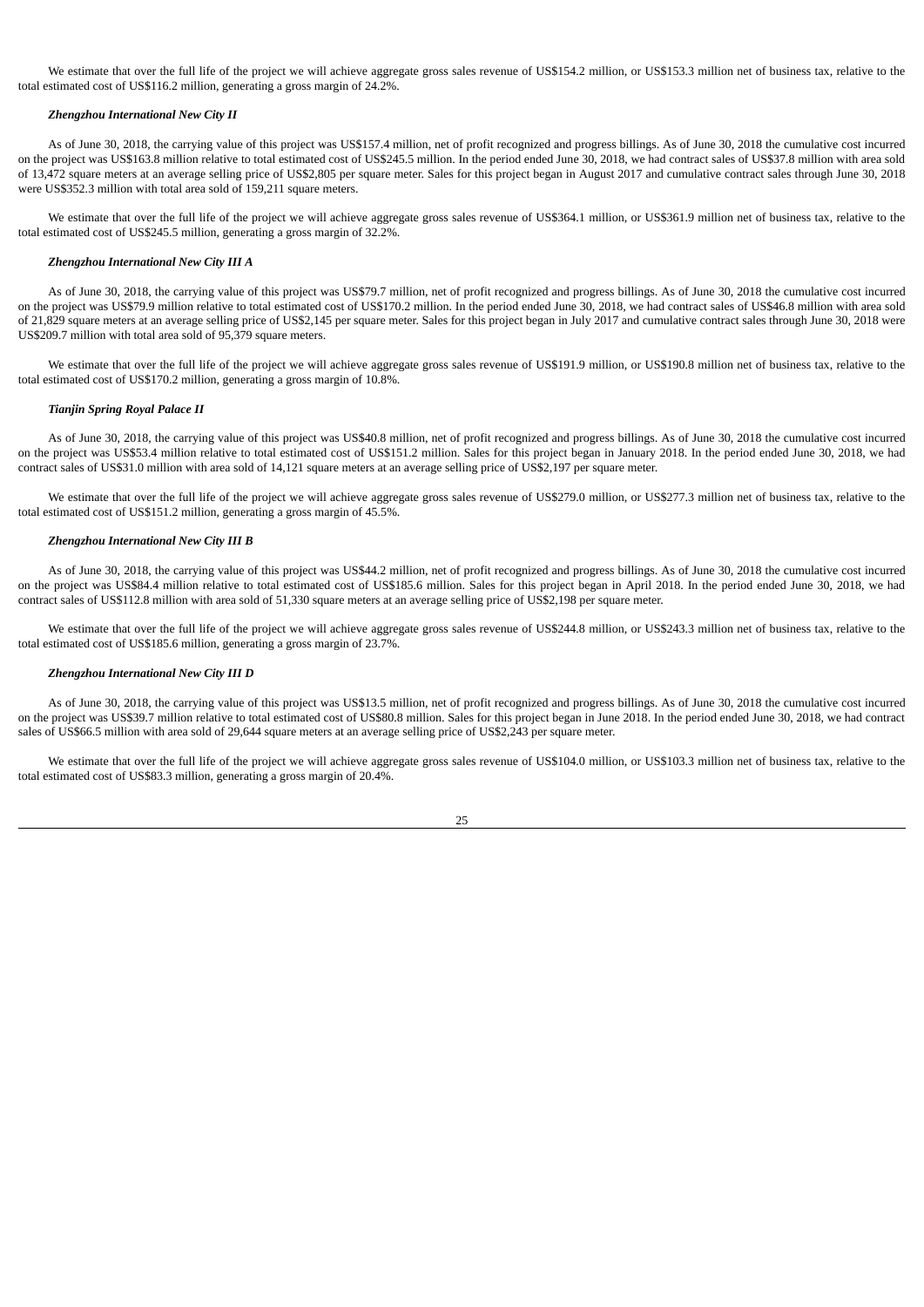#### *Zhengzhou Hangmei International Wisdom City I*

As of June 30, 2018, the carrying value of this project was US\$51.9 million, net of profit recognized and progress billings. As of June 30, 2018 the cumulative cost incurred on the project was US\$13.8 million relative to total estimated cost of US\$46.7 million. Sales for this project began in May 2018. In the period ended June 30, 2018, we had contract sales of US\$18.3 million with area sold of 16,151 square meters at an average selling price of US\$1,130 per square meter.

We estimate that over the full life of the project we will achieve aggregate gross sales revenue of US\$65.8 million, or US\$65.4 million net of business tax, relative to the total estimated cost of US\$46.7 million, generating a gross margin of 28.6%.

### *Critical Accounting Policies*

We prepare our unaudited condensed consolidated financial statements in accordance with U.S. GAAP, which requires us to make judgments, estimates and assumptions that affect (i) the reported amounts of our assets and liabilities, (ii) the disclosure of our contingent assets and liabilities at the end of each reporting period and (iii) the reported amounts of revenues and expenses during each reporting period. We continually evaluate these estimates based on our own experience, knowledge and assessment of current business and other conditions, and our expectations regarding the future based on available information and reasonable assumptions, which together form our basis for making judgments about matters that are inherently uncertain. Since the use of estimates is an integral component of the financial reporting process, our actual results could differ from those estimates. Some of our accounting policies require a higher degree of judgment than others in their application.

When reading our financial statements and other financial information, you should consider (i) our selection of critical accounting policies, (ii) the judgment and other uncertainties affecting the application of such policies and (iii) the sensitivity of reported results to changes in conditions and assumptions. We believe the following accounting policies involve the most significant judgments and estimates used in the preparation of our financial statements and other financial information.

#### *Revenue recognition*

Before 2018, we applied either of two different methods for revenue recognition, full accrual method and percentage-of-completion method, depending on the expected construction period and timing of collection of sales prices.

### *Full accrual method*

Revenue from sales of development properties where the construction period, the period from the construction permit award date to the unit delivery date, is expected to be 12 months or less, or the construction period is expected to be longer than 12 months and sales prices are not certain to be collected, is recognized by the full accrual method when the sale is consummated and the unit has been delivered. Revenue from the sale of properties held for sale is recognized by the full accrual method at the time of the closing of an individual unit sale. This occurs when title to the property is transferred to the buyer. A sale is considered to be consummated when (a) the parties are bound by the terms of a contract, (b) all consideration has been exchanged, (c) any permanent financing of which we are responsible has been arranged, (d) all conditions precedent to closing have been performed, (e) the seller does not have substantial continuing involvement with the property, and (f) the usual risks and rewards of ownership have been transferred to the buyer. In addition, the buyer's initial and continuing investment must be adequate to demonstrate a commitment to pay for the property, and the buyer's receivable, if any, must not be subject to future subordination. Sales transactions not meeting all the conditions of the full accrual method are accounted for using the deposit method in which all costs are capitalized as incurred, and payments received from the buyer are recorded as a deposit liability.

#### *Percentage of completion method*

Revenue and profit from the sale of development properties is recognized by the percentage-of-completion method on the sale of individual units when the following conditions are met:

• Construction is beyond a preliminary stage.

- The buyer is committed to the extent of being unable to require a refund except for non-delivery of the unit.
- Sufficient units have already been sold to assure that the entire property will not revert to rental property.
- Sales prices are collectible.
- Aggregate sales proceeds and costs can be reasonably estimated.

If criteria of the revenue recognition is not met, proceeds are accounted for as customer deposits until the criteria are met.

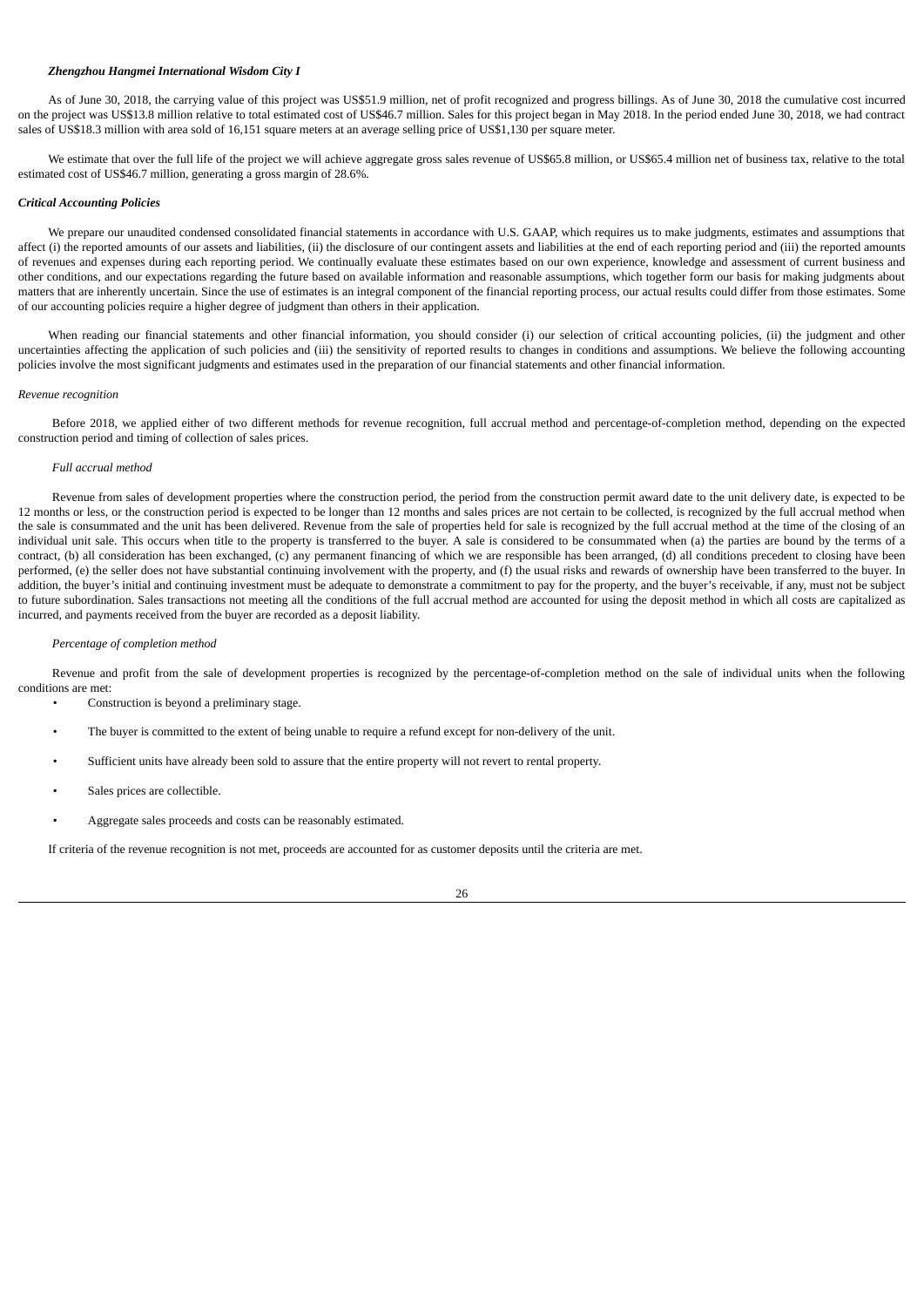In May 2014, the FASB issued Accounting Standards Update ("ASU") No. 2014-09, "Revenue from Contracts with Customers (Topic 606)" ("ASC 606"), which supersedes most of the revenue recognition requirements in "Revenue Recognition (Topic 605)" ("Topic 605"). The Company adopted ASC 606 on January 1, 2018 using the modified retrospective approach, applying the adoption only to contracts not completed as of the date of adoption, with no restatement of comparative periods, and a cumulative-effect adjustment to retained earnings recognized as of the date of adoption. The Company is in process of implementing changes to our systems, processes and internal controls to meet the standard's reporting and disclosure requirements. As a result, the Group changed our accounting policy for revenue recognition as detailed below.

A significant portion of the Company's revenue is derived from real estate sales of development properties in the PRC, with revenue recognized using the percentage-ofcompletion ("POC") method in previous year. Under the new standard, to recognize revenue over time similar to the POC method, contractual provisions need to provide the Company with an enforceable right to payment. Historically, the Company's contracts did not include an enforceable right to payment. For all contracts executed starting from January 1, 2018, the Company modified certain terms to establish an enforceable right to payment for performance completed to date, including a reasonable profit. Under ASC 606, the Company recognizes revenue on an "over time" basis prospectively for these new contracts by using cost inputs to measure progress towards the completion of the performance obligation. For those contracts that did not include enforceable right to payment terms, the revenue was not recognized until title is transferred, similar to the full accrual method.

The Group offered certain homebuyers seller-financing arrangements. All the homebuyers entered into such arrangement were subject to credit verification procedures. In addition, accounts receivable balances are unsecured, but monitored on an ongoing basis via our management reporting procedures. The Group provides longer payment terms to particular home buyers after applying strict credit requirements based on the Group's credit policy. Under the seller-financed contract arrangements, the buyer pays the purchase price for the residential unit in installment payments over one year. These contracts require a minimum down payment upon the contract execution date, followed by subsequent installment payments and a final payment upon delivery of the unit.

Since 2013, PRC banks have tightened the distributions of mortgage loans to homebuyers. Therefore, mortgage loans for homebuyers have been subject to longer processing periods or even denied by the banks. We took the position that the processing periods of the contracts with underlying mortgage loans exceeding one year cannot be recognized as revenue under the POC method. As a result, we reversed contracted sales amounts of nil related to sales contracts of nil apartments when determining revenue to be recognized under the over time method in the period ended June 30, 2018.

Under the over time method, revenues from units sold and related costs are recognized over the course of the construction period, based on the completion progress of a project. In relation to any project, revenue is determined by calculating the ratio of incurred costs, including land use rights costs and construction costs, to total estimated costs and applying that ratio to the contracted sales amounts. Cost of sales is recognized by determining the ratio of contracted sales during the period to total estimated sales value, and applying that ratio to the incurred costs. Current period amounts are calculated based on the difference between the life-to-date project totals and the previously recognized amounts.

The effect of changes to total estimated contract cost or revenues, if any, are recognized in the period in which they are determined. Revenue recognized to date in excess of amounts received from customers is classified as current assets under real estate properties under development. Amounts received from customers in excess of revenue recognized to date are classified as current liabilities under contract liabilities.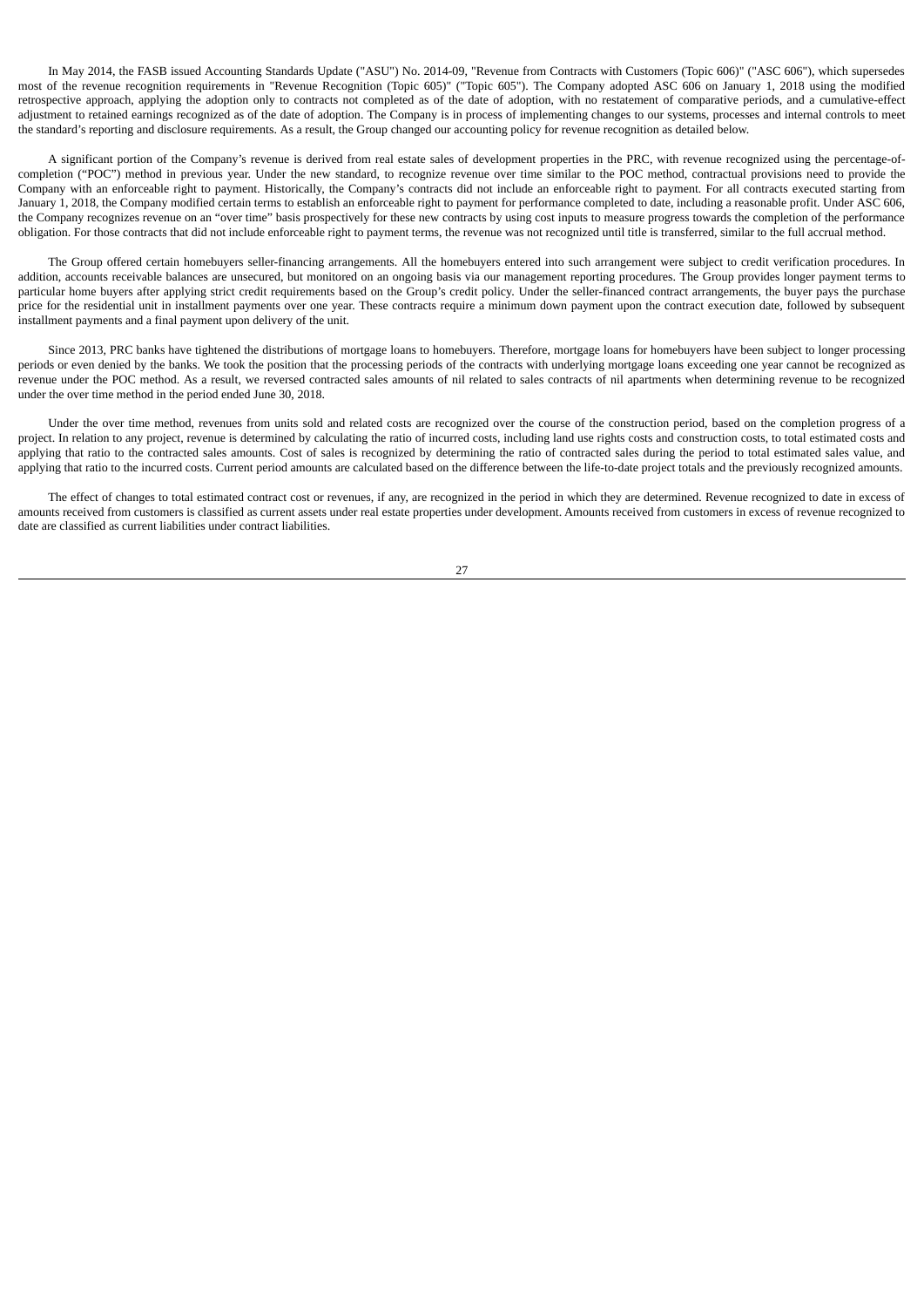Any losses occurred or forecast to occur on real estate transactions are recognized in the period in which the loss is first anticipated.

#### *Income taxes*

We account for income tax using the balance sheet method. Deferred taxes are provided for the net tax effects of temporary differences between the carrying amounts of assets and liabilities for financial reporting purposes and the amounts used for income tax purposes, as well as unutilized net operating losses. A valuation allowance is provided for deferred tax assets if it is more likely than not these items will either expire before we are able to realize their benefits, or that future utilization is uncertain. We assess the need for valuation allowances by tax reporting unit by jurisdiction. Generally, each of our reportable operating segments is organized in a separate tax reporting unit in a single tax jurisdiction.

Interest and penalties arising from underpayment of income taxes is recognized according to the relevant tax law. The amount of interest expense to be recognized is computed by applying the applicable statutory rate of interest to the difference between the tax position recognized and the amount previously taken or expected to be taken in a tax return. Interest recognized in accordance with ASC 740-10, Income Tax ("ASC 740-10") is classified in the consolidated financial statements as interest expense, while penalties recognized in accordance with this Interpretation are classified in the consolidated financial statements as other expenses.

In accordance with the provisions of ASC 740-10, we recognize in our consolidated financial statements the impact of a tax position if a tax return's position or future tax position is "more likely than not" to prevail (defined as a likelihood of more than fifty percent of being sustained upon audit, based on the technical merits of the tax position). Tax positions that meet the "more likely than not" threshold are measured (using a probability weighted approach) at the largest amount of tax benefit that has a greater than fifty percent likelihood of being realized upon settlement. Our estimated liability for unrecognized tax benefits is periodically assessed for adequacy and may be affected by changing interpretations of laws, rulings by tax authorities, certain changes and/or developments with respect to audits, and expiration of the statute of limitations. The outcome for a particular audit cannot be determined with certainty prior to the conclusion of the audit and, in some cases, appeal or litigation process. The actual benefits ultimately realized may differ from our estimates. As each audit is concluded, adjustments, if any, are appropriately recorded in our consolidated financial statements. Additionally, in future periods, changes in facts, circumstances, and new information may require us to adjust the recognition and measurement estimates with regards to individual tax positions. Changes in recognition and measurement estimates are recognized in the period in which the changes occur.

Please see the more detailed discussion in Note 9 to our unaudited condensed consolidated financial statements included elsewhere in this Report on Form 6-K.

### *Share-based compensation*

Under ASC 718, Compensation-Stock Compensation, we are required to recognize share-based compensation as compensation expense based on the fair value of stock options and other equity awards on the date of the grant. We have elected to recognize compensation expense using the straight-line method for all restricted shares and stock options granted with service conditions that have a graded vesting schedule. We have a policy of using newly issued shares in the existing pool to satisfy any future exercise of share options and shares repurchased and held by a third party trustee to satisfy the restricted shares granted under our 2014 Restricted Stock Unit plan.

For options granted with performance conditions, share-based compensation expense is recognized based on the probable outcome of the performance condition. A performance condition is not taken into consideration in determining fair value of the non-vested shares granted.

#### *Real estate properties development completed and under development*

Real estate properties consist of finished residential unit sites, commercial offices and residential unit sites under development. We lease the land for the residential unit sites under land use right leases with various terms from the PRC. Real estate properties development completed, under development and held for sale are stated at the lower of carrying amounts or fair value less selling costs.

Expenditures for land development, including cost of land use rights, deed tax, pre-development costs and engineering costs, are capitalized and allocated to development projects by the specific identification method. Costs are allocated to specific units within a project based on the ratio of the sales value of units to the estimated total sales value times the total project costs.

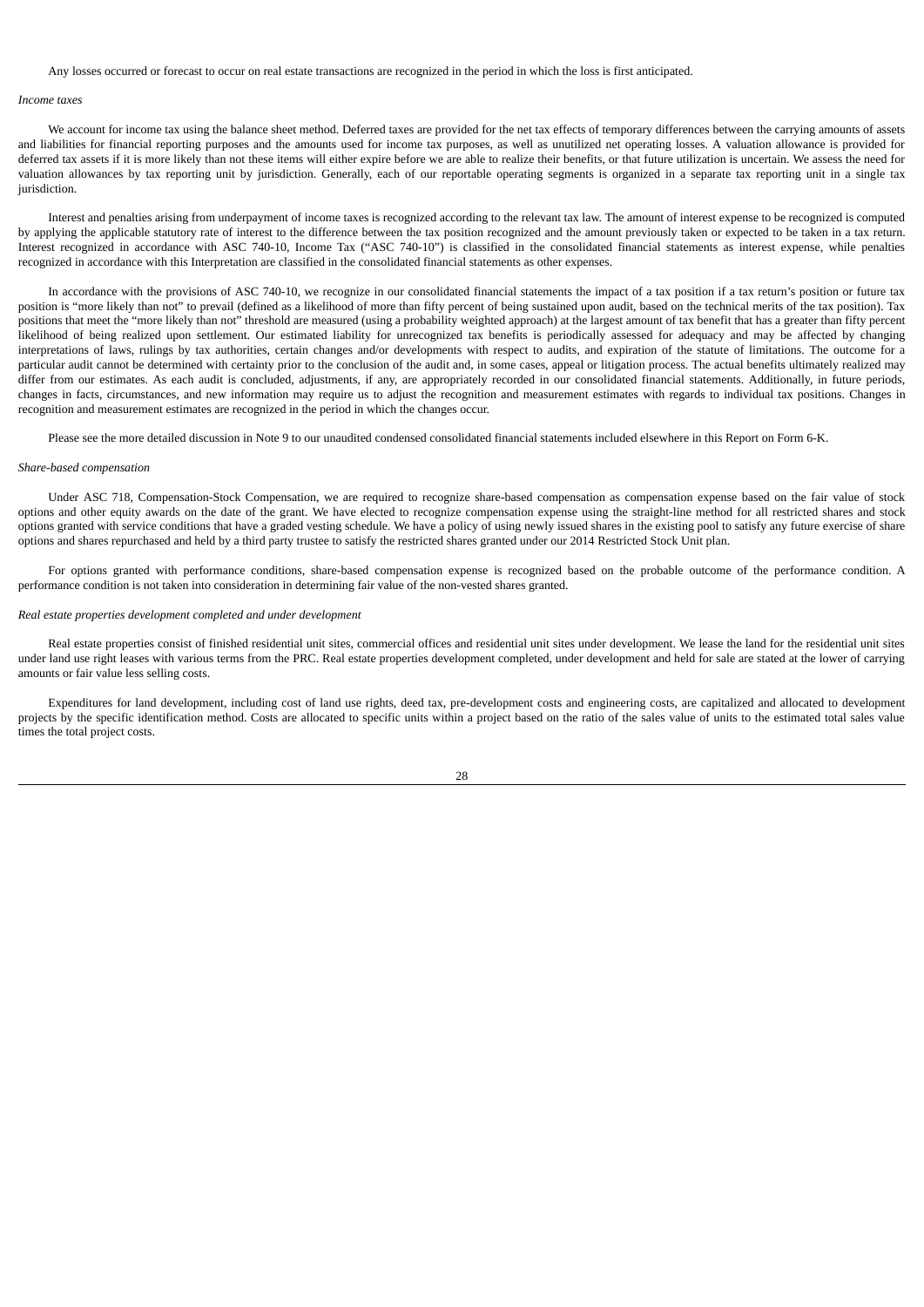Costs of amenities transferred to buyers are allocated as common costs of the project that are allocated to specific units as a component of total construction costs. For amenities retained by us, costs in excess of the related fair value of the amenities are also treated as common costs. Results of operations of amenities retained by us are included in current operating results.

In accordance with ASC 360, *Property, Plant and Equipment* ("ASC 360"), real estate property development completed, under development and held for sale are subject to valuation adjustments when the carrying amount exceeds fair value. An impairment loss is recognized only if the carrying amount of the assets is not recoverable and exceeds fair value. The carrying amount is not recoverable if it exceeds the sum of the undiscounted cash flows expected to be generated by the assets.

When the profitability of a current project deteriorates due to a slowdown in the sales pace, reduction of pricing or some other factor, this indicates that there may be a possible future loss on delivery and possible impairment in the recoverability of the assets. Accordingly, the assets of such project are subsequently reviewed for future losses and impairment by comparing the estimated future undiscounted cash flows for the project to the carrying value of such project. If the estimated future undiscounted cash flows are less than the asset's carrying value, such deficit will be charged as a future loss and the asset will then be written down to its estimated fair value.

We determine estimated fair value primarily by discounting the estimated future cash flows relating to the asset. In estimating the cash flows for a project, we use various factors including (a) the expected pace at which the planned number of units will be sold, based on competitive market conditions, historical trends in sales pace and actual average selling prices of similar product offerings and any other long or short-term economic conditions which may impact the market in which the project is located; (b) the estimated net sales prices expected to be attained based on the current market conditions and historical price trends, as well as any estimated increases in future sales prices based upon the projected rate of unit sales, the estimated time gap between pre-sale and expected delivery, the impact of government policies, the local and regional competitive environment, and certain external factors such as the opening of a subway line, school or factory; and (c) the expected costs to be incurred in the future by us, including, but not limited to, construction cost, construction overhead, sales and marketing, sales taxes and interest costs.

Our determination of fair value requires discounting the estimated cash flows at a rate commensurate with the inherent risk associated with the assets and related estimated cash flows. The discount rate used in determining each project's fair value depends on the stage of development, location and other specific factors that increase or decrease the risk associated with the estimated cash flows.

For the years ended December 31, 2017 and June 30, 2018, we did not recognize any impairment for real estate properties completed and under development.

### *Real estate properties held for lease, net*

Real estate properties held for lease are recorded at cost less accumulated depreciation. Depreciation is computed using the straight-line method over the estimated useful lives of the assets. Estimated useful lives of the real estate properties held for lease are 20-60 years.

Maintenance, repairs and minor renewals are charged directly to expenses as incurred. Major additions and improvements to the real estate properties held for lease are capitalized.

In accordance with ASC 360, "Property, Plant and Equipment," real estate properties held for lease is subject to valuation adjustments when the carrying amount exceeds fair value. An impairment loss is recognized only if the carrying amount of the assets is not recoverable and exceeds fair value. The carrying amount is not recoverable if it exceeds the sum of the undiscounted cash flows expected to be generated by the assets.

For the years ended December 31, 2017 and June 30, 2018, we did not recognize any impairment for real estate properties held for lease.

### *Effect of change in estimate*

Revisions in estimated gross profit margins related to percentage of completion revenues are made in the period in which circumstances requiring the revisions become known. During the six months ended June 30, 2018, real estate development projects (Chengdu Thriving Family, Changsha Xinyuan Splendid, Sanya Yazhou Bay No.1, Tianjin Spring Royal Palace I), which recognized gross profits in 2017, had changes in their estimated gross profit margins. As these projects moved closer to completion during 2018, the Company adjusted its prior estimates related to selling prices and development costs. As a result of the changes in estimate above, gross profit, net income and basic and diluted earnings per share decreased by US\$10.6 million, US\$8.0 million, US\$0.06 per share, and US\$0.06per share, respectively, for the six months ended June 30, 2018.

### *Impact of adoption of ASC 606*

In May 2014, the FASB issued ASU No. 2014-09, Revenue from Contracts with Customers (Topic 606)("ASU No. 2014-09"). Subsequent to the issuance of ASU 2014-09, the FASB has issued several ASUs such as ASU 2016-08, Revenue from Contracts with Customers (Topic 606): Principal versus Agent Considerations (Reporting Revenue Gross versus Net), ASU 2016-10, Revenue from Contracts with Customers (Topic 606): Identifying Performance Obligations and Licensing, and ASU 2016-12, Revenue from Contracts with Customers (Topic 606): Narrow-Scope Improvements and Practical Expedients among others. These ASUs have the same effective date as ASU 2014-09. All guidance is collectively referred to as ASC 606, which supersedes ASC 605, *Revenue Recognition*.

ASC 606 requires an entity to recognize revenue when it transfers promised goods or services to customers in an amount that reflects the consideration to which the entity expects to be entitled in exchange for those goods or services. ASC 606 creates a five-step model that requires entities to exercise judgment when considering the terms of the contract(s) which include (i) identifying the contract(s) with the customer, (ii) identifying the separate performance obligations in the contract, (iii) determining the transaction price, (iv) allocating the transaction price to the separate performance obligations, and (v) recognizing revenue when each performance obligation is satisfied. ASC 606 also specifies the accounting for the incremental costs of obtaining a contract and the costs directly related to fulfilling a contract. In addition, ASC 606 requires extensive disclosures.

The Group adopted ASC 606 on January 1, 2018 using the modified retrospective approach, applying the adoption only to contracts not completed as of the date of adoption, with no restatement of comparative periods, and a cumulative-effect adjustment to retained earnings recognized as of the date of adoption.

The effect of adopting ASC 606 as at January 1, 2018 was, as follows:

|                                              |           | As of January 1, 2018<br>US\$'000(Unaudited) |                                                                   |                                    |  |  |
|----------------------------------------------|-----------|----------------------------------------------|-------------------------------------------------------------------|------------------------------------|--|--|
|                                              | Reference | As previously<br>reported<br><b>US\$'000</b> | <b>Effects of</b><br>the adoption<br>of ASC606<br><b>US\$'000</b> | <b>Restated</b><br><b>US\$'000</b> |  |  |
| <b>Consolidated balance sheet(extract)</b>   |           |                                              |                                                                   |                                    |  |  |
| Real estate properties development completed | (a)       | 840,393                                      | 35,132                                                            | 875,525                            |  |  |
| Real estate properties under development     | (a)       | 1,996,001                                    | 1,176,120                                                         | 3,172,121                          |  |  |
| Accounts receivable                          | (a), (b)  | 100,553                                      | (88,518)                                                          | 12,035                             |  |  |
| Contract assets                              | (c)       |                                              | 15,576                                                            | 15,576                             |  |  |
| Other deposit and prepayment                 | (a)       | 272,022                                      | 24,453                                                            | 296,475                            |  |  |
| Deferred tax assets                          | (d)       | 82,006                                       | 68,159                                                            | 150,165                            |  |  |
| Other payables and accrued liabilities       | (a)       | 300,118                                      | 830                                                               | 300,948                            |  |  |
| <b>Customer deposits</b>                     | (a)       | 438,342                                      | 1,602,044                                                         | 2.040.386                          |  |  |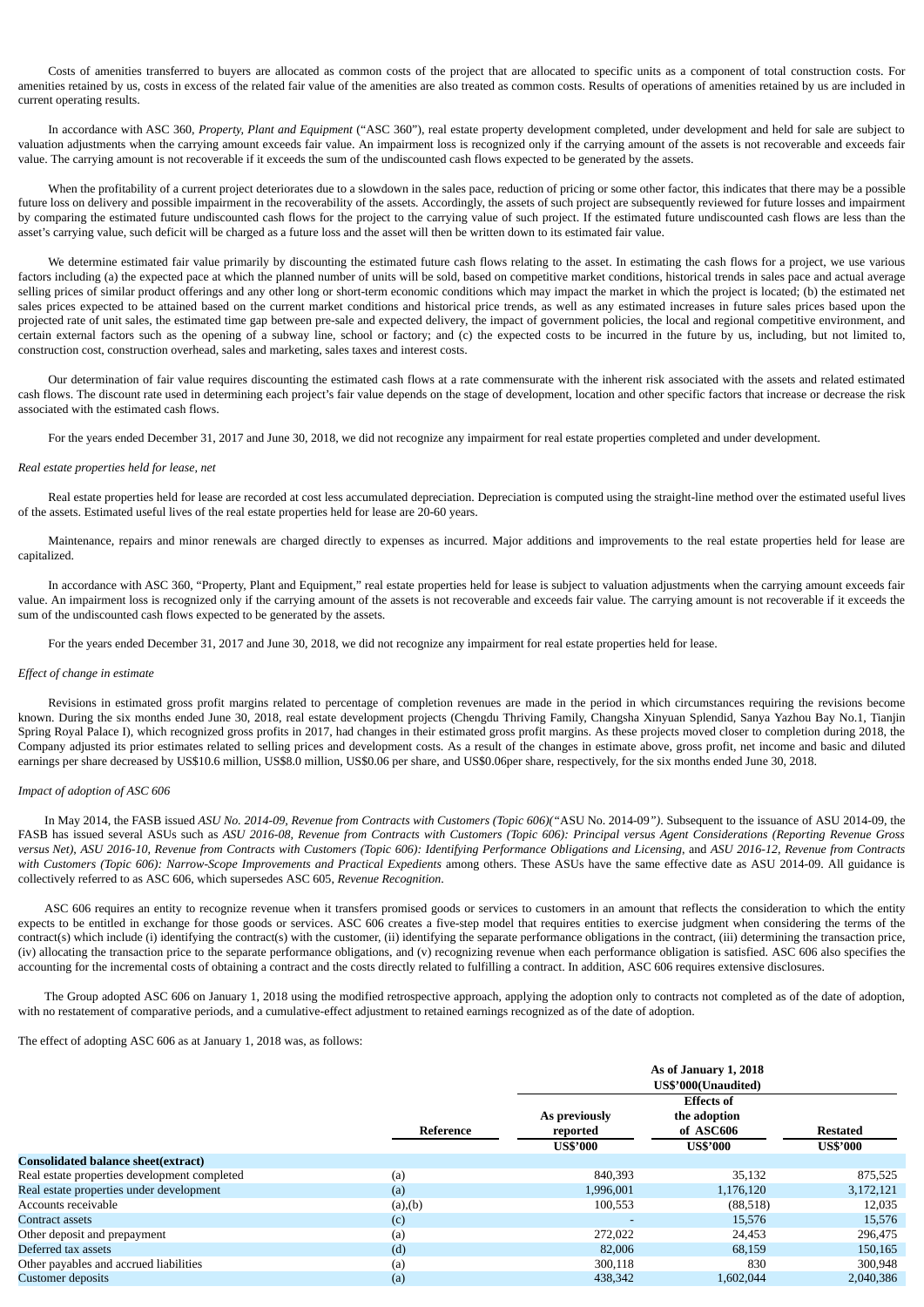| Deferred tax liabilities               | (d)                | 164.204 | (36,064)   | 128,140 |
|----------------------------------------|--------------------|---------|------------|---------|
| Income tax payable                     | (a)                | 169.839 | (18, 495)  | 151,344 |
| Retained earnings                      | (a), (b), (c), (d) | 382,124 | (271, 046) | 111.078 |
| Accumulated other comprehensive income | (a), (b), (c), (d) | 29,226  | (9, 198)   | 20,028  |
| Non-controlling interest               | (Note 15)          | 64,441  | (37, 149)  | 27,292  |
|                                        |                    |         |            |         |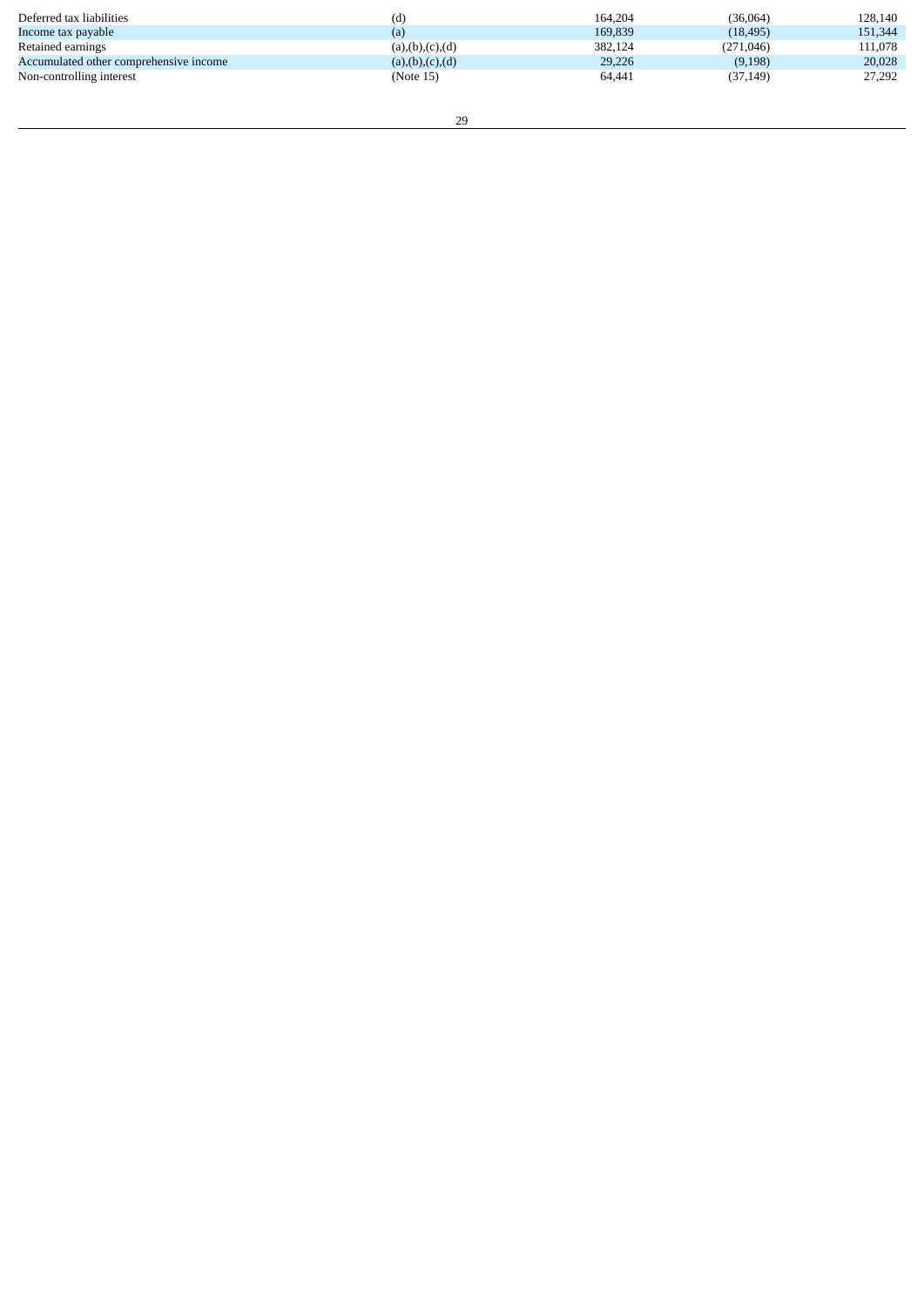Set out below, are the amounts by which each financial statement line item is affected as of and for the six months ended June 30,2018 as a result of the adoption of ASC 606. The adoption of ASC 606 did not have a material impact to the Group's operating, investing and financing cash flows. The first column shows what the amounts would have been had ASC 606 not been adopted and the third column shows amounts prepared under ASC 606 with effects of the adoption of ASC 606 as stated in the second column:

|                                                                       |                    | As of June 30, 2018<br>US\$'000(Unaudited)                    |                                                |                               |  |
|-----------------------------------------------------------------------|--------------------|---------------------------------------------------------------|------------------------------------------------|-------------------------------|--|
|                                                                       | Reference          | <b>Amounts</b><br>without the<br>adoption of<br><b>ASC606</b> | <b>Effects of</b><br>the adoption<br>of ASC606 | <b>Amounts</b><br>as reported |  |
| Condensed consolidated balance sheets (extract)                       |                    |                                                               |                                                |                               |  |
| Real estate properties development completed                          | (a)                | 546,970                                                       | 163,534                                        | 710,504                       |  |
| Real estate properties under development                              | (a)                | 2,328,697                                                     | 1,366,120                                      | 3,694,817                     |  |
| Accounts receivable                                                   | (a), (b)           | 54,762                                                        | (17,254)                                       | 37,508                        |  |
| <b>Contract assets</b>                                                | (c)                |                                                               | 16,990                                         | 16,990                        |  |
| Other deposits and prepayments                                        | (a)                | 142,501                                                       | 26,604                                         | 169,105                       |  |
| Deferred tax assets                                                   | (d)                | 140,899                                                       | 1,873                                          | 142,772                       |  |
| Customer deposits                                                     | (a)                | 654,703                                                       | 1,984,801                                      | 2,639,504                     |  |
| Other payable and accrued liabilities                                 | (a)                | 266,040                                                       | 507                                            | 266,547                       |  |
| Deferred tax liabilities                                              | (d)                | 241,199                                                       | (99, 795)                                      | 141,404                       |  |
| Income tax payable                                                    | (a)                | 130,764                                                       | (15,886)                                       | 114,878                       |  |
| Non-controlling interest                                              | (Note 15)          | 54,915                                                        | (36,261)                                       | 18,654                        |  |
| Retained earnings                                                     | (a), (b), (c), (d) | 350,443                                                       | (269, 824)                                     | 80,619                        |  |
| Accumulated other comprehensive income                                | (a), (b), (c), (d) | 13,925                                                        | (5,675)                                        | 8,250                         |  |
| Condensed consolidated statement of comprehensive income<br>(extract) |                    |                                                               |                                                |                               |  |
| Revenue                                                               | (a), (b)           | 892,075                                                       | (362, 146)                                     | 529,929                       |  |
| Cost of revenue                                                       | (a)                | (745, 253)                                                    | 363,407                                        | (381, 846)                    |  |
| Selling and distribution expenses                                     | (c)                | (27,980)                                                      | 1,671                                          | (26, 309)                     |  |
| Income taxes                                                          | (d)                | (25, 919)                                                     | (1,268)                                        | (27, 187)                     |  |
| <b>Net loss</b>                                                       |                    | (23, 681)                                                     | 1,664                                          | (22,017)                      |  |
| Net loss attributable to non-controlling interest                     | (Note 15)          | 5,263                                                         | (442)                                          | 4,821                         |  |

Net loss attributable to Xinyuan Real Estate Co., Ltd. Shareholders (18,418) (18,418) (17,196) (17,196) 1,222 (17,196)

The nature of the adjustments as at January 1, 2018 and the reasons for the significant changes in the condensed consolidated balance sheet as of June 30, 2018 and the condensed consolidated statement of comprehensive income for the six months ended June 30, 2018 are described below:

### *(a) Real estate sales*

A significant portion of the Group's revenue is derived from real estate sales of development properties in the PRC. Prior to the adoption of ASC 606, the Group recognizes revenue using the percentage-of-completion ("POC") method on the sale of individual units when (i) construction is beyond a preliminary stage; and (ii) the buyer is committed to the extent of being unable to require a refund except for non-delivery of the unit; and (iii) sufficient units have already been sold to assure that the entire property will not revert to rental property; and (iv) sales prices are collectible; and (iv) aggregate sales proceeds and costs can be reasonably estimated. Under ASC 606, to recognize revenue over time similar to the POC method, contractual provisions need to provide the Group with an enforceable right to payment. Historically, the Group's contracts did not include an enforceable right to payment. For all contracts executed starting from January 1, 2018, the Group modified certain terms to establish an enforceable right to payment for performance completed to date, including a reasonable profit. Under ASC 606, the Group recognizes revenue on an "over time" basis prospectively for these new contracts by using cost inputs to measure progress towards the completion of the performance obligation. Upon adoption of ASC 606, for those contracts that did not include enforceable right to payment terms, revenue is recognized at a point in time when title to the property is transferred to the buyer. Therefore, real estate properties development completed and real estate properties under development increased by US\$35.1 million and US\$1,176.1 million, respectively, accounts receivable decreased by US\$91.1 million, other deposit and prepayment increased by US\$24.5 million, other payables and accrued liabilities increased by US\$0.8 million, customer deposits increased by US\$1,602.0 million, income tax payable decreased by US\$18.5 million, accumulated other comprehensive income decreased by US\$10.9 million and retained earnings decreased by US\$320.2 million as of January 1, 2018.

As of June 30, 2018, ASC 606 increased real estate properties development completed and real estate properties under development by US\$163.5 million and US\$1,366.1 million, respectively, decreased accounts receivable by US\$23.7 million, increased other deposits and prepayments by US\$26.6 million, increased other payable and accrued liabilities by US\$0.5 million, increased customer deposits by US\$1,984.8 million, decreased income tax payable by US\$15.9million, decreased accumulated other comprehensive income by US\$7.0 million, decreased revenue by US\$366.1 million, decreased cost of revenue by US\$363.4 million and decreased retained earnings by US\$322.9 million.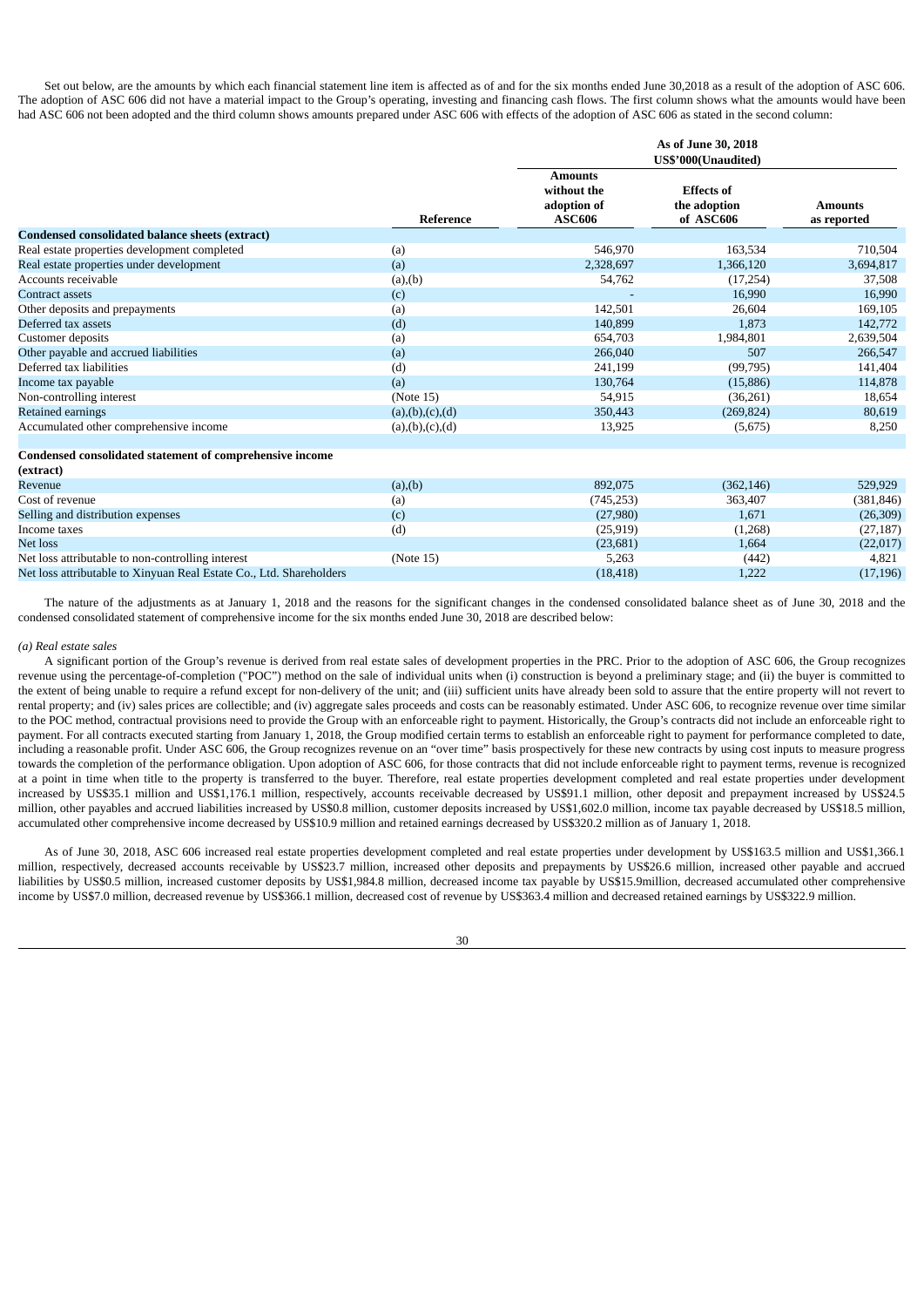For real estate sales of development properties in the U.S., under ASC 605 and 606, revenue was recognized at a point in time upon meeting relevant revenue recognition criteria, which is generally when title to the property is transferred to the buyer.

### *(b)Real estate management services income*

In light of ASU 2016-12, Revenue from Contracts with Customers (Topic 606): Narrow-Scope Improvements and Practical Expedients, the Group reassessed its exposure to credit risk for the services that will be transferred to the customer, specifically, evaluating the customer's ability and intention to pay the contract consideration when it is due. As a result of this evaluation, the Group will recognize revenue in the amount to which the Group has a right to invoice and corresponds directly with the value of performance completed. Upon adoption of ASC 606, the Group increased accounts receivable, accumulated other comprehensive income and retained earnings by US\$2.6 million, US\$0.1 million and US\$1.9 million, respectively, as of January 1, 2018.

As of June 30, 2018, ASC 606 increased accounts receivable, accumulated other comprehensive income, revenue and retained earnings by US\$6.4 million, US\$0.1 million US\$4.0 million and US\$5.9 million, respectively.

### *(c)Incremental cost to obtain a contract*

The Group pays sales commission to its real estate sales agencies for each real estate sales contract. Prior to the adoption of ASC 606, the Group immediately expensed sales commissions (included under selling and distribution expense) when incurred. Under ASC 606, the Group assessed that sales commission to its real estate sales agencies qualified as an incremental cost of obtaining a contract with customer. Therefore, upon adoption of ASC 606, the Group increased contract assets, accumulated other comprehensive income and retained earnings by US\$15.6 million, US\$0.4 million and US\$11.3 million, respectively, as of 1 January 2018.

As of June 30, 2018, ASC 606 increased contract assets, accumulated other comprehensive income and retained earnings by US\$17.0 million, US\$0.2 million and US\$13.0 million, respectively, and decreased selling and distribution expenses by US\$1.7 million.

#### *(d)Income taxes*

The tax effects of the adjustments at the applicable statutory tax rates were also reflected. Upon adoption of ASC 606, the Group increased deferred tax assets by US\$68.2 million, decreased deferred tax liabilities by US\$36.1 million, increased accumulated other comprehensive income by US\$3.4 million and increased retained earnings by US\$100.9 million as of 1 January 2018. And the Group increased deferred tax assets by US\$1.9 million, decreased deferred tax liabilities by US\$99.8 million, increased income taxes by US\$1.3 million, increased accumulated other comprehensive income by US\$0.1 million and increased retained earnings by US\$100.3 million as of June 30, 2018.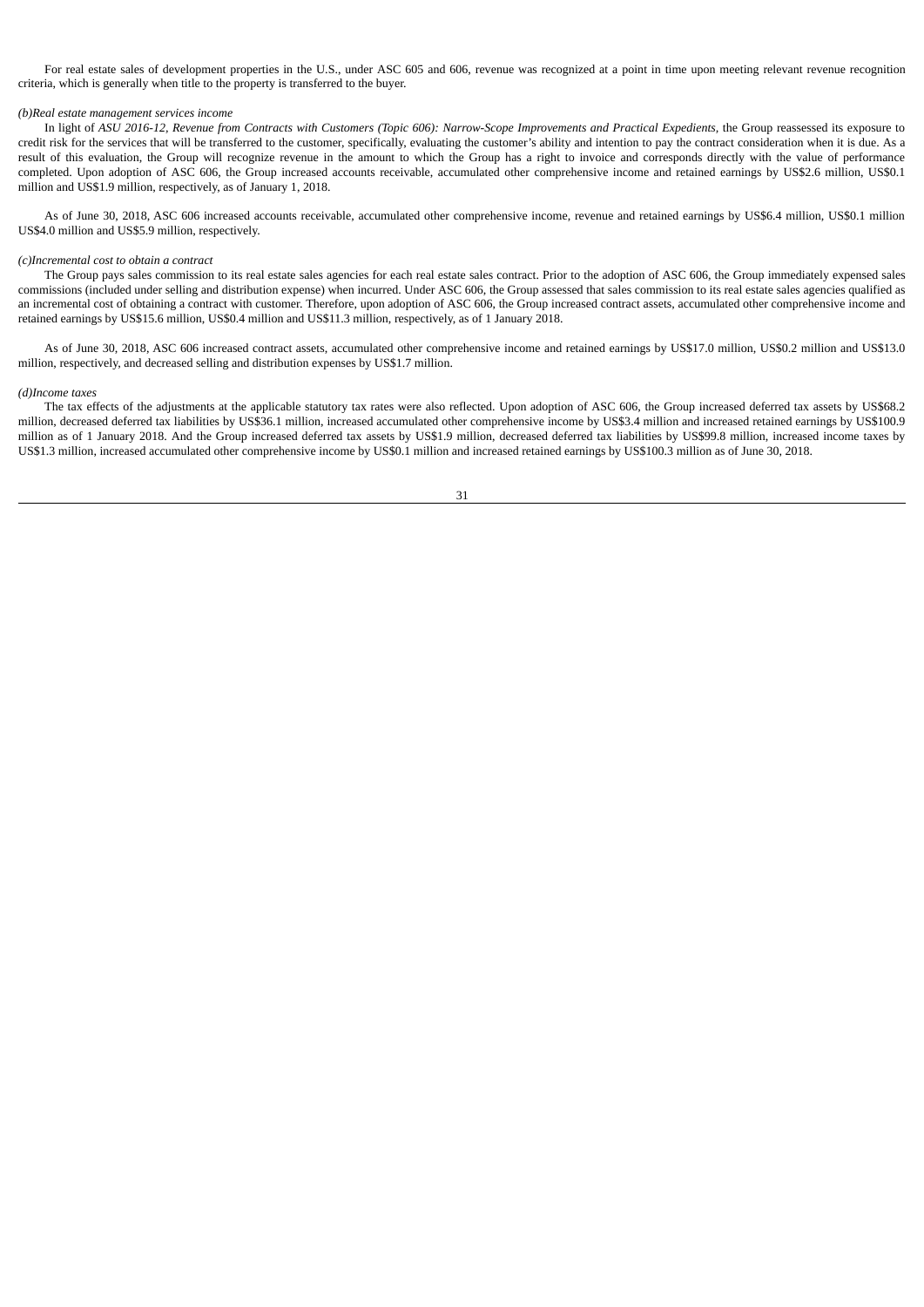## *Recently Issued Accounting Pronouncements*

Please see the more detailed discussion in Note 2 to our unaudited condensed consolidated financial statements included elsewhere in this filing.

# **B. Liquidity and Capital Resources**

A principal factor affecting our results of operations and our growth is the acquisition of land and land use rights in target markets. Under current regulations and market practice, land use rights for residential development purposes in the PRC may be acquired from local governments through a competitive auction or other bidding process. These competitive auctions and bidding processes are typically announced 20 days before they are about to take place. To participate in these auctions, we are required to make a minimum deposit of 20-50% of the opening auction price in cash. If we are successful on our bids, we are also generally required to remit the remaining purchase price within one to six months of the auction. Further, under current regulations we are not permitted to borrow money from local banks to fund land purchases. As a result we have to fund land purchases either from cash flows from project sales or from financing transactions in foreign markets which have been and continue to be relatively expensive and not easily accessible. Our failure to obtain adequate financing in a timely manner could severely adversely (1) restrict our ability to complete existing projects, expand our business, or repay our debts and (2) affect our financial performance and condition. As a result of our activities in the U.S. market, we also require adequate U.S. dollar financing for our U.S. operations, primarily through back-to-back loan arrangements with our subsidiaries (which is subject to foreign exchange rate fluctuation and regulatory risk).

In addition to our land acquisitions, we expect to incur material project development costs on the acquired land. Our cash needs can only be partially satisfied by construction loans and future cash flows from real estate projects under development in the upcoming fiscal year. To ensure that we have sufficient funds to secure attractive land parcels and cover material project development costs, which are vital to our growth strategy, we have chosen to maintain a certain level of cash reserves on hand. In addition, we are required to maintain restricted cash deposits by banks that provide loans to us and our customers. The amount of the restricted cash deposits will vary based on the amount of the related loans. As of June 30, 2018, approximately US\$384.3 million, or 26.5% of our total cash balance reserve, were restricted cash.

In 2014, we entered into one framework cooperation agreement with a local government and paid advances in the aggregate amount of US\$209.2 million. These advances have been or will be deducted from land cost if we succeed in auction bids. A total US\$131.5 million of advance payments related to land parcels we successfully acquired were transferred to land cost, including payments for three parcels of land in Xingyang for the amount of US\$27.1 million and two parcels of land in Xi'an for the amount of US\$104.4 million. In 2015, we acquired six parcels in Zhengzhou City and Tianjin City for aggregate land costs of approximately US\$232.9 million. In 2016, we acquired six parcels in Zhengzhou City for aggregate land costs of approximately US\$210.0 million. In 2017, we acquired ten parcels of land in Zhengzhou for aggregate land costs of approximately US\$262.7 million. In the six months ended June 30, 2018, we acquired five parcels in Zhengzhou City for aggregate land costs of approximately US\$262.1 million.

From 2013, we started to acquire parcels of land by acquisitions of the equity interests of companies holding land. In 2014, we purchased two parcels of land in Sanya City and Shanghai City through acquisition of local real estate companies for an aggregate consideration of approximately US\$58.3 million and US\$149.4 million, respectively. In 2015, we acquired one parcel in Jinan City through the acquisition of one company for consideration of US\$16.2 million. In 2016, we acquired three parcels in Beijing, Kunshan and Changsha through the acquisition of three companies for total consideration of US\$159.5 million. In 2017, we acquired seven parcels in Zhengzhou, Xi'an, Zhuhai, Suzhou, Kunshan and Changsha through the acquisition of seven companies for total consideration of US\$598.2 million. In the six months ended June 30, 2018, we acquired three parcels in Wuhan City, Suzhou City, and Zhengzhou City through the acquisitions of three companies for aggregate land costs of approximately US\$147.8 million.

We have and will continue to closely monitor our cash flow position to support our operations. We believe we manage land acquisition activities in a rational manner to control land expenditure and achieve reasonable profit of each project investment. We also closely monitor collection of accounts receivable, and obtain funds through a variety of both domestic and overseas financing activities to provide a solid cash flow position for sustainable development.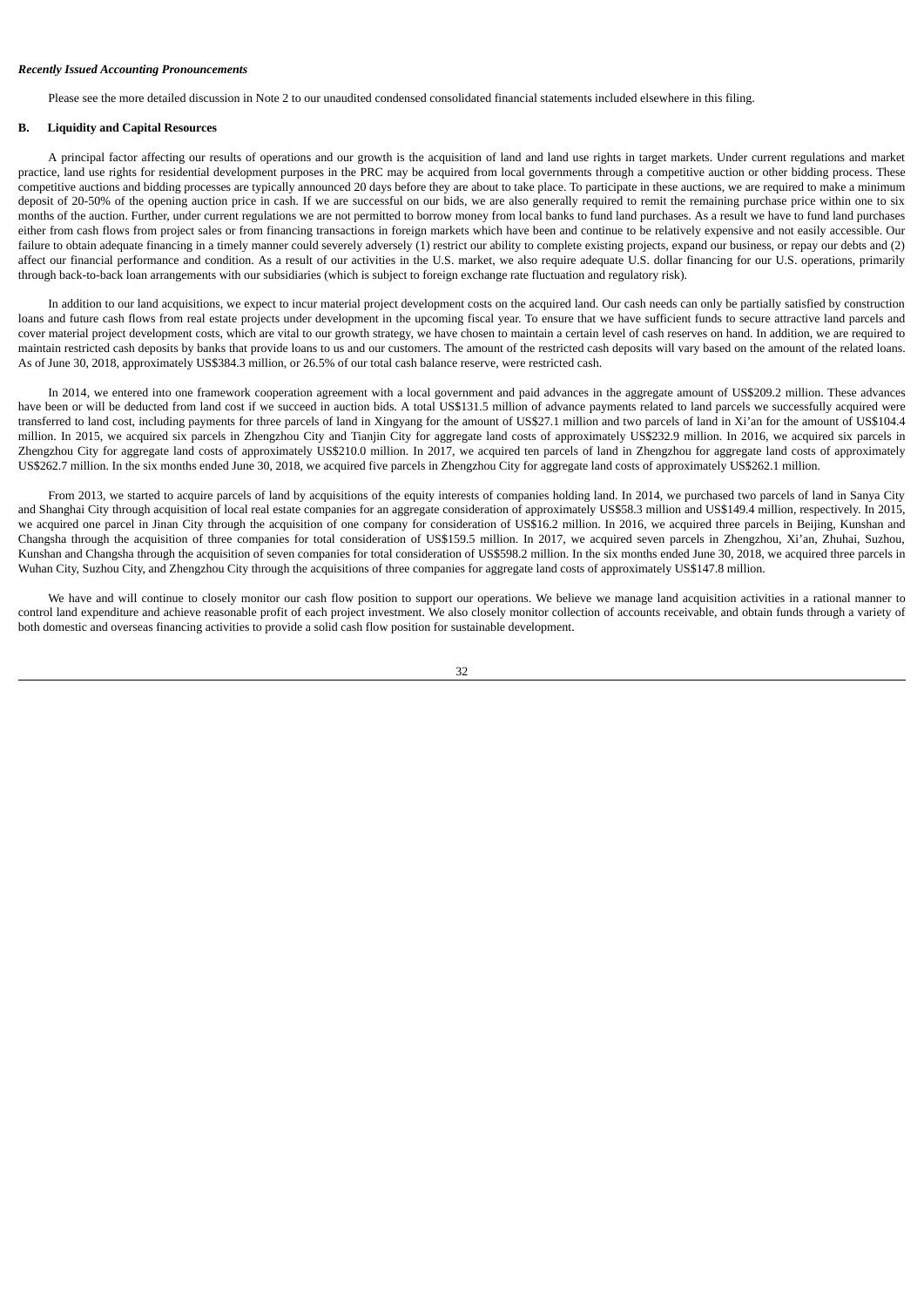|                                                              | 2017                | 2018       |
|--------------------------------------------------------------|---------------------|------------|
|                                                              | (US\$ in thousands) |            |
| Net cash used in operating activities                        | (129,744)           | (229, 549) |
| Net cash used in investing activities                        | (11,295)            | (13, 304)  |
| Net cash provided by financing activities                    | 488,104             | 261,904    |
| Net increase in cash and cash equivalents                    | 347,065             | 19.051     |
| Effect of exchange rate changes on cash and cash equivalents | 21,318              | (28, 824)  |
| Cash and cash equivalents at beginning of period             | 906,743             | 1,461,227  |
| Cash and cash equivalents at end of period                   | 1,275,126           | 1,451,454  |

**Six Months Ended June 30,**

# *Operating Activities*

Net cash used in operating activities was US\$229.5 million for the six months ended June 30, 2018, primarily attributable to an increase in customer deposits of US\$2,292.6 million, an increase in real estate properties under development of US\$1,860.8 million, a decrease in accounts payable of US\$198.8 million, an increase in deposits for land use right of US\$327.7 million, and the purchase of trading securities of US\$97.5 million, a decrease in real estate properties development completed of US\$126.9 million, an increase in other assets of US\$128.2 million and a decrease in deferred expense of US\$110.5 million.

Net cash used in operating activities was US\$129.7 million for the six months ended June 30, 2017, primarily attributable to an increase in real estate properties under development of US\$191.0 million, an increase in real estate properties held for lease of US\$31.0 million, a decrease in accounts payable of US\$53.6 million, an increase in deposits for land use right of US\$25.9 million, and the purchase of trading securities of US\$583.5 million, partially offset by US\$28.2 million in net income, the proceeds from disposal of trading securities of US\$577.9 million, a decrease in real estate properties development completed of US\$87.4 million, a decrease in other deposits and prepayments of US\$44.9 million and an increase in other payables and accrued liabilities of US\$40.8 million.

Proceeds from pre-sales of our properties under development are an important source of cash flow for our operations. PRC law allows us to pre-sell properties before their completion upon satisfaction of certain requirements and requires us to use the pre-sales proceeds to develop the particular project pre-sold. The amount and timing of cash flows from pre-sales are affected by a number of factors, including restrictions on pre-sales imposed by PRC law, market demand for our properties subject to pre-sales, prices at which we can pre-sell and the number of properties we have available for pre-sale. Any pre-sales payments we receive before we recognize revenue are recorded as current liabilities under customer deposits. As of June 30, 2017 and June 30, 2018, we recorded current liabilities consisting of customer deposits of US\$173.3 million and US\$2,639.5 million, respectively. We actively market pre-sales of our properties in accordance with regulations to accelerate cash in flow to the extent possible.

#### *Investing Activities*

Net cash used in investing activities was US\$13.3 million in the six months ended June 30, 2018, and was mainly attributable to the purchase of property and equipment of US\$2.9 million, the acquisition of long-term investment of US\$169.4 million and proceeds from returns of capital of US\$158.6 million.

Net cash used in investing activities was US\$11.3 million in the six months ended June 30, 2017, and was mainly attributable to the purchase of property and equipment of US\$2.7 million and the acquisition of other long-term investment of US\$8.8 million.

### *Financing Activities*

Net cash provided by financing activities was US\$261.9 million in the six months ended June 30, 2018, and was primarily attributable to the proceeds from short-term, longterm bank loans and short-term, long-term other debt in the aggregate of US\$818.6 million, capital injection from non-controlling interest of US\$31.6 million, partially offset by repayment of short-term and long-term bank loans and short-term, long-term other debt in the aggregate of US\$509.5 million and distribution to non-controlling interests of US\$35.8 million.

Net cash provided by financing activities was US\$488.1 million in the six months ended June 30, 2017, and was primarily attributable to the proceeds from short-term, longterm bank loans and short-term, long-term other debt in the aggregate of US\$967.9 million, partially offset by repayment of short-term and long-term bank loans and short-term, long-term other debt in the aggregate of US\$440.5 million, purchase of treasury shares of US\$11.9 million and dividend distributions of US\$13.7 million.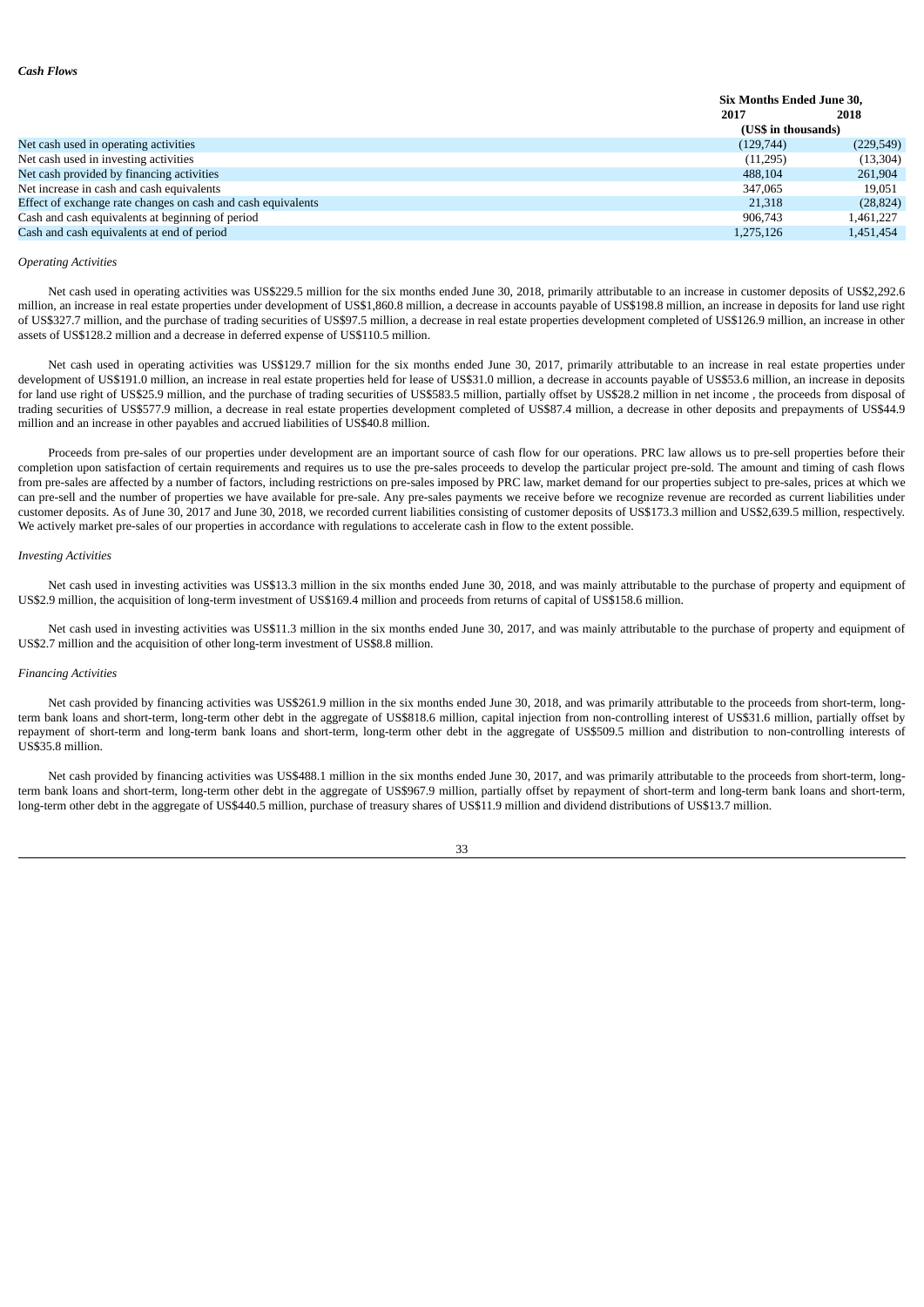#### *Bank Borrowings and other debt*

Bank borrowings and other debt are an important source of funding for our property developments. Our borrowings as of December 31, 2017 and June 30, 2018, respectively, were as follows.

|                                                       | As of December 31, | As of June 30,<br>2018 |  |
|-------------------------------------------------------|--------------------|------------------------|--|
|                                                       | 2017               |                        |  |
|                                                       | US\$               | US\$                   |  |
| Short-term bank loans and other debt                  | 247,758,295        | 167, 337, 897          |  |
| Long-term bank loans                                  | 11,018,946         | 297,524,408            |  |
| Other long-term debt                                  | 1,404,814,439      | 1,430,226,294          |  |
| Current portion of long-term bank loan and other debt | 1,648,233,254      | 1,690,378,817          |  |
| Total                                                 | 3,311,824,934      | 3,585,467,416          |  |

As of December 31, 2017, and June 30, 2018, the weighted average interest rate on our short-term bank loans was 7.67% and 6.55%, respectively. As of June 30, 2018, US\$105.5 million of the short-term bank loans were denominated in Renminbi and are secured by associated land use rights, real estate under development, real estate properties held for lease, obligatory rights of account receivable, and real estate properties completed. The remaining US\$61.9 million was denominated in U.S. dollars and are secured by an equivalent amount of RMB bank deposits.

As of December 31, 2017, and June 30, 2018, the weighted average interest rate on our long-term bank loans, including their current portion, was 5.43% and 6.48%, respectively. As of June 30, 2018, US\$724.3 million of the long-term bank loans were denominated in Renminbi and were secured by associated land use rights, real estate under development, real estate properties held for lease, obligatory rights of account receivable, real estate properties completed and restricted cash. The remaining US\$51.6 million was denominated in U.S. dollars and was secured by the equivalent amount of RMB bank deposit.

Since June 2003, commercial banks have been prohibited under PBOC guidelines from advancing loans to fund the payment of land use rights. In addition, the PRC government also encourages property developers to use internal funds to develop their property projects. Under guidelines jointly issued by the Ministry of Housing and Urban Rural Development and other PRC government authorities in August 2004, commercial banks in China are not permitted to lend funds to property developers with an internal capital ratio, calculated by dividing the internal funds available by the total capital required for the project, of less than 35%. These internal capital ratio requirements have limited the amount of bank financing that property developers, including us, are able to obtain.

### *Senior Secured Notes*

Our obligations under the August 2019 Senior Secured Notes, the February 2021 Senior Secured Notes, the November 2020 Senior Secured Notes and the March 2020 Senior Secured Notes, the indenture governing the August 2019 Senior Secured Notes (the "August 2019 Indenture"), the indenture governing the February 2021 Senior Secured Notes (the "February 2021 Indenture"), the indenture governing the November 2020 Senior Secured Notes (the "November 2020 Indenture") and the indenture governing the March 2020 Senior Secured Notes (the "March 2020 Indenture") have been guaranteed initially by certain of our wholly-owned subsidiaries, Xinyuan Real Estate, Ltd., Xinyuan International Property Investment Co., Ltd., Victory Good Development Limited, South Glory International Limited, Elite Quest Holdings Limited and Xinyuan International (HK) Property Investment Co., Limited (the "Subsidiary Guarantors") and will be guaranteed by such other of our future subsidiaries in accordance with the terms of the applicable Indenture. Our obligations under the August 2019 Senior Secured Notes, the February 2021 Senior Secured Notes, the November 2020 Senior Secured Notes, the March 2020 Senior Secured Notes, the August 2019 Indenture, the February 2021 Indenture, the November 2020 Indenture and the March 2020 Indenture are secured by a pledge of the capital stock of our wholly-owned subsidiaries, Xinyuan Real Estate, Ltd., Xinyuan International Property Investment Co., Ltd., Victory Good Development Ltd., South Glory International Ltd. and Elite Quest Holdings Ltd. During the period the May 2018 Senior Secured Notes and the June 2019 Senior Secured Notes were outstanding, we had similar obligations under the May 2018 Senior Secured Notes, the June 2019 Senior Secured Notes, the indenture governing the May 2018 Senior Secured Notes (the "May 2018 Indenture") and the indenture governing the June 2019 Senior Secured Notes (the "June 2019 Indenture").

In February 2015, pursuant to a consent solicitation to the holders of the May 2018 Senior Secured Notes and the June 2019 Senior Secured Notes, we amended the May 2018 Indenture and the June 2019 Indenture to give us additional flexibility in pursuing new business opportunities and new sources of capital. The amendments to the Indentures include amendments that allow us to: (i) incur additional Indebtedness (as defined in the Indentures) in furtherance of our business plans; (ii) make certain Restricted Payments (as defined in the Indentures) and Permitted Investments (as defined in the Indentures); and (iii) make certain deemed Investments (as defined in the Indentures) without having to satisfy the Fixed Charge Coverage Ratio (as defined in the Indentures) requirement. The amendments also amend (i) the "Limitation on Issuances of Guarantees by Restricted Subsidiaries" covenant in the Indentures to the extent that we believe necessary as a result of the amendments to other covenants and (ii) the "Limitation on Asset Sales" covenant in the Indentures to remove the Fixed Charge Coverage Ratio requirement for Asset Dispositions (as defined in the Indentures). The amendments also amended certain related definitions in the Indentures.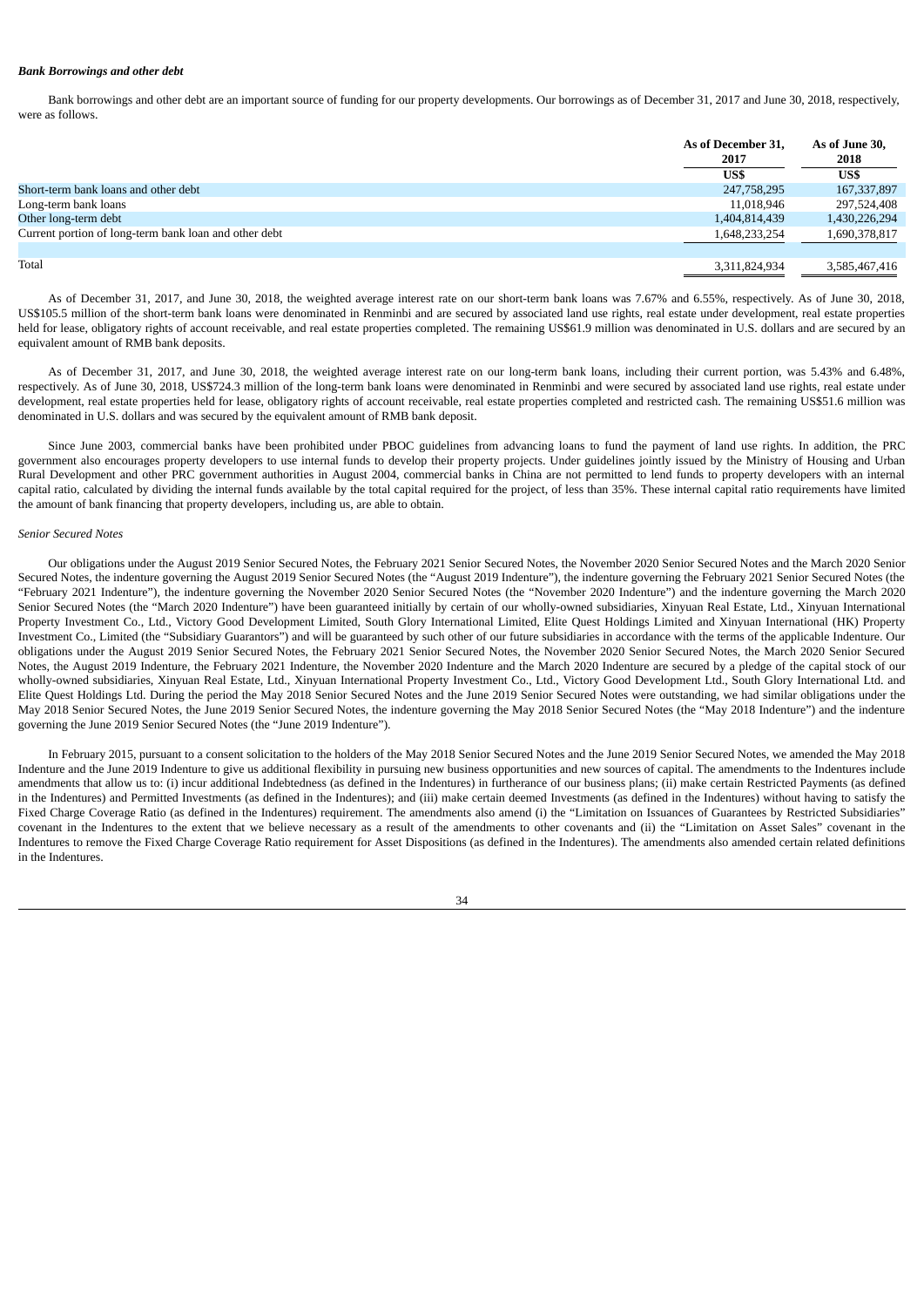In February 2016, through a consent solicitation to the holders of the May 2018 Senior Secured Notes and the June 2019 Senior Secured Notes, we amended the May 2018 Indenture and the June 2019 Indenture to give us additional flexibility in pursuing new business opportunities and new sources of capital. The amendments to the Indentures include: (i) amend the provisions relating to future Subsidiary Guarantors, JV Subsidiary Guarantors and pledged subsidiary Capital Stock (each, as defined in the Indentures); (ii) amend the "Limitation on Indebtedness and Preferred Stock" covenant; (iii) amend the "Limitation on Transactions with Shareholders and Affiliates" covenant and the provisions relating to "Designation of Restricted Subsidiaries and Unrestricted Subsidiaries"; (iv) amend the definition of "Permitted Investment" and the "Limitation on Restricted Payments" covenant; and (v) remove the "Limitation on the Company's Business Activities" covenant and amend the related definitions and provisions. The amendments also clarify certain other provisions in the Indentures.

The August 2019 Indenture, the February 2021 Indenture, the November 2020 Indenture and the March 2020 Indenture continue to contain certain covenants that, among others, restrict our ability and the ability of our restricted subsidiaries (as defined in the applicable Indenture) to incur additional debt or to issue preferred stock, to make certain payments or investments, to pay dividends or purchase or redeem capital stock, to sell assets (including limitations on the use of proceeds of asset sales), to grant liens on the collateral securing the August 2019 Senior Secured Notes, the February 2021 Senior Secured Notes, the November 2020 Senior Secured Notes or the March 2020 Senior Secured Notes, as applicable, or other assets, to make certain other payments and to engage in transactions with affiliates and holders of more than 10% of our common shares, subject to certain qualifications and exceptions and the satisfaction, in certain circumstances of specified conditions, such as a Fixed Charge Coverage Ratio (as defined in the applicable Indenture) of 2.50 to 1.0, 2.0 to 1.0, 2.0 to 1.0, and 2.0 to 1.0, respectively. Certain of these limitations, including restrictions on the incurrence of certain indebtedness or issuances of preferred stock, the making of certain payment or investments, payments of dividends, and sales of assets will be suspended if the August 2019 Senior Secured Notes, the February 2021 Senior Secured Notes, the November 2020 Senior Secured Notes or the March 2020 Senior Secured Notes, as applicable, obtain and retain an investment grade rating.

Additional information regarding the May 2018 Senior Secured Notes, the June 2019 Senior Secured Notes, the August 2019 Senior Secured Notes, the February 2021 Senior Secured Notes, the November 2020 Senior Secured Notes and March 2020 Senior Secured Notes is set forth below.

#### *May 2018 Senior Secured Notes*

The May 2018 Senior Secured Notes bore interest at 13.25% per annum payable semi-annually. Interest was payable on May 3 and November 3 of each year, commencing November 3, 2013. The final maturity date of the May 2018 Senior Secured Notes was May 3, 2018.

On October 18, 2016, we redeemed an aggregate principal amount of US\$183,000,000 of all outstanding May 2018 Senior Secured Notes at the redemption price equal to 106.625% of the principal amount thereof, being US\$195,123,750, plus accrued and unpaid interest of US\$11,113,590 to October 18, 2016. The total redemption price paid by the Company on October 18, 2016 was US\$206,237,340. The Company funded the redemption using the proceeds from the offering of its August 2019 Senior Secured Notes.

### *June 2019 Senior Secured Notes*

The June 2019 Senior Secured Notes bore interest at 13% per annum payable semi-annually. Interest was payable on June 6 and December 6 of each year, commencing June 6, 2014. The final maturity date of the June 2019 Senior Secured Notes was June 6, 2019.

On July 10, 2017, we redeemed an aggregate principal amount of US\$200,000,000 of all outstanding June 2019 Senior Secured Notes at the redemption price equal to 106.5% of the principal amount thereof, being US\$213,000,000, plus accrued and unpaid interest of US\$2,456,000 to July 10, 2017. The total redemption price paid by the Company on July 10, 2017 was US\$215,456,000. The Company funded the redemption using the proceeds from the offering of its February 2021 Senior Secured Notes.

### *August 2019 Senior Secured Notes*

On August 30, 2016, we issued an aggregate principal amount of US\$300,000,000 of the August 2019 Senior Secured Notes. The August 2019 Senior Secured Notes bear interest at 8.125% per annum payable semi-annually. Interest will be payable on February 28 and August 30 of each year, commencing February 28, 2017. The August 2019 Senior Secured Notes have a three year term maturing on August 30, 2019.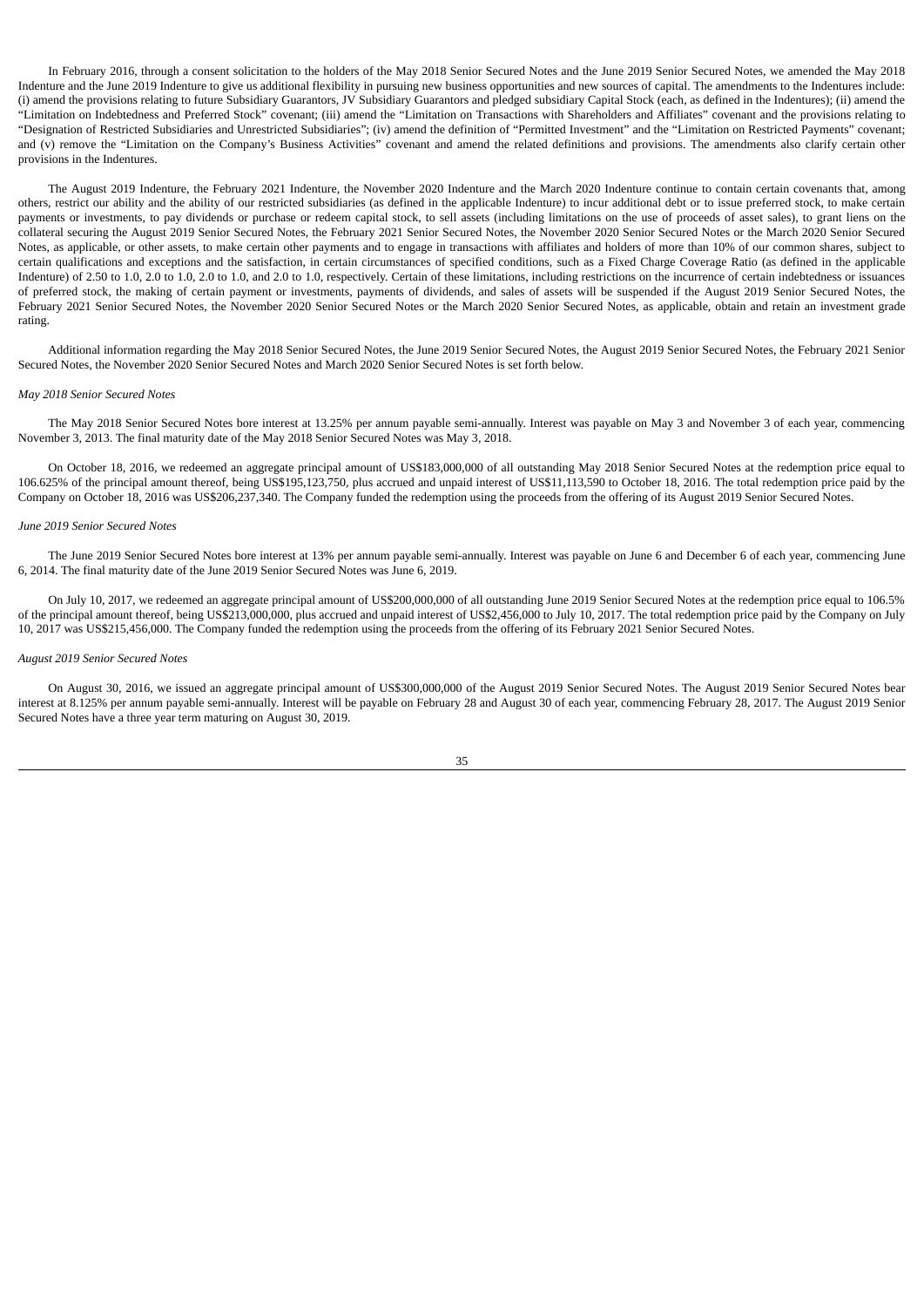At any time prior to August 30, 2019, we may at our option redeem the August 2019 Senior Secured Notes, in whole but not in part, at a redemption price equal to 100.0% of the principal amount of the August 2019 Senior Secured Notes plus the Applicable Premium as of, and accrued and unpaid interest, if any, to (but not including) the redemption date. "Applicable Premium" means with respect to any August 2019 Senior Secured Note at any redemption date, the greater of (i) 1.00% of the principal amount of such August 2019 Senior Secured Note and (ii) the excess of (A) the present value at such redemption date of the principal amount of such August 2019 Senior Secured Note, plus all required remaining scheduled interest payments due on such August 2019 Senior Secured Note through the maturity date of the August 2019 Senior Secured Notes (but excluding accrued and unpaid interest to the redemption date), computed using a discount rate equal to the Adjusted Treasury Rate (as defined in the August 2019 Indenture) plus 100 basis points, over (B) the principal amount of such August 2019 Senior Secured Note on such redemption date.

At any time prior to August 30, 2019, we may redeem up to 35% of the aggregate principal amount of the August 2019 Senior Secured Notes with the net cash proceeds of one or more sales of our common shares in certain equity offerings, within a specified period after the equity offering, at a redemption price of 108.125% of the principal amount of the August 2019 Senior Secured Notes, plus accrued and unpaid interest, if any, to (but not including) the redemption date, provided that at least 65% of the aggregate principal amount of the August 2019 Senior Secured Notes issued on August 30, 2016 remain outstanding after each such redemption.

Following any Change of Control Triggering Event, we must make an offer to purchase all outstanding August 2019 Senior Secured Notes at a purchase price equal to 101.0% of the principal amount thereof plus accrued and unpaid interest, if any, to (but not including) the offer to purchase payment date. A "Change of Control Triggering Event" means the occurrence of both a Change of Control (as defined in the August 2019 Indenture) and specified decline in the ratings of the August 2019 Senior Secured Notes within six months after the date of public notice of the occurrence of a Change of Control or the intention by us or any other person to effect a Change of Control.

### *February 2021 Senior Secured Notes*

On February 28, 2017, we issued an aggregate principal amount of US\$300,000,000 of the February 2021 Senior Secured Notes. The February 2021 Senior Secured Notes bear interest at 7.75% per annum payable semi-annually. Interest will be payable on February 28 and August 28 of each year, commencing August 28, 2017. The February 2021 Senior Secured Notes have a four year term maturing on February 28, 2021.

At any time prior to February 28, 2021, we may at our option redeem the February 2021 Senior Secured Notes, in whole but not in part, at a redemption price equal to 100.0% of the principal amount of the February 2021 Senior Secured Notes plus the Applicable Premium as of, and accrued and unpaid interest, if any, to (but not including) the redemption date. "Applicable Premium" means with respect to any February 2021 Senior Secured Note at any redemption date, the greater of (i) 1.00% of the principal amount of such February 2021 Senior Secured Note and (ii) the excess of (A) the present value at such redemption date of the principal amount of such February 2021 Senior Secured Note, plus all required remaining scheduled interest payments due on such February 2021 Senior Secured Note through the maturity date of the February 2021 Senior Secured Notes (but excluding accrued and unpaid interest to the redemption date), computed using a discount rate equal to the Adjusted Treasury Rate (as defined in the February 2021 Indenture) plus 100 basis points, over (B) the principal amount of such February 2021 Senior Secured Note on such redemption date.

At any time prior to February 28, 2021, we may redeem up to 35% of the aggregate principal amount of the February 2021 Senior Secured Notes with the net cash proceeds of one or more sales of our common shares in certain equity offerings, within a specified period after the equity offering, at a redemption price of 107.75% of the principal amount of the February 2021 Senior Secured Notes, plus accrued and unpaid interest, if any, to (but not including) the redemption date, provided that at least 65% of the aggregate principal amount of the February 2021 Senior Secured Notes issued on February 28, 2017 remain outstanding after each such redemption.

Following any Change of Control Triggering Event, we must make an offer to purchase all outstanding February 2021 Senior Secured Notes at a purchase price equal to 101.0% of the principal amount thereof plus accrued and unpaid interest, if any, to (but not including) the offer to purchase payment date. A "Change of Control Triggering Event" means the occurrence of both a Change of Control (as defined in the February 2021 Indenture) and specified decline in the ratings of the February 2021 Senior Secured Notes within six months after the date of public notice of the occurrence of a Change of Control or the intention by us or any other person to effect a Change of Control.

### *November2020 Senior Secured Notes*

On November 22, 2017 and December 1, 2017, we issued an aggregate principal amount of US\$200,000,000 and US\$100,000,000 of the November 2020 Senior Secured Notes, respectively. The November 2020 Senior Secured Notes bear interest at 8.875% per annum payable semi-annually. Interest will be payable on May 22 and November 22 of each year, commencing May 22, 2018. The November 2020 Senior Secured Notes have a three year term maturing on November 22, 2020.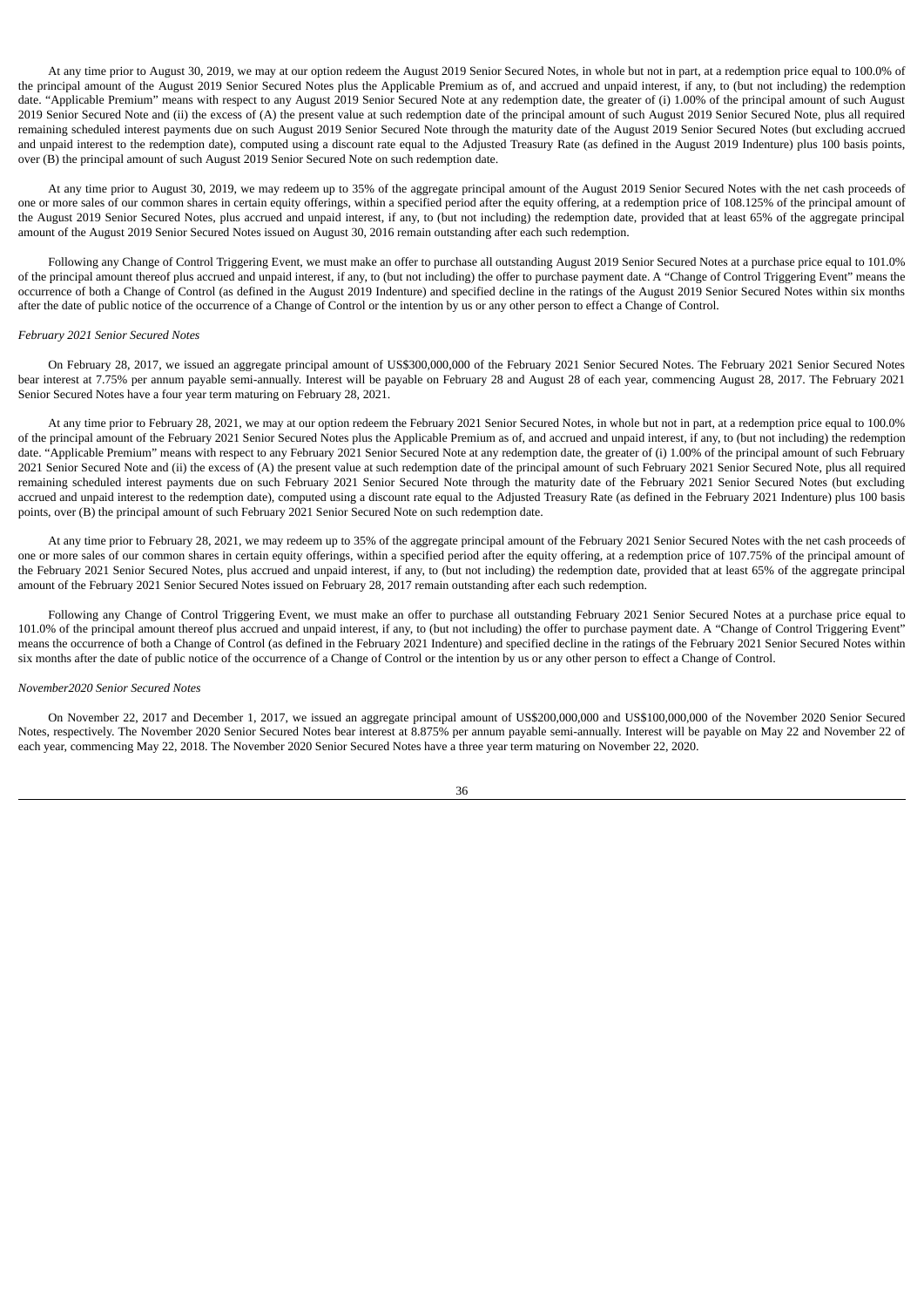At any time prior to November 22, 2020, we may at our option redeem the November 2020 Senior Secured Notes, in whole but not in part, at a redemption price equal to 100.0% of the principal amount of the November 2020 Senior Secured Notes plus the Applicable Premium as of, and accrued and unpaid interest, if any, to (but not including) the redemption date. "Applicable Premium" means with respect to any November 2020 Senior Secured Note at any redemption date, the greater of (i) 1.00% of the principal amount of such November 2020 Senior Secured Note and (ii) the excess of (A) the present value at such redemption date of the principal amount of such November 2020 Senior Secured Note, plus all required remaining scheduled interest payments due on such November 2020 Senior Secured Note through the maturity date of the November 2020 Senior Secured Notes (but excluding accrued and unpaid interest to the redemption date), computed using a discount rate equal to the Adjusted Treasury Rate (as defined in the November 2020 Indenture) plus 100 basis points, over (B) the principal amount of such November 2020 Senior Secured Note on such redemption date.

At any time prior to November 22, 2020, we may redeem up to 35% of the aggregate principal amount of the November 2020 Senior Secured Notes with the net cash proceeds of one or more sales of our common shares in certain equity offerings, within a specified period after the equity offering, at a redemption price of 108.875% of the principal amount of the November 2020 Senior Secured Notes, plus accrued and unpaid interest, if any, to (but not including) the redemption date, provided that at least 65% of the aggregate principal amount of the November 2020 Senior Secured Notes issued on November 22, 2017 remain outstanding after each such redemption.

Following any Change of Control Triggering Event, we must make an offer to purchase all outstanding November 2020 Senior Secured Notes at a purchase price equal to 101.0% of the principal amount thereof plus accrued and unpaid interest, if any, to (but not including) the offer to purchase payment date. A "Change of Control Triggering Event" means the occurrence of both a Change of Control (as defined in the November 2020 Indenture) and specified decline in the ratings of the November 2020 Senior Secured Notes within six months after the date of public notice of the occurrence of a Change of Control or the intention by us or any other person to effect a Change of Control.

### *March 2020 Senior Secured Notes*

On March 19, 2018, we issued an aggregate principal amount of US\$200,000,000 of the March 2020 Senior Secured Notes. The March 2020 Senior Secured Notes bear interest at 9.875% per annum payable semi-annually. Interest will be payable on March 19 and September 19 of each year, commencing September 19, 2018. The March 2020 Senior Secured Notes have a two year term maturing on March 19, 2020.

At any time prior to March 19, 2020, we may at our option redeem the March 2020 Senior Secured Notes, in whole but not in part, at a redemption price equal to 100.0% of the principal amount of the March 2020 Senior Secured Notes plus the Applicable Premium as of, and accrued and unpaid interest, if any, to (but not including) the redemption date. "Applicable Premium" means with respect to any March 2020 Senior Secured Note at any redemption date, the greater of (i) 1.00% of the principal amount of such March 2020 Senior Secured Note and (ii) the excess of (A) the present value at such redemption date of the principal amount of such March 2020 Senior Secured Note, plus all required remaining scheduled interest payments due on such March 2020 Senior Secured Note through the maturity date of the March 2020 Senior Secured Notes (but excluding accrued and unpaid interest to the redemption date), computed using a discount rate equal to the Adjusted Treasury Rate (as defined in the March 2020 Indenture) plus 100 basis points, over (B) the principal amount of such March 2020 Senior Secured Note on such redemption date.

At any time prior to March 19, 2020, we may redeem up to 35% of the aggregate principal amount of the March 2020 Senior Secured Notes with the net cash proceeds of one or more sales of our common shares in certain equity offerings, within a specified period after the equity offering, at a redemption price of 109.875% of the principal amount of the March 2020 Senior Secured Notes, plus accrued and unpaid interest, if any, to (but not including) the redemption date, provided that at least 65% of the aggregate principal amount of the March 2020 Senior Secured Notes issued on March 19, 2018 remain outstanding after each such redemption.

Following any Change of Control (as defined in the March 2020 Indenture), we must make an offer to purchase all outstanding March 19 2020 Senior Secured Notes at a purchase price equal to 101.0% of the principal amount thereof plus accrued and unpaid interest, if any, to (but not including) the offer to purchase payment date. A "Change of Control Triggering Event" means the occurrence of both a Change of Control (as defined in the March 2020 Indenture) and specified decline in the ratings of the March 2020 Senior Secured Notes within six months after the date of public notice of the occurrence of a Change of Control or the intention by us or any other person to effect a Change of Control.

### *Onshore Corporate Bonds*

On December 28, 2015, Xinyuan China issued the first tranche of the onshore corporate bonds with an aggregate principal amount of US\$154 million due on December 28, 2020 (the "First Tranche Bonds") at a coupon rate of 7.5% per annum payable annually. Interest is payable on December 28 of each year, commencing December 28, 2016. Given that First Tranche Bonds is debt in its legal form and is not a derivative in its entirety, it has been classified as other long-term debt. The Company has evaluated and determined that there was no embedded derivative requiring bifurcation from the First Tranche Bonds under the requirements of ASC 815 "Derivatives and Hedging." The First Tranche Bonds were issued at par. On January 27, 2016, Xinyuan China issued the second tranche of the onshore corporate bonds with an aggregate principal amount of US\$107 million due on January 27, 2021 (the "Second Tranche Bonds") at a coupon rate of 7.47% per annum payable annually. On March 14, 2016, Xinyuan China issued the third tranche of the onshore corporate bonds with an aggregate principal amount of US\$77 million due on March 14, 2021 (the "Third Tranche Bonds") at a coupon rate of 7.09% per annum payable annually.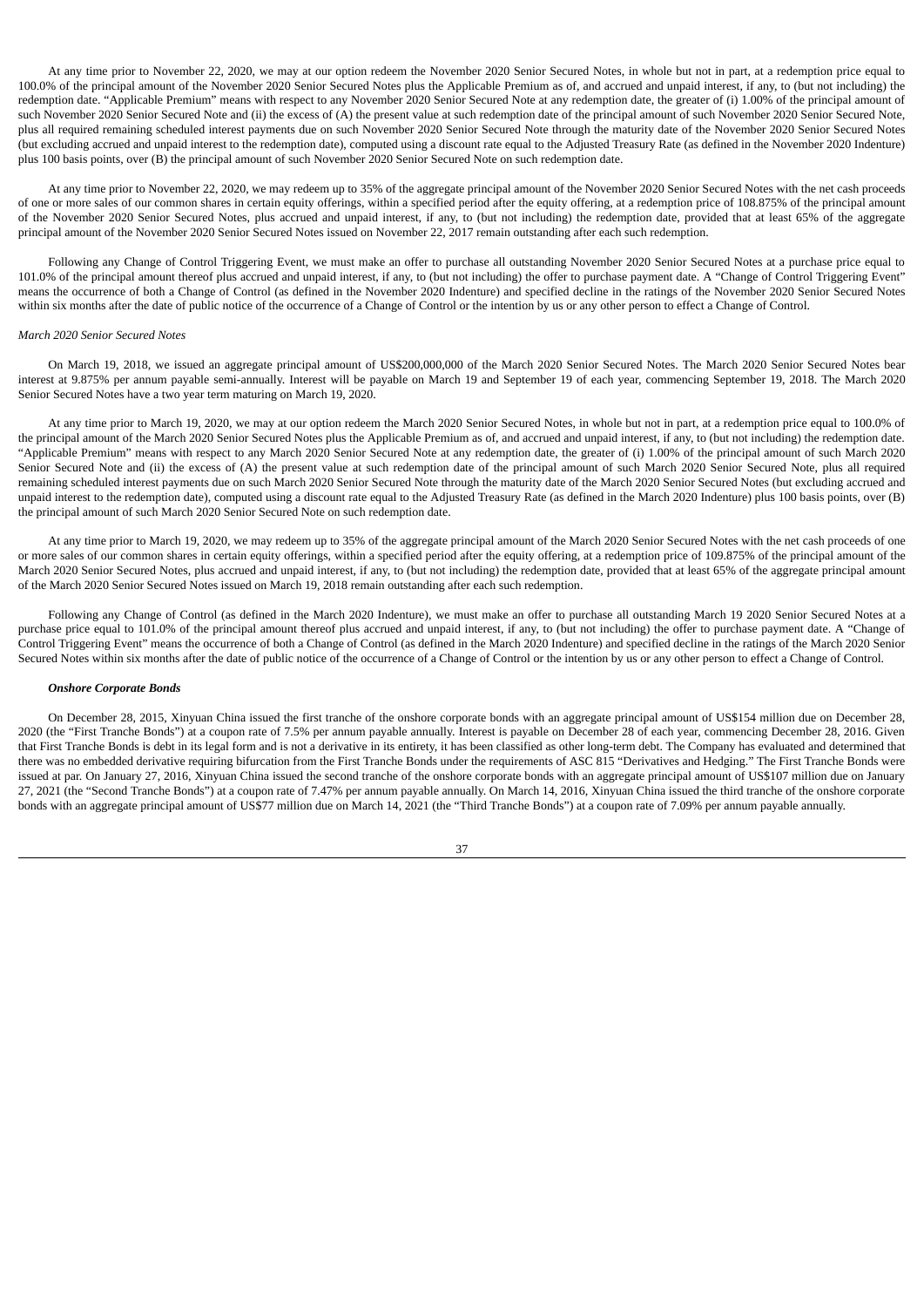Upon the third anniversary of the issuance of each tranche of bonds, Xinyuan China may adjust the applicable coupon rate and the holders have the right within a specified time period to require the Company to repurchase the bonds following the Company's announcement of whether it intends to adjust the interest rate. Upon the second anniversary on December 28, 2017, January 27, 2018 and March 14, 2018, the first, second and third tranche of the onshore corporate bonds, respectively, have been reclassified to current liabilities.

The bonds contain restrictions on certain business activities of Xinyuan China when in default on payment of interest or principal, including, among others, limitations on distributions of net income, limitations on certain expenditures, or business combination transactions.

On August 15, 2016, Xinyuan China issued a new tranche of onshore corporate bonds with an aggregate principal amount of RMB1.5 billion (US\$216 million) due on August 15, 2019 (the "New Tranche") at a coupon rate of 7.5% per annum payable annually. Interest is payable on August 15 of each year, commencing August 15, 2017.On April 7, 2017, Xinyuan China issued a new second tranche of onshore corporate bonds with an aggregate principal amount of RMB1.13 billion (US\$173 million) due on April 7, 2020 (the "2017 Tranche") at a coupon rate of 8.2% per annum payable annually. Interest is payable on April 7 of each year, commencing April 7, 2018. Upon the first anniversary of the issuance of the New Tranche and 2017 Tranche, respectively, Xinyuan China was entitled to adjust the applicable coupon rate and the holders had the right within a specified time period to require the Company to repurchase the bonds following the Company's announcement of whether it intended to adjust the interest rate. Therefore, the entire amount of the New Tranche and 2017 Tranche, respectively, has been classified as current liabilities for the periods presented. On August 15, 2017, Xinyuan China adjusted the annual interest rate of the New Tranche Bonds to 8.2% from 7.5%. The annual interest rate of the 2017 Tranche Bonds remained unchanged, at 8.2%. The Company didn't repurchase any bonds.

## *Capital Expenditures*

In the six months ended June 30, 2018, our capital expenditures were US\$175.3 million, compared to US\$13.5 million in the six months ended June 30, 2017. Our capital expenditures in the six months ended June 30, 2017 and June 30, 2018 were mainly used for capital contributions to other long-term investment, building improvements, purchase of vehicles, fixtures and furniture and computer network equipment and accumulation of properties held for lease related to newly completed projects. The source of our capital expenditures is primarily the cash flow generated from operating activities.

As of June 30, 2018, we had outstanding commitments with respect to non-cancelable construction contracts for real estate development in the amount of US\$1,089.5 million.

# **C. Research and Development, Patent and Licenses, etc.**

Not applicable.

### **D. Trend Information**

Other than as disclosed elsewhere in this Report on Form 6-K, we are not aware of any trends, uncertainties, demands, commitments or events for the period from January 1, 2018 to June 30, 2018 that are reasonably likely to have a material adverse effect on our net revenues, income, profitability, liquidity or capital resources, or that caused the disclosed financial information to be not necessarily indicative of future operating results or financial conditions.

## **E. Off-Balance Sheet Arrangements**

As is customary in the property industry in China, we provide guarantees to commercial banks in respect of the mortgage loans they extend to our customers prior to the issuance of their property ownership certificates. These guarantees remain outstanding until the completion of the registration of the mortgage with the relevant mortgage registration authorities. In most cases, guarantees for mortgages on residential properties are discharged when we submit the individual property ownership certificates and certificates of other interests in the property to the mortgagee bank. In our experience, the application for and issuance of the individual property ownership certificates typically takes 6 to 12 months, so the guarantee periods typically last for up to 6 to 12 months after we deliver the related property.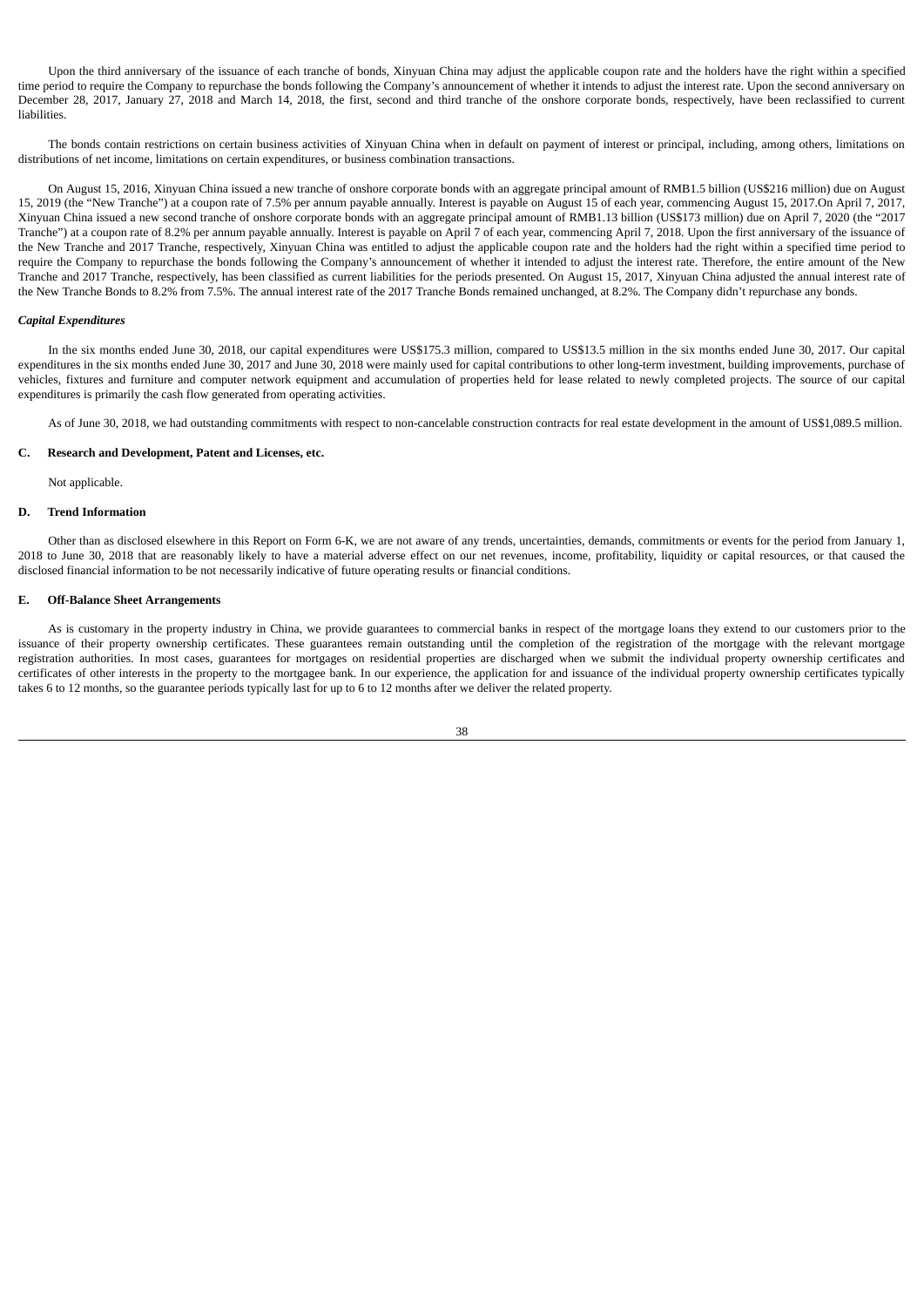As of June 30, 2018, we guaranteed mortgage loans in the aggregate outstanding amount of US\$2,138.7 million.

We generally pre-sell properties prior to the completion of their construction. Sales contracts are executed during the pre-sales period and mortgages are generally executed within 30 days after the buyer signs the sales contract.

The pre-sales period begins upon receipt of a government permit which is issued soon after groundbreaking on a given phase of the project. The period from groundbreaking to delivery consists of building construction, landscaping, municipal government inspections and issuance of a certificate of occupancy. This "delivery period" will generally range from one to two years. The buyers only request the government to record buyer ownership in their official records after the delivery period is completed. Typically, the government will provide certificates of ownership 6 to 12 months after being requested to record. Therefore, the total elapsed time between our receipt of mortgage proceeds and the buyer's receipt of an ownership certificate can range from one and a half years to three years.

Due to the time lag above, our mortgage guarantees will exceed the real estate balances at any given point in time.

We paid US\$0.5 million and US\$0.4 million to satisfy guarantee obligations related to customer defaults for the six months ended June 30, 2017 and 2018, respectively. The fair value of the guarantees is not significant and we consider that in case of default in payments, the net realizable value of the related properties can cover the repayment of the outstanding mortgage principal together with the accrued interest and penalty and therefore, no provision has been made for the guarantees in our unaudited condensed consolidated financial statements.

Except for the contingent liabilities set forth above, we have not entered into any financial guarantees or other commitments to guarantee the payment obligations of any third parties. We have not entered into any transactions with unconsolidated entities, derivative contracts that are indexed to our shares and classified as shareholders' equity, or that are not reflected in our unaudited condensed consolidated financial statements. Other than as described above, there are no off-balance sheet arrangements that have or are reasonably likely to have effect on our financial position.

We have no obligation arising out of a variable interest in an unconsolidated entity that provides financing, liquidity, market risk or credit risk support to us, or that engages in leasing, hedging, or research and development arrangements with us.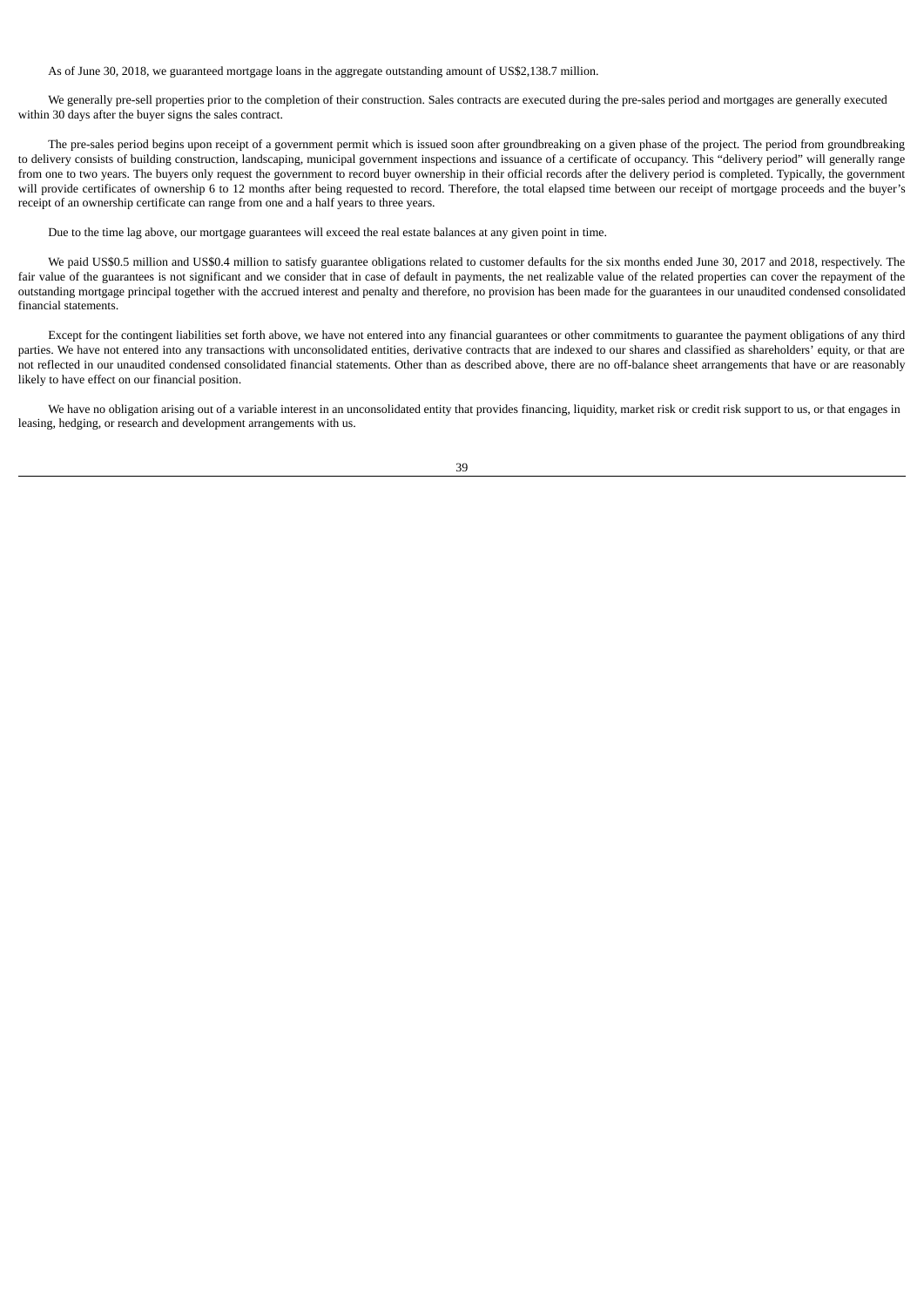## **F. Tabular Disclosure of Contractual Obligations**

As of June 30, 2018, our contractual obligations amounted to US\$5,222.6 million, primarily arising from contracted construction costs or other capital commitments for future property developments and debt obligations. The following table sets forth our contractual obligations for the periods indicated.

|                                                                      |           | Payments due by period |           |           |           |
|----------------------------------------------------------------------|-----------|------------------------|-----------|-----------|-----------|
|                                                                      |           | less than              |           |           | more than |
|                                                                      | Total     | 1 year                 | 1-3 years | 3-5 years | 5 years   |
|                                                                      |           | (US\$ in thousand)     |           |           |           |
| Long-term debt obligations:                                          |           |                        |           |           |           |
| long-term bank loans                                                 | 297,524   | --                     | 162,712   | 85,089    | 49,723    |
| interest on long-term bank loans(1)                                  | 84,826    | 22,529                 | 33,408    | 9,532     | 19,357    |
| Other long-term debt                                                 | 1,430,226 | --                     | 1,398,910 | 22,626    | 8,690     |
| interest on other long-term debt(2)                                  | 209,829   | 25,890                 | 181,193   | 2,193     | 553       |
| Current portion of long-term bank loan and other debt                | 1,690,379 | 1,690,379              |           |           |           |
| interest on current portion of long-term bank loan and other debt(1) | 218,733   | 218,733                |           |           |           |
| Short-term debt obligations                                          |           |                        |           |           |           |
| short-term bank loans                                                | 167,338   | 167,338                |           |           |           |
| interest on short-term debt obligations(3)                           | 5,067     | 5,067                  |           |           |           |
| Operating lease obligations                                          | 13,018    | 6,686                  | 5,225     | 893       | 214       |
| Non-cancellable construction contact obligations                     | 1,089,477 | 737,179                | 352,298   |           |           |
| Capital lease obligations(4)                                         | 16,157    | 6,119                  | 10,038    | _         |           |
| Total                                                                | 5.222,574 | 2,879,920              | 2,143,784 | 120,333   | 78,537    |

(1) Our long-term bank loans, including current portion, bear variable interest at rates adjustable based on the PBOC benchmark rate. Interest on long-term loans, including current portion, is calculated based on the current interest rate of each loan, ranging from1.10% plus 3 month LIBOR to 9.80% per annum, using the PBOC benchmark rate of 4.75% as of June 30, 2018.

(2) Interest on other long-term debt is calculated based on the interest rates for relevant loans, ranging from 4.19% to 10.32% per annum.

- (3) Interest on short-term loans is calculated based on the interest rates for relevant loans, ranging from 1.10% plus 3 month LIBOR to 11.50% per annum.
- (4) In 2012, one of our subsidiaries entered into a capital lease agreement to lease an aircraft, and in 2016, another one of our subsidiaries entered into a sale and leaseback agreement for shopping mall equipment, as described further below.

We have projected cash flows for each of our existing projects, considering a number of factors, including the relative stage of each of our projects under construction and our projects under planning and the demand for and the average selling prices of our projects. For any given project, we use cash early in the project life and generate cash later in the project life. Costs for land acquisition, site preparation, foundation, and early above-ground framing are all incurred before we obtain licenses from local governing authorities to enter into pre-sales activity. The construction of many of our projects is carried-out in phases, the timing of which is primarily determined by us based on the pace of the market demand for units in the project. Accordingly, after receiving the pre-sale permits relating to a project, we are in a better position to manage some of our construction activities to coincide with the timing of expected pre-sales.

On October 23, 2012, Henan Xinyuan Real Estate Co., Ltd. ("Henan Xinyuan"), one of our subsidiaries, entered into a capital lease agreement with MinshengHongtai (Tianjin) Aviation Leasing Co., Ltd. ("Minsheng") to lease an aircraft. Under the terms of the agreement, Minsheng purchased a Gulf 450 from Gulfstream Aerospace Corporation and leased the aircraft to Henan Xinyuan for a term of 96 months starting from September 12, 2013. We measured a capital lease asset and capital lease obligation at an amount equal to the present value of the minimum lease payments during the lease term, excluding the portion of the payments representing executory costs (such as insurance, maintenance, and taxes to be paid by the lessor) as well as any profit thereon. As of June 30, 2018, we are contractually committed to pay the amount of US\$16.2 million. See Note 13 to the consolidated financial statements contained elsewhere in this annual report on Form 20-F.